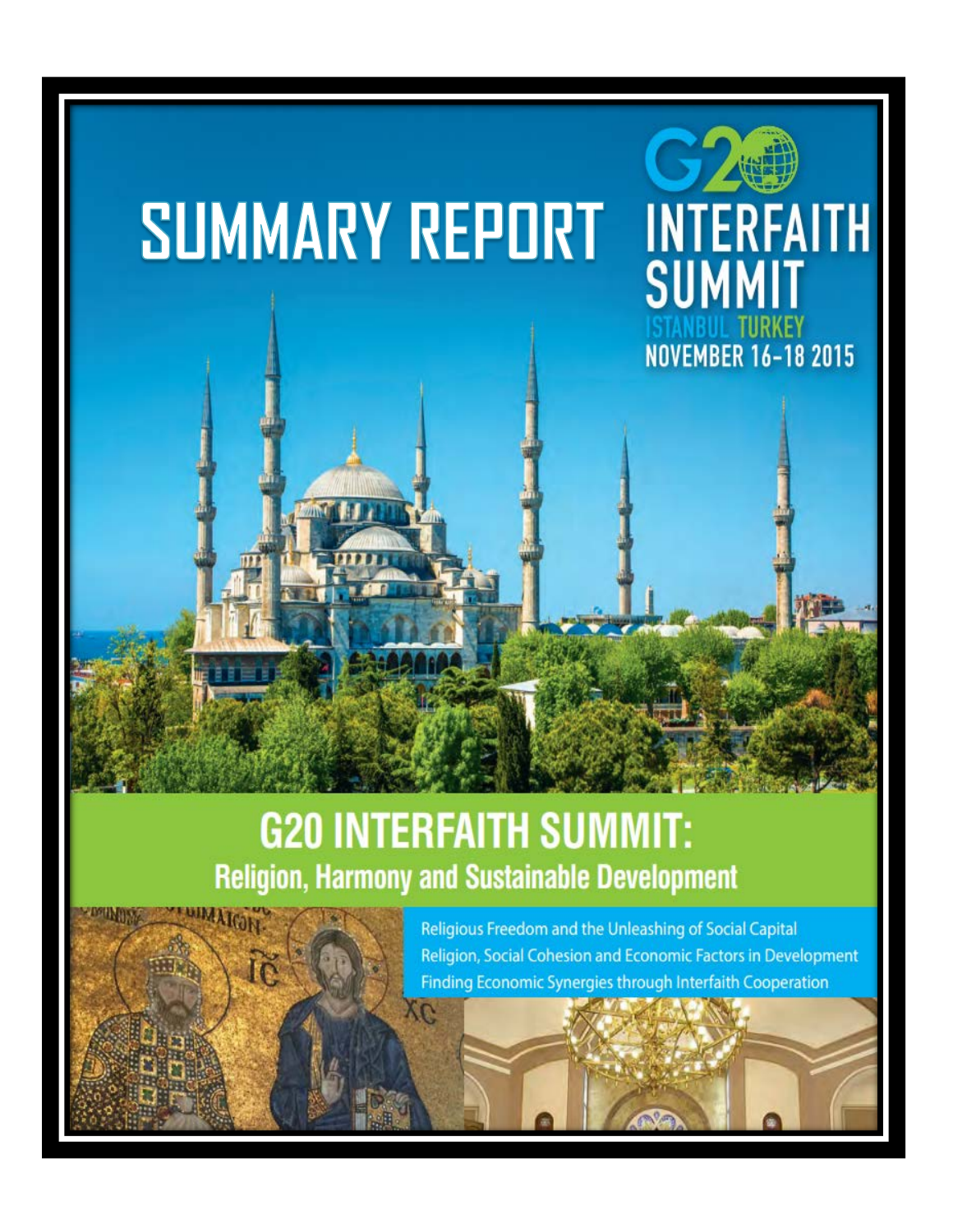# **TABLE OF CONTENTS**

| RELIGION, QUALITY EDUCATION AND CULTURAL DEVELOPMENT  46          |  |
|-------------------------------------------------------------------|--|
|                                                                   |  |
|                                                                   |  |
|                                                                   |  |
|                                                                   |  |
| NGO PANEL - YOUTH AS ADVOCATES OF SOCIAL & INTERFAITH COHESION 66 |  |
|                                                                   |  |
|                                                                   |  |
|                                                                   |  |
|                                                                   |  |
| HUMANITARIAN AID ORGANIZATIONS AND SUSTAINABLE DEVELOPMENT  82    |  |
|                                                                   |  |
|                                                                   |  |
|                                                                   |  |
|                                                                   |  |
|                                                                   |  |
|                                                                   |  |
|                                                                   |  |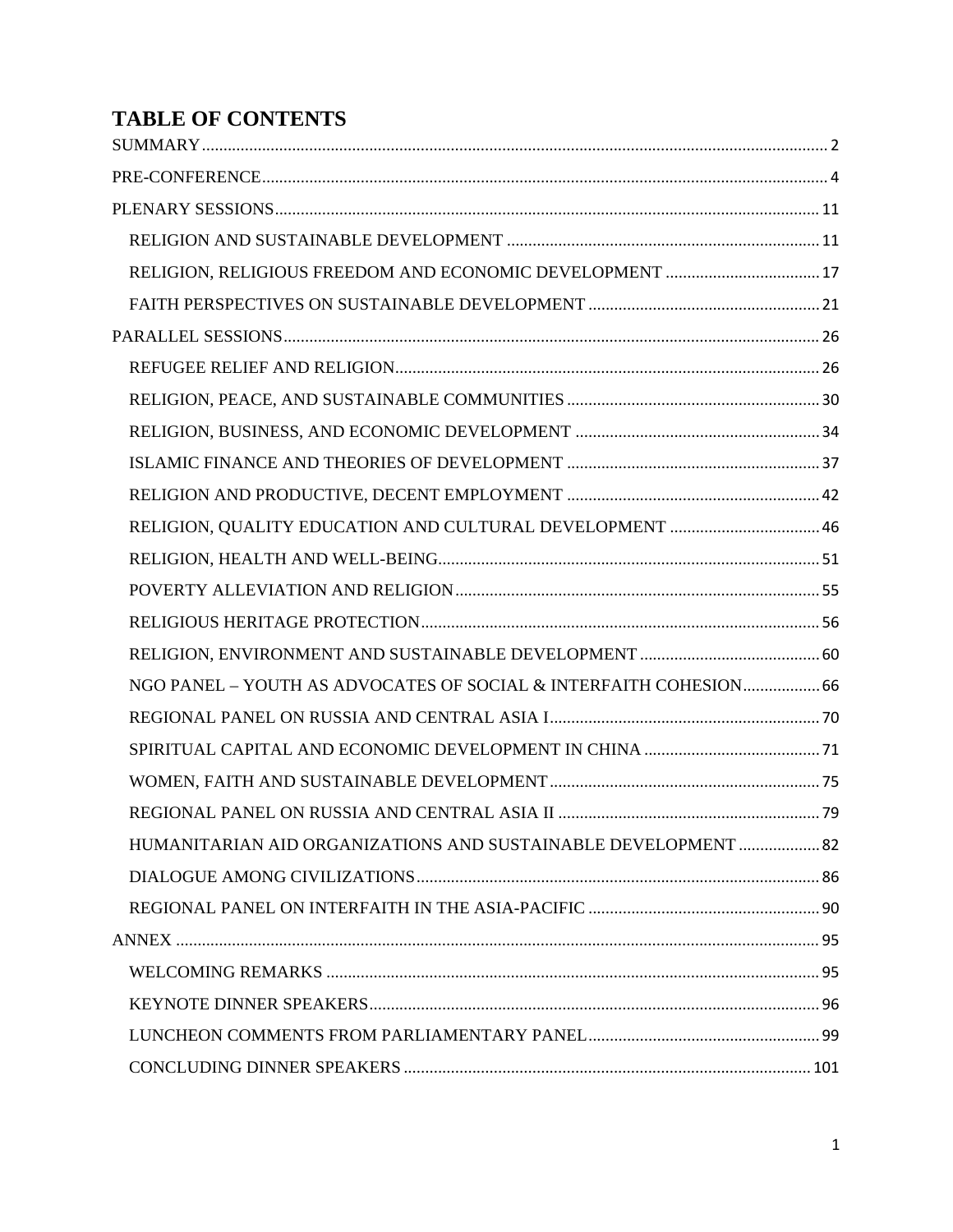## <span id="page-2-0"></span>**SUMMARY**

The *2015 G20 Interfaith Summit* was the second annual parallel meeting to bring together scholars, lawyers, political leaders, faith and interfaith leaders from around the world for three days of discussion and dialogue as a substantial parallel contribution to the gathering of political leaders at the G20 Summit in Antalya, Turkey. The *2015 G20 Interfaith Summit* explored ways that religious actors and communities could work together to enhance harmony and contribute to the achievement of sustainable development goals. Several themes repeatedly emerged:

- How human rights and religious freedom relate to challenges of socioeconomic development (empirical data was often provided from countries to support claims)
- How religious freedom, human rights and interfaith dialogue can be concretely integrated into development issues through several of the Sustainable Development Goals (e.g., Goal 1: No Poverty; Goal 2: Zero Hunger; Goal 4: Quality Education; Goal 5: Gender Equity; Goal 8: Decent Work & Economic Growth; Goal 15: Life on Land; Goal 16: Peace, Justice and Strong Institutions; etc.)
- How instrumentalized religion contributes to unsustainability through the exclusion of metaphysical reasoning from the public domain thereby preventing advance of the moral character, legal reforms and enduring institutions necessary for socioeconomic development to be sustainable
- How good codes of conduct and legal frameworks for relating to other civilizations (e.g., for proselytism, protecting religious heritage, managing multilayered religious sites), particularly in relation to vulnerable populations, might be developed and implemented
- How secularization may be a self-limiting process capable of innovating diverse means for the socioeconomic inclusion, rather than exclusion, of religious minorities
- How the existence of interfaith groups can reduce social hostilities and enable governments and businesses to engage religious traditions without showing religious favoritism of one tradition over another
- How constitutional structures and faith groups can protect societies from violent religion by distinguishing free speech from incitement to immediate violence, and initiating calming responses to de-escalate violent acts
- How religion factors into migration, as both cause and provider of humanitarian response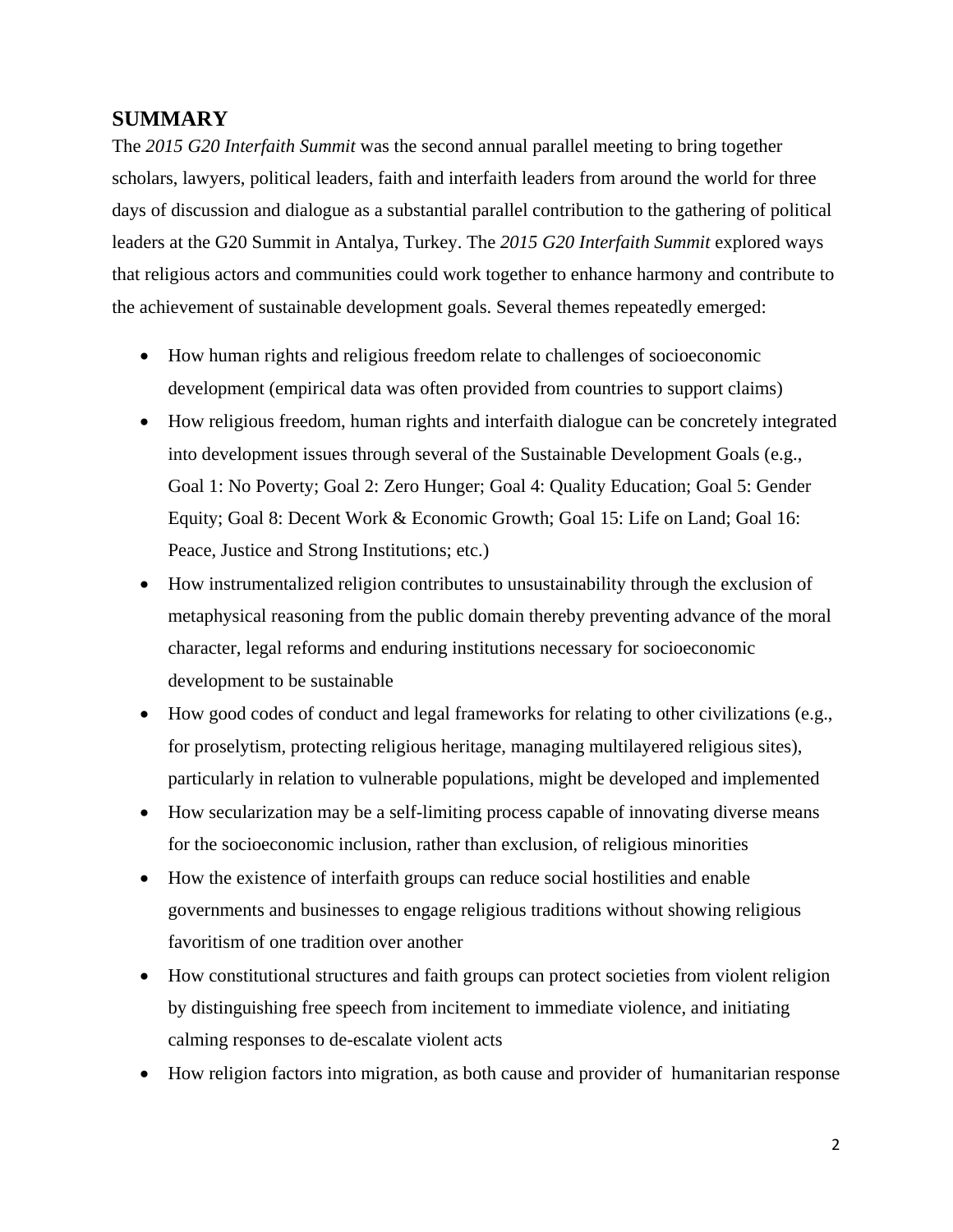• How religion should take into consideration population age structure as contributor to social instability and as an important factor for interfaith program development

Several issues were repeatedly noted as in need of more dialogue. Attendees were encouraged to strengthen ties with others and initiate cross-disciplinary collaborations with the following priorities in mind:

- Peacebuilding and the Environment
- Climate Change and Development
- Religious Freedom and Interfaith Dialogue
- Human Rights and Religious Rights
- Religion and Gender Equity

Participants in the 2015 meetings well-represented perspectives from monotheistic religious traditions and frequently expressed concerns about religious freedom, human rights, peacebuilding, economic development and interfaith dialogue. Less common were perspectives from non-monotheistic religious traditions addressing concerns about climate change, other global environmental changes and sustainability. Given the G20 interfaith focus on *sustainable*  development, some of the questions raised by participants from minor traditions might be worth addressing more directly in future meetings, such as:

- In what ways does too much focus on a solitary God who rules promote uncomfortable relationships with other religious traditions?
- How does the reduction of everything into one contribute to increased poverty, environmental degradation and violence? How can ethics respond?
- In what ways do different religious approaches disturb harmony with the divine, harmony with the self, harmony with others and harmony with the environment?

Respectfully Submitted,

Shewie Steiner

Sherrie Steiner, Special Rapporteur to the 2015 *G20 Interfaith Summit* Assistant Professor of Sociology, Indiana-Purdue University Fort Wayne

**Note:** Videos can be accessed at<http://www.g20interfaith.org/content/2015-archive-presentations-english>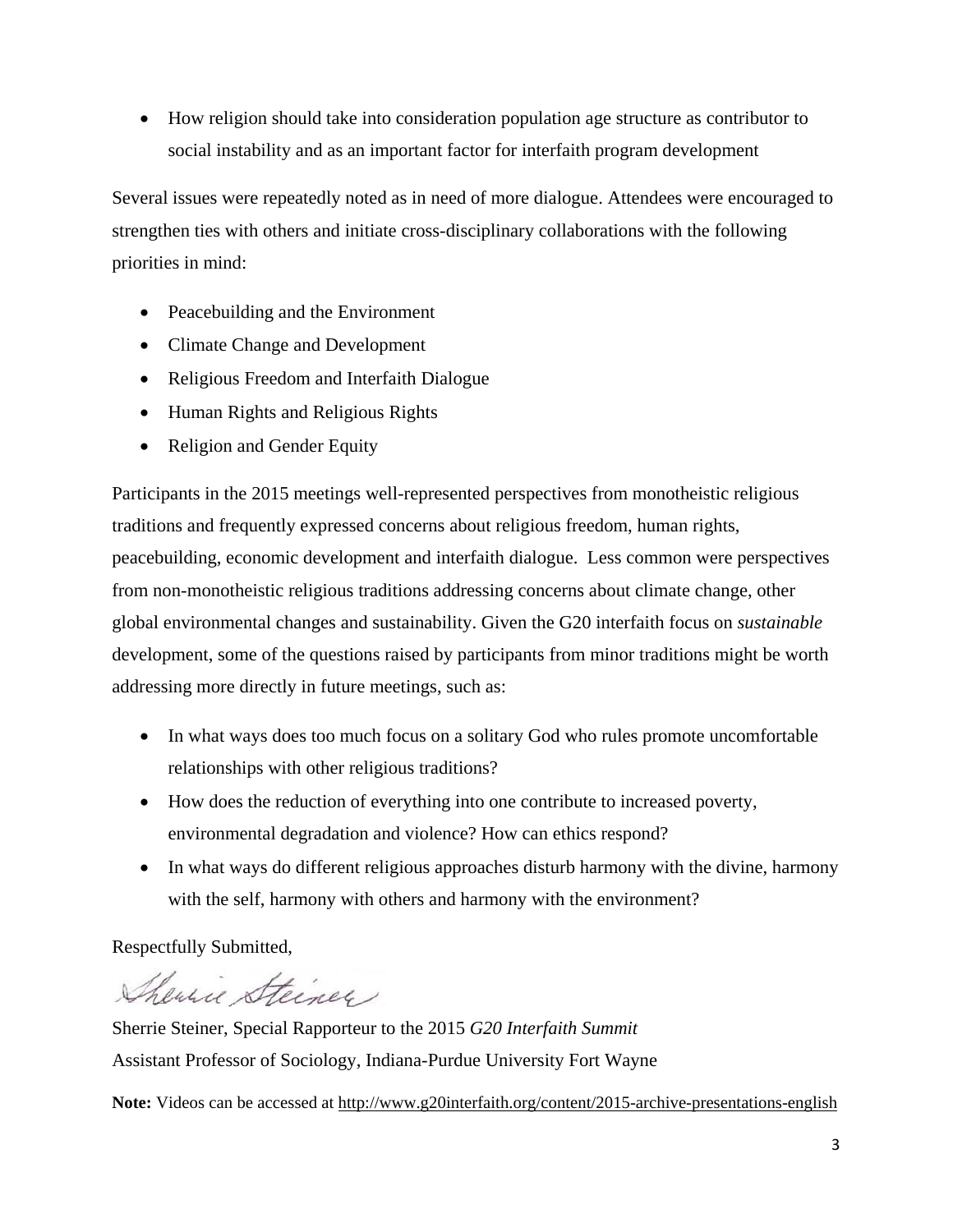# <span id="page-4-0"></span>**PRE-CONFERENCE EQUALITY, INCLUSIVENESS AND NON-DISCRIMINATION**

**Description:** In this opening pre-conference plenary session, participants discussed the selfidentification of women as Muslim in terms of equality, inclusiveness and non-discrimination. Muslim women's distinctive social location differentiates their struggle for rights from that of western feminism. The Muslim struggle for inclusive justice can build upon the concept of *adah* found in a classical text written in Arabic. Moderated by Jeroen Temperman (Associate Professor of Public International Law, Erasmus University Rotterdam, Netherlands), presenters included Linda Hyökki, Sarosh Arif, and Fadi Zatari (Alliance of Civilizations Institute, Fatih Sultan Mehmet Waqf University, Turkey).

#### **Presentations Overview:**

**Linda Hyökki** explained how the self-identification of women as Muslim through the wearing of headscarves, for example, is unproblematic for social relations when the diversity of women's hybrid identities is recognized and respected. Arguing for equal access to the social construction of hybrid-identities, she described a process of social exclusion that occurs when women are monolithically labeled only in terms of their religion. She said, "I would reject the label because otherwise it becomes too easy to exclude me as 'The Other.' If I am seen only as a Muslim, what gets disregarded is that I am also a fan of metal music, a lover of nature and my family stems from eastern Finlandia. All of this defines me, yet at the same time, I am a Muslim. These aspects of myself do not contradict the other aspects." She described Islamophobia as a forced reduction of hybrid identities that fails to recognize other important aspects of people's cultural involvements that strengthen social integration. Problems occur in social relations when selfidentification is unidirectional and one-sided. She described women's self-identification as an activist assertion of bi-directional hybrid identities and a quest for social recognition of the commonalities that we all share. "That is what brings us together, so let us be us."

**Sarosh Arif** discussed women's rights as a universal issue that is manifested differently in different social contexts. Rather than conflate women's rights with western feminism, Muslim women should define rights in a way that is better suited to their culture, religion and social context. This approach is consistent with the fundamental feminist tenant that women have the right to self-determination.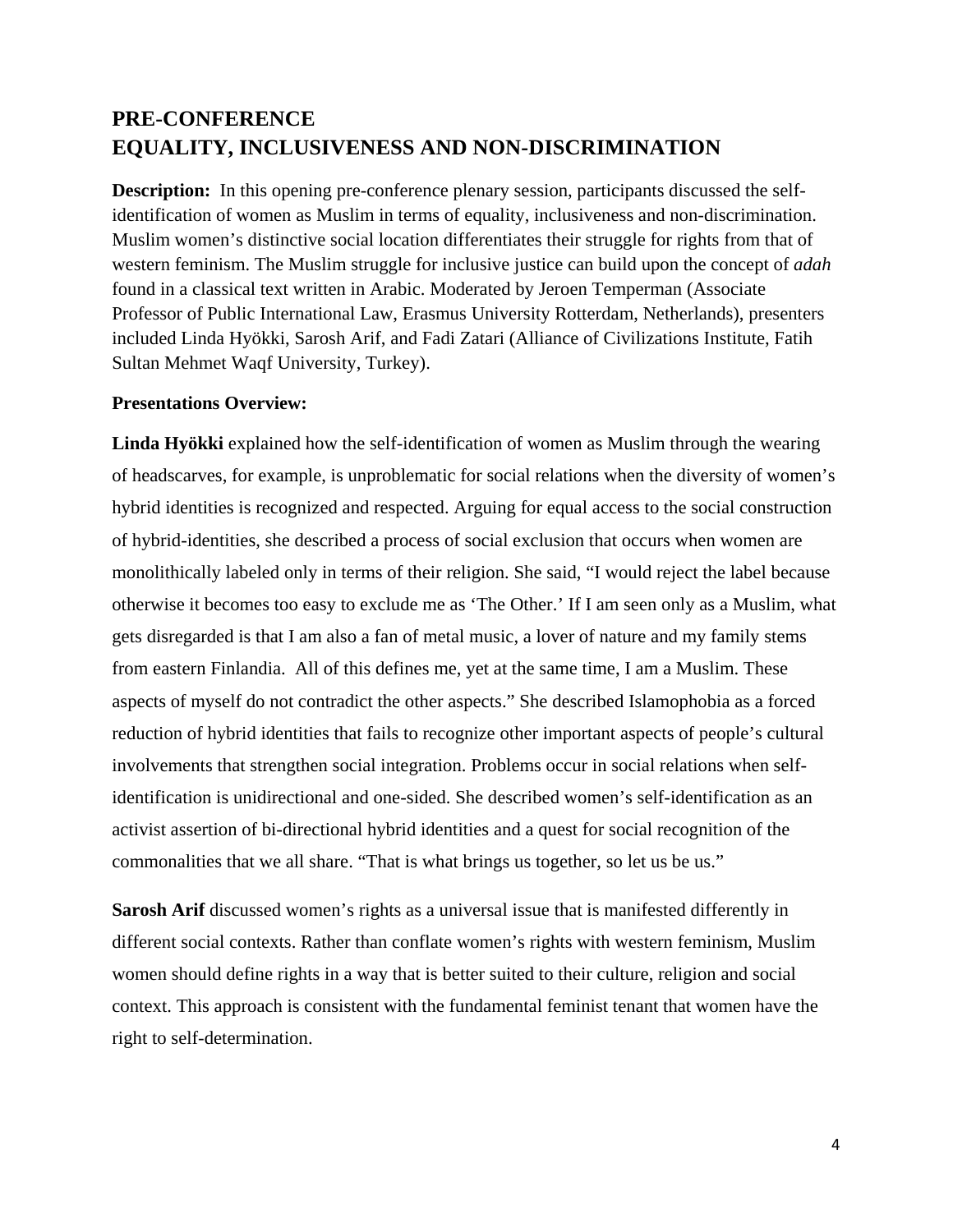**Fadi Zatari** drew on classic Arabic texts from Almalarwi to develop concepts, such as *adah,* as a basis for inclusive justice and peaceful co-existence. Classical thinkers were shaped by the cosmopolitan belief that humans were fashioned by God to live together. Although these texts were written a thousand years ago, there is not yet a clear theory as to how the ancient writings contribute to the building of civilizations. People behave differently when they believe they are observed by God even if they are not seen by others. Concepts such as *adah* can be used to develop a model for building interconnected political and religious ethics at various levels of analysis.

#### **Discussion:**

It was noted that ancient traditions offer a basis for seeing people from diverse traditions as descendants from common ancestors in ways that recently formed nation states do not. It was also noted that minority women within the western tradition have also identified the need to define their own issues in ways more appropriate to their social location. Sojourner Truth, for example, challenged the presentation of women's rights issues in the United States when she spoke of how she differed from white women and then queried, "And ain't I a woman?"

Discussion ensued around how different Muslim groups juggle their identities. Do immigrant Muslim identities in Finland significantly shift from first generation to second generation? Do they become more integrated with Finish society over time? What is the difference between 'good' Muslims and 'bad' Muslims in Finish society? What types of criticisms do Muslim women have of western feminists? How does colonialism play into this? In what ways do women's rights issues get used to justify invasion in Muslim communities? What can be done? Are some of the observed differences between western and Muslim feminism influenced by stages of economic development?

The theoretical development of inclusive justice was discussed in terms of concrete examples of coexistence from the authors' timeframe from where he lived in Iraq. Was there any sharing of a church or mosque where they prayed together?

#### **Key Points Made:**

• Women's religious self-identification reflects a quest for social inclusion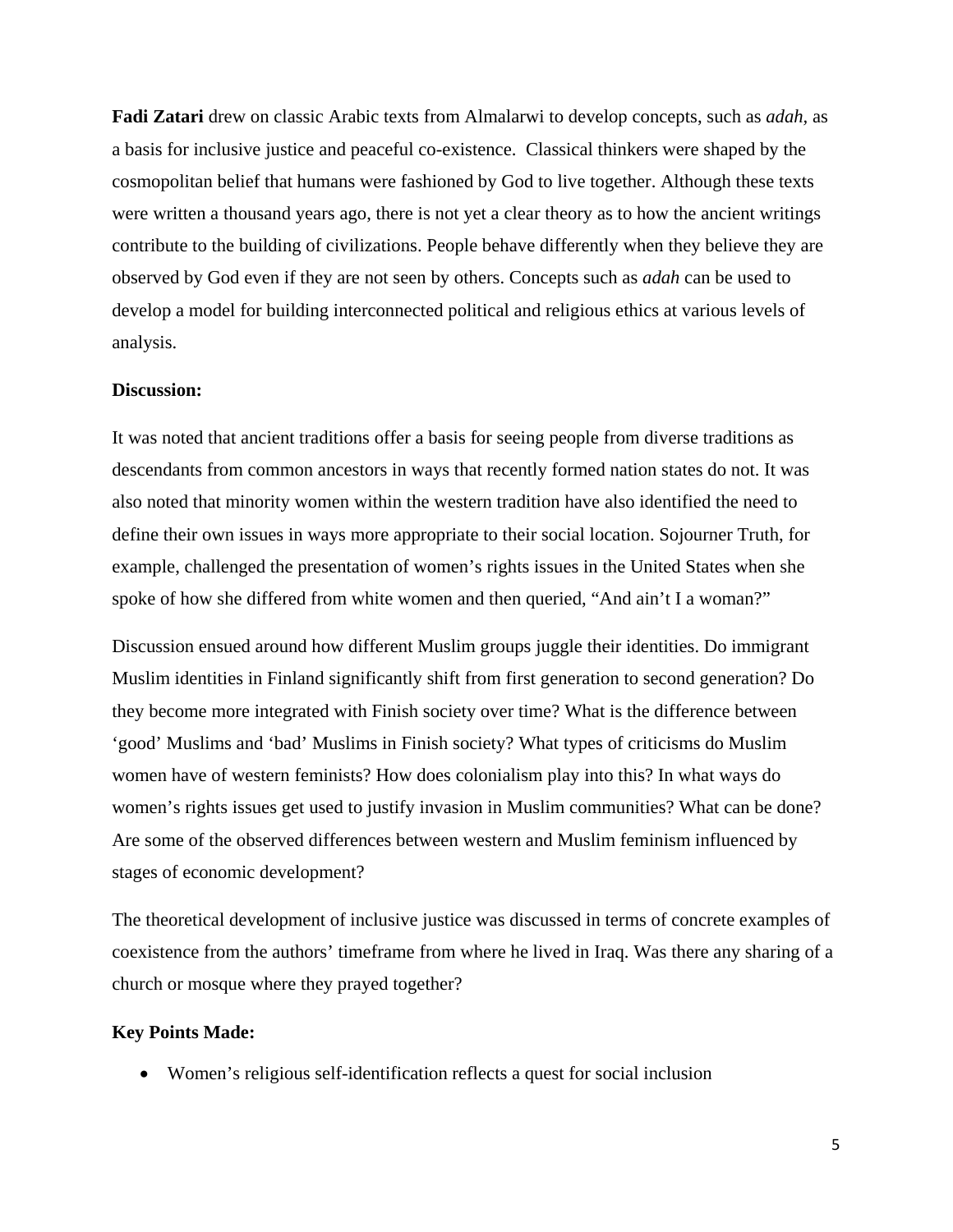- Islamophia is rooted in the social construction of "The Other" and the disregard of women's hybrid-identities
- Woman's rights is a universal concept that is variously manifested in different contexts
- Muslim women should define rights in a way suitable to their situation
- Classic Arabic texts offer cosmopolitan insights that are useful for developing models of inclusive justice that interrelate the religious and the political

### **PARALLEL SESSIONS**

#### **RELIGION, HUMAN RIGHTS & DEVELOPMENT**

**Description:** In this opening parallel session, participants presented an overview of the relationship between indigenous religious traditions, human rights and development issues. Moderated by Ana María Célis (Faculty of Law, Pontifical Catholic University of Chile and President, Latin American Consortium for Religious Freedom, Chile), speakers were Cyrus McGoldrick (Alliance of Civilizations Institute, Turkey), Sarah Wood (University of Winnipeg, Canada) and Jasmin Winter (University of Winnipeg, Canada).

#### **Presentations Overview:**

**Cyrus McGoldrick** spoke to the urgency of this historic moment. We live in a time of war. He need to prioritize what we are doing to act in the collective interest of all humanity, based on the spiritual and rational reasoning which motivates each meeting participant. There is a need to talk about how all religions elevate humanity to arrive at a common ethical goal. He then spoke to how Islam provides a foundation for this goal. Diverse Islamic traditions are united by the Qur'an and common prophetic practise. The Islamic caliphate ties the personal to the social teaching that people are here to maintain the world. Although the Caliphate does not teach stewardship, it encourages conservation by forbidding wasteful practices in relation to the use of water, food, money and time. Human rights are foundational in Islam. Even enemies retain basic human rights. Muslims are leaders in peace throughout the region, not just in places where they are victims of aggression. They are looking for authentic movements in which to be activists working for the human rights of all. Islamic culture is looking to their leaders to provide direction, forward vision, mutual respect and collaborative partnerships with existing treaties. Rather than waste time policing individuals about their dress, which the prophet did not worry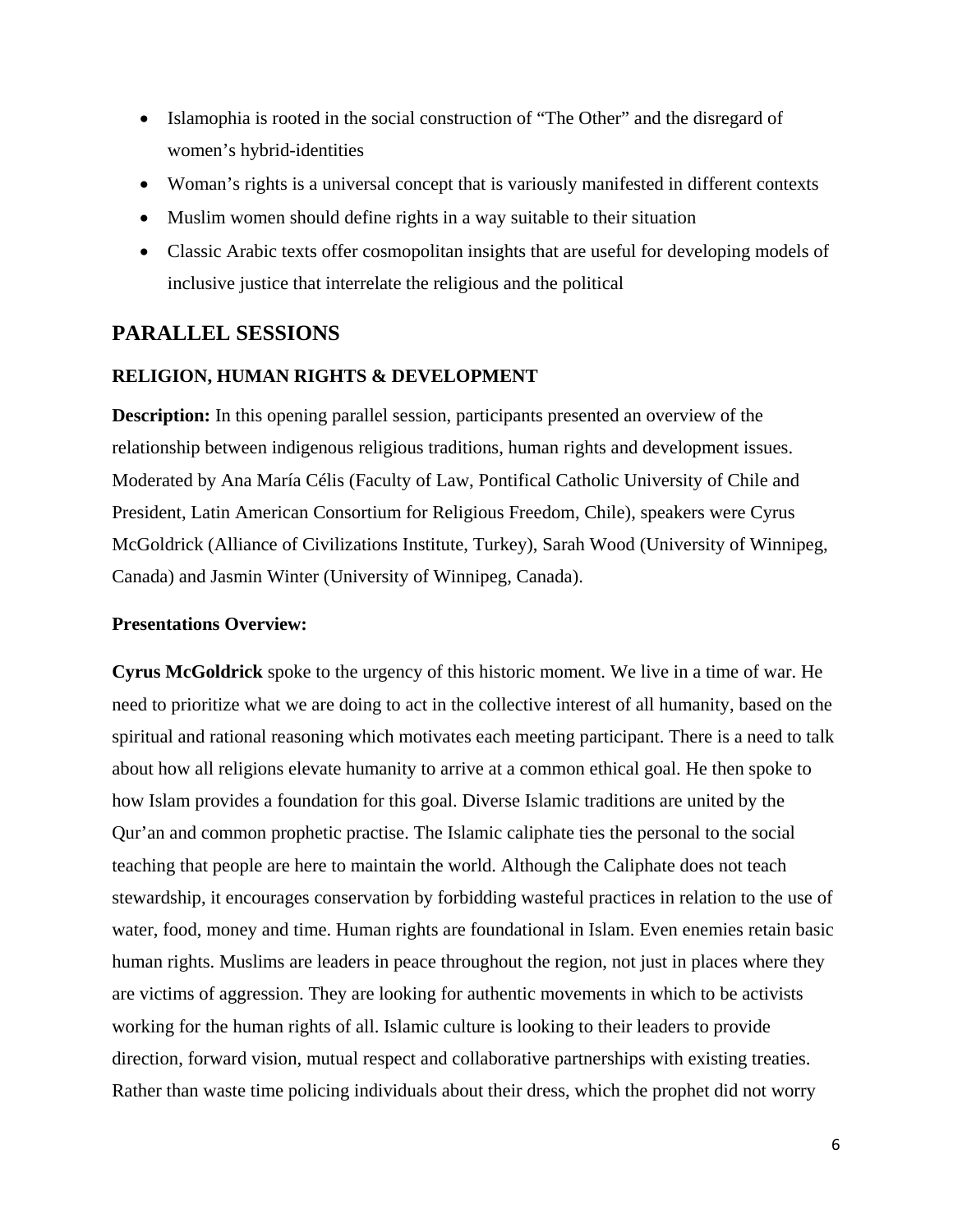about, he spoke about the importance of responding to basic human needs and respecting human rights without violating Islamic tradition.

**Sarah Wood and Jasmin Winter** spoke about the importance of taking indigenous perspectives into account when talking about sustainability. They provided some background on elder's critique of the Canadian policy on multiculturalism as a "Misguided Mosaic" approach. They spoke about the stages of colonization. In the first treaty in 1613, the indigenous response has been a desire to be seen as autonomous equals. The records indicate that a time of cooperation followed this initial treaty. The relationship became paternalistic with the Indian Act of 1876. The Canadian strategy was assimilationist, banning ceremonies and attacking culture particularly with the residential school system. Colonization did not end with the closing of the last residential school. Indigenous people are disadvantaged in multiple ways (e.g., health, education, et.). In 1991, the Royal Commission on Aboriginal Peoples was established to investigate the evolution of the relationship among aboriginal peoples, the Government of Canada, Indian and Northern Affairs Canada and part of the culture of Canada as a whole. Several recommendations were developed to address issues associated with aboriginal status. The Truth and Reconciliation Commission expanded on this process from 2008-2015. The Harper government has been heavily criticized for their record on indigenous rights. Multiculturalism has failed to address the colonial legacy. The idea of a cultural mosaic is a fractured narrative that needs to be deconstructed and entirely reworked. Living together nation-to-nation involves diversity. Deepset uninformed multiculturalism can result in a colour blind approach that erases cultural practises and understandings.

#### **Key Points Made:**

- Power-share approaches may be a responsible approach to living with colonialist histories if conceived in broader terms than just financial remuneration
- The complex relations between indigenous peoples and colonizers share common challenges in multiple contexts (e.g., New Zealand, Africa, United States, etc.)
- From an historical perspective, nation states represent a relatively new approach to governing that may continue to evolve in relation to ongoing dialogue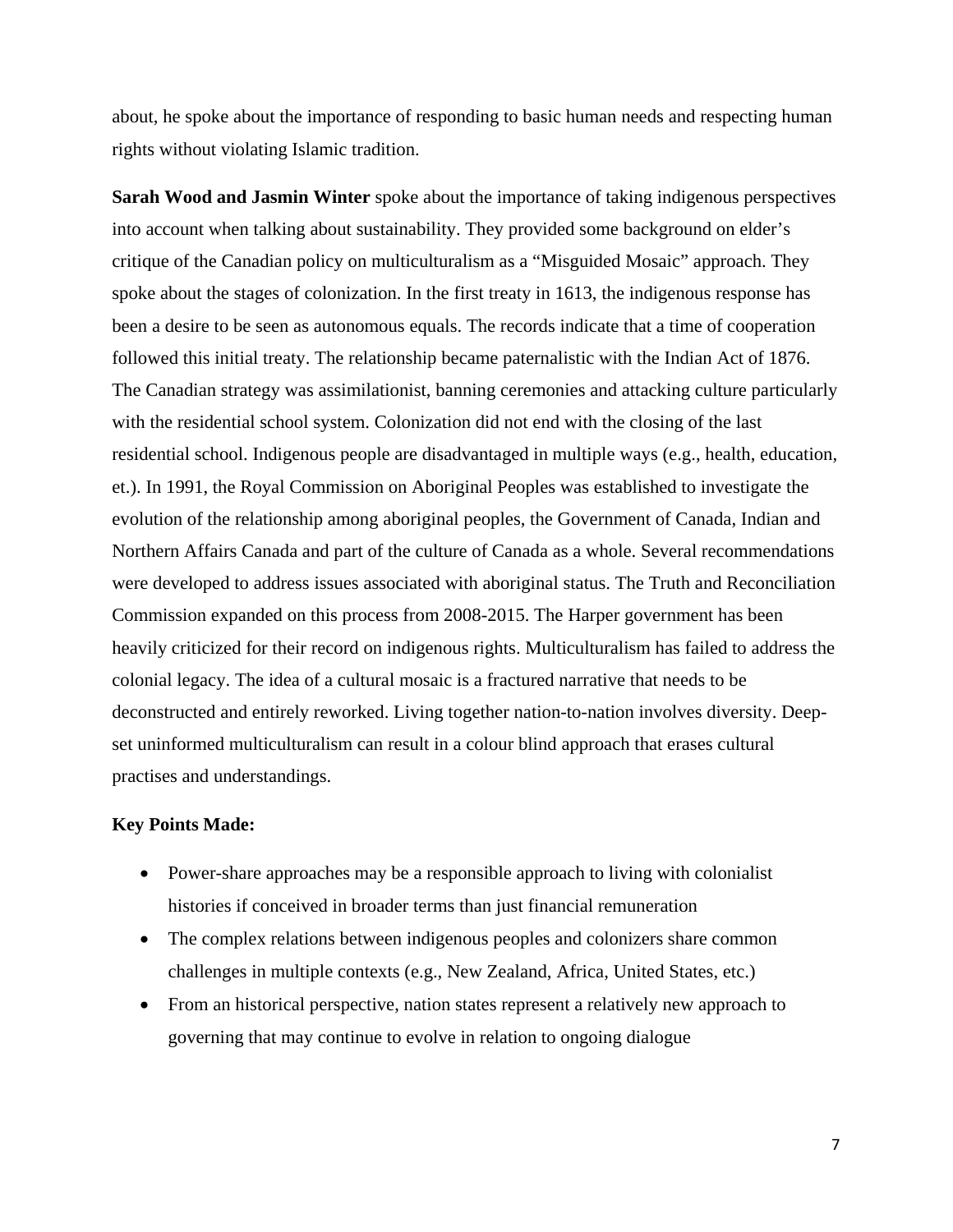#### **YOUNG SCHOLARS – RELIGION, HARMONY & SUSTAINABLE DEVELOPMENT**

**Description:** In this parallel session, which was uniquely conducted by younger scholars, participants presented four diverse case studies that demonstrated the relationship between religion, harmony and sustainable development. This session was moderated by James T. Christie (Professor of Whole World Ecumenism and Dialogue Theology, University of Winnipeg, Canada). James Christie mentioned the interfaith dialogue peace map sponsored by KAICIID, an intergovernmental organization whose mandate is to promote the use of dialogue globally to prevent and resolve conflict, and to enhance understanding and cooperation. As of Jan. 2015, Dr. Patrice Brodeur of University of Montreal reported around 6000 locations where interfaith conversations are occurring around the world. The map can be found at [http://www.kaiciid.org/peacemap.](http://www.kaiciid.org/peacemap) Presenters for this session were Abbas Panakkal (Director of International Relations, Ma'din Academy, India), Kat Eghdamian (Researcher, University College London, United Kingdom), Eimi Priddis (Lecturer, Zirve University, Turkey), and Colin Colter (Alliance of Civilizations Institute, Fatih Sultan Mehmet Waqf University, Turkey).

#### **Presentations Overview:**

**Abbas Panakkal** presented a model of religious freedom and sustainable development from a historic city in India called Malabar, located on the western coast in the area along the Eritrean Sea. This was a strategic area for international trade and commerce. Cargo ships came from Arabia, Greece and China. The Periplus trade route brought diverse sets of people to and through Malabar stimulating significant economic development. It was known as a safe place for minorities. The open mindedness of rulers facilitated social acceptance of these diverse groups. Photos were shown of neighborhoods with churches, synagogues and mosques. Documents from 849 AD indicate interfaith cooperation on matters related to land and worship buildings. Connections were made between interfaith harmony and development attainment. The early settlers never tried to develop a Roman Christianity or Arab Islam in the region. They tried to integrate with the regional culture. The case study of Malabar was further discussed from a historical perspective of religious tolerance and conditions of a de facto pluralism where people are living in a context of interacting with other ideas. Would that apply to Malabar's tolerance because they received people from many regions? If so, how do you apply this to places that do not have de facto pluralism?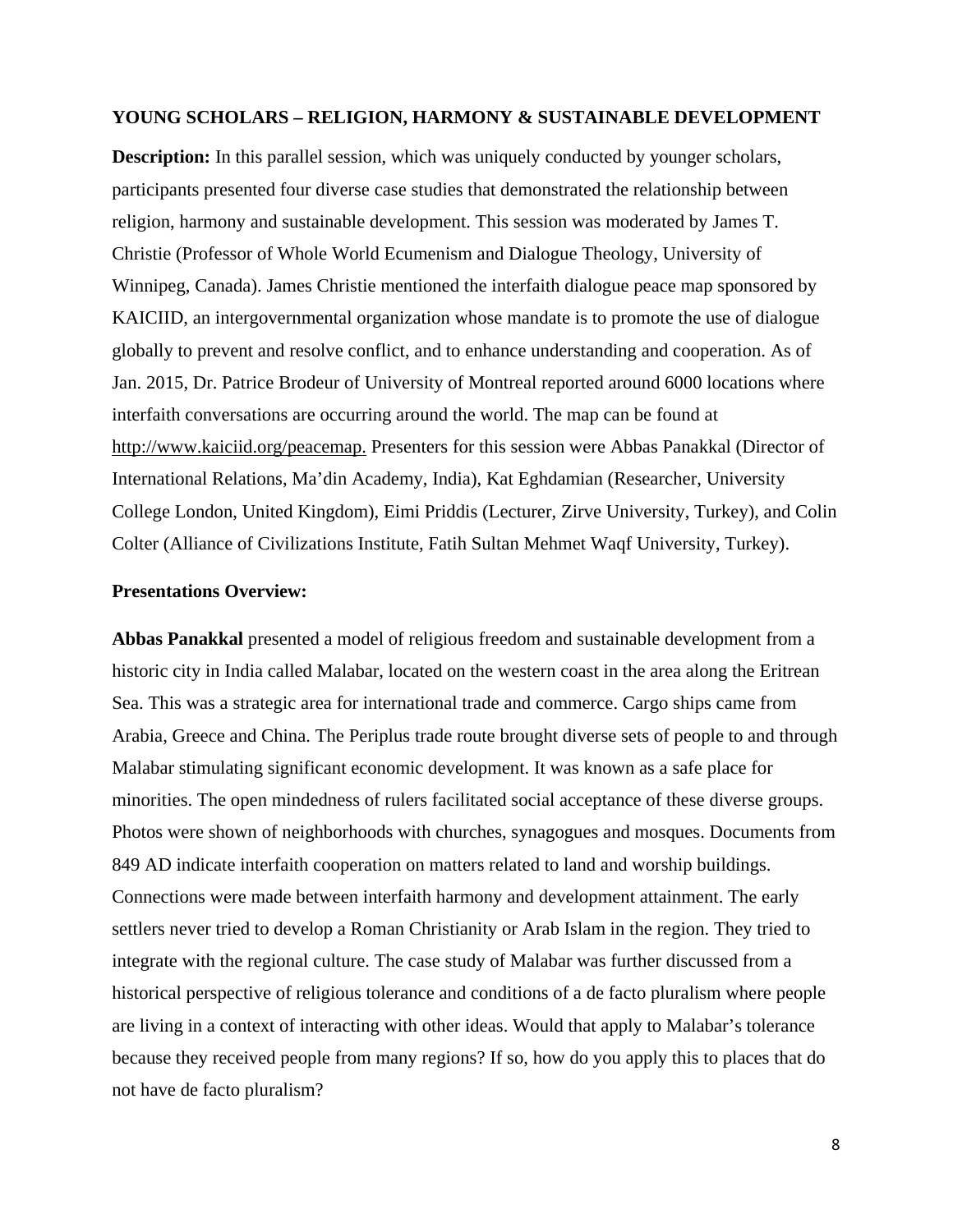**Kat Eghdamian** presented a case study of the role of religion in Syrian humanitarian efforts in relation to religious minorities from Jordan, Turkey and Lebanon in the United Kingdom. She found that responses to displacement is largely framed in secular terms. Humanitarian groups included UNHCR, faith based organizations and non-governmental organizations. Minorities interviewed included Non-Sunni Muslim Syrian refugees (Christian and Druze). Two overarching assumptions went across all (faith and secular) humanitarian efforts: 1) Religion was a non-essential (low or no priority) feature of their humanitarian practice. 2) Where religion did play a role, it was a source of conflict in identity politics because it was emotional, personal and easily incited. Relief organizations adopted an approach of religious disengagement or failure to engage with religion in their practice. Religion as a potentially constructive role was lost in the language and practice of these humanitarian actors. The impact on the Syrian religious minorities was strong. Refugees reported experiences of stigma and discrimination. Five recommendations were offered to increase mutual communication and collaboration between religious groups. In particular, the range of motivations religion can foster in families and communities needs to be incorporated into humanitarian efforts.

**Eimi Priddis** presented anecdotal accounts as an American outsider of economic pressures affecting religious freedom for minorities in southern Turkey. She recounted stories of people changing their religious convictions but continuing to "pass" as Muslims at work in response to economic pressures. She described an incident of a multi-generational Jewish family listing themselves as Muslim on their identity cards to avoid socio economic repercussions of revealing their true religious identity. In some countries, antidiscrimination laws take employment discrimination into account. Further research is needed in Turkey that takes economic pressures into account when studying issues related to religious freedom. Religious self-identification was further discussed in light of increased diversity. How many diverse voices can we listen to before people run out of time or energy to hear that diversity or when the voices conflict with each other or they say they can't be a part of the dialogue because they don't recognize some of those voices as legitimate? How do we address that complexity and how does religious selfidentification feed into that? Additional examples were offered on the headscarf issue to balance the discussion of anecdotal accounts of minority discrimination in Turkey. In Germany, teachers could teach with the headscarf on. In Finland, people couldn't get jobs because they had the headscarf on. They were told that 'our customers wouldn't like it". The relationship of economy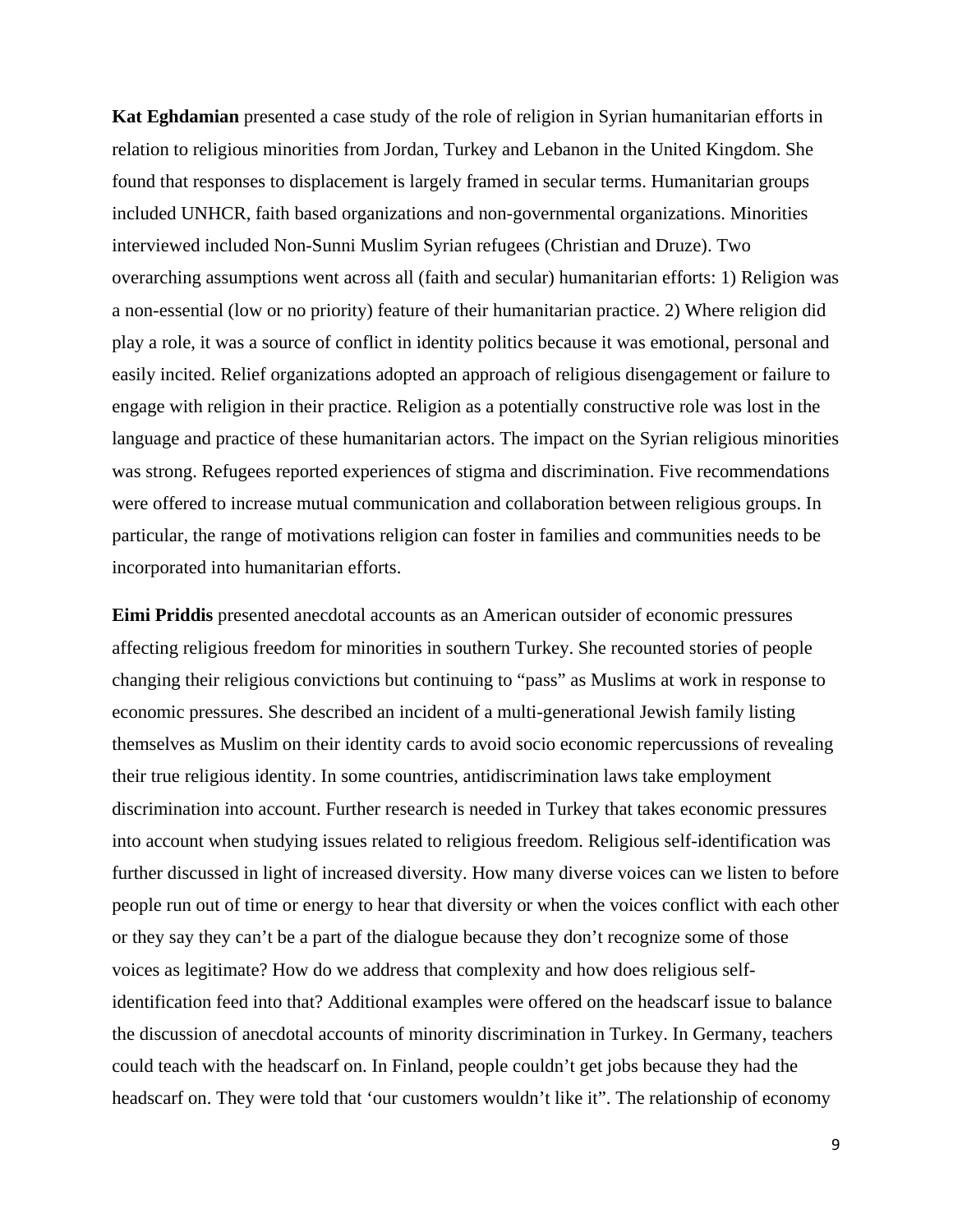and practicing religion does go both ways. Even in Turkey, women have been harassed at work for wearing the headscarf. Alternatively, some women in Turkey refer to "the new headscarf" since they have economic opportunities now that allow them to go into the workplace. Wearing the headscarf becomes a way they balance their ability to work and still maintain their previous standards— to maintain their modesty in public where they interact with many men.

**Colin Colter** presented a case study of how the Waqf operated as a foundation or endowment under the Ottoman Empire in ways that contributed to sustainable development. After a period of persecution, foundation funds were used to provide a range of public goods including provision of drinking water, building construction, and the sponsoring of widows and children. Modern Waqfs are narrowly construed as educational scholarships. Since foundations and endowments secure wealth across generations, long term progress in Turkey might benefit from broadening Waqf investment to support sustainable development. Such an approach would reap political benefits since the delivery of public services are critically important for determining the political legitimacy of an organization. Such an approach is also supported by Islamic teachings. Broadening Waqf investment would strengthen civil society and provide a buffer between citizens and the government.

#### **Key Points Made:**

- A new historic model of interfaith harmony and economic development, Malabar, was identified in a trade region where the local leadership was open to diversity
- A pattern of humanitarian neglect of religion and minority religious discrimination was identified in a Syrian United Kingdom refugee camp
- Connections need to be made between the mundane and the sacred
- Unequal income distribution contributes to ethical dilemmas and is an important factor for understanding social instability
- Dialogue dynamics may differ depending on the level of engagement; national cultural dialogue may take different forms from community dialogue within concrete contexts
- There is identifiable cultural resistance to the idea of incorporating religious values into financial considerations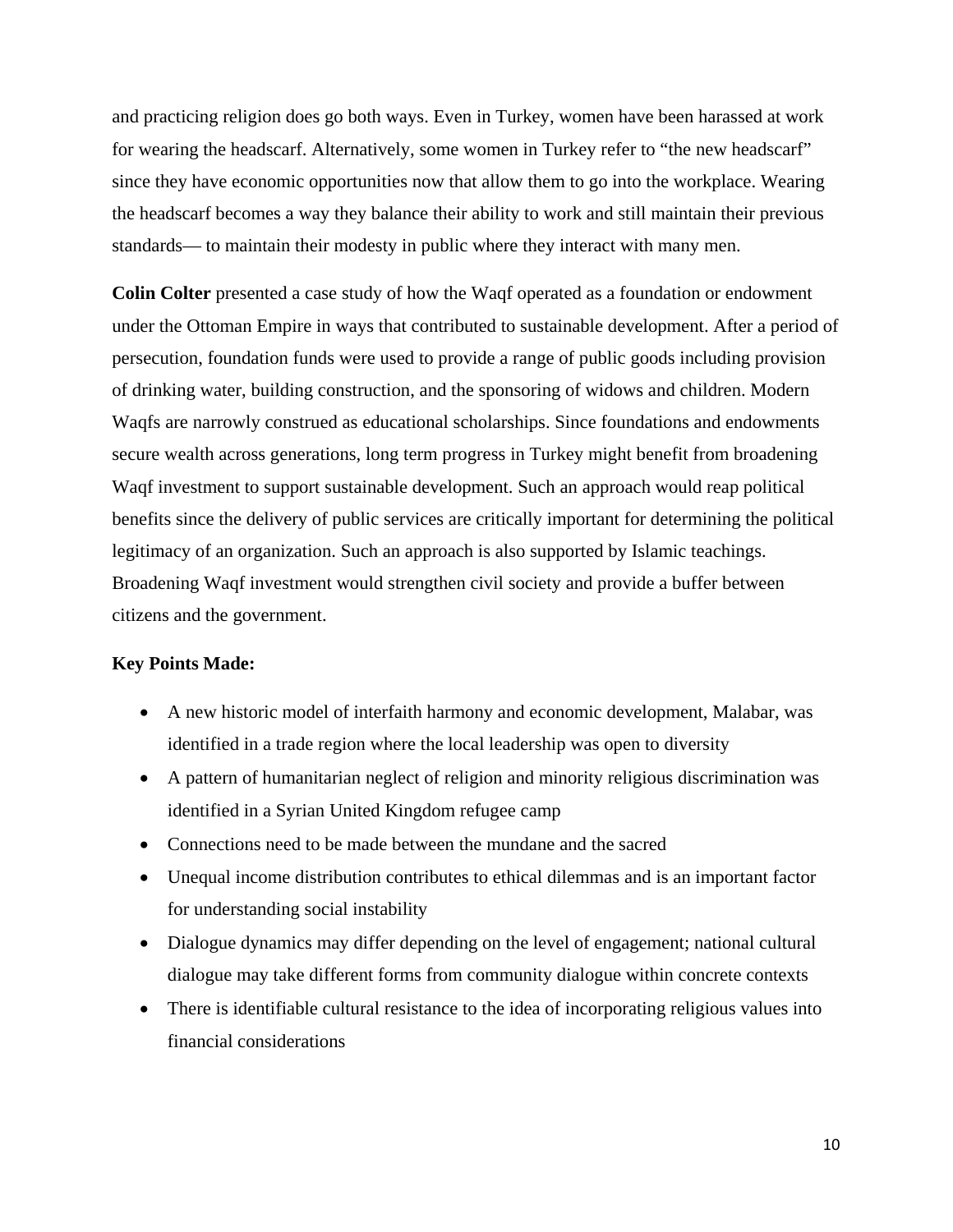#### <span id="page-11-0"></span>**PLENARY SESSIONS**

#### <span id="page-11-1"></span>**RELIGION AND SUSTAINABLE DEVELOPMENT**

**Description:** The opening plenary for the conference introduced the major topics and set the tone for key issues relating religion to sustainable development. Moderated by W. Cole Durham (President, International Consortium for Law and Religion Studies, Italy), speakers included Katherine Marshall (Berkley Center for Religion, Peace and World Affairs, Georgetown University, USA), Recep Şentürk (Director, Alliance of Civilizations Institute,Turkey), Sharon Eubank (Director of Humanitarian Services, LDS Charities, USA), Brian Grim (President, Religious Freedom and Business Foundation, USA), and Mohamad Hammour (Chair, Guidance Financial Group, France).

**Presentations Overview:** W. Cole Durham spoke about planning the first G20 Interfaith meeting in Brisbane, Australia in 2014. The adoption of the Sustainable Development Goals by the United Nations presented the planning committee with the opportunity to make sustainable development the theme of the 2015 meetings. The aim was to look at each Sustainable Development Goal (SDG) and think about how the religious factor plays into each one. Material things are not the only things involved in development; many development goals won't work unless diverse religious traditions are taken into consideration. This first session focused on the broad theme of sustainable development. Sessions follow which focus on how diverse faith traditions relate to specific sustainability issue such as refugees, peace and sustainable communities, economic development, education, employment, etc. At this point, the panelists began their presentations.

**Katherine Marshall** said we are at a *Kairos Moment*. This term comes from the Greek notion of time and conveys a spiritual imperative that has been invoked at special times in history. It implies urgency, grace and opportunity. People refer to the *Kairos Moment* because of the critical nature of the problems facing the world and the rare opportunity of so many groups coming together with a variety of foci from the Sustainable Development Goals, upcoming Paris COP 21 meetings, the G20 meeting here in Turkey, to the countless meetings on refugee issues and negotiations on Syria, Iraq, Philippines, and Columbia. Part of the challenge is understanding how all of these come together, to disentangle the threads, establish links and discern what can and should be done. Parables were offered to illustrate how religious factors fit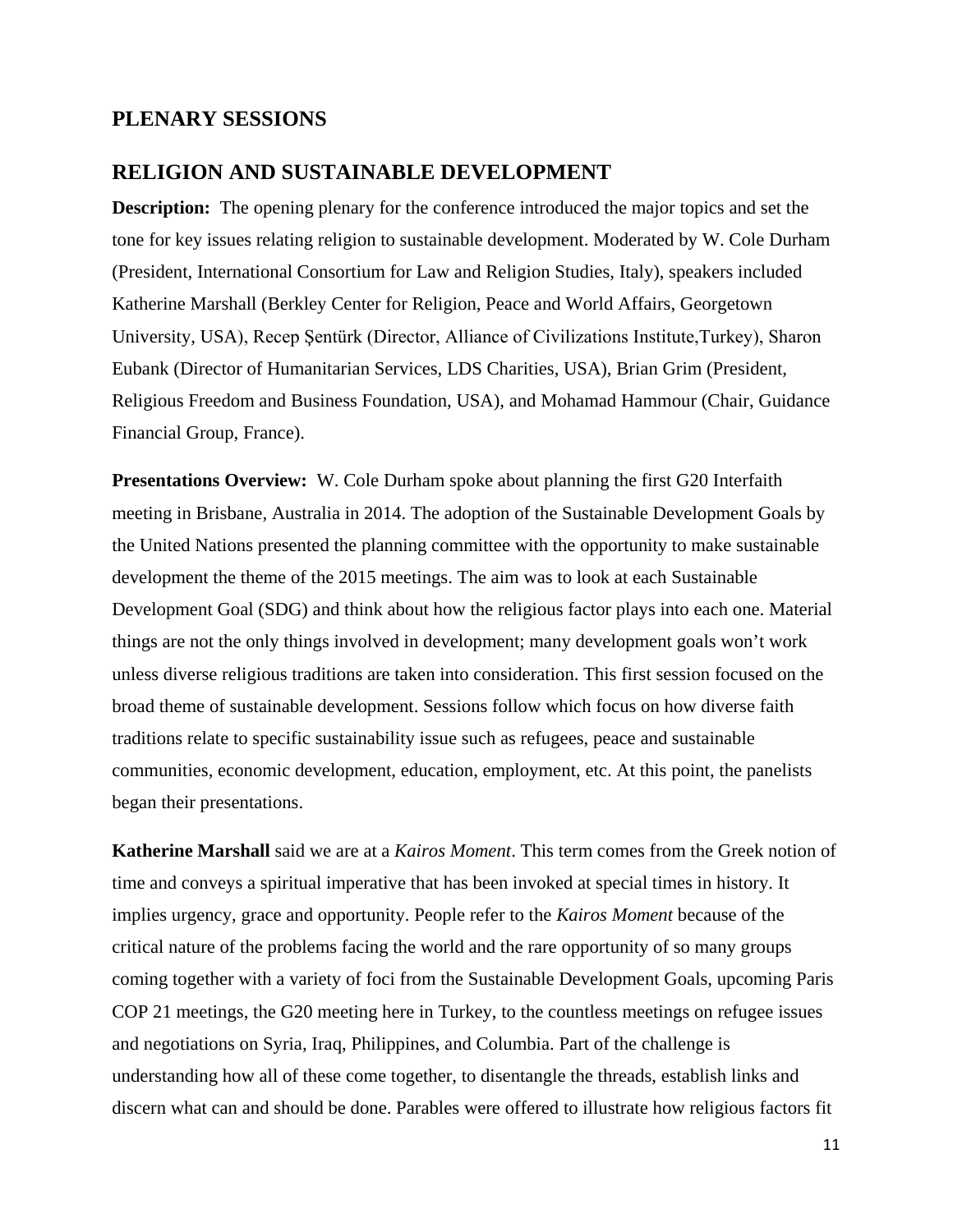into the diverse array of academic traditions and worldviews that are involved at various levels of engagement (face-to-face, organizational, national, transnational and global). She discussed the governance crisis affecting international development. She identified four important trends as particularly relevant to the Istanbul discussions: 1) The need for new approaches to fragile states, 2) the enormous challenges associated with inequity, 3) divergent models of development, and 4) how human rights and religious freedom relate to the challenges of socioeconomic development. She discussed the importance of integrating discussions about the meaning of religious freedom into development issues and to address concerns about actual and perceived tendencies to instrumentalize religion. The peacebuilding and environmental fields need to develop stronger linkages. Partnerships are needed between people concerned about climate change and development to facilitate dialogue across divergent worldviews. What are good codes of conduct for how proselytism connects to development work? What religious tensions exist in fragile states that might be accentuated by active proselytizing linked to humanitarian and development actions? How does social cohesion link to lively religious marketplaces? What religious issues are involved in the humanitarian crisis? She encouraged the group to emerge from the meetings with a solid list of issues to focus on, to identify vital common goals (e.g., maternal mortality, education), to get a better handle on interfaith engagement, and develop a better understanding of what each other is doing. Evaluation is difficult but the process offers enormous potential for the future.

**Recep Şentürk** began with a story that illustrated how religious values influence behavior. Speaking against the instrumentalization of religion, he identified a double standard that exists in sustainable development circles: The economy justifies everything, but it does not itself need justification whereas religion is justified as good only because it supports sustainable development. He then identified values common to all Abrahamic religions that can provide moral order for coordinating economic activities conducive to sustainable development. Without ethical constraints guiding economic behavior, economic activities cannot occur even if natural resources are abundant. Corruption destroys the possibility of prosperity. Religion is also needed for its intrinsic value, but economic reductionism keeps religion on the margins. *Sustainable*  economic development involves values and nonmaterial sources of meaningfulness, but economic reductionism forces people to choose between values or economic development. This is a false dichotomy. Religious metaphysical reasoning provides the humanistic values and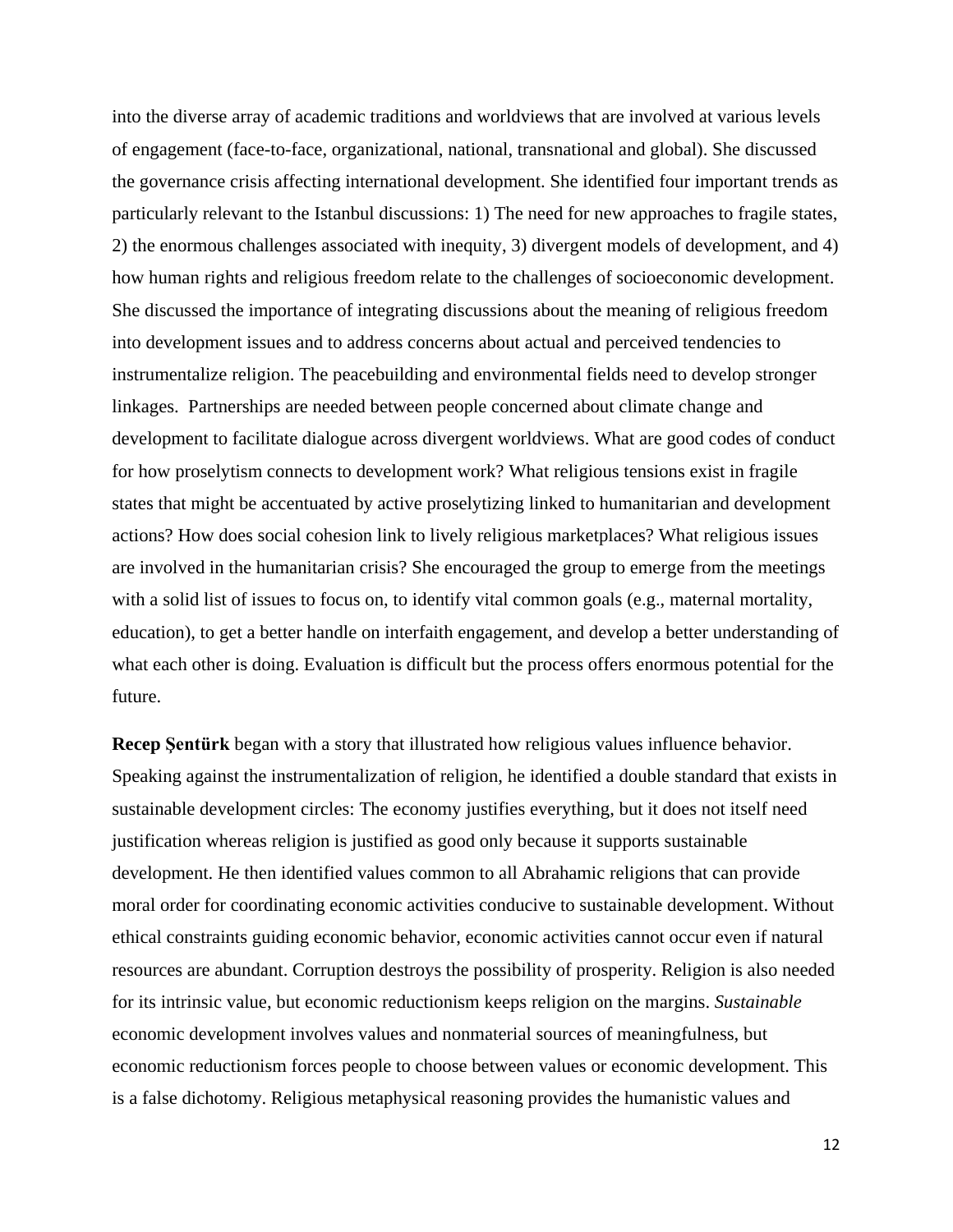develops the moral behavior constitutive of *sustainable* production and consumption. Only the combination of instrumental and metaphysical reasoning will enable us to overcome the challenges we face.

**Sharon Eubank** identified character as constitutive of sustainable development. Speaking from her experience of miserable places of the world where conflict and perverted religion shattered tolerance, she proposed character as a basic building block for practical application if faith based organizations are going to alleviate suffering and do good in these contexts. *Sustainable* development is not transactional; lasting development is born of the intersection of law, religious faith and tolerance. The nurturance of character provides the moral foundation for people to care as much, if not more, about others as they do for themselves. She discussed conditions in camps she had just visited in Iraq and Kurdistan. At the core of sustainable development, she said, should be to rescue the inner being. She then challenged attendees to 'walk their talk' and do something as a consequence of attending these meetings. She described a recent interfaith collaboration that occurred between delegates who met at the *2014 G20 Interfaith Meetings*. On their way home they said, 'Let's do something in our own communities together,' and they did. They began the Interfaith Humanitarian Project and assembled and distributed 10,000 gifts to migrant workers in United Arab Emirates. The biggest effect of the project was how it reduced prejudices among the people involved in preparing and distributing the gifts. "There is no character development without faith," she said, "and with the collective power of faith, tolerance and the rule of law, we can make the world a finer place."

**Brian Grim** presented research explaining how religious freedom contributes to sustainable development. He was at the United Nations for the launch of the SDGs, and he met with Facebook founder/director, Bono from U2, and CEOs from a variety of companies to discuss how business can be part of this process, rather than enemies of the process. The UN Secretary-General emphasized *Goal 16: Ensuring Peace,* and the way faith and business can contribute to it. At the 2016 Para-Olympics, his foundation and the United Nations will present global and interfaith peace awards to salute CEO commitments to advancing interfaith understanding and peace worldwide. Find CEOs you can nominate to receive this recognition. In Lebanon, a man who is a Sunni Muslim with a pipe business has Lebanese people from diverse faiths train 400,000 people through the work of his foundation. He is promoting peace and economic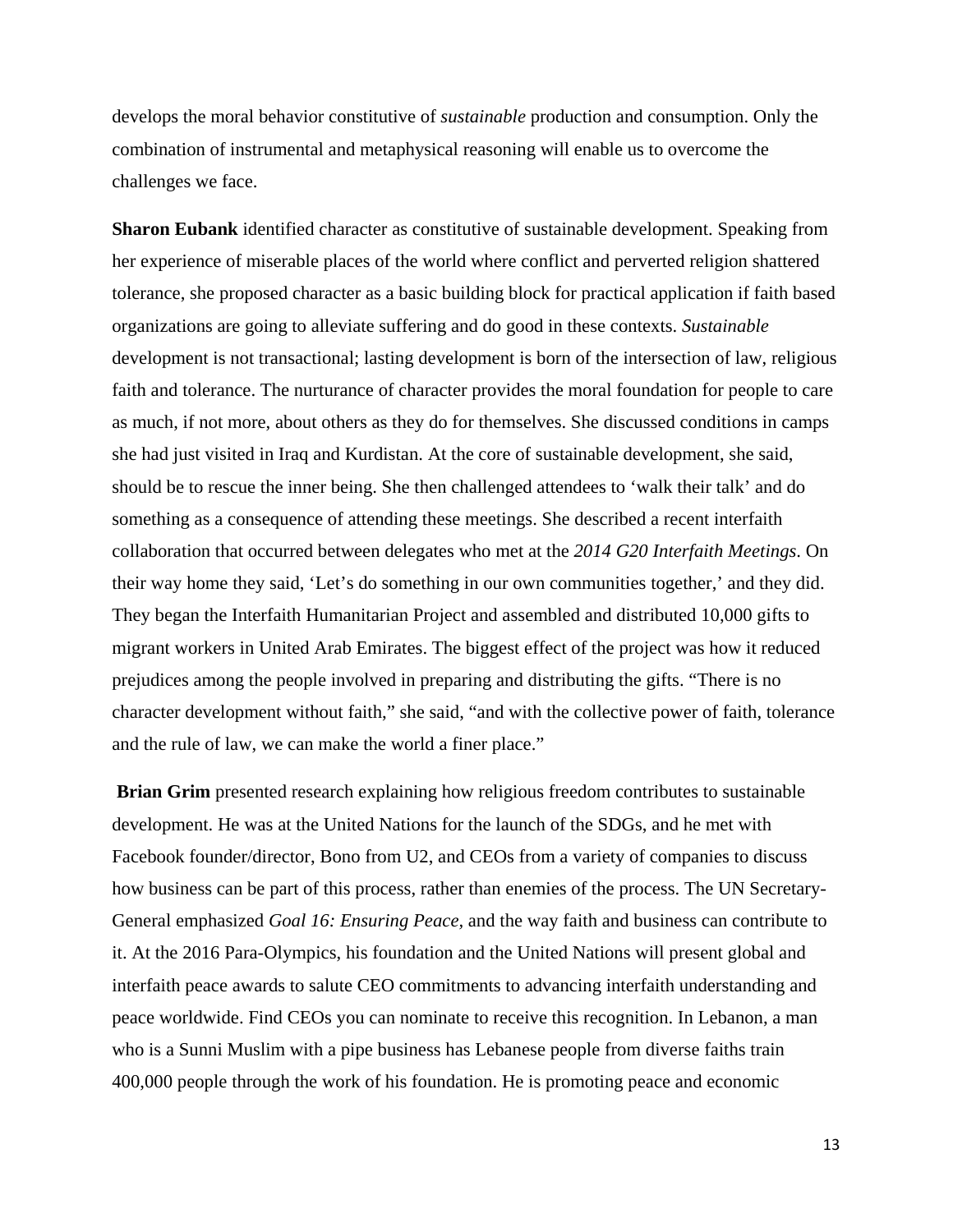development between people as a business person. Religious freedom aligns with *Goal 5: Gender Equity* as well. Dr. Jo Anne Lyon, General Superintendent of the Wesleyan Church, conducted research demonstrating how religious freedom promotes empowerment for women. Religious freedom is highly correlated with political freedom, freedom of conscience and civil liberties, but gender empowerment is the fourth strongest correlation. In 14% of countries worldwide, girls are discriminated against in education by governmental policies. Data shows that in contexts where there are high governmental restrictions on religious freedom, girls are twice as likely to be discriminated against in education compared to countries where restrictions on religious freedom are low. In contexts where governmental restrictions are high, social restrictions on women are also high. Regarding SDG *Goal 1: End Poverty*, religious freedom sets people of faith free to do the things that drive them to love their neighbor. The giving of alms is built into the faith traditions of faith groups. For Muslims, the median is 77% for people contributing alms for the poor. This represents hundreds of billions of dollars, and is but one example of how faith contributes to ending poverty. But, in the words of a Filipino Cardinal echoing Pope Francis' call, "An economy that excludes, kills." The Mormon faith, where the tradition of self-reliance is strong, has a faith-based program for people empowerment focused on business creation. At St. Mary's University, he is collaborating with the Mormons to turn their program into an interfaith program that will be piloted in a diverse community in London. The educational packet's Scripture Index draws on multiple faith traditions to develop a practical model that can be used anywhere in the world to help people in their own communities address the spiritual and physical poverty they find themselves in. The packet is made freely available for others to use (http://religiousfreedomandbusiness.org/empowerment-plus).

**Mohamad Hammour** described how the narrative of modern economics becomes anti-religious. The first theorem promoted by welfare economics is that the pursuit of self-interest within a competitive market economy, guided by an invisible hand, will result in the social good of efficiency. Self-interest is promoted by what Ayn Rand in *The Virtue of Selfishness* refers to as egoism. This is a fallacy. The logic of a competitive market has nothing to do with the benefits of selfishness. If you ask an economist, 'Does selfish lying promote the economy? Does selfish theft? Does cheating promote the market? The answer will be 'No. You act with trust.' So, the proposition really is 'If you respect people's rights, then it works. The important thing is that you don't waste.' If the market involves the promotion of values of non-waste and other religious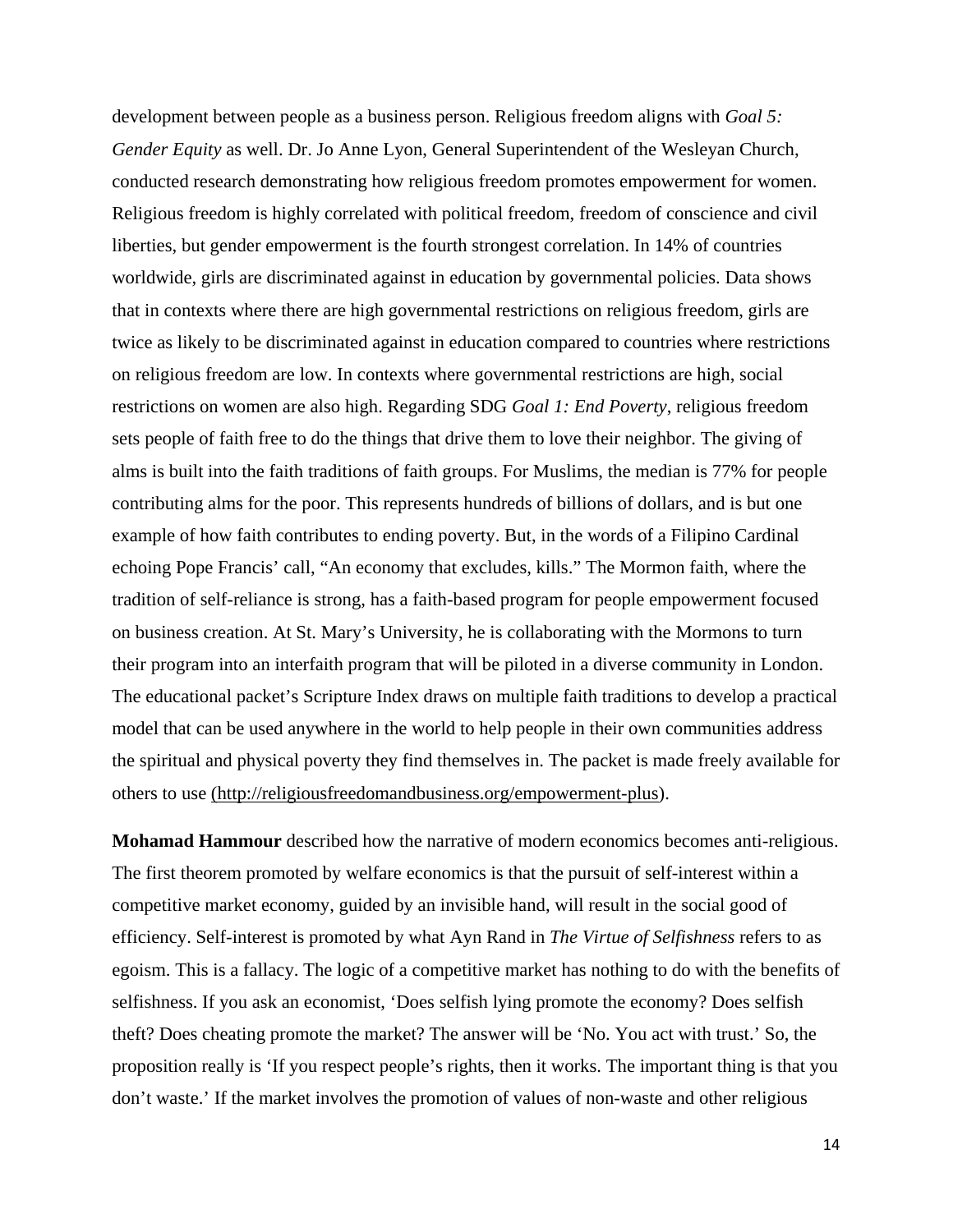values, why do we call this selfishness? Rather than take these values for granted, it becomes important to identify the missing principles and revive recognition of values in economic thinking. Economic failure should be highlighted as missing principles. For example, when planned economies separated the metaphysical principle that defines human dignity from the economy, they contributed to the collapse of their own economy. Since the demise of communism, the experience of the combined crisis of democracy and the economy has not been very optimistic. The 2008 global crisis was a shock because it took place in developed economies, in the heart of the modern economy. All of these wonderful sustainable development goals cannot be achieved without capital from the heart pumping money into the system. This indicates there is something genuinely wrong with the system. To say we need better regulation is not very different from the Marxist approach saying we need more time. Are we missing a principle like Marxist economics missed? Is that something we can learn from the human spirituality heritage? Our traditions can educate us about some of the mistakes we have made. Something to consider from finance is that commercial trade and exchange is rooted in metaphysics. Commercial exchange involves intrinsic values. Exchanging shadows for shadows, whether money or derivatives, in the absence of intrinsic values, results in merchants of shadows building houses of cards. We should not be surprised if we observe chronic tendencies for these houses of cards to collapse.

#### **Discussion:**

A Japanese delegate representing indigenous traditions appreciated Şentürk's presentation about the importance of values influencing economic development, but wanted to know if his presentation could apply outside of Abrahamic traditions. Şentürk indicated that his intent was to be broader in focus. The multi-faith influence is beyond the Abrahamic traditions and even includes plants and animals. He gave the example of how Andalusia [the Muslim era in Iberia] drew on the creation tradition of Adam and Eve to include non-Abrahamic faiths in their culture. Discussion ensued around the possibilities of challenging values such as greed and selfishness as a way of reorganizing in a more sustainable direction. The limits of organizing an economy around individual character was discussed. Institutions must be put in place that enforce and protect the rules, obligations and rights that provide the foundation for sustainable economies.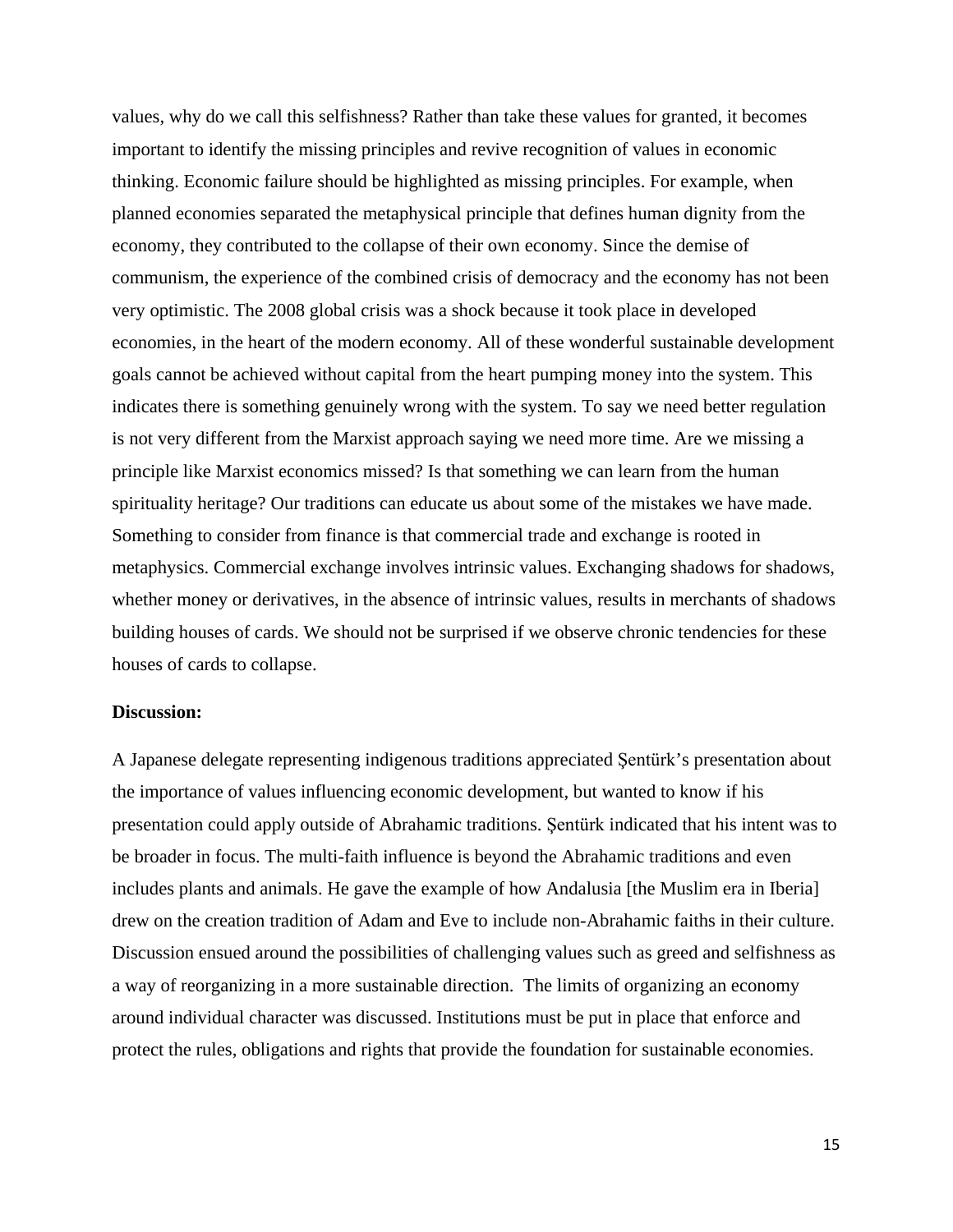A discussion ensued about the relationship between religious and human rights. While the two fields are complementary, there are also tensions between them. Is religious rights a superior approach? Many human rights advocates would disagree with that. More dialogue is needed.

The relationship between religious liberties and interfaith dialogue was also discussed. Some delegates felt that, in practice, these concerns existed in separate, if not polarized, social circles. A lot of the history of interfaith action is out of the conviction that religious institutions have more to offer for peace than for conflict. By working together, religions develop a mutual understanding that living side-by-side in a plural world does not ensure. Interfaith engagement is also essential for social harmony. The existence of interfaith groups enables government or business to reach out to traditions without showing favoritism to one tradition over another. Religious freedom and human rights are bound together in complex ways that needs further discussion. Brian Grim said that the data indicates that high social tensions involving religion is the defining impediment for religious freedom even in contexts where there are governmental restrictions. Interfaith understanding addresses the social side of religious freedom issues. Brian described an interfaith peace walk associated with the pilot program that was held recently in the diverse East London neighborhood. They visited multiple groups where each was asked to tell how their faith relates to sustainability and the environment. They ended with a shared meal at a Sikh temple. In the next iteration, participants will make their presentations in a building of a different faith tradition (e.g., a rabbi presenting in a mosque) to strengthen interfaith relationships, integrate traditions and build interfaith understanding.

A discussion ensued about the importance of balancing rights with responsibilities. Although religious liberties and human rights are complementary approaches, there are also tensions with the claim that rights become entitlements when they are not balanced with responsibility to the collective. What is the relationship between religion and gender equity? This, too, needs more dialogue.

#### **Key Points Made:**

• Interfaith dialogue can make positive contributions to the governance crisis in international development and the economic crisis in globalization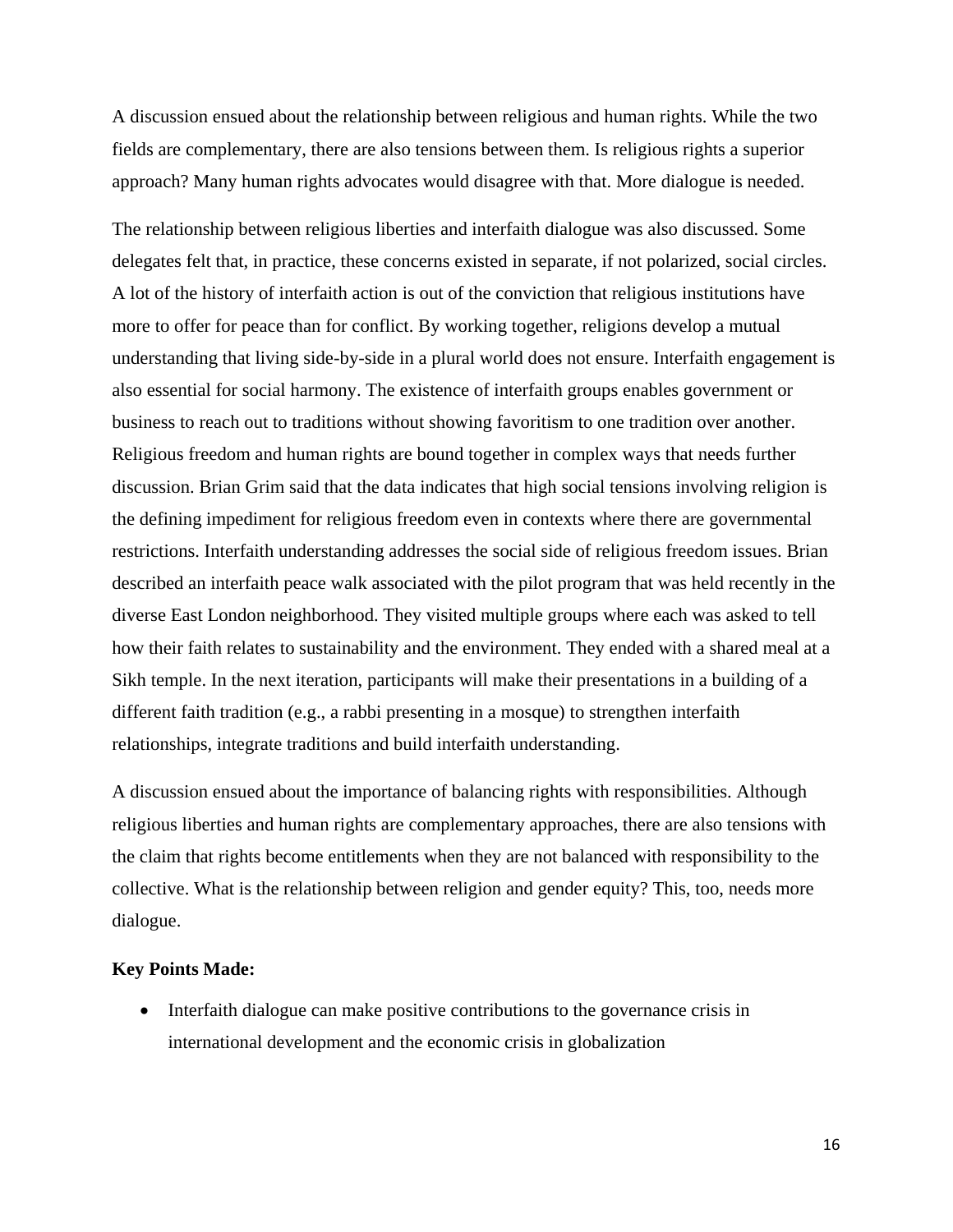- Stronger linkages are needed between the following fields: peacebuilding and environmental, climate change and development, religious freedom and interfaith dialogue, human rights and religious rights, religion and gender equity
- Dialogue is particularly needed to address challenges associated with inequity, to develop good codes of conduct for proselytism, and to address concerns over the instrumentalization of religion in development and the economy
- The presence of interfaith organizations provides government with an avenue for obtaining religious consultation without conveying religious favoritism
- More dialogue is needed about the balance between rights and responsibility to the collective
- Character is important, but institutions must be put in place that enforce obligations and protect rights as a foundation for sustainable economies
- Interfaith reduction of social hostilities significantly impacts religious freedom

# <span id="page-17-0"></span>**RELIGION, RELIGIOUS FREEDOM AND ECONOMIC DEVELOPMENT**

**Description:** This session focused on the relationship between religion, religious freedom and economic development with particular attention to secularization models of religion-state relations. Moderated by Tahir Mahmood (Founder and Past Chairman, Amity University Institute of Advanced Legal Studies, India), speakers were Faizan Mustafa (Vice-Chancellor, NALSAR University of Law, India), Marie-Claire Foblets (Director, Max Planck Institute for Social Anthropology, Catholic University of Leuven, Belgium), Pasquale Ferrara (Secretary General, European University Institute, Italy), and Katrina Lantos Swett (Commissioner, United States Commission for International Religious Freedom, USA).

#### **Presentations Overview:**

**Faizan Mustafa** discussed how India—the seventh largest economy, second most populous and most populous democracy in the world—is as essentially religious as Europe is essentially secular. Four religions began in India and religion is considered an indispensable part of everyday life. At independence, the portion of the country that broke away became a theocracy, but India chose secularism. Religious minorities were given special constitutional rights because individual universal rights were not enough to preserve their distinctive identities, and yet, in a number of legal cases, the courts have not recognized mosques as an essential aspect of minority identities. He provided several additional examples of rising hostilities toward religious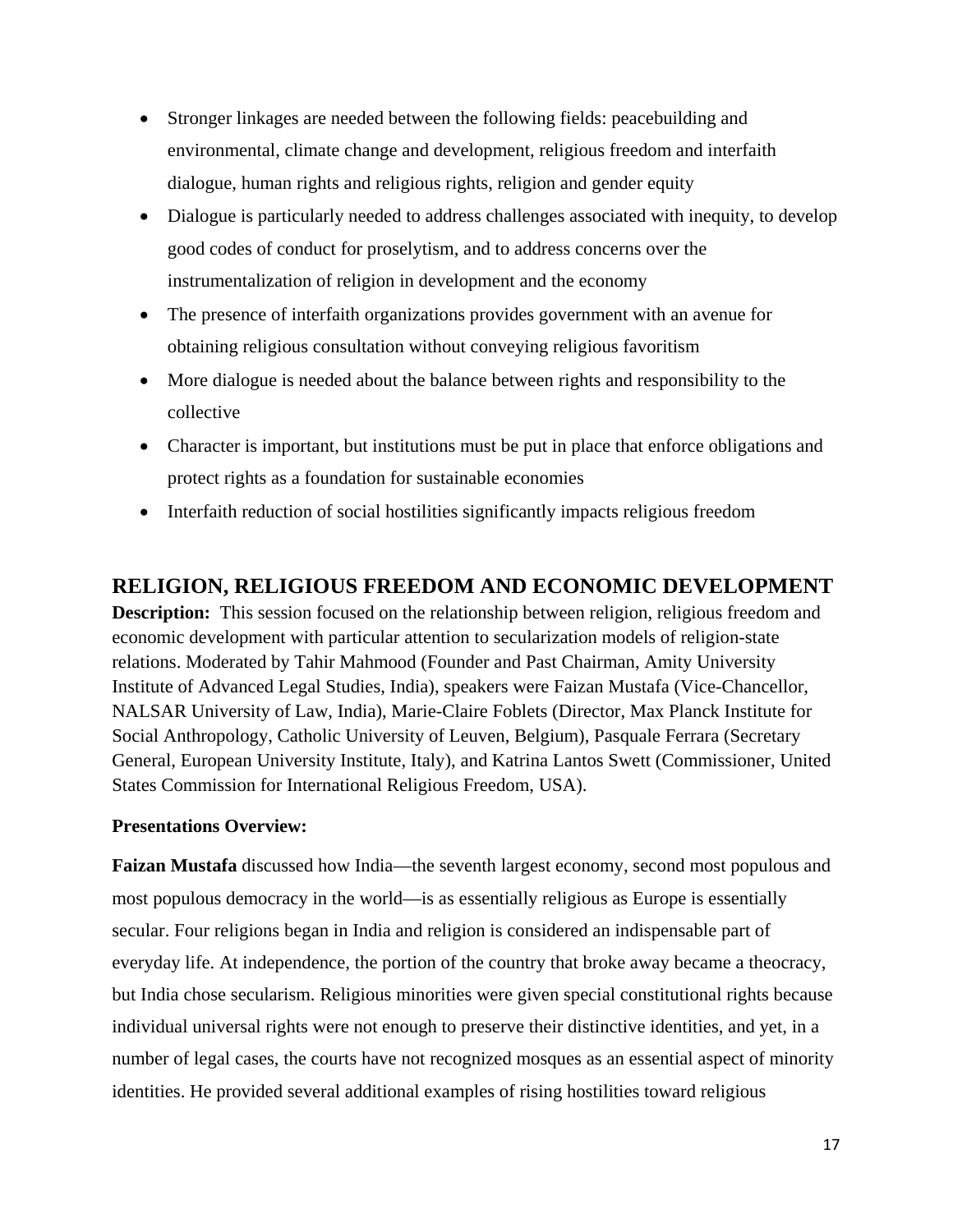minorities; during this same time period, manufacturing dropped from 24% to 5%. He discussed the strong interconnection between being an open society and having the freedom to pursue ideas, and how the suppression of free speech (e.g., book banning, music censorship, etc.) threatens market conditions. He concluded that sustainability can only be possible when religious minorities are allowed to contribute to society.

**Marie-Claire Foblets** discussed the findings of the *Religare Project (2010-2013),* a study of religious diversity in the context of diverse European secular models of religion-state relations. European immigration patterns have created irreversible changes in diversity patterns that render the continued protection of historical religions an unviable approach to economic development. The mandate of this interdisciplinary research project was to address how the interplay of religious and secular laws influence public policies, and then identify the impact of these laws on group behavior. How do they exclude or create opportunities for religious minority participation in public or private life? They identified four different patterns among European countries for addressing religion in the context of a secular state. The study describes the gap between the principle of religious freedom and its implementation for each of the four approaches to secular religion-state relations with the goal of staying open to religious diversity in the workplace. They drew a number of conclusions from this comparison for ensuring that religious minorities experience opportunities as inclusion rather than exclusion. The legislative task involves having more open and respectful conversations about religious communities in parliament to innovate more structural approaches to reasonable accommodation for religious diversity in the workplace. Depending on the context, this may involve a diverse array of changes from rephrasing how religion is constitutionally protected to reshuffling public holidays to be more accommodating to religious minorities. Avoiding exclusion is reason enough to link religious freedom to economic development in the context of European secular states.

**Pasquale Ferrara** spoke about challenges associated with linking religious freedom to sustainable development. Although speaking of religious freedom in relation to capitalism may be new, including religious diversity in economic development is not. In Italy, religious orders were important during medieval times and Islam has been historically recognized for providing an important communitarian link in trade relations. The challenge is to disentangle the idea of the liberal economy from western style conceptions of the good society. This is important because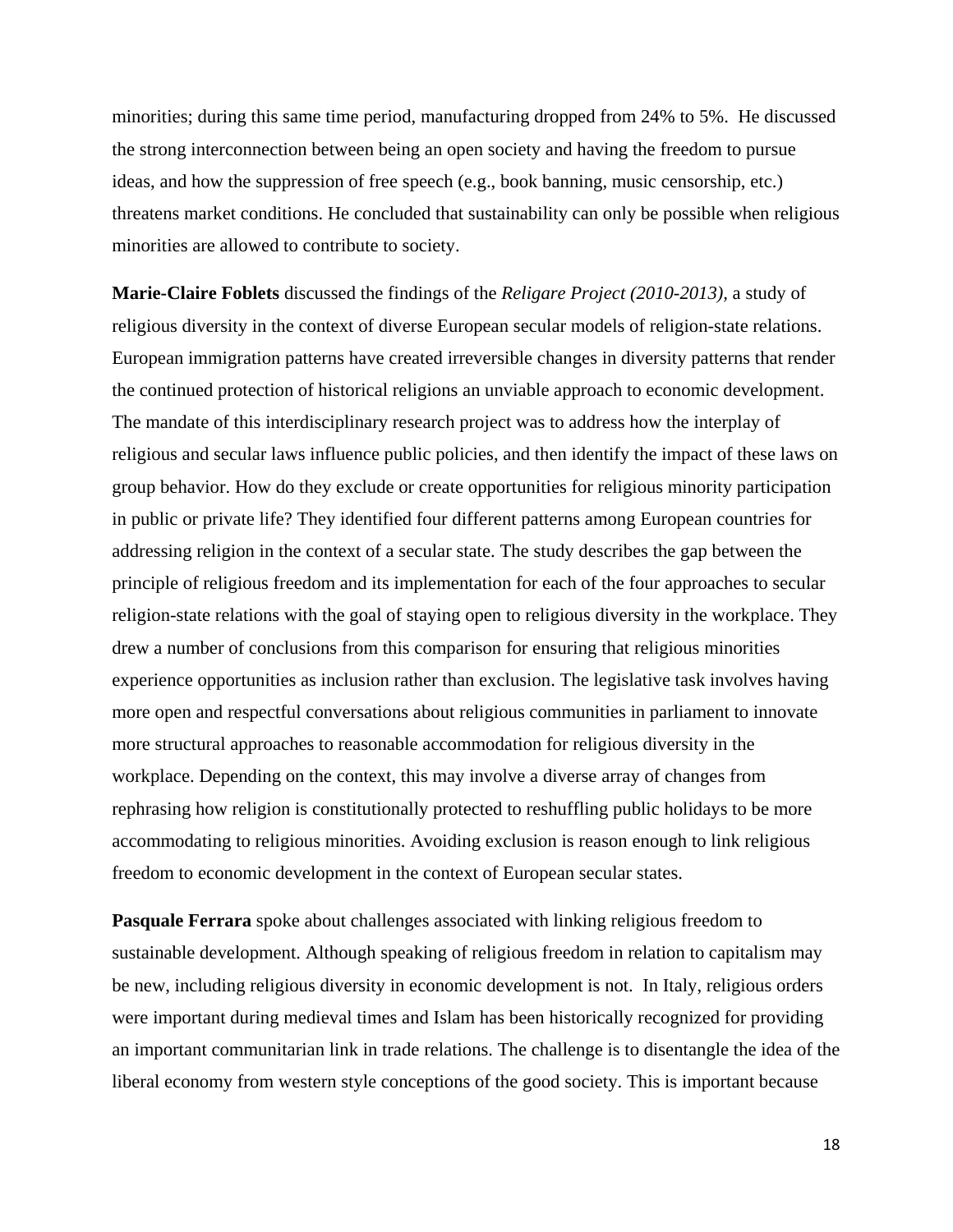the western approach to liberal institutions is highly contested. Rather than promote modernity as economic liberalism, he challenged listeners to see the world from a different perspective. At a global level, he asked about the role religions might play in denouncing inequalities and making proposals for protecting global public goods such as water, air and biodiversity. He provided an example from the Focolare Movement in Brazil that protected economic freedom and took care of these needs by rearranging profits. About 800 companies chose to split profits between investing in their company, helping the poor, and fostering a culture of sharing/giving. This movement is having an important impact on communities. This model illustrates a way of accommodating religious freedom and individual freedom that is environmentally and socially sustainable.

**Katrina Lantos Swett** set aside her prepared comments to address the 13 November Paris attacks. How has the vicious ideology of ISIL taken root in the minds and hearts of thousands of people including an astonishing number from the most prosperous nations in the world like France and Great Britain? Contributing factors that attribute recruitment to the combination of high unemployment, embedded discrimination, lack of integration/assimilation, and their sophisticated use of social media inadequately explain the recruitment we are seeing. There are many societies grappling with similar situations and ingredients for discontent that do not turn to such nihilistic violence. "We need to probe our souls more deeply to ask what is going on." As a starting point for discussion, she suggested a recognition that the secularization hypothesis has been empirically shown as not applicable to the majority of the world's population. Second, she suggested that those who believe passionately and profoundly about sustainable development and the fundamental dignity of each human being have a duty to bring a righteous fervor to the defense of religious freedom that exceeds that of the forces of evil. She called on attendees to have the 'courage of their convictions' so as not to leave youth to pursue an empty hedonism characterized by a relentless competition for success. When this happens, she expressed confidence that women and men will use their freedom to build a society that affirms the fundamental rights of all people.

#### **Discussion:**

A discussion ensued about the practicalities of implementing religious freedom in social contexts, such as Australia, where violent religion endangers the stability of the country as a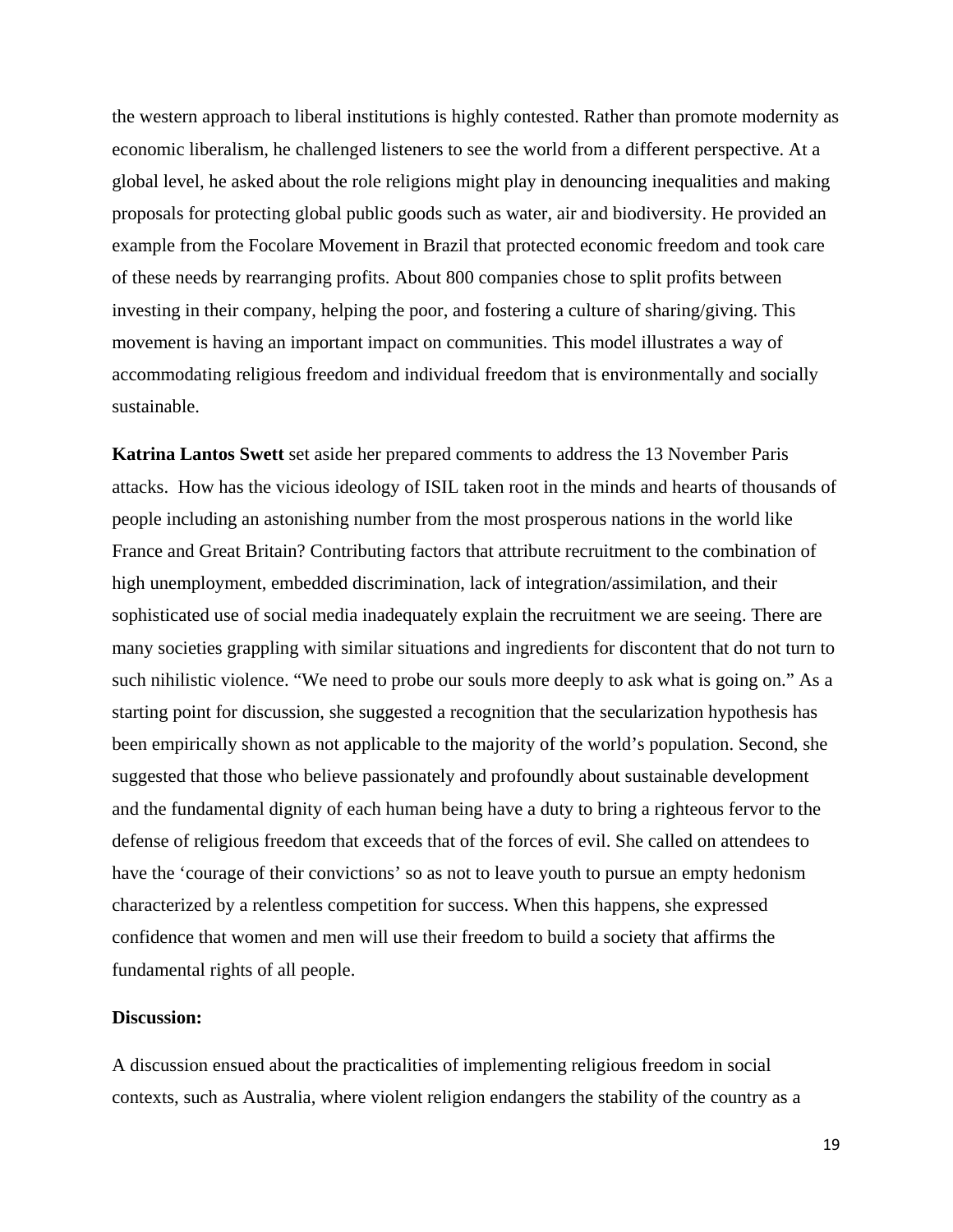whole. Constitutional structures can protect societies from violent religion by distinguishing free speech from incitement to immediate violence. Drawing a constitutional line of protection protects societies from verbal expressions that pose a threat to the stability, safety and security of a society. Inclusiveness should not result in an abnegation of the public responsibility to delegitimize views that have no place in civilized society. That said, if the practices are the problem, we need to focus on the practices wherever it occurs. The roots of so-called religious extremism may be the war they grow out of. Many of the youth driven to this are driven by what they see as imperialism, colonialism, drone strikes, surveillance, torture, and imprisonment without trial—all of which are ongoing behaviors associated with the US government.

The secular model of India was discussed in relation to religious minorities. If India is secular, said one challenger, it is because of the Hindu majority and not because of the minorities. How do religious freedom and development go together? Discussants agreed that discrimination against religious minorities will hamper economic development. Disagreement centered on how to characterize the secular state; although India has constitutionally guaranteed more freedom for religious minorities than many Muslim countries, at the moment, religious freedom is significantly hampered.

#### **Key Points Made:**

- There are diverse approaches to secularization
- Secularization may be a self-limiting process capable of innovating diverse means for including, rather than excluding, religious minorities
- Discrimination against religious minorities depresses economic development
- The liberal economy needs to be disentangled from western style conceptions of the good society
- Constitutional structures can protect societies from violent religion by distinguishing free speech from incitement to immediate violence
- Dialogue about sustainability should be broad enough to include political elements such as drone strikes, surveillance, torture, and imprisonment without trial
- Inclusiveness is no excuse for abnegation of the public responsibility to de-legitimize views that have no place in civilized society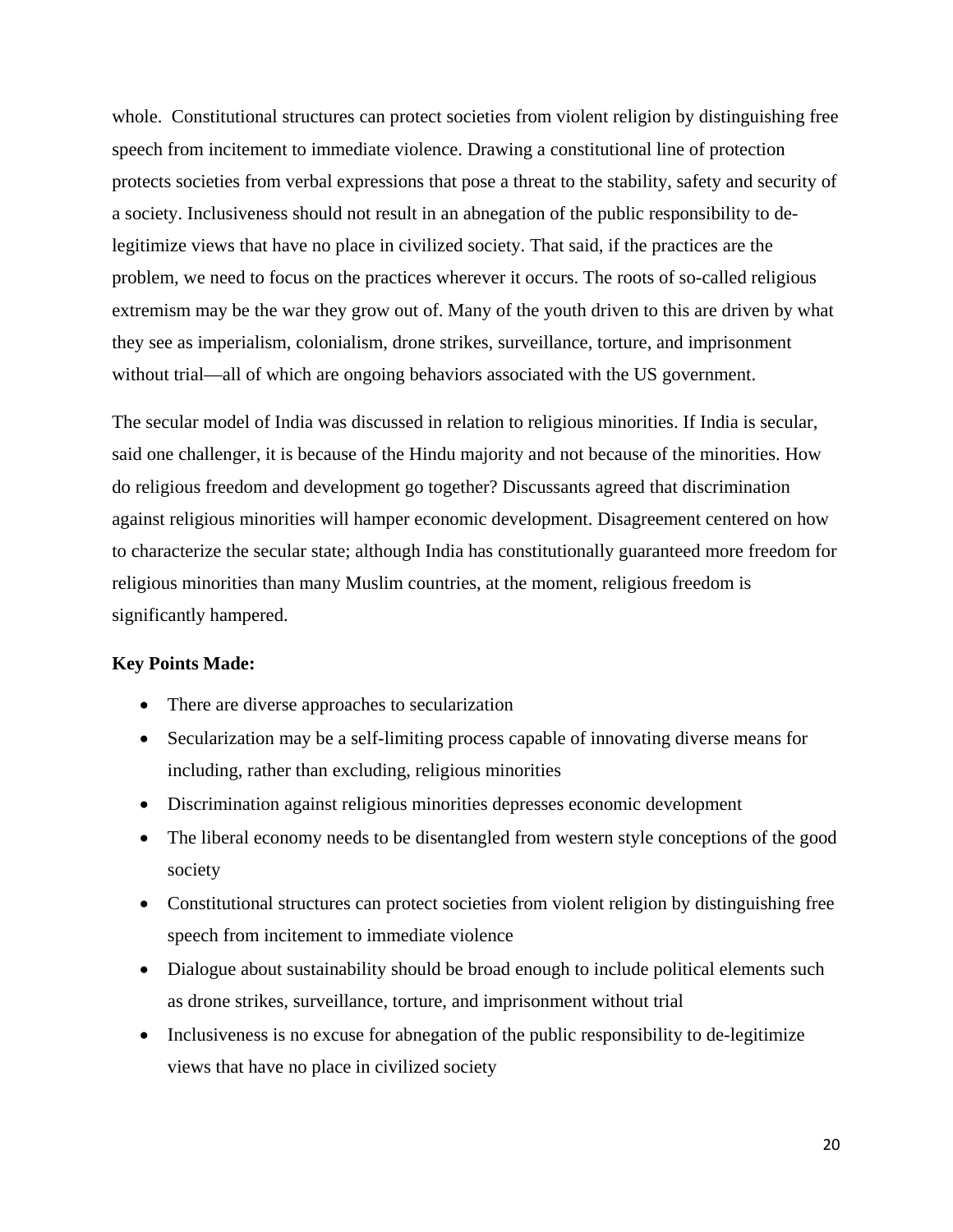# <span id="page-21-0"></span>**FAITH PERSPECTIVES ON SUSTAINABLE DEVELOPMENT**

**Description:** This session focused on the relationship between faith perspectives and sustainable development with attention to the value convergence between world religions and the SDGs, and development of multi-faith rationales for SDG fulfillment. Case studies were discussed from New Zealand, South Africa and China. Moderated by Yoshinobu Miyake (Superior General, Konko Church of Izuo, Japan) and Karen Hamilton (Secretary General, Canadian Council of Churches, Canada), speakers were Ganoune Diop (Secretary General, International Religious Liberty Association, Seventh-Day Adventist Church, USA), Paul Morris (UNESCO Chair in Inter-Religious Understanding and Relations, Victoria University of Wellington, New Zealand), Pieter Coertzen (Professor Emeritus, University of Stellenbosch, South Africa), and Zheng Xiaoyun (Deputy Director, Institute of World Religions, Chinese Academy of Social Sciences, China).

**Presentations Overview:** Brian Adams introduced the moderators. He went on to acknowledge the importance of recognizing indigenous traditions wherever and whenever meetings are held. Karen Hamilton described the history, dating from 2005 until the present, of interfaith leaders gathering at parallel summits to challenge and inspire the political leaders of the G8 to mend the world. Karen Hamilton also spoke about ways in which faith perspectives are interwoven (e.g., the Jubilee is common to Jewish and Christian traditions), and how some of these common traditions connect to sustainability (e.g., allowing the land to rest improves long-term soil fecundity). Yoshinobu Miyake then spoke from an indigenous Shinto tradition whose perspective pre-dates the Abrahamic traditions and constitutes a unique contribution to these meetings.

**Ganoune Diop** spoke about the evolution of the Millennium Development Goals (MDGs) into the Sustainable Development Goals (SDGs) as a 'journey to dignity' by 2030. The aim of combining economic development, environmental sustainability and social inclusion signals some profound interconnected values that are cherished by the entire world. Rather than separate the SDGs from one's vision of reality, philosophy, ethics and vision of human beings, he articulated several principles for explicit consideration as an asset to sustainable development. Three pillars support the SDG platform: peace and security, justice and development, and human rights. The SDGs are built on a foundation of human dignity that undergirds other values that are promoted in religious and secular societies. One of the most vital expressions of human dignity is the freedom of religion or belief. Positioning religious freedom as a moral center for all members of society would maximize chances for development at personal and corporate levels by intentionally promoting and facilitating bilateral/multilateral connections between people of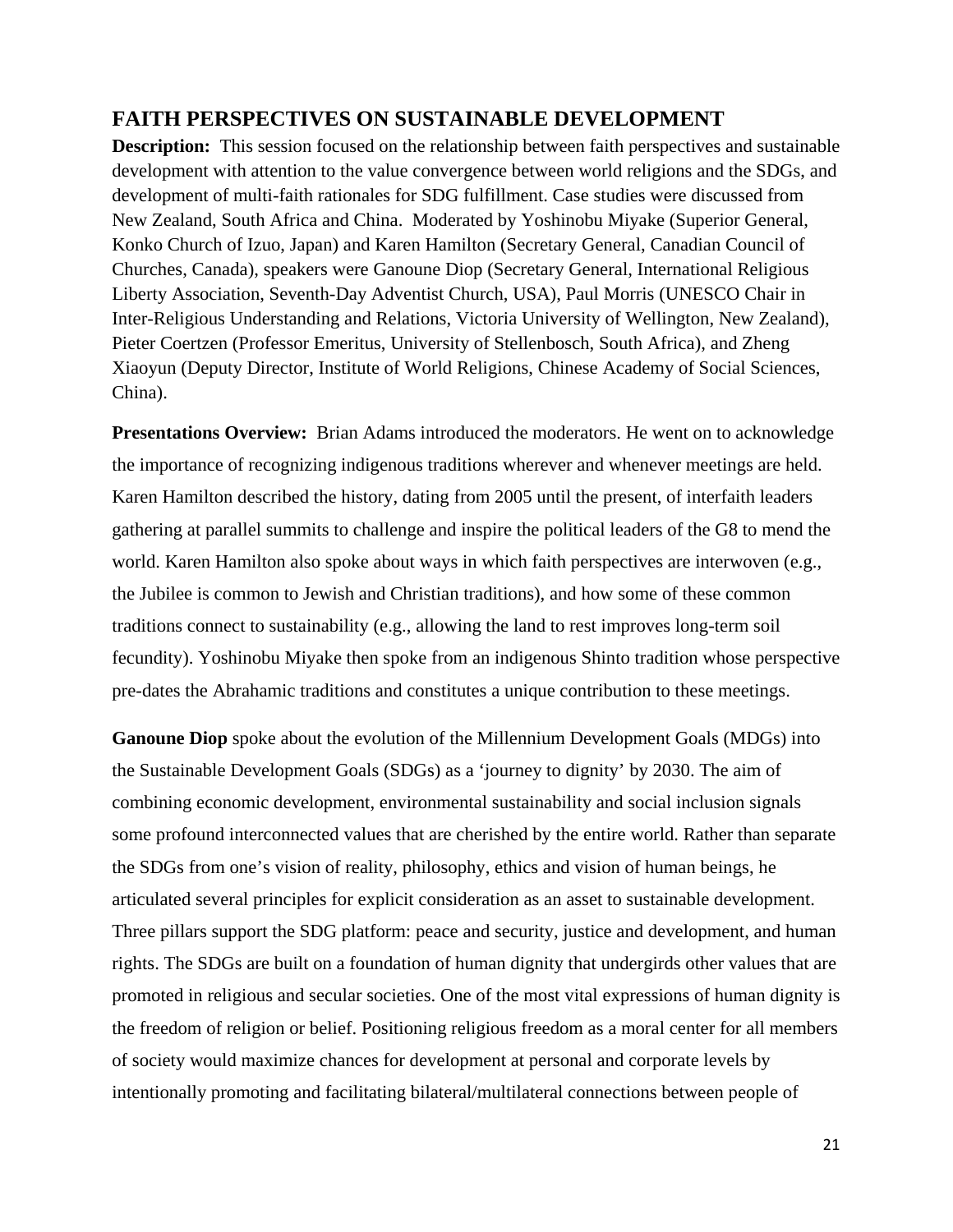difference. He spoke about the roots of these common values in the Helsinki Accords and the United Nations Declaration of Human Rights. He then rooted the same values in religious traditions. From a Biblical perspective, for example, dignity, freedom and solidarity stem from a common root: human beings are created in the image of God (the Book of Genesis 1:26). Humans all belong to the same family and every human has infinite worth. He quoted Rabbi Jonathan Sacks who noted that 'Abraham himself…performed no miracles, delivered no prophecy, etc. Although he lived differently from his neighbors, he fought for them, prayed for them, and sought to be true to his faith and to be a blessing to others, regardless of their faith.' That idea remains the simplest definition of the Abrahamic faith: the task is not to conquer. Rather, the task is to bless others. "It was Machiavelli, not Abraham, who said it is better to be feared than to love." What if the Abrahamic traditions considered every person as sacred to be blessed? What an asset that would be for sustainable development.

**Paul Morris** reflected on the immensity of tasks associated with implementation of the SDGs, and proposed an agenda for what he termed 'Cosmopolitan Pietists.' Against the backdrop of cosmopolitan politics, *cosmopiety* recognizes that the politics of human rights are not limited to the nation state, but are extended beyond *all* political borders to include values and the validity of others' values. Simply put, 'my fellows' material needs are my spiritual needs.' Although religious diversity is not new, most religious traditions practice a prejudicial pluralism where they rarely acknowledge other traditions as equal. Rather than revive an uncritical model of prejudicial pluralism, Paul Morris encouraged attendees to develop a critical theory of religious equality and reflect upon how they might uniquely partner with secular cosmopolitans to implement the SDGs. He then presented an account of religious equality from the Jewish tradition. The Talmud defines a city as a community of obligation. A 10% tithe is used in this tradition to open the community to the needs of vulnerable people within its walls as a balance to responsibility for one's intimate community. This entails that the needs of the vulnerable are on equal footing to all other legal privileges as a matter of justice. In our globalized era, if we consider the gated community as the planet, then whose lives are within my gated community? This modern application illustrates a rabbinically-based *cosmopiety* in support of faith-based commitment to SDG fulfillment. He identified five links between faith-based organizations and development that position them to make a significant impact on SDG fulfillment if their constituencies were sufficiently mobilized: 1) Religious communities offer strong models of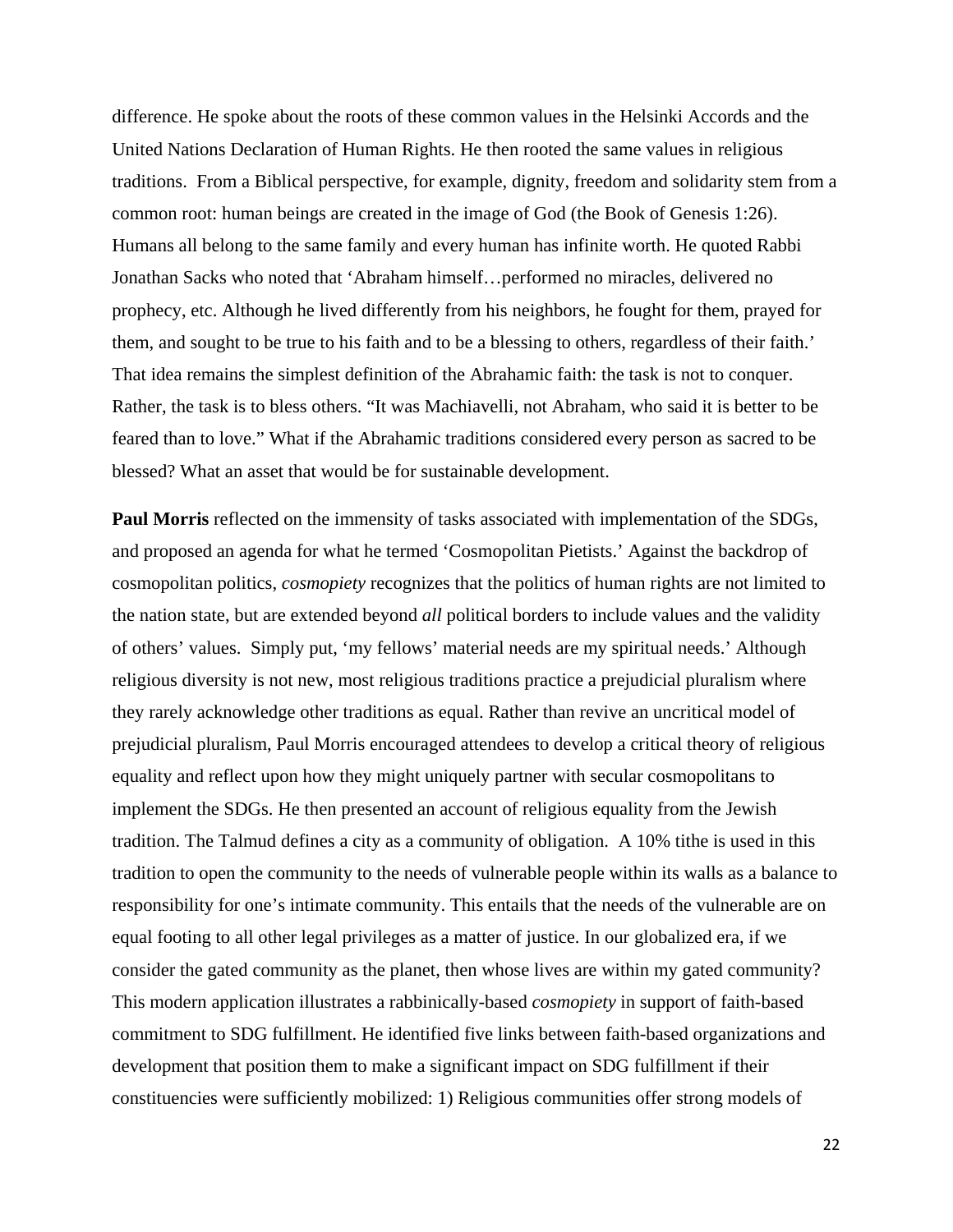sustainable communities, 2) Charity and support is widely advocated as a religious duty rather than as tax relief, 3) Religions offer cogent alternatives to the neo-Darwinianism of liberal capitalism, 4) Religions appreciate teachings on contingency with recognition that life is dynamic and fragile (resiliency), and 5) Religions are depositories of values and give adherence to orienting narratives of position, place and purpose that are absent from contemporary social thought. Finally, he encouraged attendees to become critically reflective within their own religious tradition as fellow 'Cosmopolitan Pietists' to strengthen interfaith commitment to SDG fulfillment.

**Pieter Coertzen** presented a South African case study of religious freedom and sustainable development. Although South Africa's 1996 Constitution and Bill of Rights takes note of religious diversity, it does not specifically address religious freedom. To address this oversight, academics, activists, jurists, religious and community organizations collaborated to formulate a Charter of Religious Rights to clarify the meaning of religious freedom. In 2010, the Charter was endorsed by 91 leaders of a diverse array of religious organizations. Afterwards, a South African Council for Religious Rights and Freedoms was formed and a Steering Committee formulated to keep the Charter in trust for the endorsers. The Council is in the process of bringing the Charter before Parliament 'in compliance for public involvement in legislation' for official recognition. They are asking Parliament to officially take note of the Charter as a document endorsed by the religions of the country that explicates what they understand to be their rights and freedoms that are guaranteed by the Constitution. They have not asked Parliament to accept the Charter because that would present Parliament with the opportunity to change the document. Instead, the Council has asked for official recognition of a document that will remain in the possession of the Council. The Charter is expected to come before Parliament in a matter of weeks. The Charter identifies twelve religious rights and freedoms. Although the Charter only covers signatories, if a religious body who has endorsed the Charter comes before the courts, the courts will have to take the Charter into account when making any decisions. The document is a powerful tool that can be used to create and sustain peace and harmony. The Charter may serve as a useful model for religions in other contexts.

**Zheng Xiaoyun** spoke about religious involvement in social charity work as an example of sustainable development. Although religious involvement has a long history in Chinese society,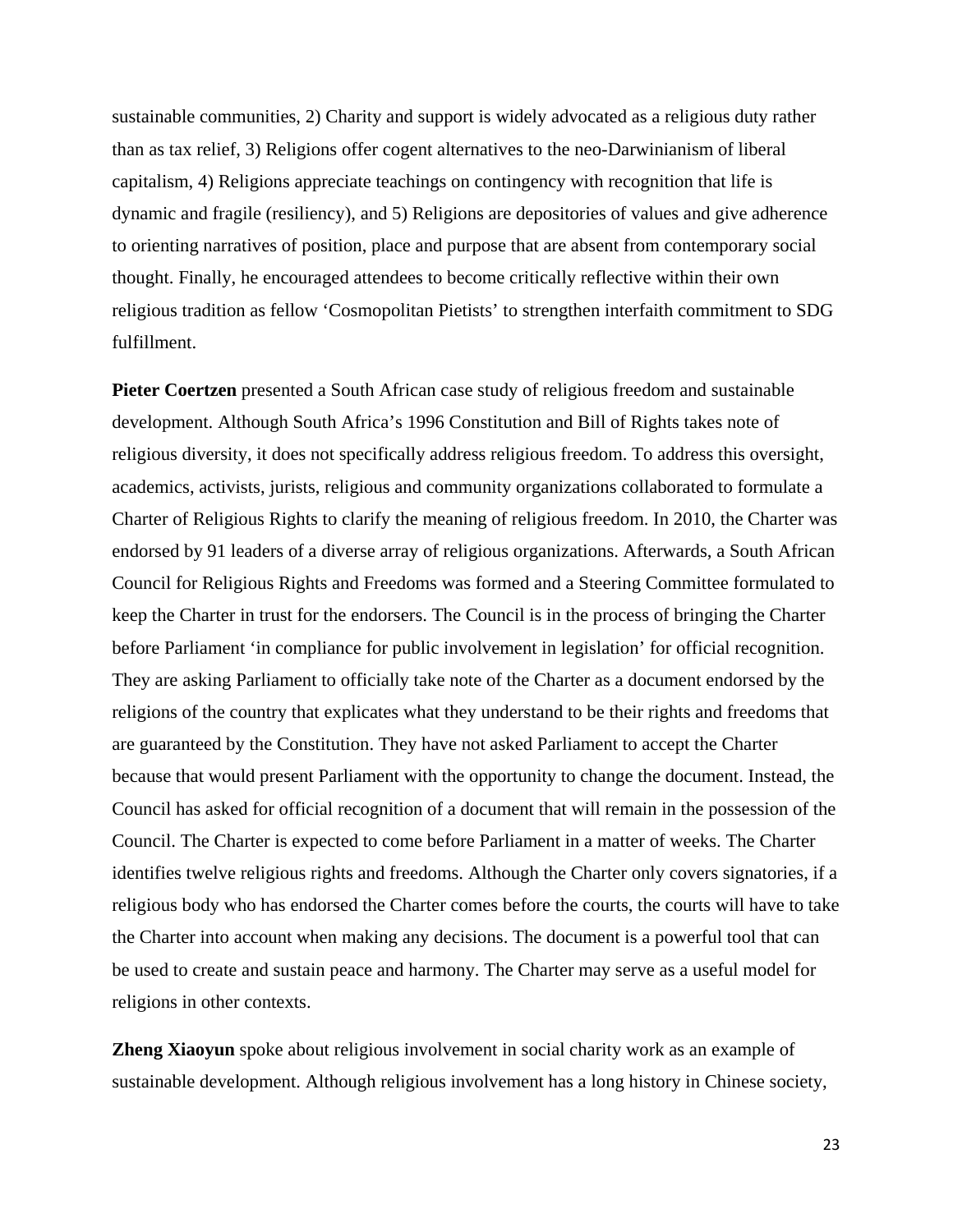faith based social charity work significantly increased following the 2008 Wenchuan earthquake. Faith based organizations have established a response system for providing much-needed assistance at 'ground zero' for natural disasters. Religious involvement has also assisted the government with solving certain social problems. For example, the Theravada Buddhist Charity obtained funding from the United Nations to develop a positive relationship between monks and villagers to address drug addiction in the community. China does not yet have charity laws. Governmental representatives are currently studying a variety of international models (e.g., Britain, Canada, Hong Kong, Singapore, United States) for religious involvement in social services that address questions such as: What kind of services should religions provide? What involvement is appropriate for religious organizations? Should government collaborate with religion for social service delivery? China intends to create their own distinctive model for religious involvement in social service delivery in the near future. Some of the challenges they are addressing concern institutional structure (religious charitable organizations do not have independent corporation status within the current frame of administrative law), development of a supervision mechanism for charitable donations, lack of human resource specialization work, and problematic interactions with international charitable organizations. The government considers development of a religious platform for the coordination of social services to be an effective approach for religions to enter the public domain in contemporary China.

#### **Discussion:**

Discussion centered around practical examples of tensions in everyday life between sustainable development and religion in South Africa and New Zealand in light of the ideals that were presented. In New Zealand, religious freedom is less of an issue than sustainable development due to governmental tensions over responsibility for climate refugees. Two leading religious organizations supported climate refugee recognition but immigration authorities rejected the case. They will appeal but do not anticipate a successful outcome. Another area of tension involves officially recognized refugees. The Catholic Bishops' Committee decided to sponsor refugees above the governmental quota. Religious organizations have also experienced tension with the government over provision of affordable housing. Indigenous rights, climate change, refugees, maintaining agribusiness, and ensuring integrity for a national tourist campaign are all "on the ground" issues. South Africa is experiencing many of the same issues. How does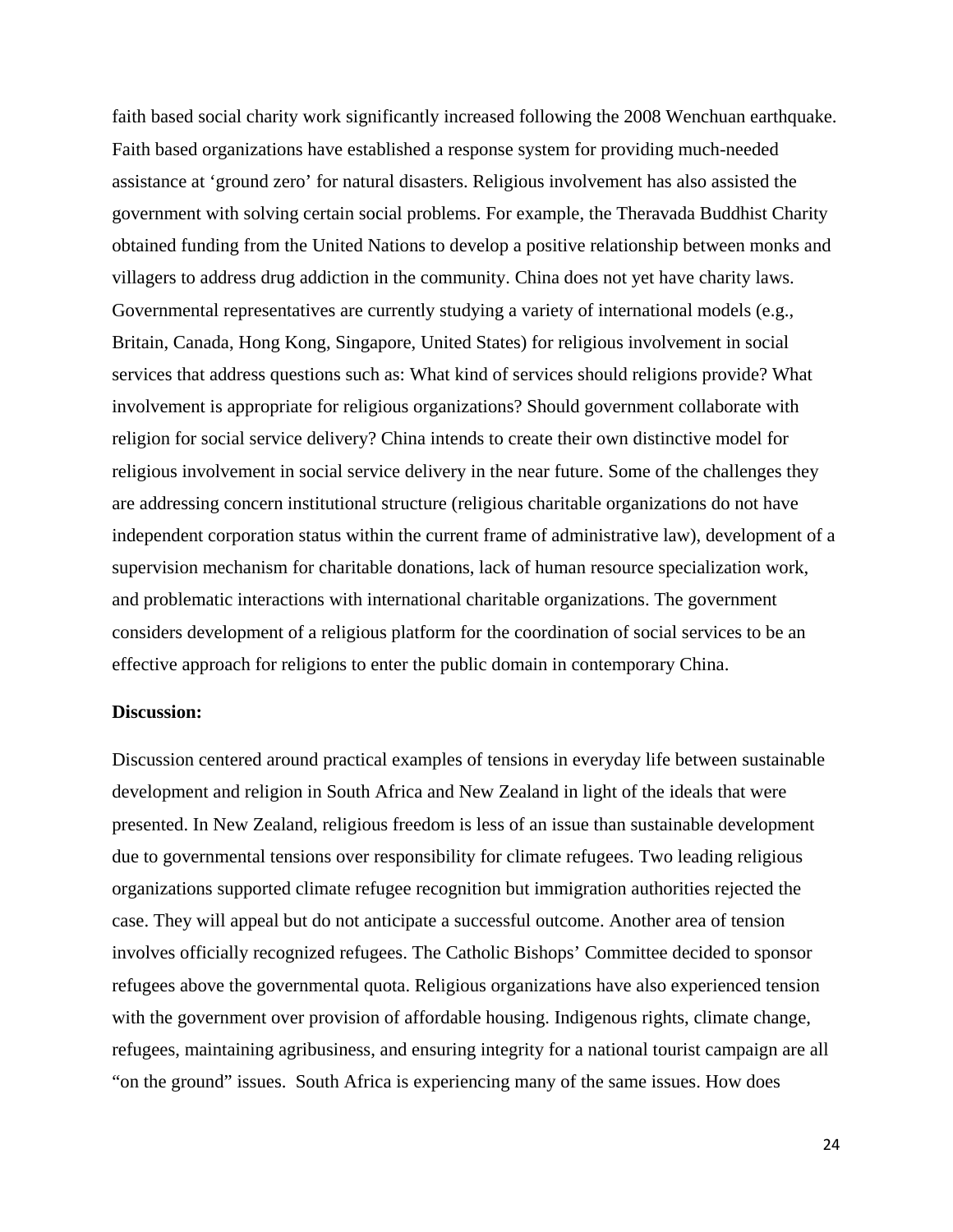religious freedom relate to sustainable development? Is development under the authorities of traditional leaders so that tribes have access to the graves of their forefathers? Religious freedom can play a role in this situation, but the necessary permissions using the Charter must be had so that access can be gained.

The relationship between religious freedom and fulfillment of the SDGs was also discussed. Data indicate that 76% of the world's population experience either governmental restrictions or social hostilities pertaining to religious freedom. If SDG fulfillment is hampered by suppression of religious freedom, then the extent of this global problem justifies the specific focus on the free exercise of religious belief.

#### **Key Points Made:**

- There is a value convergence between world religions and the SDGs
- Religious organizations already make significant and valuable contributions to elements of the SDGs in many social contexts, including China
- Development of explicit faith-based rationales for commitment to SDG fulfillment would make these contributions more intentional and likely increase SDG fulfillment
- Protection of religious freedom enhances the contributions of faith-based organizations to SDG fulfillment
- Multiple models exist for the protection of religious freedom
- Multiple models exist for how government and religion contribute to SDG fulfillment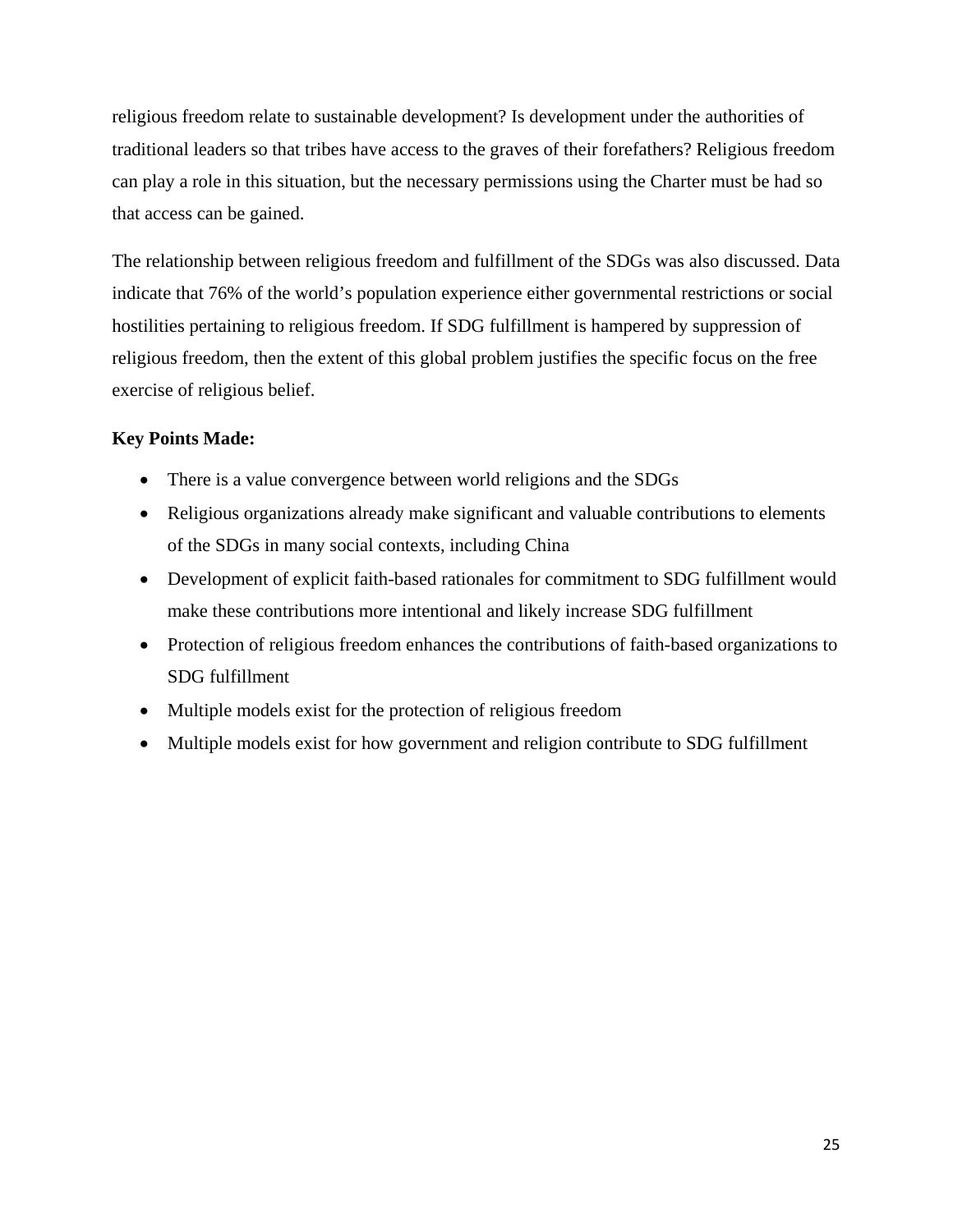# <span id="page-26-1"></span><span id="page-26-0"></span>**PARALLEL SESSIONS REFUGEE RELIEF AND RELIGION**

**Description:** This session focused on religious involvement in refugee relief. Moderated by Gary B. Doxey (Associate Director, International Center for Law and Religion Studies, BYU, USA), speakers were Mehmet Güllüoģlu (Director General, Red Crescent, Turkey), Mehdi Davut (Suriye Nur Derneģi, Turkey), Mahmut Aytekin (İHH Social and Humanitarian Research Center, Turkey), Carmen Asiaín Pereira (Senator, Parliament of Uruguay, President, Latin American Consortium for Freedom of Religion or Belief, Uruguay), and Jacquie Hughes (Special Adviser, House of Lords Communications Committee, United Kingdom).

#### **Presentations Overview:**

**Mehmet Güllüoģlu** spoke about the challenges associated with offering refugee relief in Turkey. In the last 4 years, more than 2.3 million refugees have sought refuge in Turkey, the majority of which have come from Syria and Iraq. This is a significant increase from their normal assistance to refugees. From the beginning of the crisis in 2011, they started to establish camps to provide shelter and healthcare with limited access to extra services (e.g., work permits, travel permits, etc.). About 250,000 people are living in such camps. A second group of refugees are living in major Turkish cities (e.g., Anchora, Istanbul). Since the beginning of the crisis, that group has more than doubled. Sometimes, 4-5 families share a single flat. These refugees have the same access to health services as Turkish citizens, but they do not have access to the provision of education. The rate of immigration change is difficult to track given the enormous scale of the crisis. For example, more than 100,000 people relocated just last week after the Russian bombings. The Turkish Red Crescent is providing services in camps, outside of camps and relief items inside of Syria. They have asked refugees what types of services they need, about work, and the desire for return after the war ends, etc. Most people have indicated a desire to return to their home country. They also asked refugees where they would like to go while the war continues. The majority said that they want to stay in Turkey for religious reasons. Refugees who indicated a desire to relocate to Europe usually indicated it was for reasons of employment.

**Mehdi Davut** spoke about the situation of Syrian refugees in Turkey. He spoke about how displaced Syrians living outside of the camps are trying to become a voice for those living inside of the refugee camps. The media coverage is not telling the whole story and they have a particular perspective that affects their reporting. Non-governmental organizations are attempting to convey what is happening in the camps but they have limited resources. He said that the actual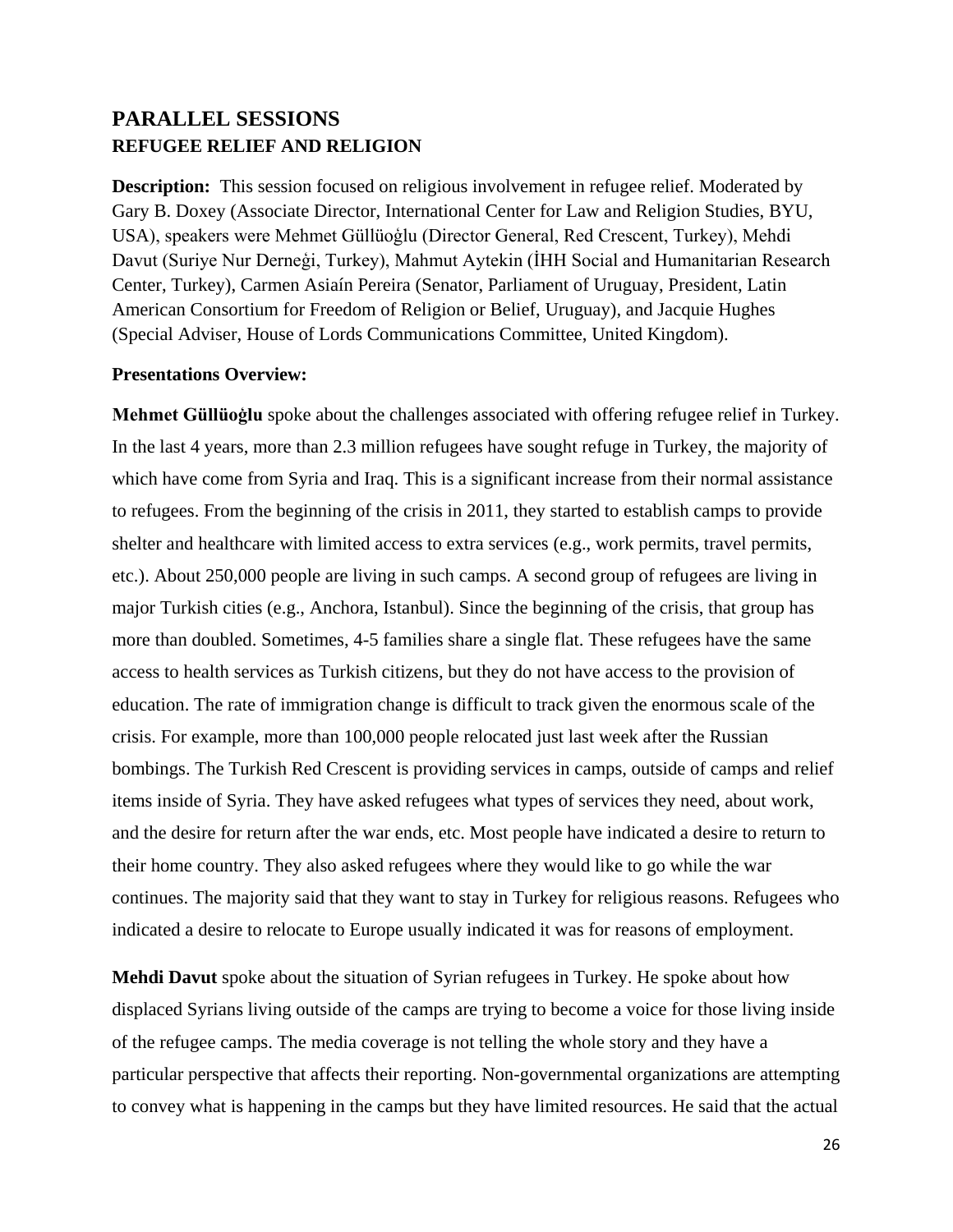situation in Syrian camps is a huge humanitarian drama where doctors and teachers are working in the outdoors under trees. He encouraged people to collaborate to assist the refugees living under difficult circumstances.

**Mahmut Aytekin** provided a theoretical academic perspective on relief and development. He critiqued the realistic perspectives used by world governments for contributing to arms races that affect civilians the most and undermine trust between people and governments. Alternatively, he suggested emphasizing a neoliberal institutionalist approach inclusive of faith-based organizations to build trust between civilians and governmental authorities. He identified four types of faith-based organizations (FBOs): passive, active, persuasive and exclusive. In passive FBOs, teachings are secondary to humanitarian considerations in identifying beneficiaries and partners. With active FBOs, faith is the important and exclusive motivation for action, in motivating staff and supporters, and faith plays a direct role in identifying beneficiaries and partners. In addition to faith being the important and exclusive motivation for action, persuasive FBOs are also dominant on the basis for reengagement in that they aim to bring new converts to the faith as well. With exclusive FBOs, faith provides the overriding motivation for action in mobilizing staff and supporters, and provides the principle consideration in identifying beneficiaries. Exclusive FBO social and political engagement is rooted in the faith, and their activities can be militant. He then spoke about the Islamic, Christian, and Hindu roots from which the concept of charity is derived. He provided historic examples of religion transforming societies, both positive and negative. FBOs differ from secular humanitarian organizations. FBOs have unrestricted funding sources given the large numbers of adherents. They can respond to emergency situations more quickly as a consequence. The motivation of FBO adherents is not materialistically oriented. A disadvantage of FBOs is that their particularistic orientation frequently biases the assistance that is offered to be directed toward regions with higher numbers of their particular faith traditions. This lack of neutrality is diminishing with the increased emphasis upon professionalism and codes of ethics in the culture of social service delivery. Another challenge he discussed was associated with constraints on independence coming from governmental and religious influences. Humanitarian relief such as food relief, sponsorship of orphans (e.g., his organization sponsors 60,000), refugee relief (e.g., his organization has spent more than 500 million Turkish lira in the last 3 years), and economic development is both obligatory and voluntary in the Islamic tradition.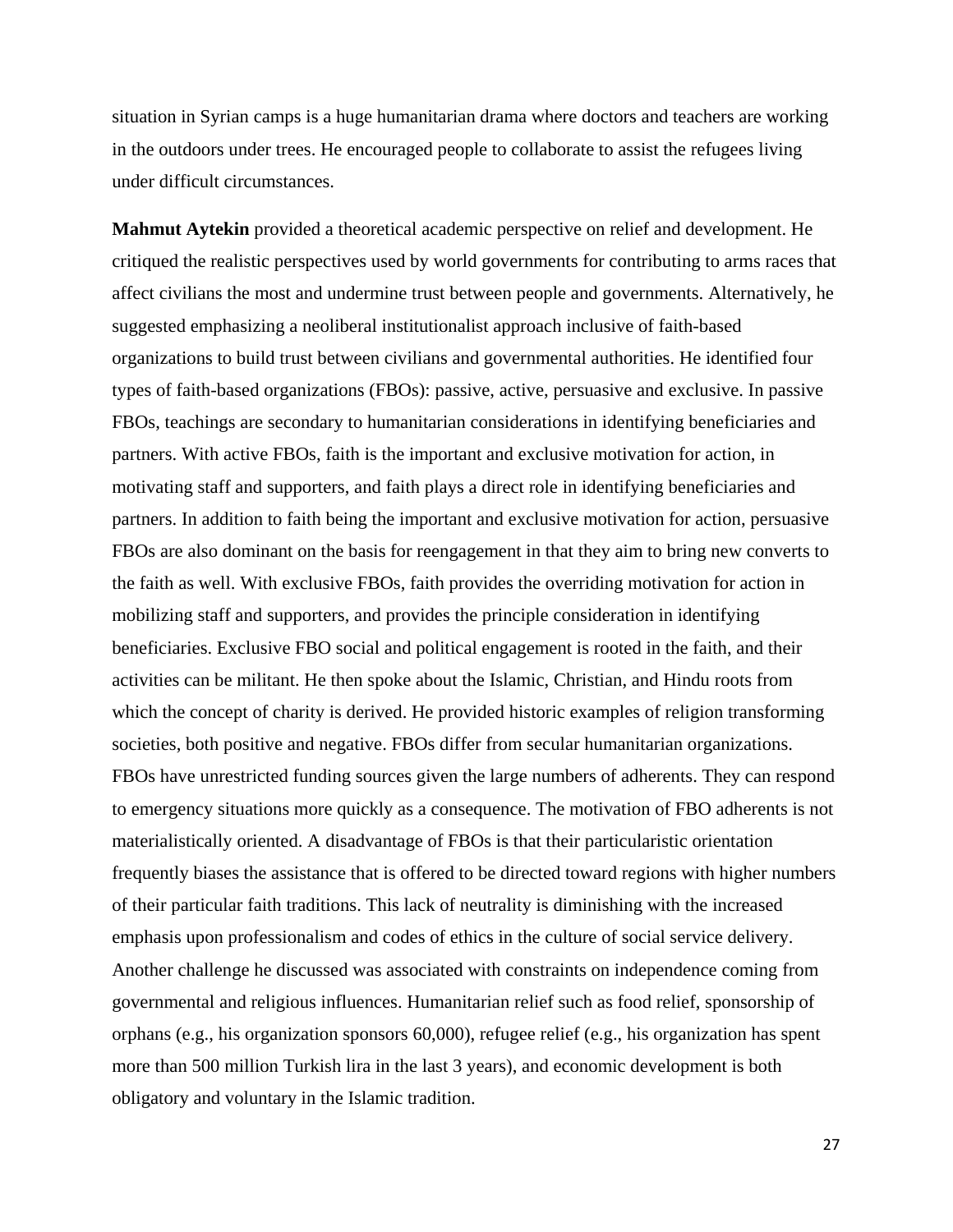**Carmen Asiaín Pereira** reflected the religious dimension of refugee issues in Uruguay from a Latin American perspective. The religious beliefs brought by migrants pose challenges which contribute to human advancement in the end. Migrating movements contribute to cultural enrichment. Awareness of the other teaches people who encounter difference; they must sharpen their ingenuity to find reasonable accommodation for differences. Migration humanizes those involved in the process. In terms of the relationship between religion and migration, she spoke about how religion may be the cause of migration or the provider of humanitarian response. Moreover, the religious rights of asylum seekers is something to be respected. The legal framework in South America focuses on persecution (or fear of persecution) rather than on distinguishing between asylum seekers and refugees. Latin America practices an open-door attitude toward migration; every person has the right to seek and be granted asylum in a foreign territory and the collective expulsion of aliens is prohibited. In Uruguay, immigration is considered the right of the individual and not the power of the state. She provided an example of Uruguay providing protection to Jewish people seeking refuge while being pursued by the German SS. The legal framework in Uruguay provides a specific law for refugees, and the UN High Commissioner for Refugee Representation is done by an agency that offers ecumenical service for human dignity. She described a variety of specific challenges associated with innovating reasonable accommodation to religious diversity (e.g., marital authority and patriotic protesters, times of prayer in the workplace, public wearing of headscarves, religious burial of relatives, religious slaughter and diet, etc.). The most controversial issue so far has been the wearing of the veil in public schools because public education in Uruguay practices secularity. Uruguay also provided asylum to six former Muslim prisoners from Guantanamo Bay in Cuba. There have been a few controversial issues in association with these refugees regarding their marital situations and a hunger strike two of them conducted in front of the US Embassy. Should the absence of a civil marriage be considered criminal? Should hunger strikers be force fed? She concluded emphasizing how these types of events trigger reflection upon human rights and religious freedom. Immigration teaches and humanizes those who encounter the different ways of life introduced by those who seek asylum.

**Jacquie Hughes** spoke about her involvement as a filmmaker making a documentary in the United Kingdom to tell micro-level stories that illustrate a macro-level issue. Documentaries use the power of human experience and storytelling to illustrate something bigger. In recent years,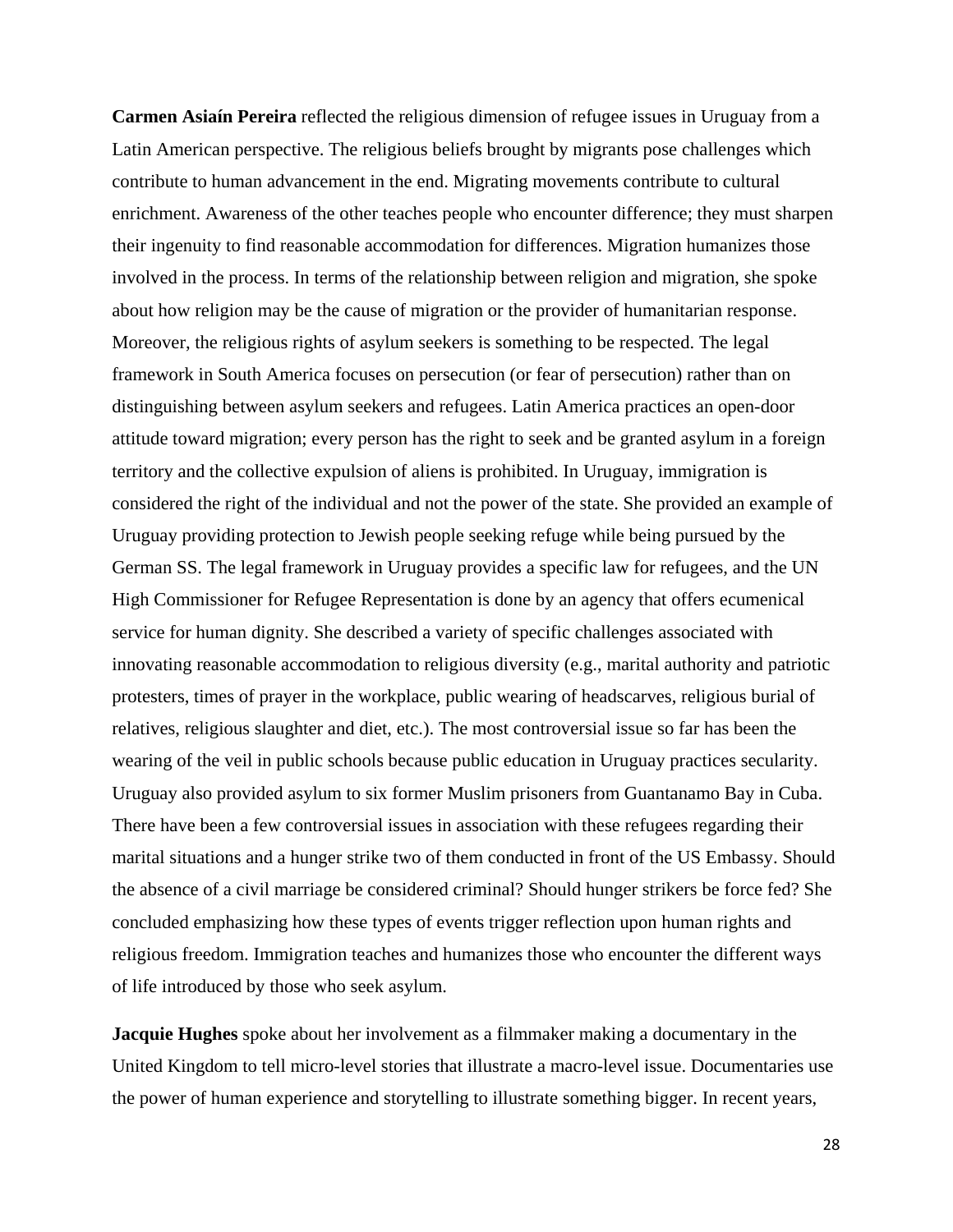there has been increasing interest in human trafficking as a social problem. The refugee crisis has amplified the trafficking of women in the United Kingdom, particularly in relation to the sexual exploitation of women (prostitution). She is currently executive producer of a series for British television about the interface between the church, police, and civil society in dealing with the trafficking of women. Of particular interest is how the church has managed to provide a neutral space on sensitive issues to bring together disparate groups to work together in response to the modern increase in human trafficking. One in three people trafficked last year was a child. Enforced prostitution is one of the fastest growing and most lucrative crimes according to the United Nations. Transcontinental trafficking tends to be between wealthy nations. Lots of the victims in Europe and Central Asia are trafficked for sexual exploitation. Of countries that report human trafficking statistics, 40% of countries report having few or no convictions. Romania is the most common country of origin for human trafficking victims. The church has participated in pressing for a progressive governmental political response. This year, the United Kingdom passed a modern slavery act which is one of the first of its kind. This is hugely significant because it gives extra powers to the police. For example, police can now seize assets and campaign for life sentences against traffickers. They have appointed the first independent anti-slavery commissioner. The law also provides extra protections for victims. They have created a national referral system which provides 45 days in a safe house while a victim's case is being considered (the right to remain). She also discussed some of the religious divisions and countermovement strategies of a small group of nuns who are pushing to recriminalize prostitution.

#### **Key Points Made:**

- The United Kingdom recently passed a modern slavery act to address human trafficking
- Uruguay considers immigration an individual right rather than a power of the state
- Most Syrian refugees in Turkey want to return when peace resumes
- During the conflict, Syrian refugees prefer to stay in Turkey for religious reasons and prefer to seek refuge in Europe for economic reasons
- Faith based involvement in relief and development can build trust between citizens and governmental authorities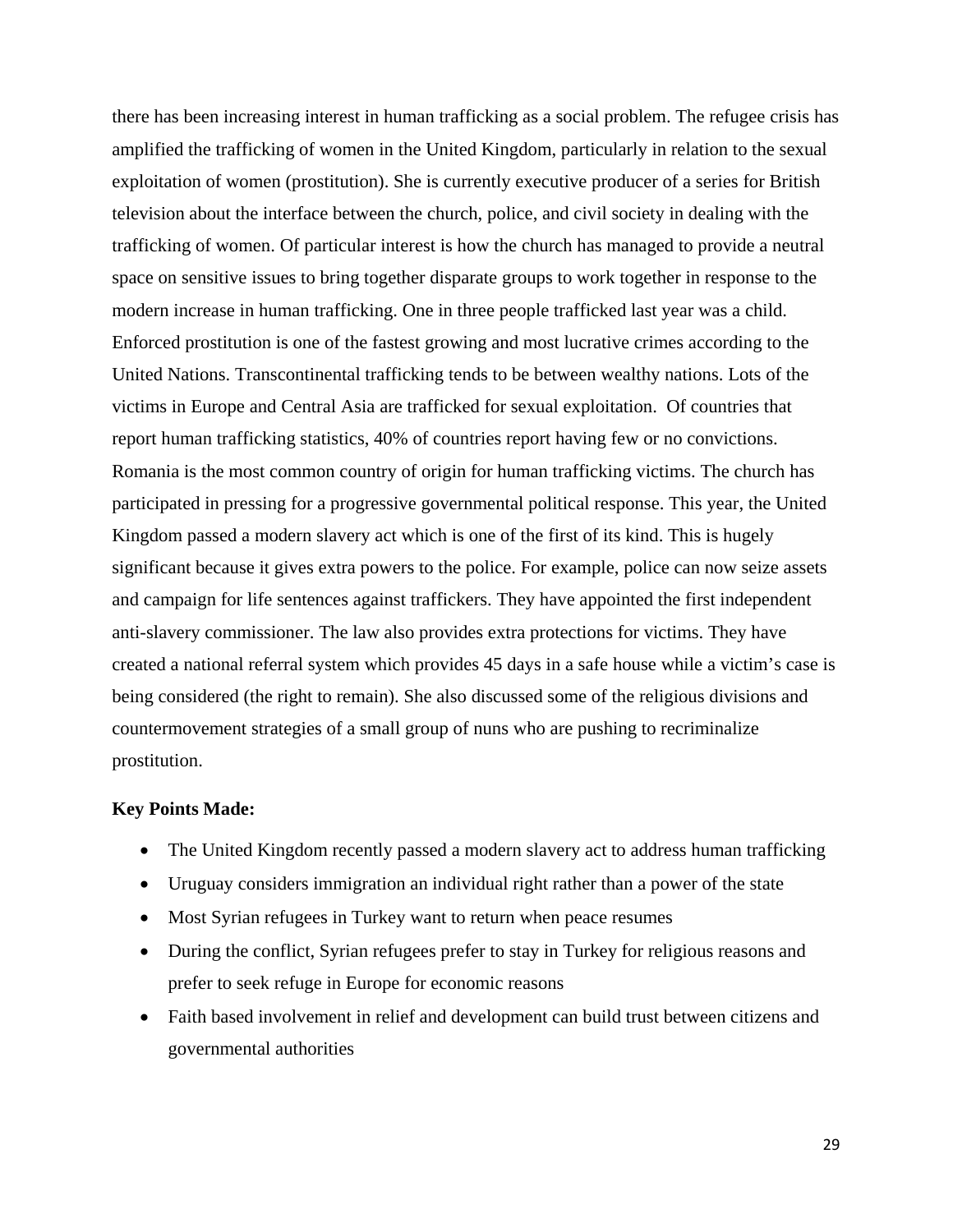#### <span id="page-30-0"></span>**RELIGION, PEACE, AND SUSTAINABLE COMMUNITIES**

**Description:** This working session focused on the contributions religious communities can make to building cultures of peace and sustainability. Moderated by Yannis Ktistakis (Professor of Public International Law, Demokritus University of Thrace; Faculty of Political Science and International Relations, Boģaziçi University, Greece), speakers were Brett G. Scharffs (Associate Dean for Faculty and Curriculum, Francis R. Kirkham Professor of Law; Associate Director, International Center for Law and Religion Studies, Brigham Young University Law School, USA), Elizabeta Kitanović (Executive Secretary for Human Rights, Conference of European Churches, Belgium), Mark Hill QC (Honorary Professor, Centre for Law and Religion, Cardiff University, United Kingdom; Extraordinary Professor, University of Pretoria, South Africa; Visiting Professor, Dickson Poon Law School, King's College, United Kingdom), Knox Thames (Special Advisor for Religious Minorities in the Near East and South/Central Asia, United States Department of State, USA), and Alberto Quattrucci (Professor and Secretary General of Peoples and Religions, Sant'Egidio Community, Italy).

#### **Presentations Overview:**

**Brett G. Scharffs** spoke about going beyond juriscentric solutions to focusing on speech that offends and harms. The law has a place for punishing crimes, but he wanted to address the broader social thinking rather than waiting for criminal behavior to occur. He distinguished three approaches. The first involves a cycle where the speaker insults or intimidates, and the target responds with retaliation. A second approach involves a speaker addressing an audience where the affinity group is incited to violence through the oversimplification of complex situations. The third approach is more common. A speaker tells the group to act with hate; this affects the target which causes the target's affinity group to react, inciting a cycle of violence (e.g., the cartoon controversy, the burning of the Qur'an). He then spoke about factors influencing the escalation and de-escalation of cycles of violence. Accelerants involve easily inflamed targets that utilize social media to inflame the situation. Angry young men are inflamed to hate in the speech group and young men in the target affinity group are incited to defend with violence. The speaker doubles down, repeats and elaborates an insult. To decelerate, or cool down the situation, a speaker can back down, the audience can speak in ways that are soothing, the media can be careful, and social media can be used to respond calmly in ways that bring solace. Angry young men can find constructive ways to channel their anger. The target can accept an apology and respond with love to break the cycle of violence. Speakers and victim affinity groups can choose to respond without hate and violence and choose, instead, to educate about harm. Some of the tactics for deceleration involve timing. Preventive work, before a provocation arises, responds to

30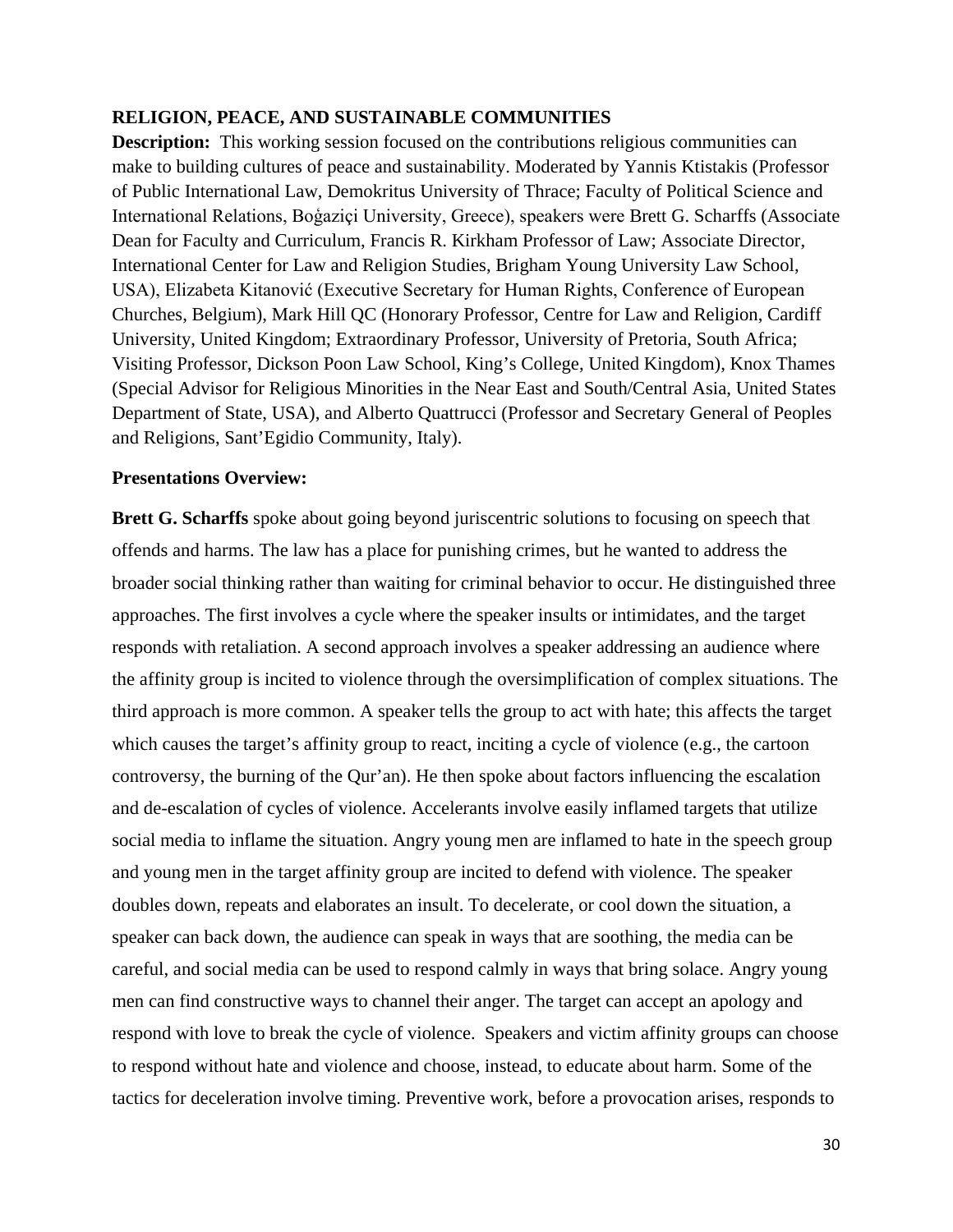grievances and implements fair, non-discriminatory legal systems. Issues that have been simmering for a long time become recognized and addressed. Any hateful speech gets responded to with counter speech. During a provocation, he recommended using social media to show solidarity and respond with empathy and calm. After a provocation, he emphasized the importance of responding with calm (e.g., Peace for Paris, Jean Jullien's response on Facebook using the sign of peace, the Eiffel tower; this image was repeated around the world; hashtag #notinmyname). It is important for people to initiate calming responses to violent acts. Audiences have an obligation to make it clear that haters do not speak for them. In particular, the victim audience has a duty to not further inflame the situation, but, instead, they have a responsibility to hold the community back from retaliation.

**Elizabeta Kitanović** spoke from a human rights perspective about how dialogue on religious freedom and peace serve as preconditions for the development of sustainable communities. She discussed various dimensions associated with the term 'sustainable communities' such as promoting sustainable living, becoming economically sustainable, developing local control of natural resources and/or increasing community involvement in cultural development (with particular attention to a rich participation of churches and professional organizations). She talked about how human rights can connect to all of these issues and why it is important to guarantee human rights using a legal framework. She discussed the Council of Europe's interreligious initiative that works to enhance democracy by building mutual respect and developing conflict resolution skills. The program sets standards for shared community visions of the world through the identification of similarities and differences between divergent perspectives in order to achieve consensus for shared communal living. They work with people to make the necessary adjustments to social and political arrangements to bridge the divide between those who see diversity as a threat and those who view diversity as enrichment. The program shares best practices for the democratic management of social diversity and the promotion of social cohesion. She described various European projects such as a roundtable that was held recently in Ukraine to address prisoners' rights and a project proposal for homeless people. She talked about how security can only be established on a basis of trust and this requires mutual respect and understanding. What is particularly important for the Conference of European Churches is to establish freedom of religion or belief so that communities, inclusive of religious minorities,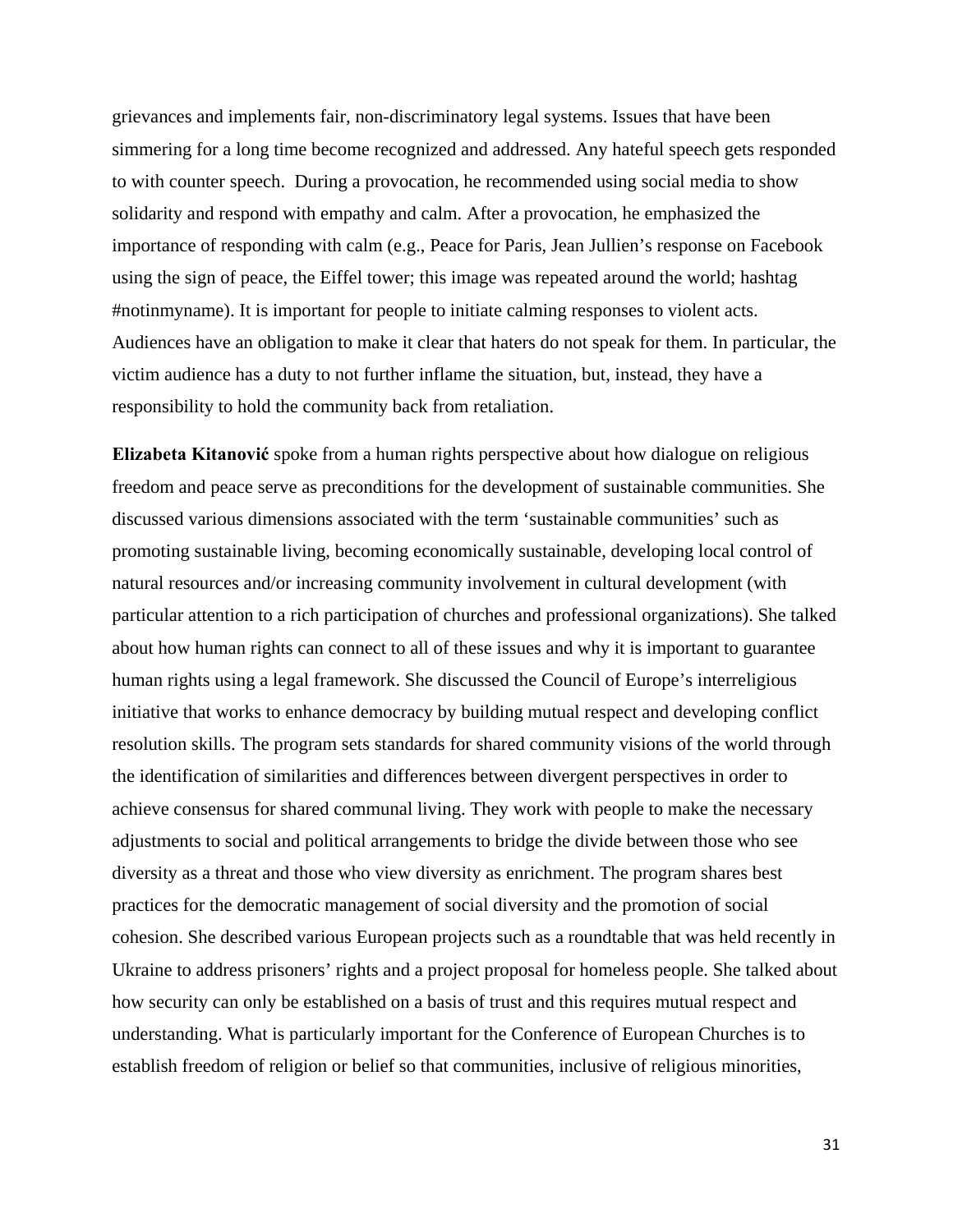might move together towards peace to strengthen values such as democracy, human rights and the rule of law.

**Mark Hill QC** spoke about *Magna Carta* noting that 2015 marked the 800<sup>th</sup> anniversary of this pragmatic peace treaty that has become the bedrock of democracy and the rule of law throughout the common law world. He argued that learning from the past might help to influence the future. Historically, the church had been responsible for drafting the document mediating the relationship between the ruler and the ruled, and enforcing its provisions. A separate, though less well known document, the Charter of the Forest of 1217, concerned the rights of the ordinary people and had its origins in one clause of *Magna Carta.* The Charter of the Forest gave citizens the right to farm and gather food on the feudal lands, provided no harm was occasioned to any neighbour. The churches were the driving force behind these treaties. *Magna Carta* has survived, but the Charter of the Forest has been forgotten. He described how the Charter of the Forest was an important forerunner of the United Nations Declaration of Human Rights. The anniversary of the Charter of the Forest will fall in 2017. He encouraged attendees to take advantage of the opportunity to celebrate the anniversary of the Charter of the Forest just as the United Nations' Declaration of Human Rights is regarded as a Magna Carta for the modern age. Churches today could draft a global charter for sustainable use of the environment. During the subsequent discussion, Muslim contributions to human rights were acknowledged such as Medina Law from the thirteenth century. Although today's lawmakers have a debt to historical religious thought, it was also noted that these charters are not perfect*; Magna Carta* reflected the culture of the time, including gender bias and anti-Semitism.

**Knox Thames** spoke about the heartbreaking situation of Syrian refugees. He addressed what can, and should, be done from his perspective as Special Advisor for Religious Minorities for the US State Department. He identified three priorities: protection, governance and reform. Offering protection means providing supportive air strikes, involving a US commitment of billions of dollars' worth of assistance, etc. Governance refers to finding ways for nations to protect religious minorities including the condemnation of hateful speech. To ensure that religious minorities have a place at the governance table, they must be represented in government. In some contexts, this involves changing the mindset that views religious diversity as a weakness to instead view religious diversity as a strength. Governance also involves protection of the places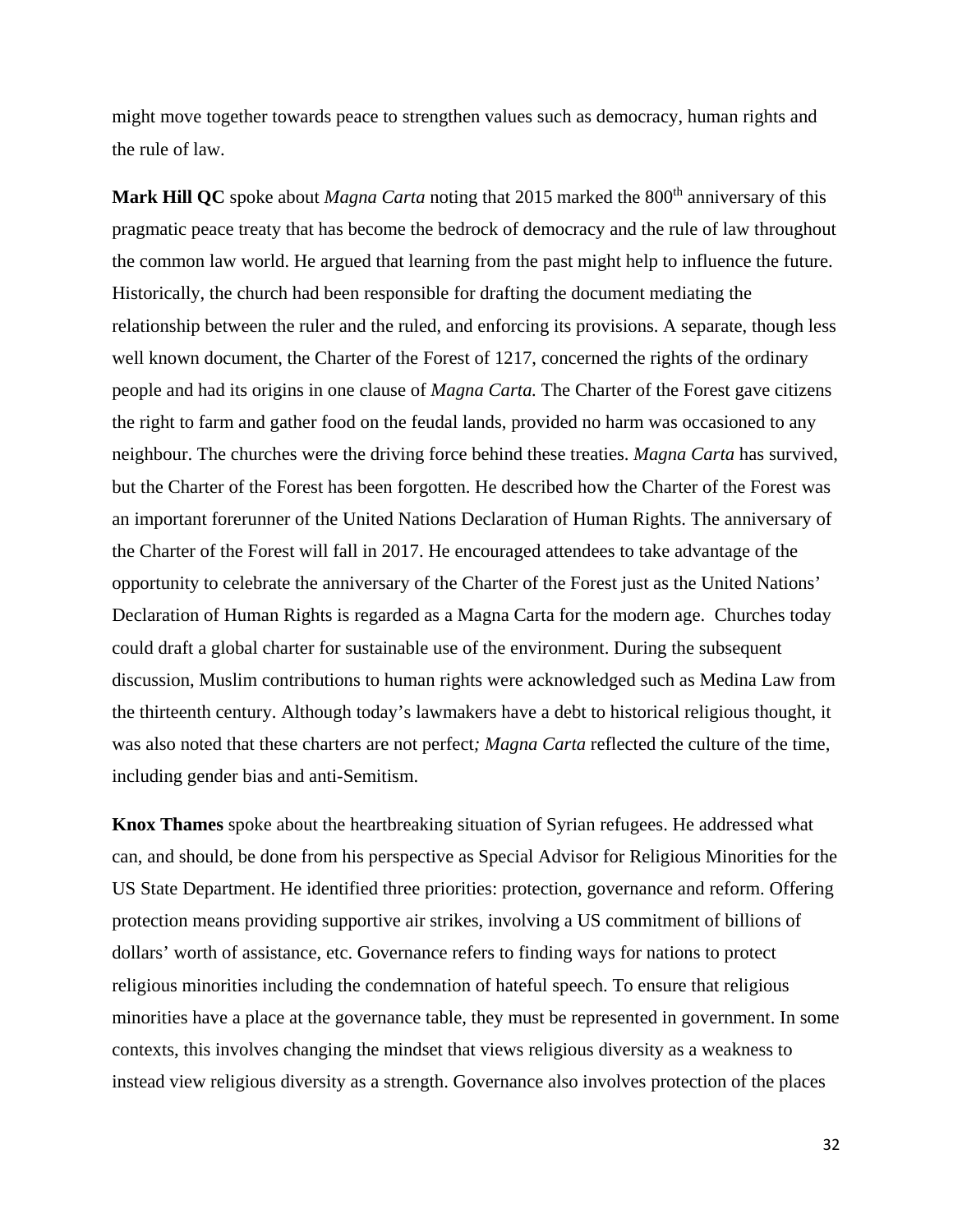and things that allow people to stay in their own countries (e.g., ISIL destroying homes, historical sites and artifacts). Reform involves governments accepting diversity within their own countries. Educational texts must become inclusive, discrimination must be discouraged and governments must be convinced to respect their religious minorities. He also spoke about the importance of protecting religious pluralism.

**Alberto Quattrucci** said that the Paris event emphasizes our need to find essential interreligious dialogue. We must respect each other's religions and build peace through dialogue that defends life and human rights. There is a new mixture of religion and violence represented by terrorism. Religions have a responsibility to bring back hope. They can promote dialogue between countries and all peoples. They can place God into the dialogue that includes more than just believers. Every person is bonded to every other and no person is an island. Each religion can play a part in making every community sustainable and peaceful, but they must acknowledge and address the poor and most vulnerable in every society. Humanity has lost its human dimension. We must seek God to find our humanity. Only by changing our hearts and minds can we change the world. As an example of how the world can change, he referred to the recent change in relations between the United States and Cuba. Given the interdependency and interconnectedness of societies, the voices of religions, economies and cultures must be combined.

#### **Key Points Made:**

- Interfaith dialogue inclusive of religious minorities serves as a precondition for establishment of sustainable communities
- Religious communities can deescalate violence by initiating calming responses to help break the cycle of violence
- Religious communities can use anniversaries of important documents such as *Magna Carta* and the Charter of the Forest to help build a culture of peace and human rights
- Religious diversity can be a cultural strength rather than a social weakness
- Religious contributions can play a valuable role in creating more humane societies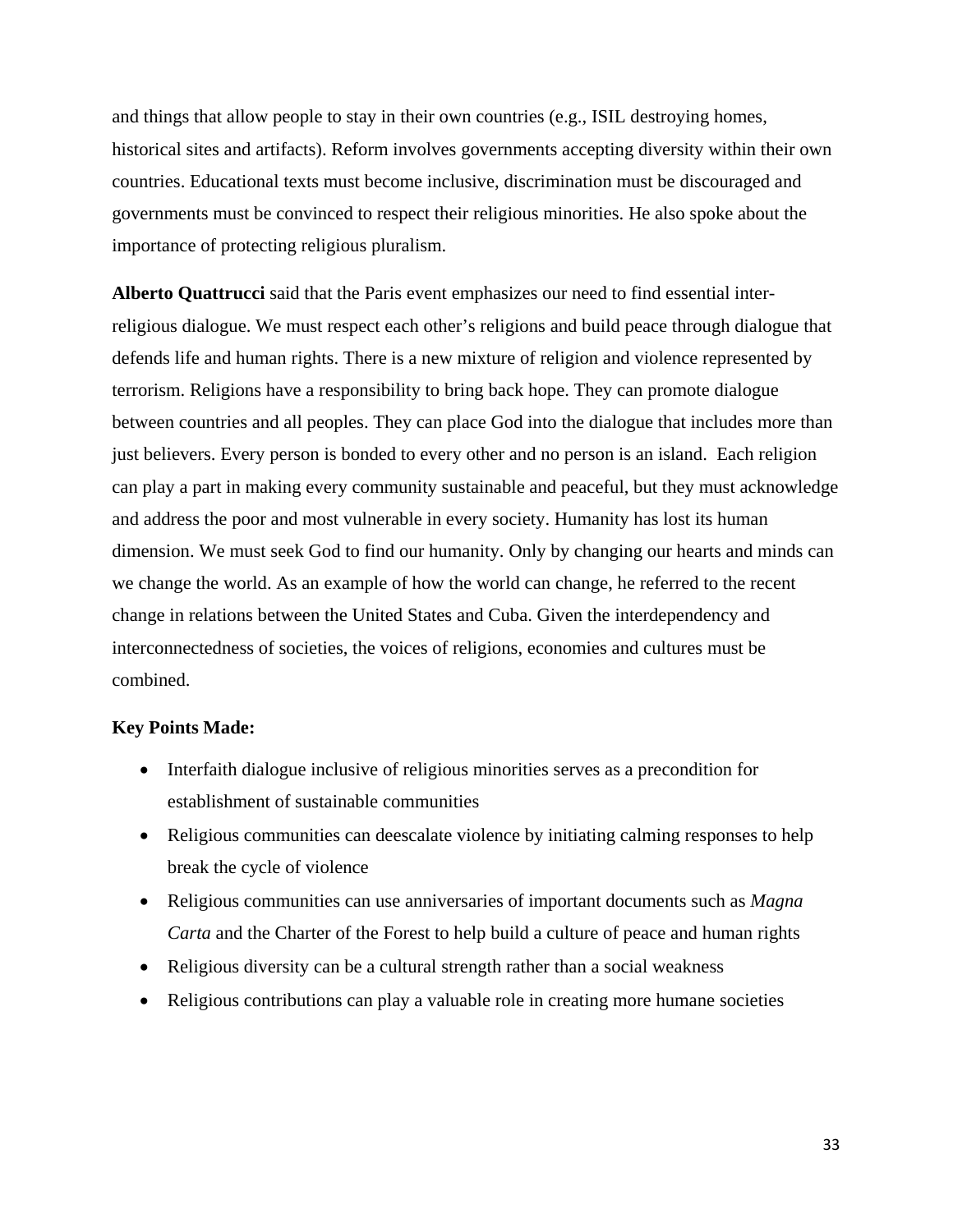#### <span id="page-34-0"></span>**RELIGION, BUSINESS, AND ECONOMIC DEVELOPMENT**

**Description:** This session focused on promoting the well-being of the underserved by providing access to high quality contributions that religious organizations make toward peace and sustainability as sacred communities that contribute in diverse ways to local communities. Moderated by Frederick W. Axelgard (Senior Fellow, Wheatley Institution, Brigham Young University, USA), speakers were Ram Cnaan (Professor and Director, Program for Religion and Social Policy Research, University of Pennsylvania, USA), Edmund Newell (Priest, Church of England, Principle, Cumberland Lodge, United Kingdom), Ӧnder Küçükural (Assistant Professor, Alliance of Civilizations Institute, Fatih Sultan Mehmet Waqf University, Turkey), and Erol M. Yarar (President, Turkish Ski Federation; Founding President of MÜSIAD Independent Industrialists and Businessman Association, Turkey).

#### **Presentations Overview:**

**Ram Cnaan** spoke about quantifying the social value local religious organizations make to public life. Congregations are doing a lot for the benefit of the community that can be quantified so that people will not underestimate the loss to communities when they make decisions about whether or not to close a particular congregation. A study of neighborhood congregations showed that in contexts where a congregation closed down, ten years later, there was a major decrease in the quality of life. Congregations make valuable contributions to local communities in ways that are often taken for granted. They conducted a pilot study of ten Philadelphia congregations and now they are studying 90 congregations to quantify individual volunteer work in neighborhoods, congregational neighborhood spending (e.g., 80% of budget is spent locally from flower shops to boiler repairs and salaries), the 'magnet effect' of churches (e.g., tourism), and provision of private education. Congregations provide an invisible social safety net for neighborhoods. For the 90 congregations, their average financial contribution to the local economy was \$2.6 million. If the ten richest congregations are removed so the data is not skewed, the average congregational contribution to the neighborhood economy drops to \$2 million. On average, every congregation provides 4.73 different social programs that enhances the quality of neighborhood life beyond the congregation. Congregations contribute to local employment that is paid for by donations (not government or business). Only 16% of the more than 1000 paid positions for 90 congregations are for clergy; the remaining positions represent custodians, teachers, etc. Congregations are also economic drivers in neighborhoods beyond worship services, attracting people to social events, reunions, congregational events, day care centers, election-day polling locations, etc. The quantification of congregational neighborhood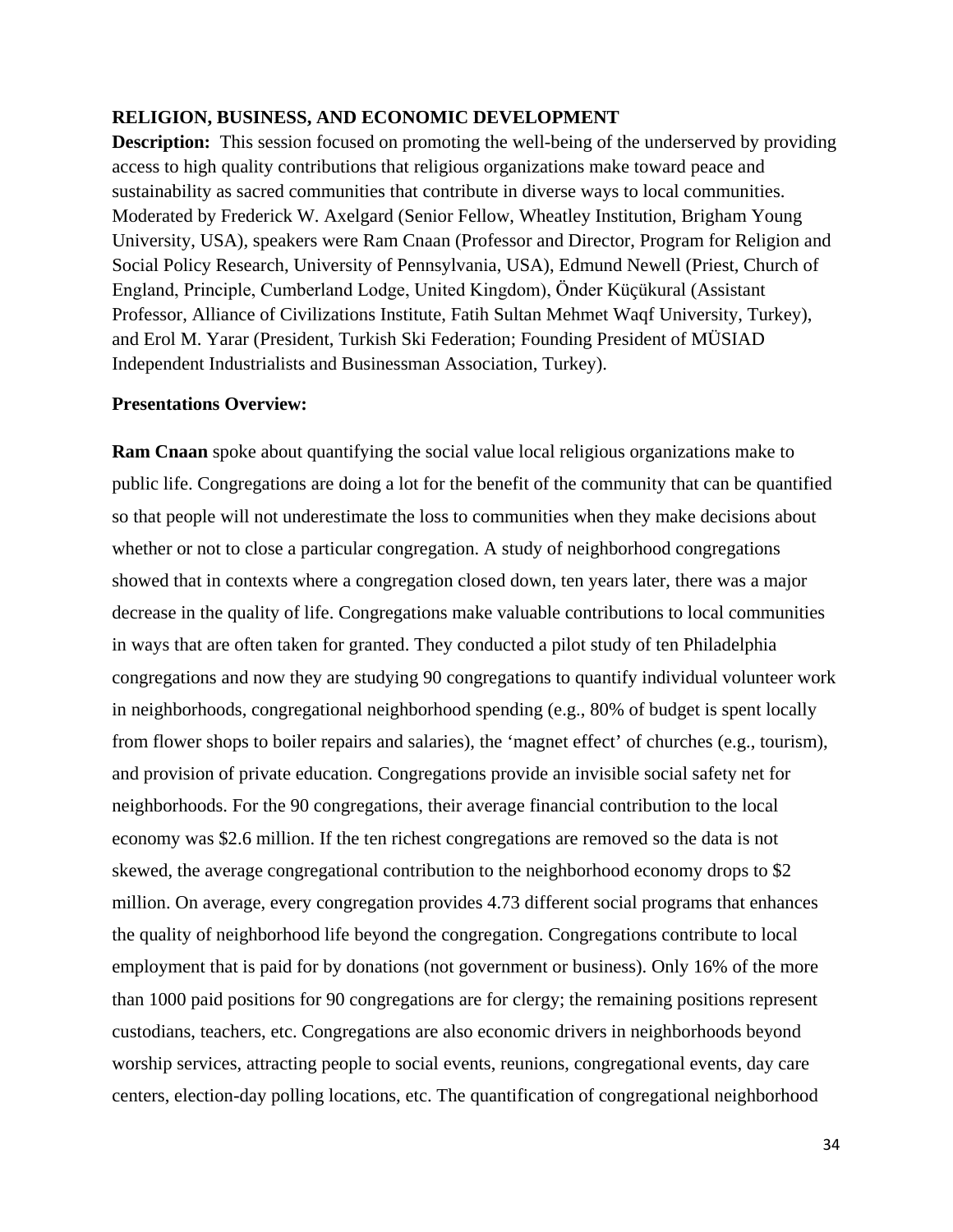contributions enables decision-makers to better understand the magnitude of religious involvement when making decisions that affect the quality of life in communities.

**Edmund Newell** spoke about his Cathedral's involvement in a civil society Make Poverty History campaign in support of fulfillment of the Millennium Development Goals (MDGs) ten years ago. The United Nations and the United Kingdom's chancellor supported their movement. If he were to do it again, he would approach the movement differently by focusing on business to work for, rather than against, the world's poor. The shift this year from the MDGs to the Sustainable Development Goals (SDGs), incorporates a recognition that multinational companies wield enormous power that transcend national boundaries. The SDGs provide businesses with a diverse set of opportunities for involvement. Goal 8 calls for the decoupling of economic growth from environmental degradation. Goal 9 calls for sustainable industrialization. Goal 12 calls for a reduction of food waste. Goal 2 calls for a doubling of small scale food productivity. Goal 7 calls for the balance of energy supply to shift to renewables. Goal 6 calls for universal access to water and sanitation. The fishing industry is affected by Goal 14. There is an emphasis throughout the set of goals on removing subsidies and liberating trade through the involvement of the World Trade Organization. Businesses are encouraged to become familiar with the SDGs, align their priorities with SDG goals, decide on how they might contribute and then assess their ongoing progress. There are many challenges to this process. The SDGs are aspirational and voluntary. Implementing them may be costly, affecting profits. The SDGs are not legally binding. Another hurdle is tokenism. One of the problems associated with corporate social responsibility is to ensure that commitments represent more than ethical window dressing. Management objectives have to align with ethical objectives. If this is not done, management takes precedence. A third hurdle is short-termism. Development requires a long-term commitment to a future vision which requires a shift in mindset. Religions have a role to play in influencing ethical investment. Religious groups can meet with business and apply shareholder pressure. Getting people to reflect on how their faith relates to their working lives is important. He spoke about The Faith and Work Forum [\(http://www.faithandworkforum.org.uk](http://www.faithandworkforum.org.uk/) ) which helps people in business and the professions engage their faith to influence corporate culture and integrate their faith with their work life. Projects such as this encourage voluntary change from within the business world but their influence will likely be limited. In 2011, the St. Paul's Institute did a community survey and 76% of city workers strongly disagreed that the city should listen to guidance from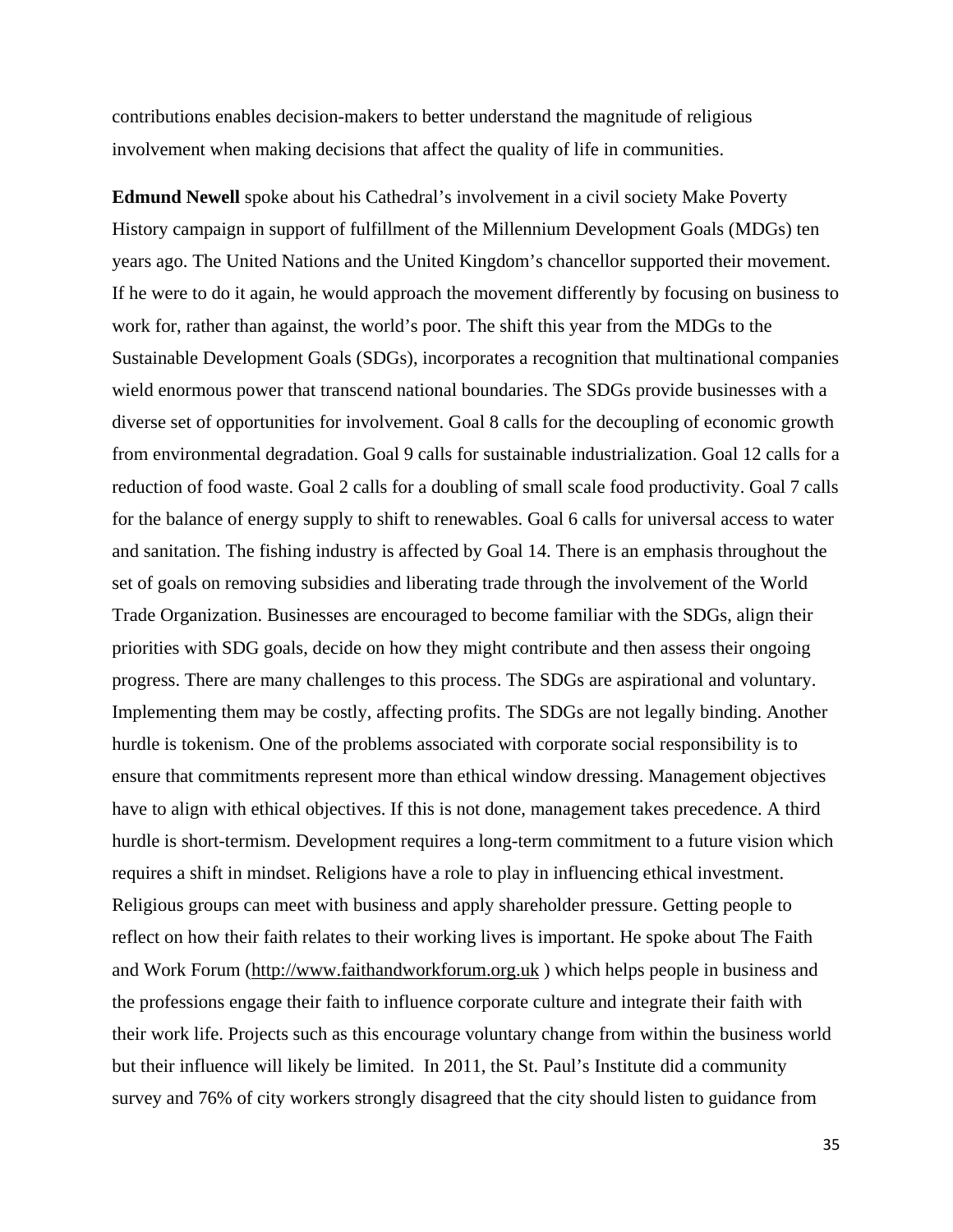the church. In a national survey about church reputation, only 20% of respondents regarded the Church of England as a positive voice in society, and only a small percentage of those indicated that it was because of an ethical voice. Religious organizations should not presume that others will automatically consider them to be ethical role models. Nevertheless, people of faith have much to contribute to the SDGs through joint initiatives, lobbying, education, and direct engagement with business to address questions of 'what is business for?'

**Önder Küçükural** drew on field research involving interviews of 200 people in 80 cities to investigate how Islam shapes everyday life. Particular attention was paid to economic and ethical decision making. In Turkey, people think in terms of religion. People experience tension between the sacred and the mundane, and they struggle to discern the degree to which they lead good lives. People in Turkey use religious reasoning, rather than other types of reasoning, to bring resolution to this tension. Sometimes this results in behavior reflective of the distinction between the sacred and profane. He described the example of a person who installed two water supplies, one legal and one illegal. He was willing to pay to use water for ablutions. He was not willing to pay for water used for other aspects of everyday life. By discussing how texts are interpreted, it is possible to identify distinctively Islamic models for principled economic behavior using religious reasoning. Religious reasoning is not monolithic. He concluded noting that, through dialogue, diverse forms of religious reasoning can be more fully developed in relation to sustainable economic development. This might be one way to draw upon Turkey's high religiosity to reduce the high level of corruption practiced in Turkish society.

**Erol M. Yarar** addressed the growing inequalities in the world. Wealth can increase without the gap increasing between rich and poor. Paying attention to the financing method used by industry within a country is crucial for understanding how to address what he referred to as financial terrorism. World inequality is at an historic high even in the wealthiest countries. Most nations are caught in a debt trap that limits their national sovereignty. He discussed problems associated with interest-based capitalism and spoke about teachings from the Qur'an that forbid the collection of interest. He critiqued the banking system as contributing to poverty through an excessive amount of interest-based financial accumulation. The religion of Islam teaches that a just system must involve risk sharing in the capitalist economy. Interfaith cooperation has much to contribute to the development of a mutual understanding between those who practice interest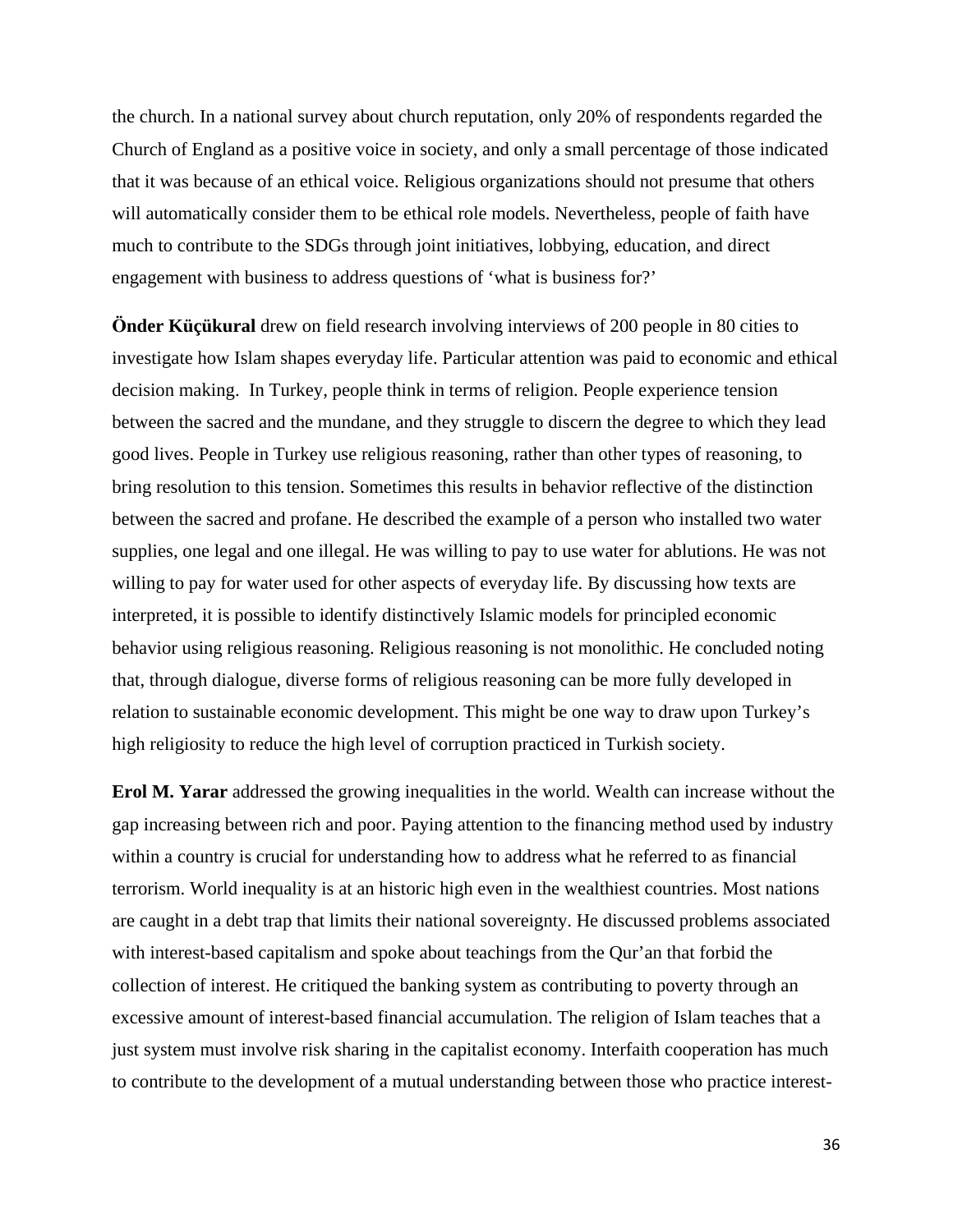based capitalism and Arab innovations. He suggested that usury-based financial state systems is disturbing social harmony in the global world. He encouraged people to focus on social problems from a financial perspective. In addition to the risk sharing/venture capital system approach, he suggested increasing the number of charitable institutions that offer interest-free loans.

# **Key Points Made:**

- Religious organizations make far more valuable contributions to local communities beyond their congregations than are generally recognized
- The new SDGs present religions with a strategic opportunity for religious collaborations with business organizations for the common good
- Religious reasoning in Muslim contexts is a resource for influencing economic behavior for the common good
- Development of risk sharing and interest-free approaches to financial investment can contribute to the common good
- Interfaith dialogue can contribute to improved mutual understanding between interestbased and non-interest based economic models

# **ISLAMIC FINANCE AND THEORIES OF DEVELOPMENT**

**Description:** This working group focused on the history of Islamic financial institutions and ways Islamic finance can contribute to sustainable economic development. Moderated by Mehmet Bulut (President, Istanbul Sabahattin Zaim University, Turkey), presenters were Needet Şensoy (Chairman, Audit Committee, International Islamic Liquidity Management Corporation, Turkey), Cüneyt Orman (Advisor, Central Bank of the Republic of Turkey, Turkey), Asad Zaman (Vice Chancellor, Pakistan Institute of Development Economics, Quaid-i-Azam University, Pakistan), and Murat Ҫizakça (Emeritus and Adjunct Professor of Islamic Finance, Luxembourg School of Finance, University of Luxembourg, Luxembourg).

# **Presentations Overview:**

**Needet Şensoy** discussed Islamic finance and religion including concepts of growth, development, religion, economics, and how financial systems comply with Islamic rules. He differentiated growth from development. Growth is quantitative but development is mostly qualitative and covers the freedom of people, literacy and educational standards. Therefore religion is more relevant to economic development than to economic growth. Religion involves development of the people. He identified a term in Islamic literature covering aspects such as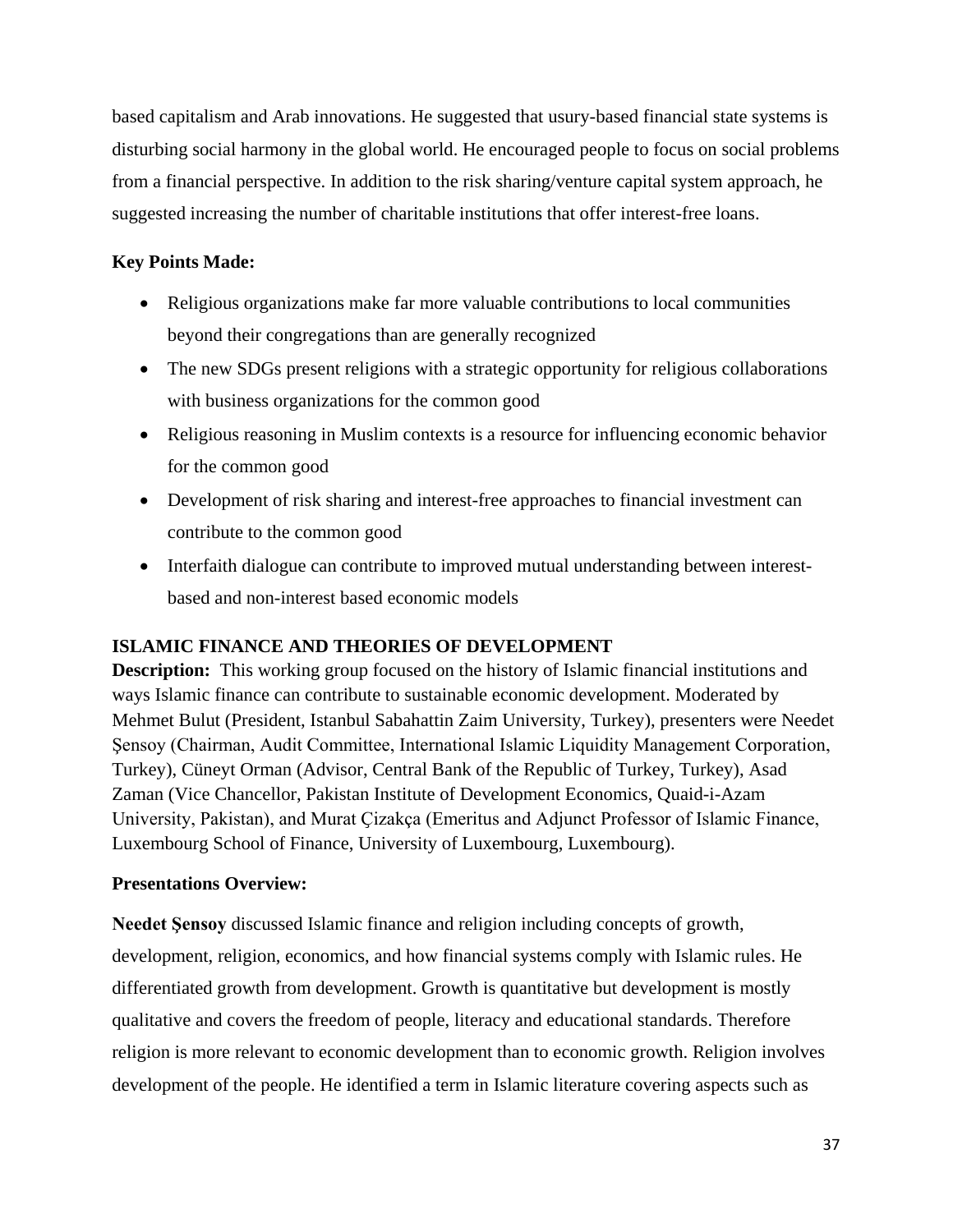life, faith, intellect, and wealth that contributes to a qualitative approach to development. Whatever ensures the safeguarding of these aspects serve the public interest and is desirable. The question is, do economics and finance help safeguard these? Inferences can be made to enrich faith. For example, fraud can be viewed as a sin that damages faith so regulations to prevent fraud safeguards faith. Recent developments in management brings good governance, and under good governance is management of the environment which aims to protect people from fraud. He discussed a second term from Islamic literature that refers to the perfect and comfortable life. This concept also contributes to a qualitative understanding of economic growth. He talked about risk, and how trade and partnership replaces interest. Other aspects of Islamic finance discussed include preventing excessive expansion of debt, risk sharing, and other aspects associated with establishing imperfect, but more Islamic, financial systems. Most of the western countries are becoming systemically more important to Islamic financial systems and he talked about how there is a potential for growth of Islamic finance in many non-Islamic countries. He also discussed the need for the financial inclusion of Muslim minorities in Europe and the possibilities associated with developing more inclusive European financial systems that integrate the financial activities of Muslim minorities. For example, *The Guardian* reported in 2002 that 30% of the Muslim population in Belgium owns real estate, Muslim minorities in Germany have an estimated wealth in excess of 35 million Euro, Muslim minorities produce 2% of the GDP in Italy, and there are over 5000 Muslim millionaires in the United Kingdom. He also described the impact of Muslim minorities' consumer behavior on European economics, and the minorities' demands for European financial services. He discussed the benefits to Europe of connecting Islamic banks to the European banking system. He concluded by identifying ways in which other religions (e.g., Judaism, Roman Catholicism, etc.) also prohibit the charging of excessive interest. He referred to research discussing attitudes toward financial systems, and how the 2008 financial crisis has renewed the claim that the Islamic banking approach is a lesser known but superior banking system. He also shared research indicating that non-Muslim customers in Saudi Arabia used Islamic banking services because of cheaper costs, better quality and the nature of the services provided by the banks. His illustrative examples described the changing attitudes toward Islamic finance from multiple perspectives.

**Cüneyt Orman** discussed the relationship between religiosity and state welfare spending. His paper sought to bring together two perspectives. The first perspective says that when people are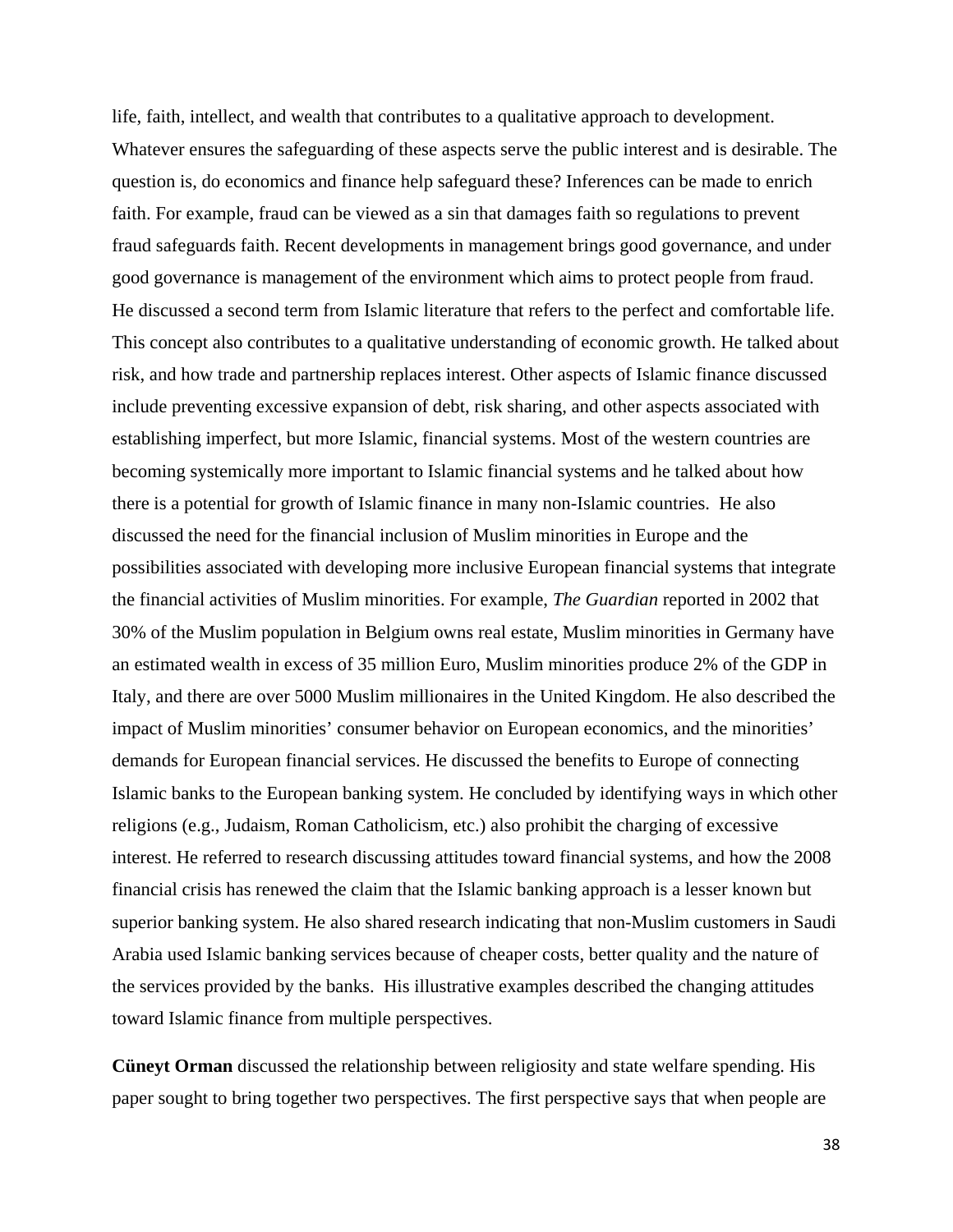more religious, they can cope better with income inequality, so religiosity contributes to the persistence of social inequality in society. Alternatively, the welfare spending that derives from religiosity provides an alternative social insurance to government spending. This approach explains a pattern that in more religious countries, social insurance is provided by religious provision so there is less need for state subsidies; in countries with higher social welfare spending, there is less need for religiously based social insurance so religiosity goes down. He noted that these explanations do not take income inequality into account. So he sought to bring these two literatures together and synthesize them. He proposed an alternative theoretical mechanism that can simultaneously generate the findings in these two literatures: 1) a positive correlation between religiosity and income inequality, and 2) a negative correlation between religiosity and state welfare spending. The mechanism recognizes variation in religions roles for providing incentives with a particular focus on charitable giving. Some religions provide greater incentives (e.g., salvific merit) than other religions for people to engage in charitable activities. Their model took a rational choice approach with religiosity as the independent variable and income inequality as the dependent variable. He discussed measurement issues to avoid spurious associations between variables. Higher religiosity increases private charitable spending and smaller sized government resulting in reduced governmental resources for responding to income inequality; income inequality increases as a consequence. Their model distinguishes between secular consumption and afterlife consumption (donations). Given the collective choice of tax rate, and the amount of governmental distribution, he theorized that agents choose consumption and afterlife consumption to optimize personal satisfaction. He predicted that an increase in strength of belief reduces the equilibrium of tax rates, lowers provision of public goods, and results in higher income inequality. Empirically, they found that countries with higher religiosity have higher levels of income inequality, smaller governments and less governmental redistribution and provision of public goods.

**Asad Zaman** talked about the importance of having institutional structures that translate purpose into reality; just having good feelings and character is not enough. He discussed problems with western institutional structures that were derived from loss of faith and interfaith conflict. This sense of betrayal contributed to an emphasis upon reason that would only trust what can be materially experienced. Secular modern thought begins with a disbelief in the unseen which is quite different from religious assumptions. How can interfaith dialogue take place as an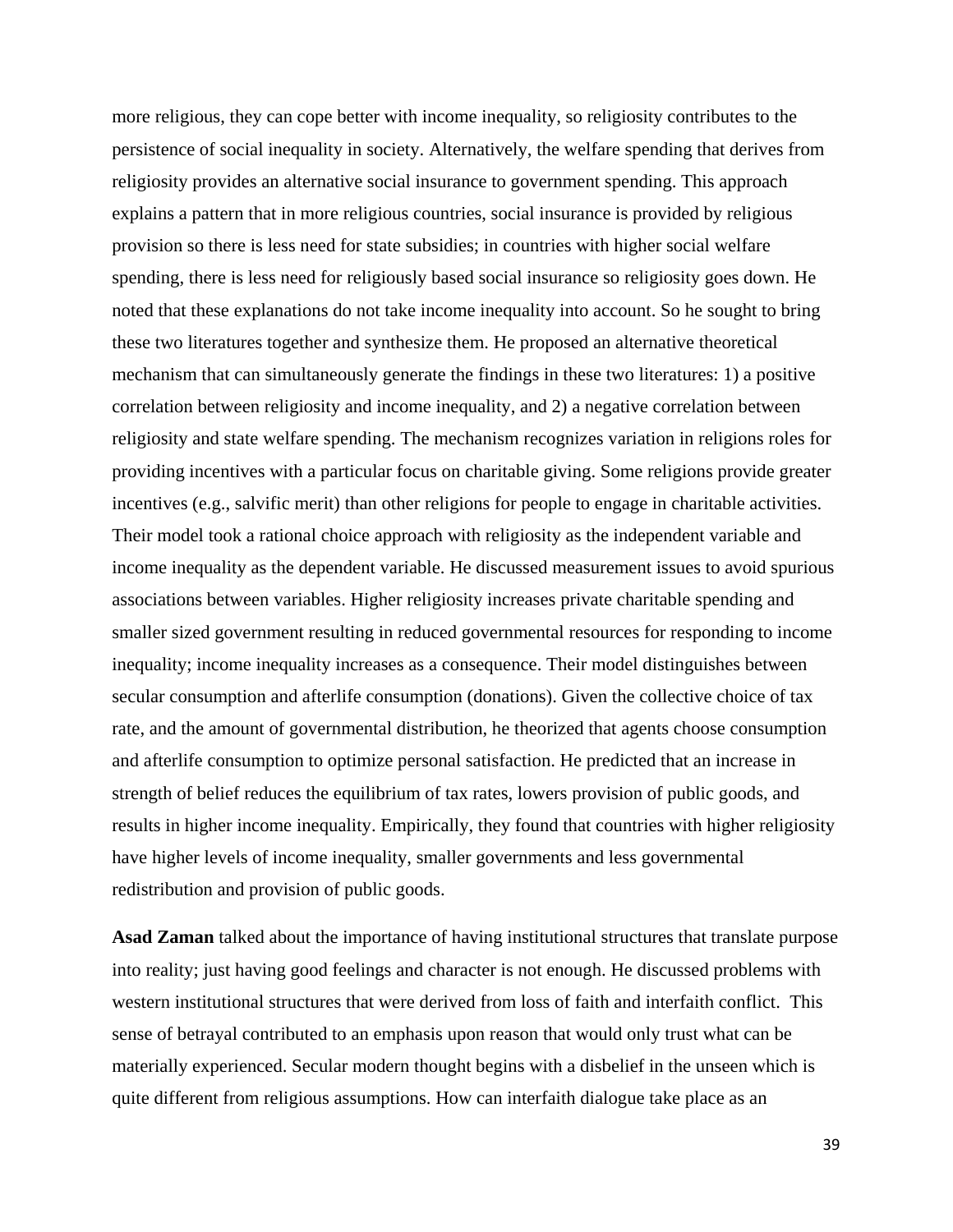academic discourse given the denial of the existence of the unseen? He critiqued several key assumptions of contemporary secular modernity as a hegemonic influence on the global economy and environment (e.g., secularization is inevitable, humans are selfish, knowledge is objective, etc.). The consequent loss of religious knowledge has contributed to widespread dehumanization and environmental destruction because the heart has been removed from the equation. He talked about how too much pleasure can destroy the soul, and how the essence of humanity is the ability to feel the pain of others. He then talked about barriers to the re-insertion of religious knowledge back into public life (e.g., dismissal of religiously based understanding as legitimate knowledge, etc.). In particular, he discussed how the theory of firms is based on the idea of competition. This may be so in the jungle, but civilization involves leaving the jungle. Actual case studies show many harmful effects of competition where honest and efficient merchants are driven out of the market by dishonest and unfair techniques. Cooperation is a more natural model for human beings, who have natural social tendencies. This paradigm is also strongly supported by religions, in contrast to secular modern models. Peace and harmony are strongly dependent on developing cooperative tendencies among human beings. He concluded by noting the essential importance of agreeing on a goal in order to be able to work together. The capabilities approach developed by Amartya Sen following the lead of Mahbubul Haq has the promise of providing a goal which has the potential to unite the Moderns and the traditional religions. The religions agree that all human beings are born with great potential. They provide pathways to help achieve this potential. Providing all human beings with the opportunity to achieve the potential buried inside them is the goal of social, political and economic organization. Just as every seed has the potential to grow in a natural direction, given the opportunity, so every human being has faculties, intellectual, physical, spiritual, and emotional which can grow if they are nurtured. All religions have much to offer in the way of understanding human beings, and how they can grow spiritually. By encouraging living simple lifestyles, discouraging greed and envy, and practicing the golden rule, peace, harmony and sustainable development become possible.

**Murat Ҫizakça** made a case for the historical perspective that Islamic capitalism led to modern capitalism. Although the Islamic world (with the exception of oil exporting countries) is 'poor' when compared to other nations in that the average per capita income of Muslim countries amounts to about \$4,200 to \$4,500 per capita (PPP), this was not always so. From the 7th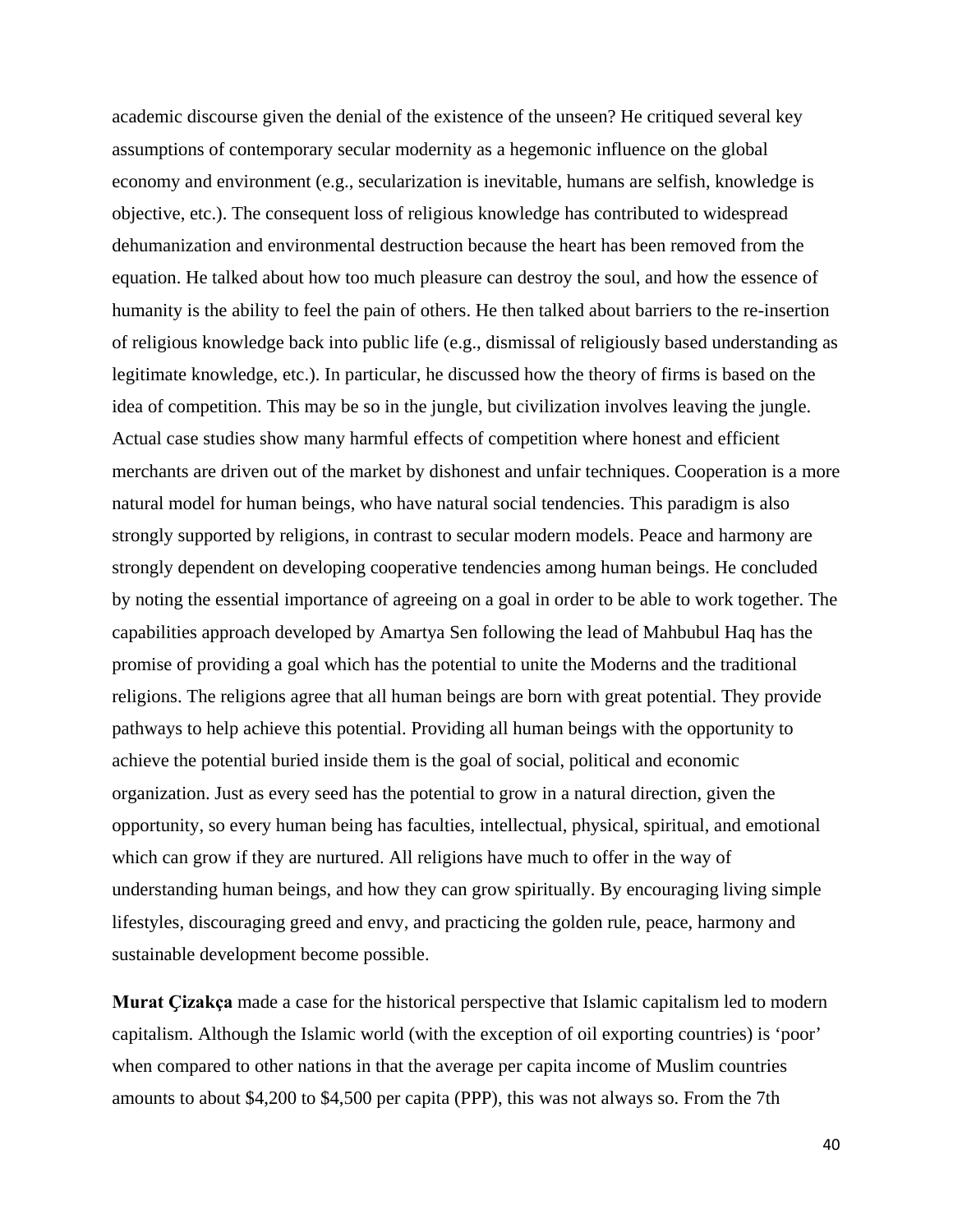century, when Islam was revealed, until the middle of the 13th, the Islamic World flourished. The Qur'an and the Hadith indicate that merchants at that time were highly respected, property rights and free trade were granted utmost importance, principles of market economy and market wage rate were applied, and interference in the markets was considered to be a transgression. Although leftist Muslims dislike this perspective, all of these indicate that the economic system envisaged in the classical sources of Islam was a capitalistic type of system. He discussed different types of capitalisms such as democratic capitalism (as in the West), authoritarian capitalism (as in China and Singapore), Islamic capitalism (7th century to the 13th), Catholic capitalism of Northern Italy and Flanders (11th-13th centuries), and Protestant capitalism (that emerged from the 16th century on). The salient characteristics of all capitalist economies, he said, was the use of the market for the allocation and distribution of goods and factors of production. Islamic capitalism was an ethical, commercial and pre-industrial form of capitalism involving risk sharing between capitalists and entrepreneurs, interest prohibition, business partnerships, waqfs (foundations) and maritime law. He discussed how Islamic capitalism and western capitalism shared common traits during the medieval period. But in time, three events triggered a diversion: Dilution of the interest prohibition in the West, the loss of Catholic influence with the French Enlightenment, and the spread of the Enlightenment over continental Europe with Napoleon. Events like this did not take place in the Islamic World. Over time, Islamic states gradually moved from Islamic ethical capitalism towards proto-quasi socialist systems. He talked about how the Ottoman proto-quasi socialism could not compete with western profit maximizing capitalism. After the 1960s, when Muslim countries re-gained their independence from the colonial powers, they wanted to achieve sustained economic development, and do this in conformity with the basic teachings of Islam. They tried to do this by focusing on Islamic finance, but all financial systems function within broader socioeconomic contexts. Islamic financial institutions eventually ended up imitating the dominant system. Today, Islamic finance has become a high cost imitation of Western finance. Globalization has now become fragile and uncertain. As an antidote, he suggested that the Islamic World reintroduce its own ethical, risk sharing version of capitalism. He discussed ways to reform financial institutions using the Al-Ghazali and Al-Shatibi optimum as a guide.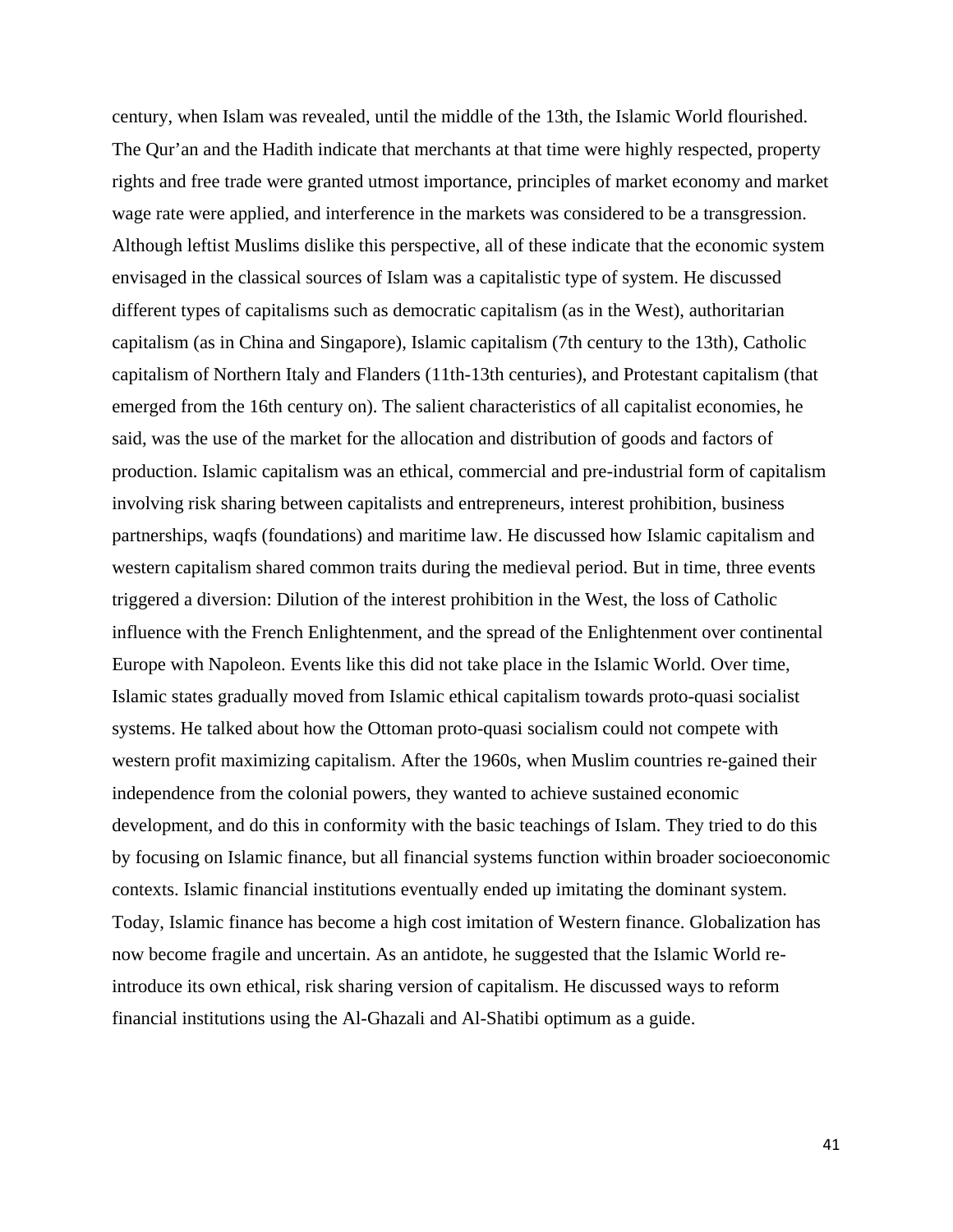# **Key Points Made:**

- Religion makes qualitative contributions to economic development
- Integration of Islamic minority economic activities could strengthen the European economy
- Sustainability involves development of institutional structures that translate purpose into reality
- Religion has contributions to make toward the development of meaningful and sustainable institutional structures
- A case can be made for the perspective that medieval Islamic capitalism led to modern Western capitalism
- Globalization would benefit from the reform of Islamic financial institutions in accordance with the Al-Ghazali and Al-Shatibi optimum

# **RELIGION AND PRODUCTIVE, DECENT EMPLOYMENT**

**Description:** This session focused on the relationship between religion and the workplace. Moderated by Katayoun Alidadi (Postdoctoral Researcher, Max Planck Institute for Social Anthropology, Germany), speakers were Zana Ҫitak (Dept. of International Relations, Middle East Technical University, Turkey), Stephanos Stavros (Executive Secretary to the European Commission Against Racism and Intolerance, Council of Europe, France), Marco Ventura (Professor of Law and Religion, University of Siena, Italy), and Dedong Wei (Dean, School of Philosophy, Renmin University, China).

# **Presentations Overview:**

**Zana Ҫitak** spoke about *The Religare Project* findings as pertains to the Turkish case. Religious discrimination cases are more ideologically grounded, and therefore more controversial, than discrimination cases based upon gender, race or disability. Two things dominate workplace religious discrimination: The issue of the headscarf and discrimination against religious minorities. Turkey is not a litigious society and few cases actually make it to the courts, in general, so there is a tendency to resolve workplace discrimination through personal and unofficial arbitration. In addition, state discourse in Turkey says that 99% of society is Muslim which conceals religious diversity in the country and gives the impression of a religiously homogenous society. For these reasons, he said that discrimination on the grounds of religion and belief are much more common than data indicate. The *Religare Project* findings are based on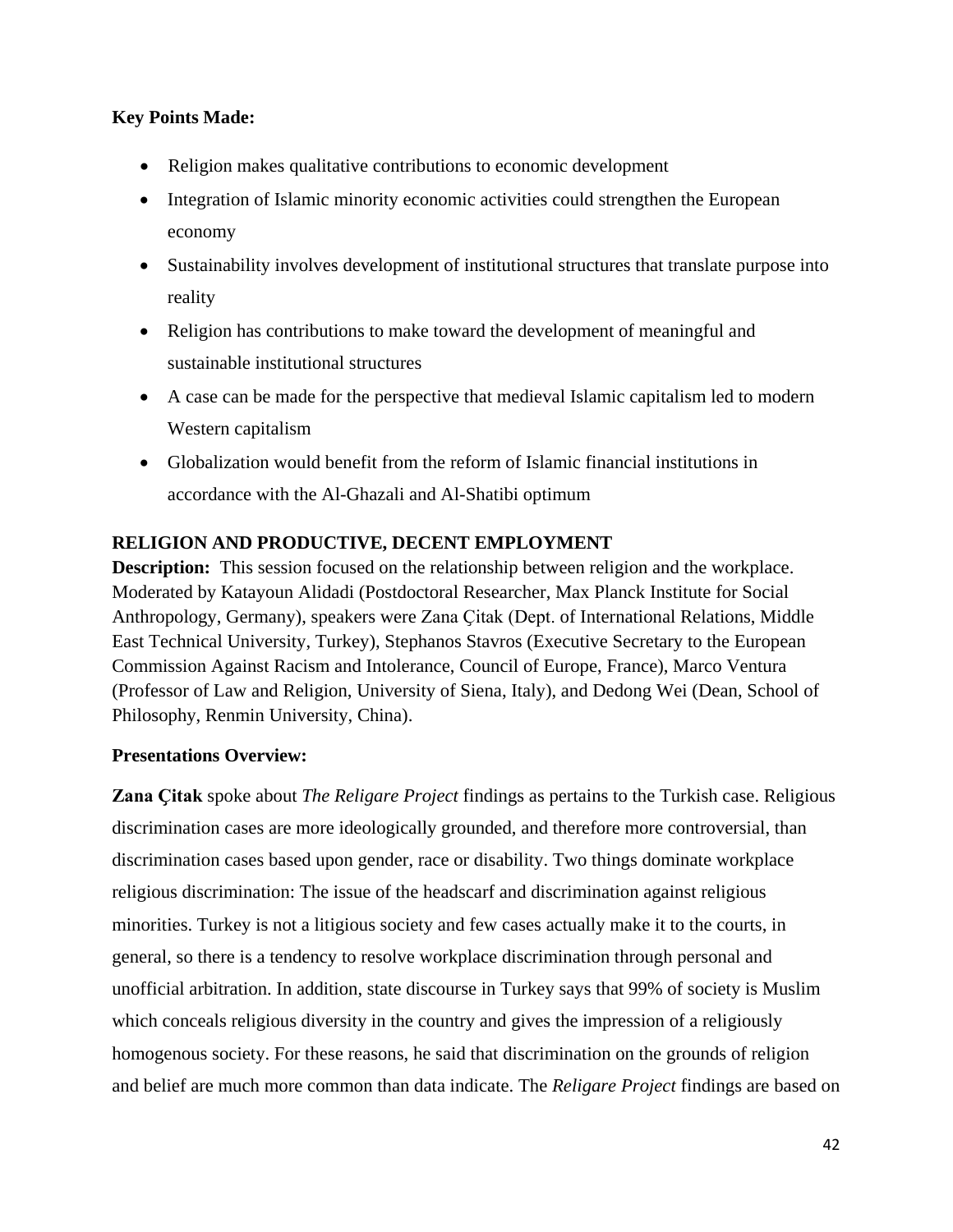29 expert interviews conducted with religious NGOs and political party representatives. They found that people seldom apply to the courts when they experience discrimination because of concerns that revealing one's identity could contribute to further discrimination and affect future employment. Discrimination against wearing the headscarf has been rarer following the legal changes for civil services, but there are issues associated with religious minority discrimination. Discriminatory acts range from insulting remarks from coworkers to reassignment to unpopular units, not being entrusted with real responsibility, being passed over for promotion, and being given extra task assignments without extra pay during Ramadan. In job interviews, the name and birthplace can be stigmatizing identity markers. The Christian community is usually selfemployed or employed by other Christians. He described systematic exclusion from civil service and the army for non-Sunni people. Protestants have confessed that they usually hide their identity or try not to change their religion marker on their identity card so as not to be discriminated against in employment. Conclusions from the *The Religare Project* are that: 1) Discrimination in the workplace is another manifestation of problems in the law; 2) identity politics do not automatically translate into pluralism; and 3) there is a need for a state that will play the role of arbiter rather than that the role of social control. He concluded by saying that there is room for the role of government to create a more tolerant society.

**Stephanos Stavros** spoke about religious discrimination in the workplace and how the Anti-Racism Commission of the Council of Europe helps its member states eradicate it. The Council of Europe has 47 member states. The Council promotes democracy, the rule of law and human rights. The European Convention guarantees, among other rights, the right of freedom of religion or belief. The European Convention established the European Court of Human Rights. The Court has taken a conservative approach to how they have handled religious discrimination in employment cases. He described cases having to do with working hours and the lack of accommodation for hours lost for people not wanting to work for religious purposes. In headscarf cases, the applicants lost; employment banning was upheld by the court as not being a violation of religious freedom. In the final case he described, the court signaled a more open approach, but it was of a Christian woman who wanted to wear her cross over her uniform, and the company's policy was not consistently applied. He described some of the Council of Europe's monitoring mechanisms including the European Commission against Racism and Intolerance which also deals with discrimination against religion. The countries are assessed by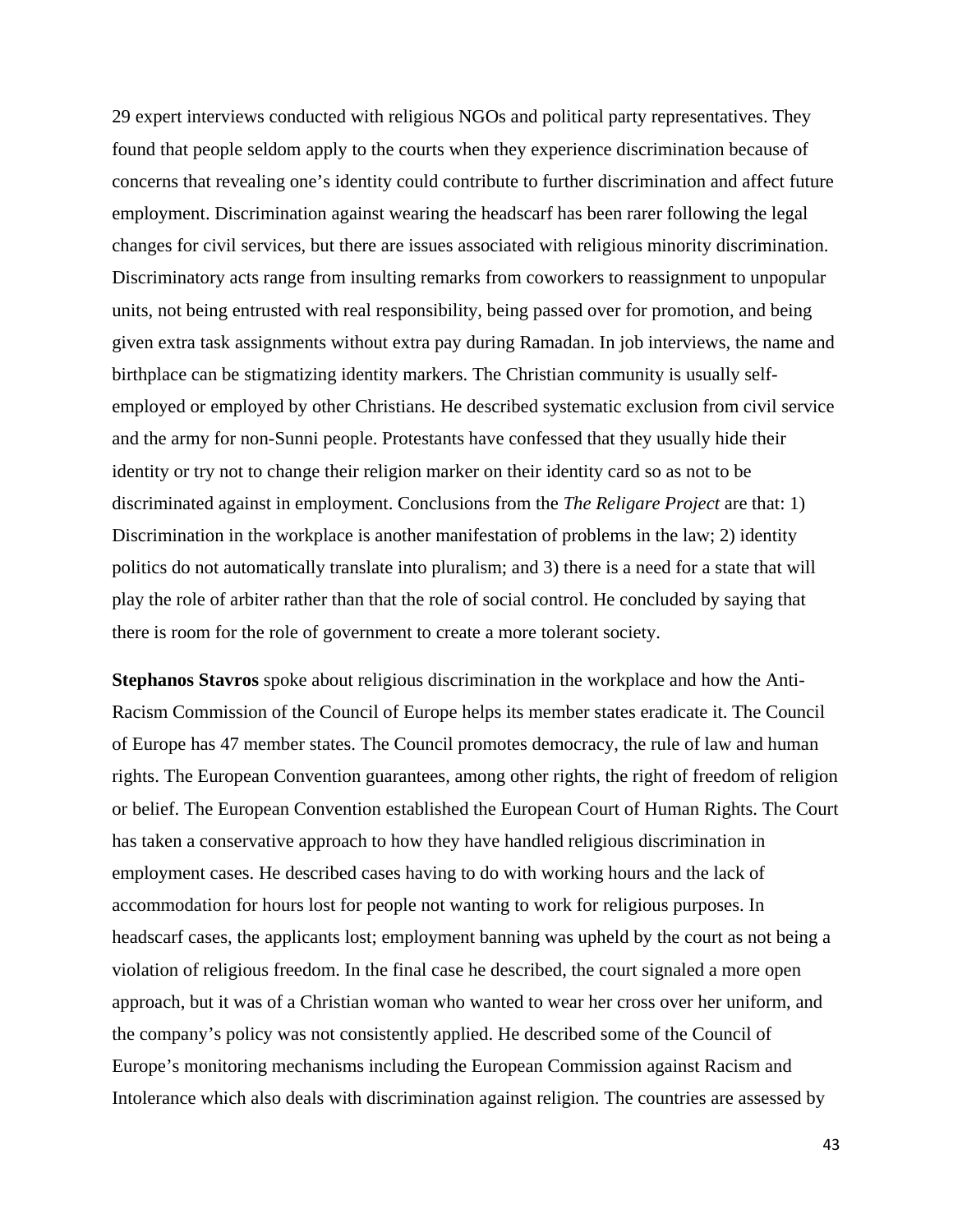the commission every five years accompanied by the issuance of general policy recommendations addressed to all member states. The latest recommendations, in June 2012, addressed employment discrimination, stressing the importance of creating accommodating workplace environments for business success. Direct and indirect discrimination was banned. Training in religious diversity was to be offered to human resource personnel. Member states are to collect data on religious minorities in the workplace and public authorities are to actively promote equality. When authorities suspect that the proportion of religious minorities among civil servants is too low, for example, they should adopt a policy to deal with it. Employers are to identify barriers to religious employment and then adopt reasonable accommodation. When issues are brought before the court as a balance of interest between the employees' private life and the employer, the court will likely rule in favor of small business, but if the case is addressed from the point of view of indirect religious discrimination, the court may take into account the special burdens these leave periods place upon employees who are committed to performing their essential religious duties; a case such as this presents the court with an opportunity to interpret indirect religious discrimination in a meaningful way. He discussed some of the future challenges in light of other cases involving employment in faith-based organizations, businesses "with a secular ethos" and customer preferences. In Poland, for example, the Supreme Court had said that gas stations close to Germany could fire Polish workers in order to hire German workers so that German visitors driving in Poland would feel more comfortable with gas workers who shared their culture. The question to be asked is: How much do you interact with people who sell you gas? The last challenge is conscientious objection in employment. The European Court of Human Rights found that doctors who exercised the right of conscientious objection by refusing service to some patients violated some other human rights of these patients. He concluded by asking whether or not societies can afford to alienate people who have strong religious beliefs if alienation contributes to extremism. There are people in Europe who have strong religious beliefs. Where will Europe be led if Europeans do not try to accommodate these people?

**Marco Ventura** spoke from the perspective of European legal scholarship. He considered several categories and decisive factors, from a legal perspective, influencing tension in the workplace over religion. He discussed some non-profit guidelines for sensible management of the tensions between religion and employment that balance the quality of job performance and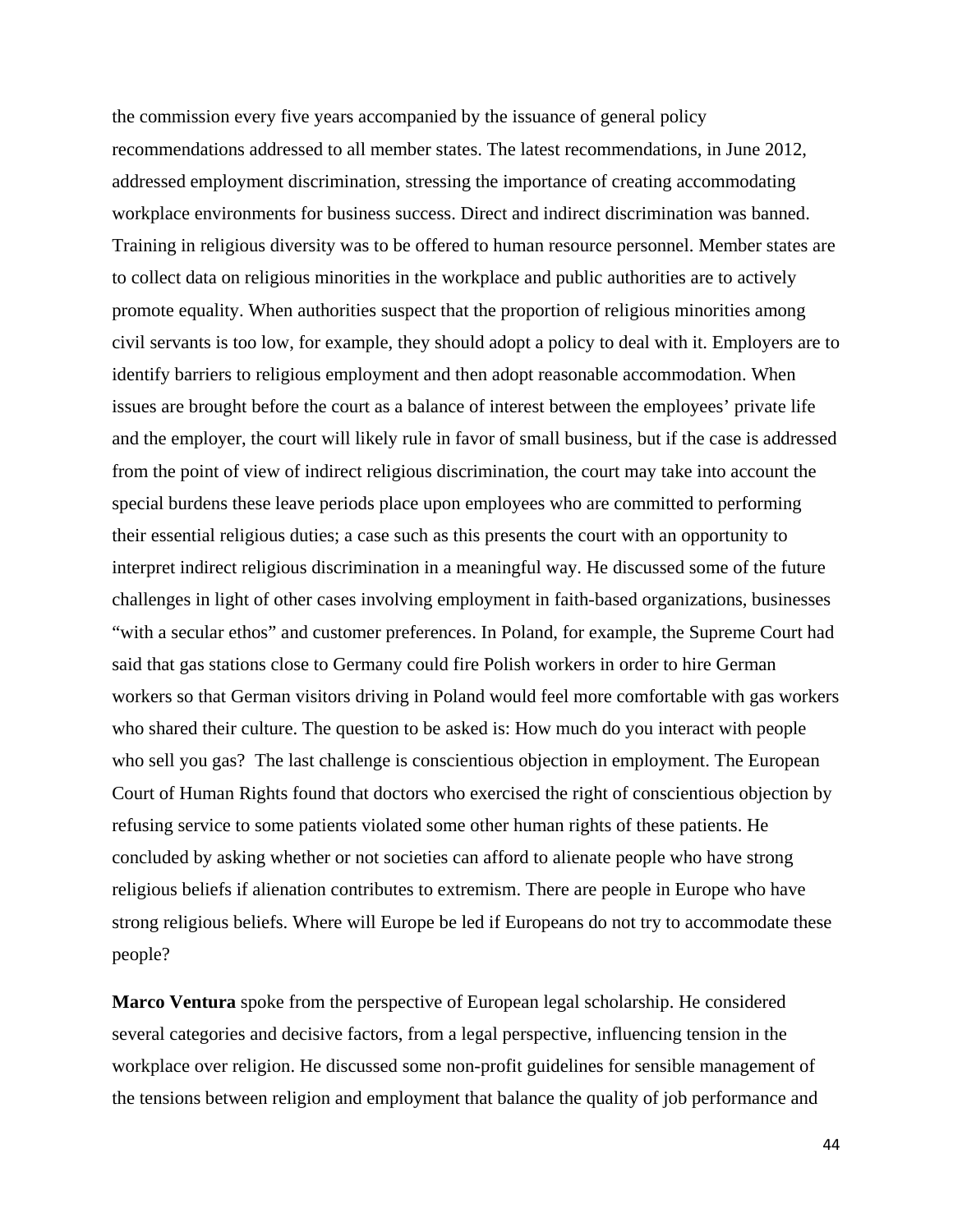attracting, motivating and retaining staff, with the reputation of the organization. He identified four fundamental categories under which issues have been observed as taking place in Europe: 1) A person of faith is employed by a private company and wants to express that faith in the context of employment; 2) a person of faith is employed by the state that may be more tolerant to some types of religious expressions than others; 3) employment by a religious organization with a religious ethos; and 4) ministers of religion who are employed by an organization. Each of these categories is undergoing challenge and pressure for change, and the four categories interact with one another. He went on to identify eight factors that are important to pay increasing attention to when dealing with conflicts that emerge from these four categories. It is apparent that when tensions arise on the ground, heavy case-loads often contribute to inaccurate and poor factfinding with inadequate attention paid to circumstances and context. Another point is to be attentive to how the line is drawn between public and private. The duty of loyalty is mutually binding between employee and employer, so how does this play out in relation to religion and employment? Other factors discussed included ministerial exemptions, contractual arrangements, grounds for dismissal, right to due process and the position within the organization. For example, should a gardener be treated differently than a teacher if they have different distances to the core of the organization's mission? He offered these comments as a contribution to appropriate, sensitive, and careful work on the broader question of how religion can contribute to productive and decent employment.

**Dedong Wei** described recent changes in China's religious landscape. He spoke about the government approved and funded China Religion Survey that was jointly conducted by China's National Survey Research Center and 30 academic institutions throughout China. The first survey focused on more than 4382 religious venues from 243 counties in 31 provinces. The first survey was nationally representative, covered 10% of China's counties, and oversampled on minority areas and the top five most religious counties. In the last six years, five big religions have been legally recognized in mainland China: Buddhism, Daoism, Islam, Catholicism, and Protestantism. In addition, there is widespread registered and legally unrecognized folk beliefs and religious practices that have been introduced by foreigners (e.g., Baha'i). Confucianism is not recognized as a religion in mainland China. Although accurate statistics are difficult to come by, the survey estimates indicate that about 14-15% of the mainland Chinese population is religious representing about 180 million religious believers (comprised of 6 million Catholics, 38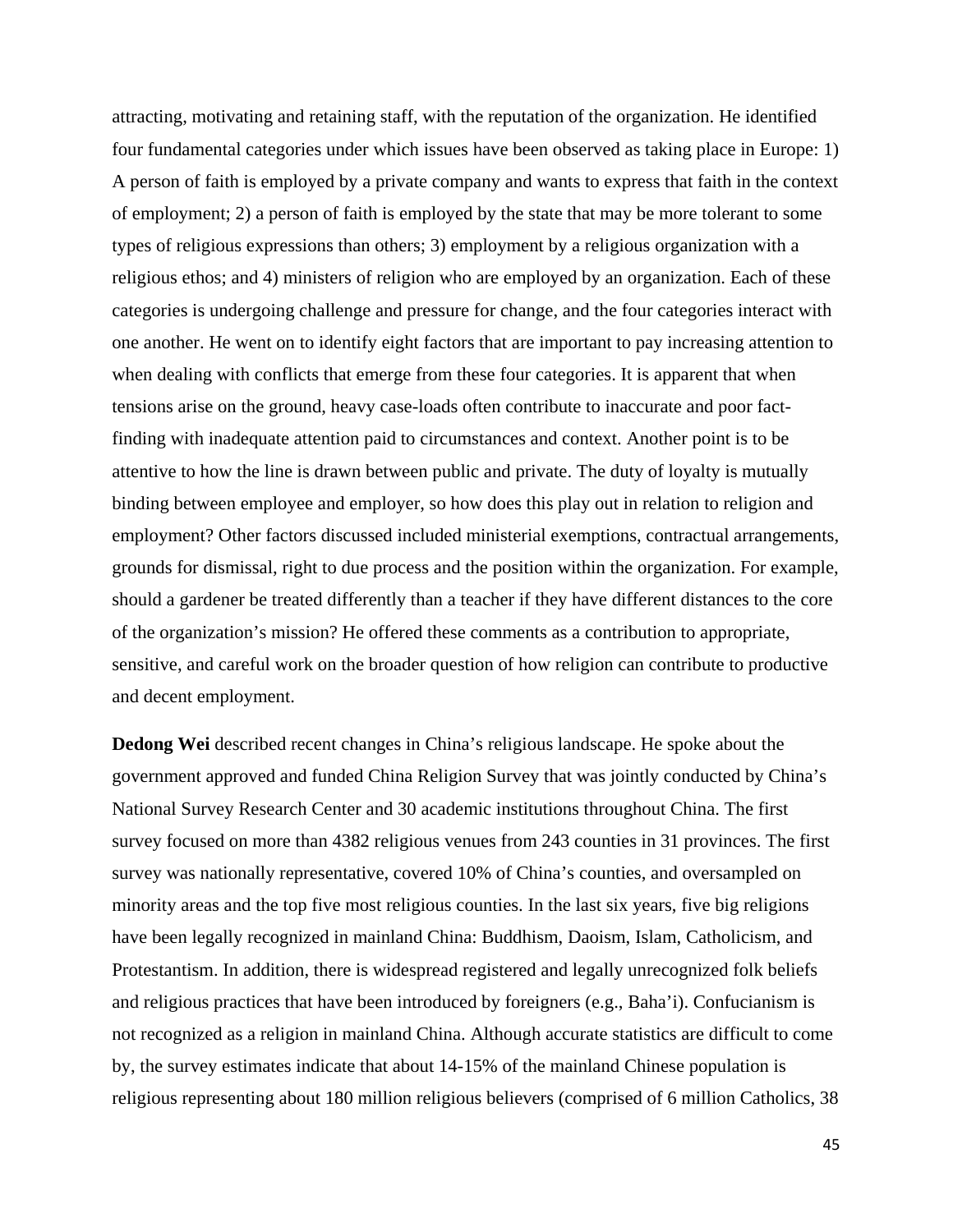million Protestants, and 23 million Muslims). He described additional findings related to age, gender, educational attainment and socioeconomic status from the survey regarding the religious landscape in China. The next China Religion Survey will be expanded to include unregistered religions. The Research Center plans to conduct the China Religion Survey every five years.

# **Key Points Made:**

- Religious minority discrimination in contexts of somewhat homogenous societies, such as Turkey, may be far more common than data would suggest
- Europe has people with strong religious beliefs, so reasonable accommodation to their concerns is in the best interest of harmonious social relations
- Transnational commissions, such as the Anti-Racism Commission of the Council of Europe, can help member states eradicate religious discrimination in the workplace
- Accurate fact-finding with careful attention to context and circumstance is crucial for understanding and resolving tensions that arise around religion in the workplace
- China's religious landscape is rapidly changing and the government is investing in quality national survey research to better understand those changes

# **RELIGION, QUALITY EDUCATION AND CULTURAL DEVELOPMENT**

**Description:** This session focused on the relation between religion and public education in light of changing religion-state relations. Moderated by Mehmet Kamil Berse (President, Dersaadet Culture, Literature, and Art Platform, Turkey), presenters were W. Cole Durham (President, International Consortium for Law and Religion Studies, Italy; Susa Young Gates Professor of Law and Director, International Center for Law and Religion Studies, Brigham Young University Law School, USA), Alparslan Açıkgenç (Professor of Civilization Studies, Alliance of Civilizations Institute, Fatih Sultan Mehmet Waqf University, Turkey), Şule Albayrak (Faculty of Theology, Marmara University Istanbul, Turkey), Blandine Chelini-Pont (Professor in History, Law and Religion, Aix-Marseille University, France), and Ana Maria Célis (Faculty of Law, Pontifical Catholic University of Chile; President, Latin American Consortium for Religious Freedom, Chile).

# **Presentations Overview:**

**W. Cole Durham** spoke about education as a critical issue in the religion-state domain. In recent years, it has become clear that the secularization thesis in its classical form is dead in that the strength of religion in the public sphere can be observed everywhere. One of the reasons for this is that 80% of the world's population identifies with a religious group. Slightly over 15% are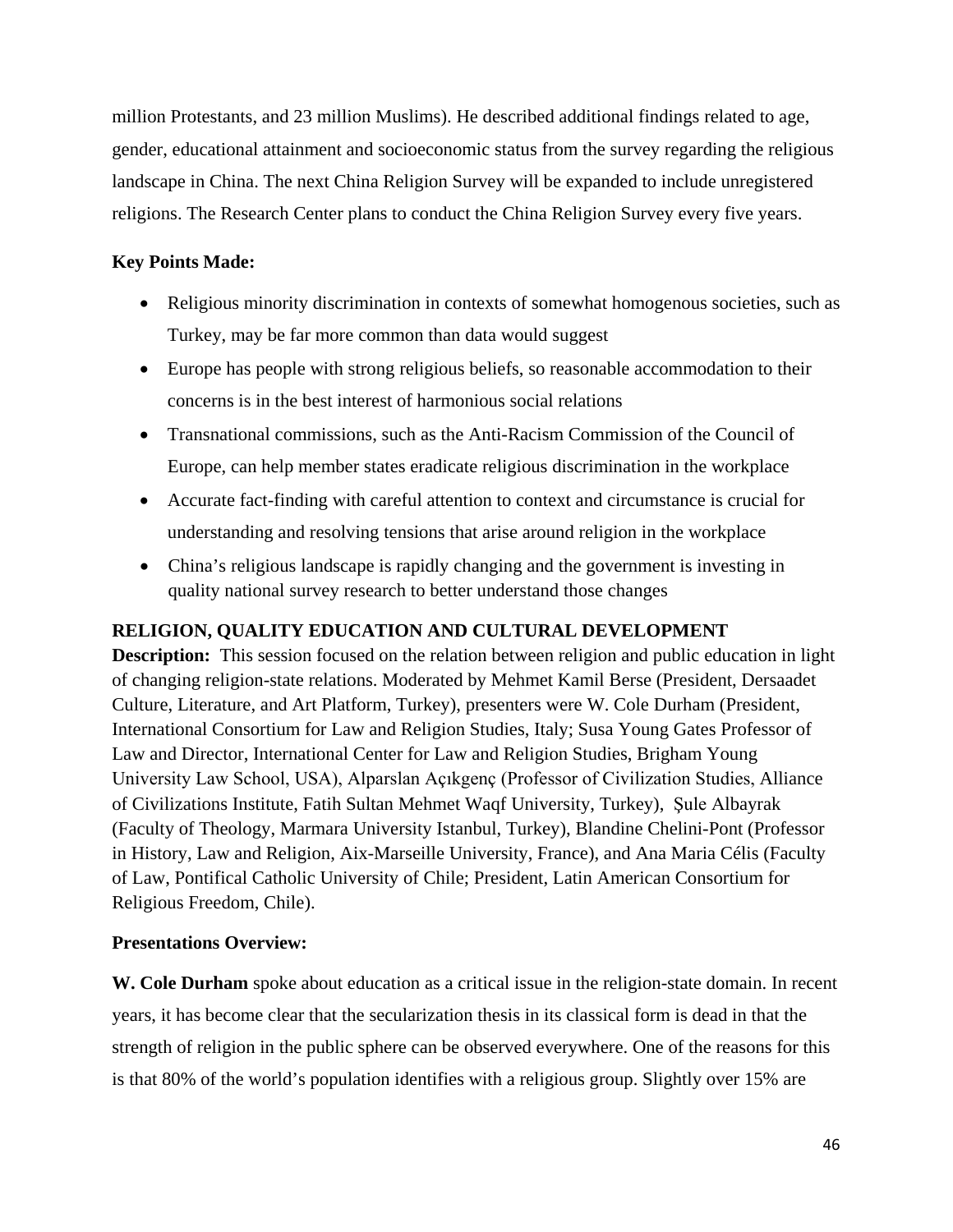unaffiliated, but many of these still have religious beliefs; they are just unaligned with organized religion. Taking religion into account as a social factor influencing social relations is increasingly important. A little over a quarter of religious people live in contexts where they are a minority. Even members of majority traditions may still be part of a splinter group that effectively makes them a minority. In addition, it is a well-known fact that most crime is done by young males aged 15-25. Demographics indicate that we have a 'young population' in that there are millions of people becoming young adults, and most violence in the name of religion is done by young men aged 15-25. Religious groups need to find ways to connect with the cohorts of young people who are coming of age to help them find their way. This is one of the gravest and greatest challenges for peace and development. He recommended that educational practitioners follow the *Toledo Guiding Principles on Teaching about Religions and Beliefs in Public Schools* by the Organization for Security and Co-operation in Europe [\(http://www.osce.org/odihr/29154\)](http://www.osce.org/odihr/29154). Rather than teach religion, per se, these principles take a human rights approach to teaching about religion. The approach is not inculcated by religion of a specific nature. Respectful knowledge about other religions fosters democratic citizenship, understanding of diversity, and it can enhance social cohesion. The recommended basic guiding principles are that teaching must be fair, accurate and based on sound scholarship. The curriculum can contribute to stereotypes if it is not respectful or accurate. But even if the curriculum teaches respect, if the teacher is intolerant, guess what message is conveyed to students? The guiding principles advise that teachers demonstrate respect, respect the roles of families and bring together various stakeholders to diffuse all kinds of problems in the curriculum development process.

**Alparslan Açıkgenç** discussed religious Islamist contributions to the transformational education of the whole person. He distinguished between informational education and education that transforms a person from one state into another. Scientific education is informational, and religious education is primarily, but not exclusively, transformational. He referred to Islamic civilization to illustrate the complementary interaction of these two types of education. He showed how Islam is capable of providing a moral and conceptual attitude for both cultural and scientific development. He also suggested that other religions can also support informational and transformational education. Alternatively, the polarization of these two forms of education yields superstition, corruption and skepticism. Although Islam is not currently a leader in science and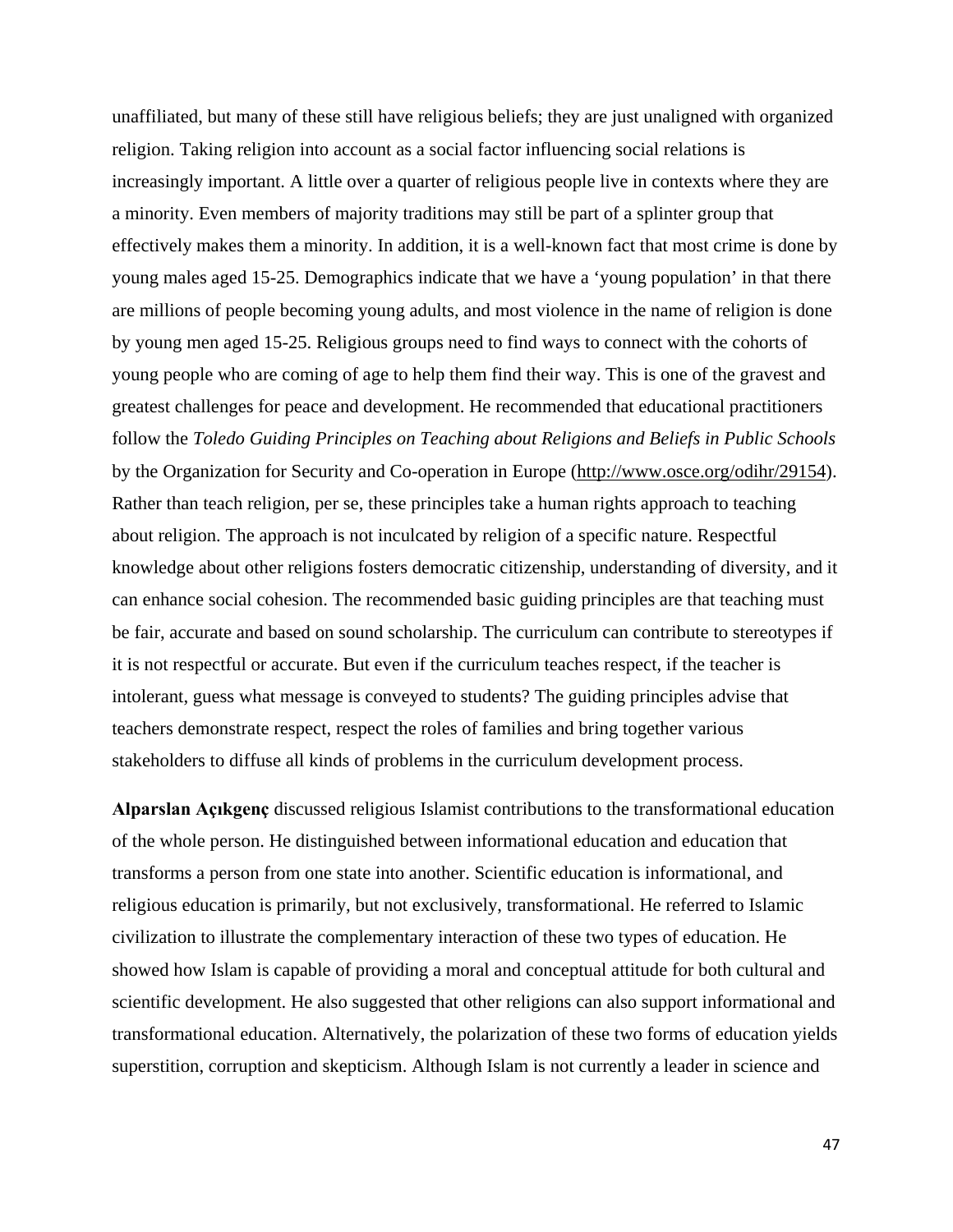technology, he referred to the historic contributions Islamic civilization once made to science (e.g., chemistry, optics, etc.), and encouraged a revival of investment in religious education.

**Şule Albayrak** discussed the recent shift in religion-state relations in Turkey in light of other OECD models. After a long debate over secularism in Europe, she noted that states have become more willing to participate in public discussions of religion's contributions to society. This has led to more cooperative models. Initially, the Republic of Turkey was heavily influenced by the French model of laïcité, but in the last ten years, the Turkish state has become much more cooperative with religion. In her presentation, she addressed the degree to which this shift was in tune with recent shifts in western models. She drew on the work of Ali Fuat Başgil who describes the evolution of three stages of religion-state relations in Turkey. In his terms, the first period was an era of state subjected to religion referring to the conventional approach of the Ottomans until the  $19<sup>th</sup>$  century. The second stage is defined as an era of a semi-religious state which began with the declaration of *Tanzimat* and lasted until 1924. This period was perceived as the beginning of secularization in Ottoman administration as well as in the military and in education. New law schools, based upon the Western system of jurisprudence, were instituted. The co-existence of secular and Islamic courts as well as laws characterized the legal field at the time. Similar developments took place in the field of education, whereby religious schools coexisted with secular public and military schools that were opened particularly during the reign of Sultan Abdulhamid II. Başgil's third stage referred to an era of religion subjected to the state which began in 1924 and lasted throughout the  $20<sup>th</sup>$  century. As a scholar of the  $20<sup>th</sup>$  century Başgil was unable to observe or predict how secularism would evolve in the 21<sup>st</sup> century. Once the Republic of Turkey was established, religion became subject to the state with a strict replacement of Islamist institutions with secular ones. The principle of laïcité was added to the Constitution in 1937, and the educational systems became unified under a single secular system. The Caliphate was abolished on the same day that the educational system was reformed. The Directorate of Religious Affairs was expected to keep the religious demands of the public under control. The Directorate had no authority in determining the content of educational textbooks. The secular state also launched aggressive policies to westernize society as they cut ties with tradition and collectivism. Authorities instituted a Turkification of the call to prayer, erasing links with the past. Since its establishment, Turkey's democracy has been interrupted with military interventions and periods of religious discrimination. In 2005, the state began to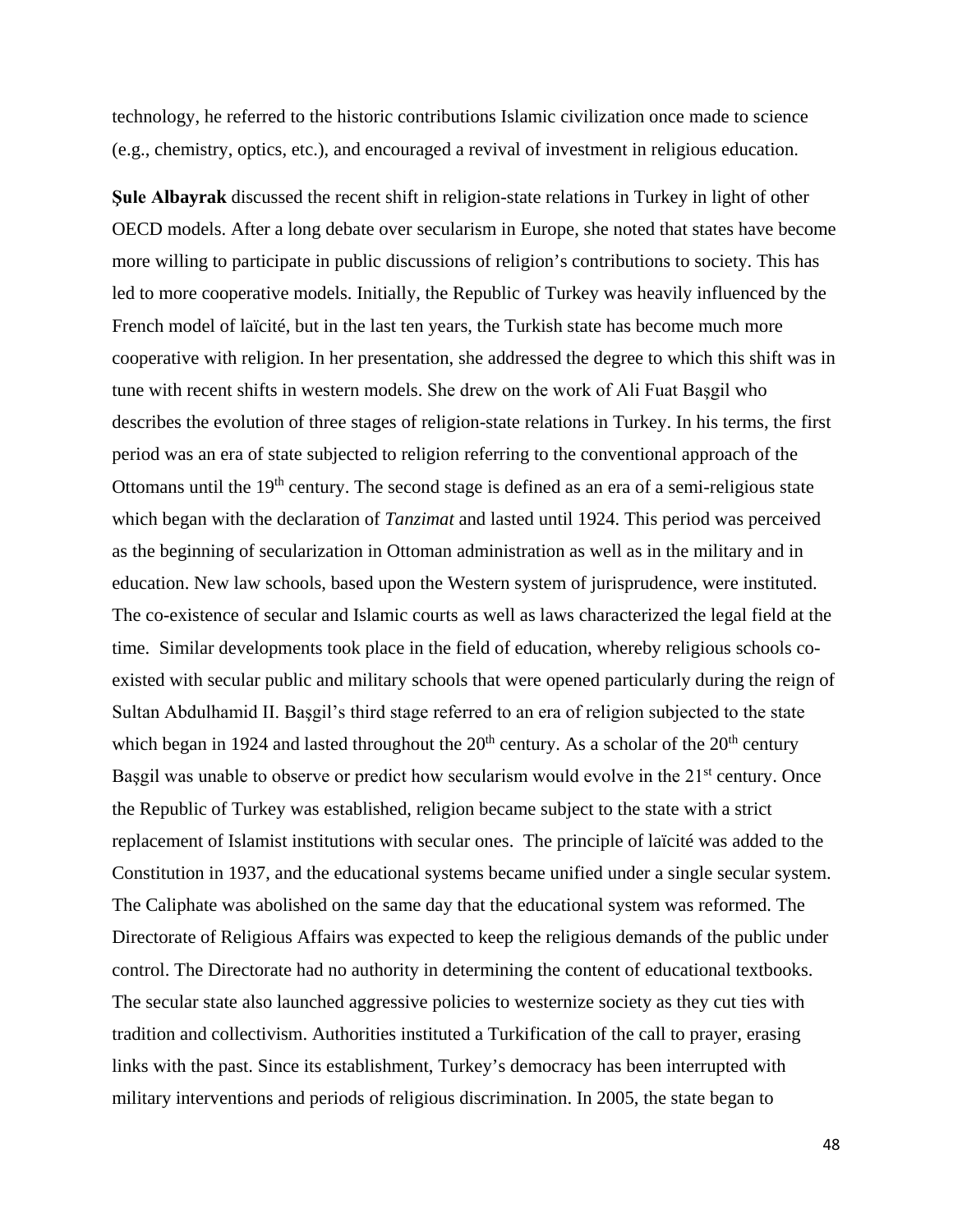emphasize religious freedoms and the protection of religious minority rights. The state returned several seized properties to religious minorities, and has recently begun to allow religious instruction in public schools. This shift does not constitute an abandonment of secularization. Rather, she argued that the Turkish state is restoring a more inclusive secularism in response to its diverse religious populations. She concluded by saying that this shift is in tune with recent shifts in Western Europe toward a more cooperative model of religion-state relations.

**Blandine Chelini-Pont** spoke about the evolution of laïcité in France. In response to the recent increase in social hostilities, the Ministry of Education introduced a course in civic and secular education that teaches republican values as an educational response to increased terrorist attacks. The course pays particular attention to issues associated with privileged religious positions, hateful views of the younger generation against Islamic people (whether migrants or converts), the increase in fear, and the promotion of cultural development. Public teachers and other professionals understand the complex meanings of laïcité: The state practices neutrality in the delivery of public services and the state protects citizens' free expression, but the state also protects religious freedom, freedom of religious conscience and prohibits religious discrimination and incitement to hate. The Ministry of Education developed the course once it recognized that the concept of laïcité had never been explicitly taught and explained as part of the educational curriculum. In particular, it became important to communicate that neutrality of the state does not constitute obligatory neutrality for citizens. The French system is founded on freedom which can be eliminated by the rule of law, so the Ministry of Education considered it important to educate the citizenry, including immigrant religious minorities, so that they might fully understand the meaning and purpose of the laïcité system: To nurture religious coexistence, promote toleration for religious pluralism, create interreligious cohesion, and to help religions peacefully develop through the provision of the legal and cultural framework for coexistence. According to the Ministry of Education, the laïcité system does not promote interfaith dialogue, but it can secure and favor a cultural attitude of mutual benevolence and solidarity among religions. The new course is obligatory. The civic aspect attempts to develop a strong affection for the republican political model where the source of power is the people. The course is a political lesson that communicates the importance of citizenship. The secular part of this course presents republican values in combination with universal values as described in the declaration of human rights. The course includes a long development of the value of liberty,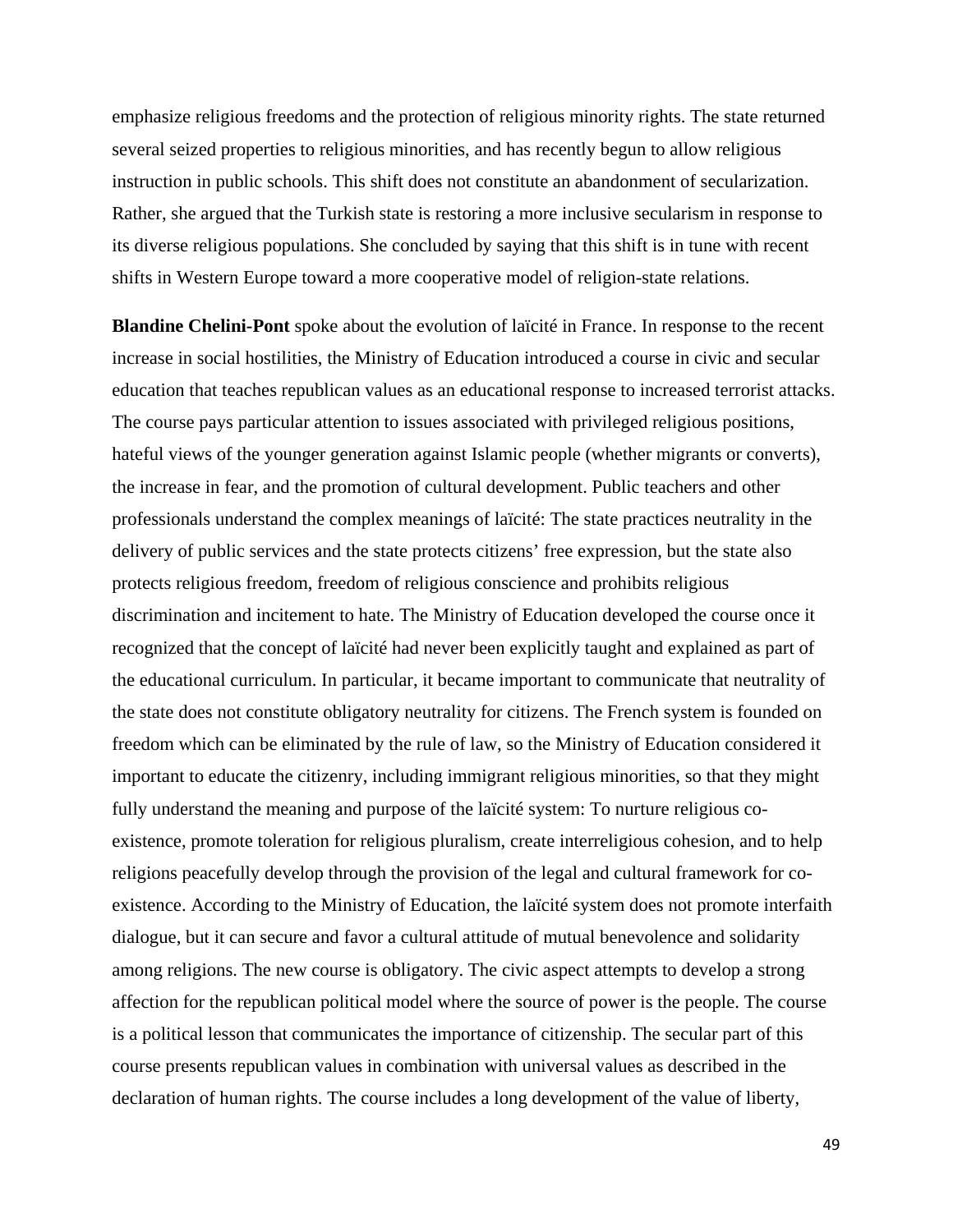equality before the law, and the value of fraternity. The course expects teachers to address religious stereotypes and build a positive view of others. France is responding to increased terror attacks through a statesmanship that calls on citizens to be responsible for the unity of the nation rendering laïcité more inclusive and more attentive to religious pluralism with the strong educational goal of advocating respect, tolerance and peace for all. She concluded by stating that this approach permits responsible people of all religions in France to build a powerful network capable of sustaining the peaceful aspects of French society.

**Ana Maria Célis** spoke about how changing religion-state relations is affecting the framework of education in Chile. Latin America has a tradition of having religion classes. Chile has public, private and a type of voucher system where the state gives funds to private schools. In 2015, Chile passed three reforms that impact the school system. School owners have to provide more information to the government including a formal declaration of their organization's religious orientation. There are 9000 schools in the country, and almost half indicate they are religious/denominational. She talked about differences in people's perceptions of the school system and actual school conditions. Another reform is that students can now choose which school they want to attend and if students or families do not share the institutional mission of the school, they can change where they attend. The fact that there are more confessional schools than students means that questions will emerge in relation to admissions as this law goes into effect. It will be increasingly difficult for schools to be confessional in light of the diversity represented by the student body. Religion may be taken out of public schools in a country that has a history of collaboration between religion and education. The process of privatization raises questions about the role of the state. These legal reforms represent the first time that the word secular has been incorporated into Chilean law. She talked about how, in this context, the term 'secular' has a different meaning from what it means in other national contexts. In Chile, 'secular' schools still say in their mission that they appreciate Christian values. When you have to establish separation, how does the meaning of religion change? She discussed several possibilities including changes such as the state allowing religious institutions to own their buildings. In conclusion, the greatest challenge to religious education in Chile, given the recent reforms, is how to maintain an environment where the particular religious identity can be recognized within the school.

# **Key Points Made:**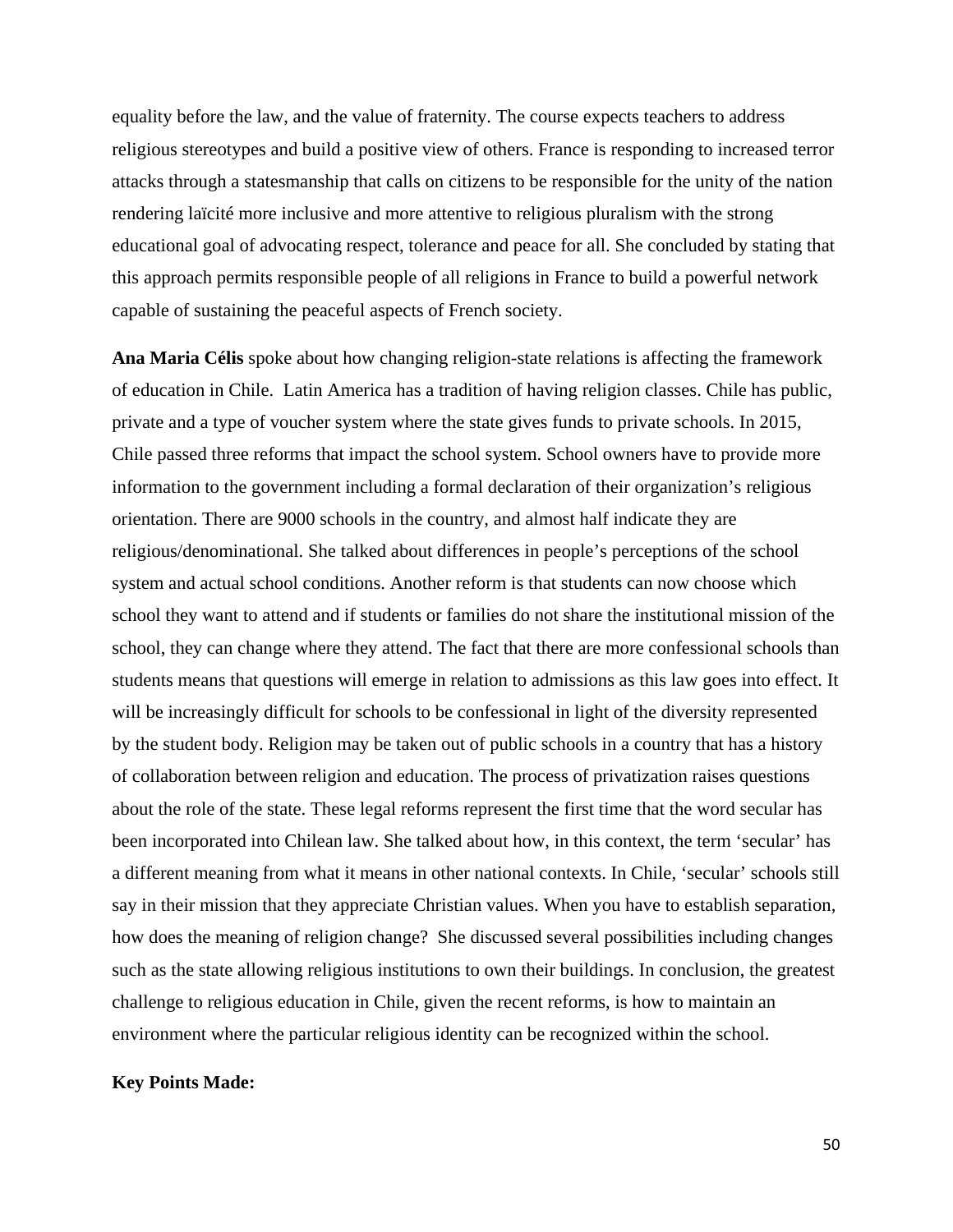- *The Toledo Guiding Principles on Teaching about Religions and Beliefs in Public Schools* [\(http://www.osce.org/odihr/29154\)](http://www.osce.org/odihr/29154) is useful to people interested in adopting a human rights perspective for teaching about religion in the public school system
- The polarization of scientific informational education and religiously-based transformational education yields superstition, corruption and skepticism, whereas the integration of informational and transformational education contributes to human flourishing
- A more inclusive and collaborative secularism model is emerging in Turkey and Western Europe that is more responsive to its diverse religious populations
- French laïcité is evolving to incorporate the intentional education of French citizens about the meaning and purpose of the system through a mandatory course in republican values
- Recent reforms in Chile have begun to establish the separation of religion and state; the reforms are creating challenges that threaten maintenance of the religious ethos of religious schools

# **RELIGION, HEALTH AND WELL-BEING**

**Description:** This session focused on medical ethics and ways in which faith-based approaches to drug treatment plans might make a positive contribution to sustainable development. Moderated by Mehmet Juan Navarro Floria (Law Professor, Pontifical Catholic University of Argentina; Past President, Latin American Consortium for Religious Freedom, Argentina), speakers were Javier Martínez-Torrón (Professor of Law and Director of the Department of Law and Religion, Complutense University, Spain), M. İhsan Karaman (President, Istanbul Medeniyet University; Past President, Turkish Green Crescent Society, Turkey), İlhan Ilkılıç (Professor, Chair, Istanbul Medical Faculty, Department of History of Medicine and Ethics, Istanbul University, Turkey), Angela Wu Howard (International Legal Fellow, The Becket Fund for Religious Liberty, USA), and Tuğba Erkoç (Medeniyet University, Turkey).

# **Presentations Overview:**

**Javier Martínez-Torrón** focused on the conflict between law and morality in the provision of health services. Abortion, and more recently also euthanasia, are examples where medical experts may experience a conflict between religious or moral beliefs and their professional obligations to deliver medical services in state hospitals. In the West, abortion was decriminalized years ago, but a number of legal systems have gradually changed and have made abortion a right for a service provided free of charge by the state. He spoke about the ethical side of the medical profession and how there are a number of practitioners as well as religiously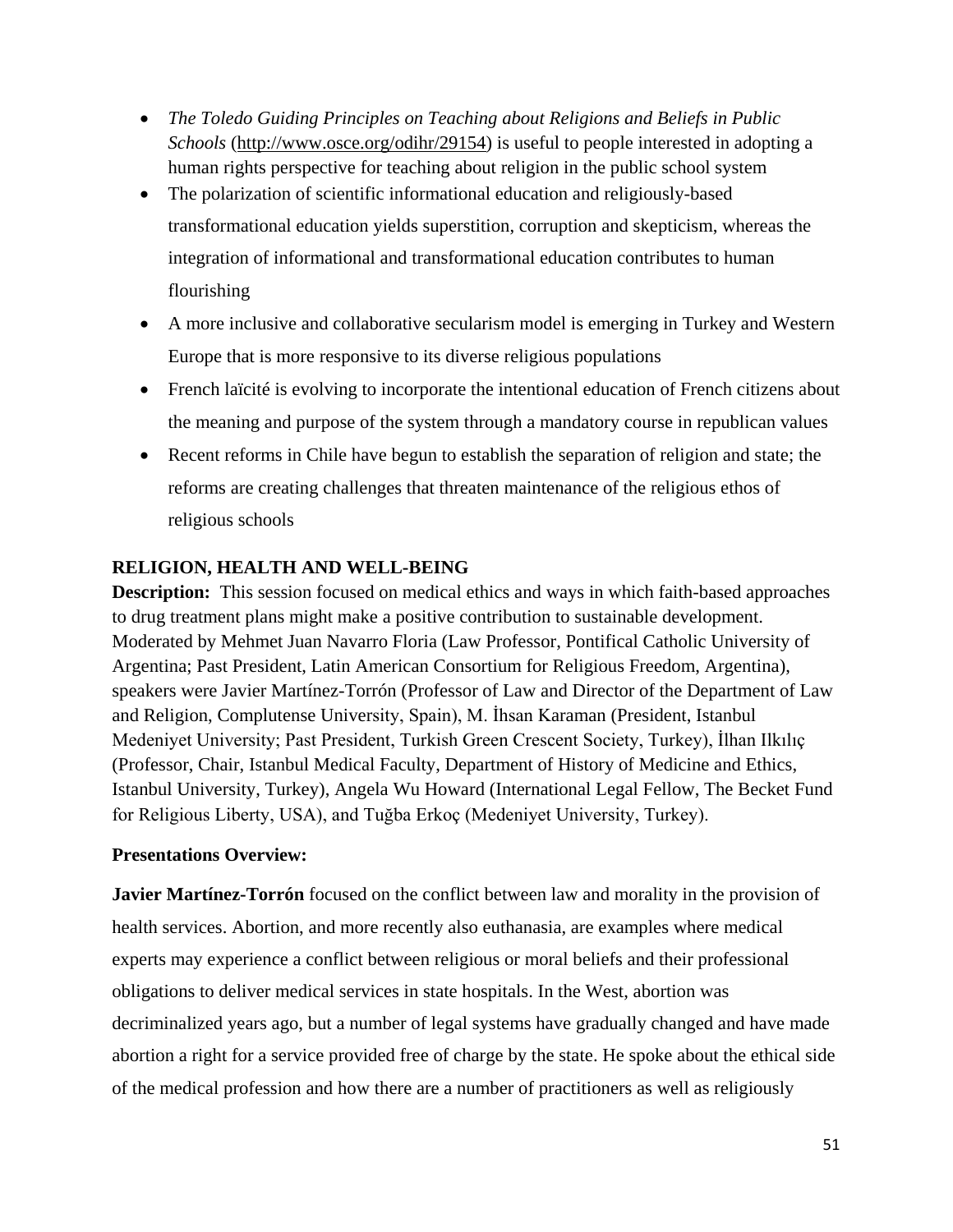inspired organizations that oppose participation in practices such as abortion or euthanasia, which they consider profoundly immoral and against human life and dignity. He described a variety of positions that can be taken to resolve conflicts between law and morality, from blind obedience to the law to conscientious objection. Positions supporting rigid enforcement of the law for civil servants is often based on their choice to work for state health facilities; if they have troubles with the morality of their work—it is said—they are free to seek employment elsewhere. From a similar perspective, in countries where public health services are provided through private institutions, refusal to perform abortion procedures can result in the institution being removed from the list of institutions getting public service support. He critiqued this position as going beyond the original understanding of medical professions as preserving life and alleviating pain to an extended notion of health services that instead permits the termination of human lives. This approach ignores the sanctity of human life and addresses the medical procedure as a purely technical issue. He spoke about the importance of duly protecting the fundamental right to freedom of religion or belief and therefore recognizing the right of medical professionals to live in accordance with their moral convictions without having to make drastic changes in their lives or renounce their jobs. Medical professionals represent a well-educated group of people with high moral standards. Even from a merely pragmatic perspective, he questioned the wisdom of excluding financing from religious organizations just because they oppose some types of newly conceived health treatments; one of the factual consequences of such an exclusion would be leaving parts of the population—often the most vulnerable—without proper medical care.

**M. İhsan Karaman** spoke about the contributions faith-based approaches to addressing addictions might make to the public health SDGs. He described the social costs associated with the detrimental effects of tobacco, alcohol and drugs on public health. He stressed the importance of adopting evidence based approaches when developing a policy response to addictions. Faith based approaches and practices have proven rather successful. Addiction disrupts people's will. Religious traditions elevate human dignity and the importance of individual will. Support of faith-based approaches help people get rid of addictions. At an international symposium on addictions in 2014, evidence was presented of successful faith-based addictions programs operating in Yemen, Iran, Poland and the Balkans. Last year, the World Health Organization recognized a Muslim approach to addictions as good practice. Given the growing evidence that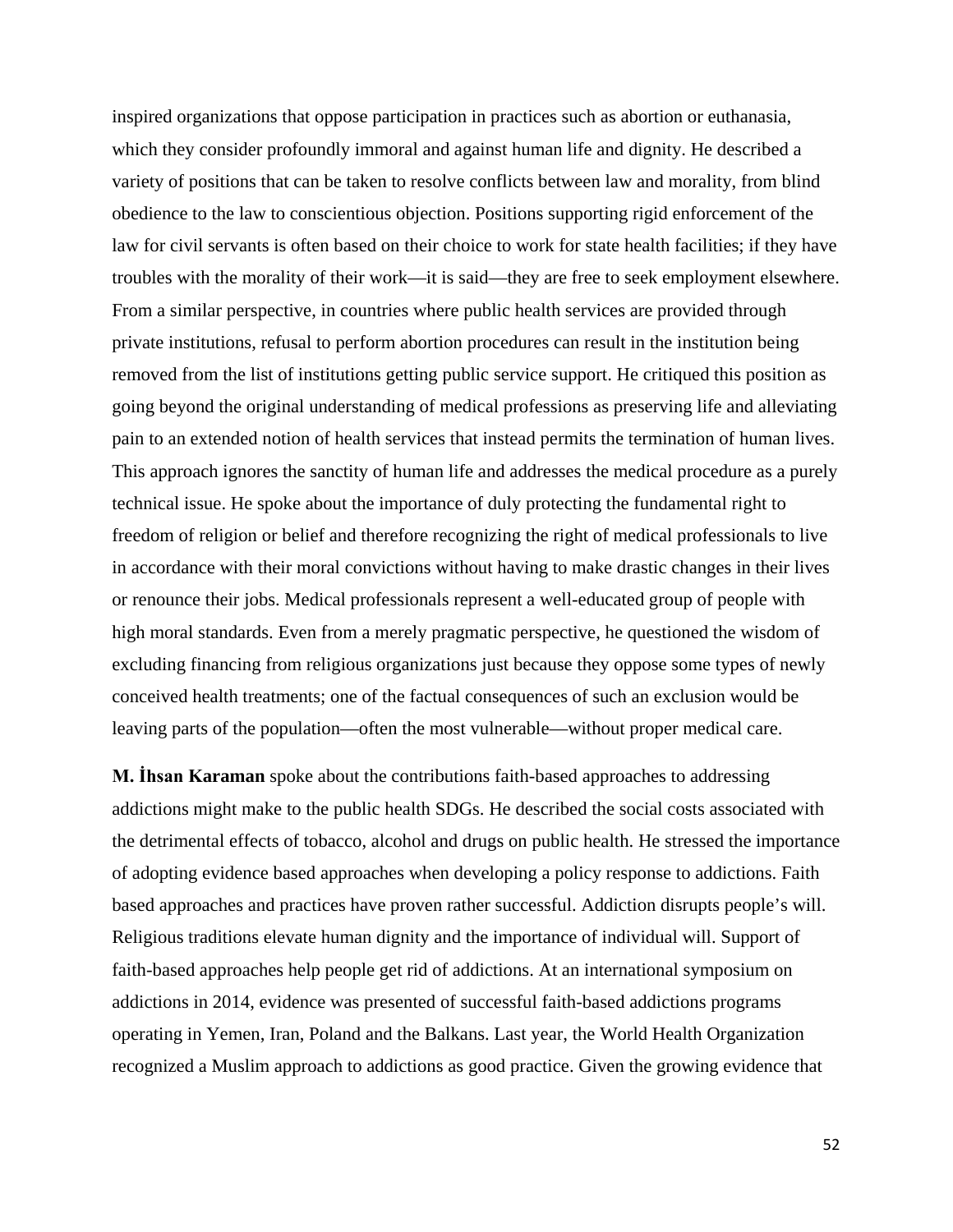faith-based addiction programs are effective, he encouraged support of this approach to addiction treatment as a strategy for fulfilling the public health components of the SDGs.

**İlhan Ilkılıç** reflected on the types of ethical principles that contribute to the resolution of ethical challenges that occur in multicultural medical contexts. Principles may arise from a cultural practice that may be unfamiliar to the medical team. What is an adequate ethical way of dealing with these things? Broad patient autonomy approaches that are based on human dignity claim universal validity for all cultures and intercultural contexts. But patient autonomy is not universal and self-determination may not be central in every culture. Family autonomy must also be respected. He proposed a new integrative particularist approach for intercultural settings that emphasizes culturally sensitive communication with the patient and his or her relatives. He recommended that the conventional patient autonomy practice be reconsidered to reflect the patient's particular cultural value system.

**Angela Wu Howard** focused on several American legal cases as a way of talking about a broader conceptual problem regarding the way human rights conflicts are approached, in general. For example, she described the Michael Morales case. In 2006, he was two hours from execution for raping and murdering a 17 year old girl. The protocol required the presence of physicians to monitor him to ensure that he not be subjected to unnecessary pain. Anesthesiologists were appointed, but they refused to participate. The execution did not happen and he remains on death row. Although the death penalty is mandated by law, the state of California could not find a means to its end for administrative, rather than ethical, reasons. This technocratic legal process does not adequately respond to the needs of whole human beings. She also discussed the case of the Hobby Lobby business where socially conscientious employers objected to being mandated to provide health benefits inclusive of birth control to employees. She discussed how in this case, the broader governmental interest of providing contraception had another means available; instead of forcing the employer to provide contraceptives, they could just deal directly with the people instead of going through the employer (the least restrictive means). There are major tensions in how these cases are decided. She provided a final example to illustrate how the rights balancing approach to the law is inadequate because it excludes moral ethics by not incorporating the religious ideas of the people. For the growing numbers of people who are

53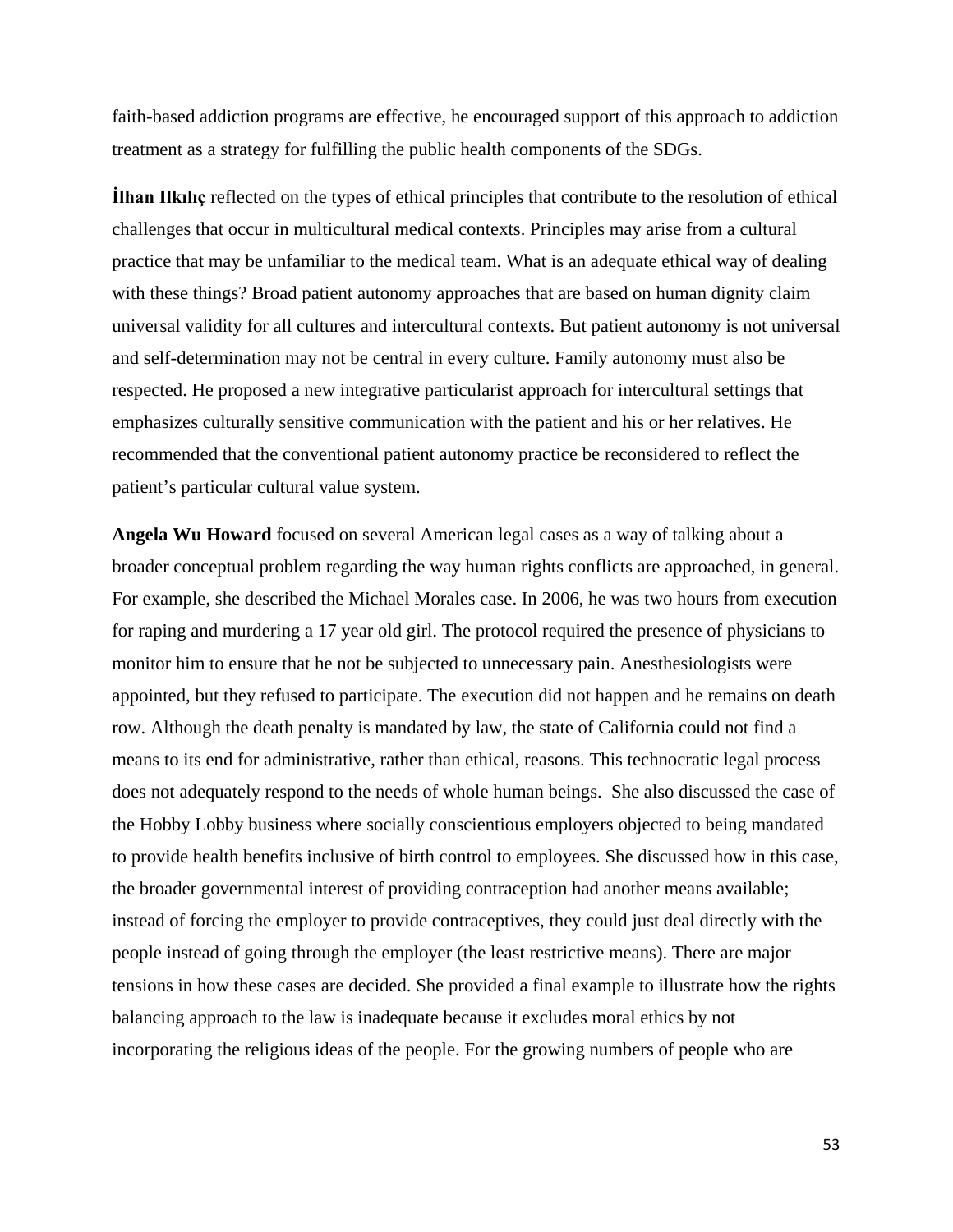increasingly identifying as 'religious nones,' they would have a responsibility to develop some way other than religion to speak of the value of human life outside the rubric of rights balancing.

**Tuğba Erkoç** spoke about how three different religions approach death. Although there are religious exceptions, most religions, she said, prohibit killing and teach that human beings are sacred. These teachings influence how death is addressed in medical contexts. She referred to the Karen Quinlan case of 1975 where doctors refused a request by Karen's parents, Joseph and Julia Quinlan, to disconnect her respirator which they believed constituted extraordinary means of prolonging her life. This case raised many important questions in moral theology, human rights and euthanasia such as: Is removing a respirator murder or assisted suicide? Is being alive different from being a living person? This case affected the practice of medicine and law around the world. A significant outcome of her case was the development of formal ethics committees in hospitals, nursing homes and hospices. How does religion address questions such as these? What does it mean to have a beautiful death? Is a suffering patient seeking euthanasia seeking a way out of life or stealing the role of the Creator? She recounted Talmudic teachings that contribute to opposition to euthanasia in Judaism. In 2005, active euthanasia became prohibited in Israel accompanied by certain legal 'do not resuscitate' provisions. The Christian tradition has systematic teachings prohibiting suicide and the taking of human life as a sin against God. Pope John Paul II distinguished between euthanasia and treatment, indicating that the patient has a right to refuse treatment. According to the Islamic tradition, people are to be patient toward death with the understanding that the spirit is a temporary gift that can be taken back by God at any point. The Qur'an teaches that killing is a crime. Supporters of euthanasia argue that living a life that is not befitting is problematic, so the sacredness of life can be interpreted differently. She concluded noting that, in recent times, people are less likely to leave death in God's hands.

### **Key Points Made:**

- Religious freedom should protect the right of medical professionals to live in accordance with their moral convictions without having to make drastic changes in their lives
- Faith-based approaches to addressing addictions can contribute to the public health components of the SDGs
- A rights balancing approach to the law excludes moral ethics by not incorporating people's particularistic religious ideas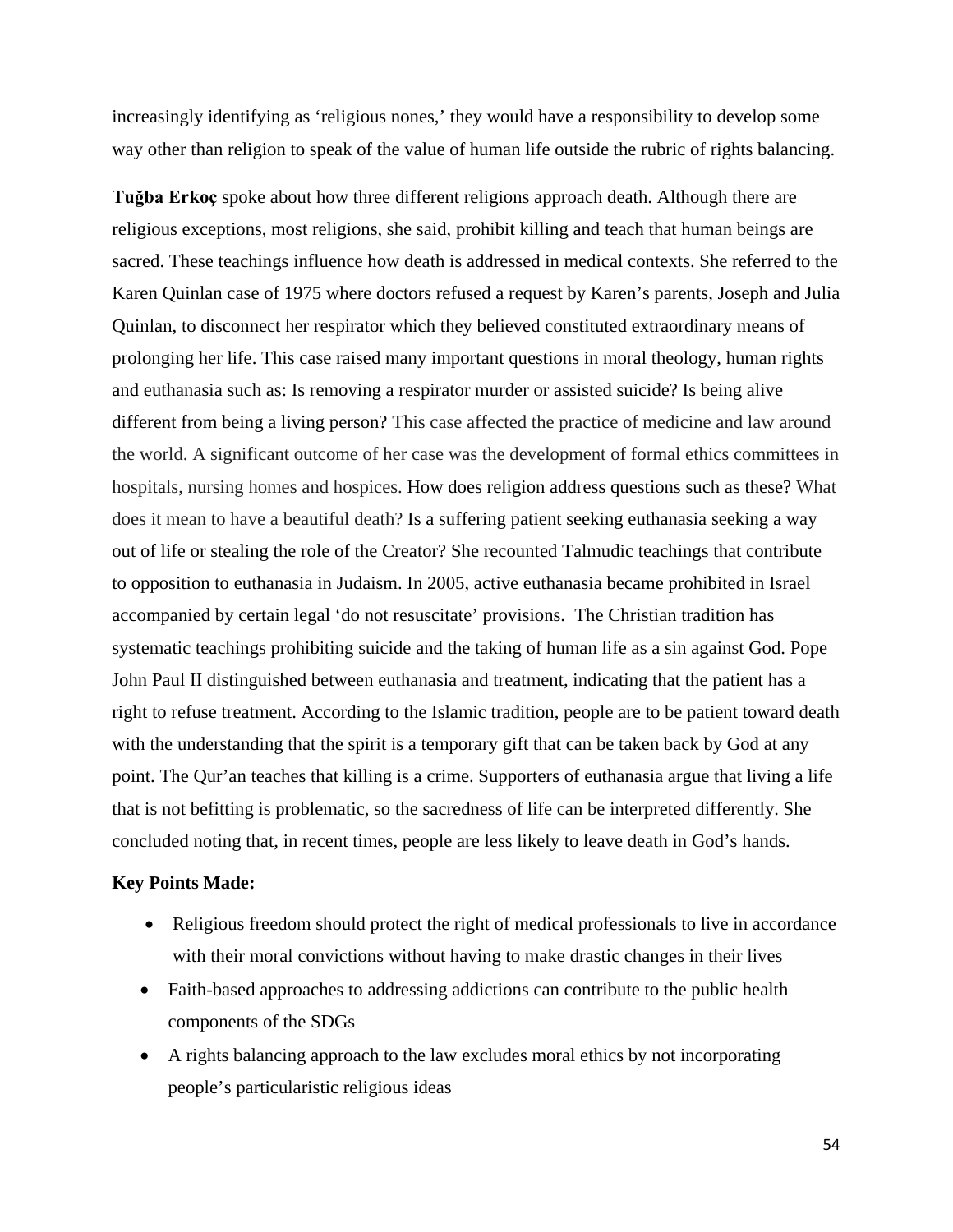• Since patient autonomy is not universal and self-determination may not be central in every culture, a particularistic approach that respects family autonomy may be useful for intercultural settings

# **POVERTY ALLEVIATION AND RELIGION**

**Description:** This session focused on the work of faith based organizations involved in poverty relief and development. Moderated by Mine Yıldırım (Head of Freedom of Belief Initiative, Norwegian Helsinki Committee, Turkey), speakers were Asher Maoz (Dean, Faculty of Law, Peres Academic Center, Israel), Adnan Ertem (Directorate General of Foundations, Turkey), Laki Vingas (Former Representative of Minority Religions, General Directorate for Foundations, Turkey), Selim Argün (Faculty of Theology, Istanbul University, Turkey), and Amina Demir (ZAKAT Foundation of America, USA).

# **Presentations Overview:**

**Asher Maoz** spoke about the G'Mach spiritual tradition of offering interest free loans within Jewish communities. G'Mach means 'acts of kindness' and refers to a communal or private fund that offers loans on flexible terms to either wealthy people with cash flow problems or poor people. The loan assists borrowers to maintain financial stability in business without asking for a hand-out. He then developed a theological position on religious freedom. He concluded by saying that Judaism does not recognize freedom of religion for its members. It does sanction, however, freedom within religion.

**Adnan Ertem** [translation pending; presented in Turkish]

**Laki Vingas** [translation pending; presented in Turkish]

**Selim Argün** spoke about the Waqf as the most institutionalized form of indigenous Islamic philanthropic charitable organization in the Muslim world. All Abrahamic religions offer an established mechanism for wealth transfer to look after the poor and needy peoples in their respective communities. Since one of the major themes of the G20 meetings is sustainability, he focused on the relationship between poverty alleviation and the Waqf. He spoke about how the Waqf differs from other modern NGO approaches to poverty alleviation. The Waqf, under Islamic law, must be a revenue bearing freehold asset. The income generating mechanism that is attached to the Waqf guarantees the longevity of the institution which is why there are Waqfs that outlive dynasties and kingdoms. The regular income for the goals and objectives of the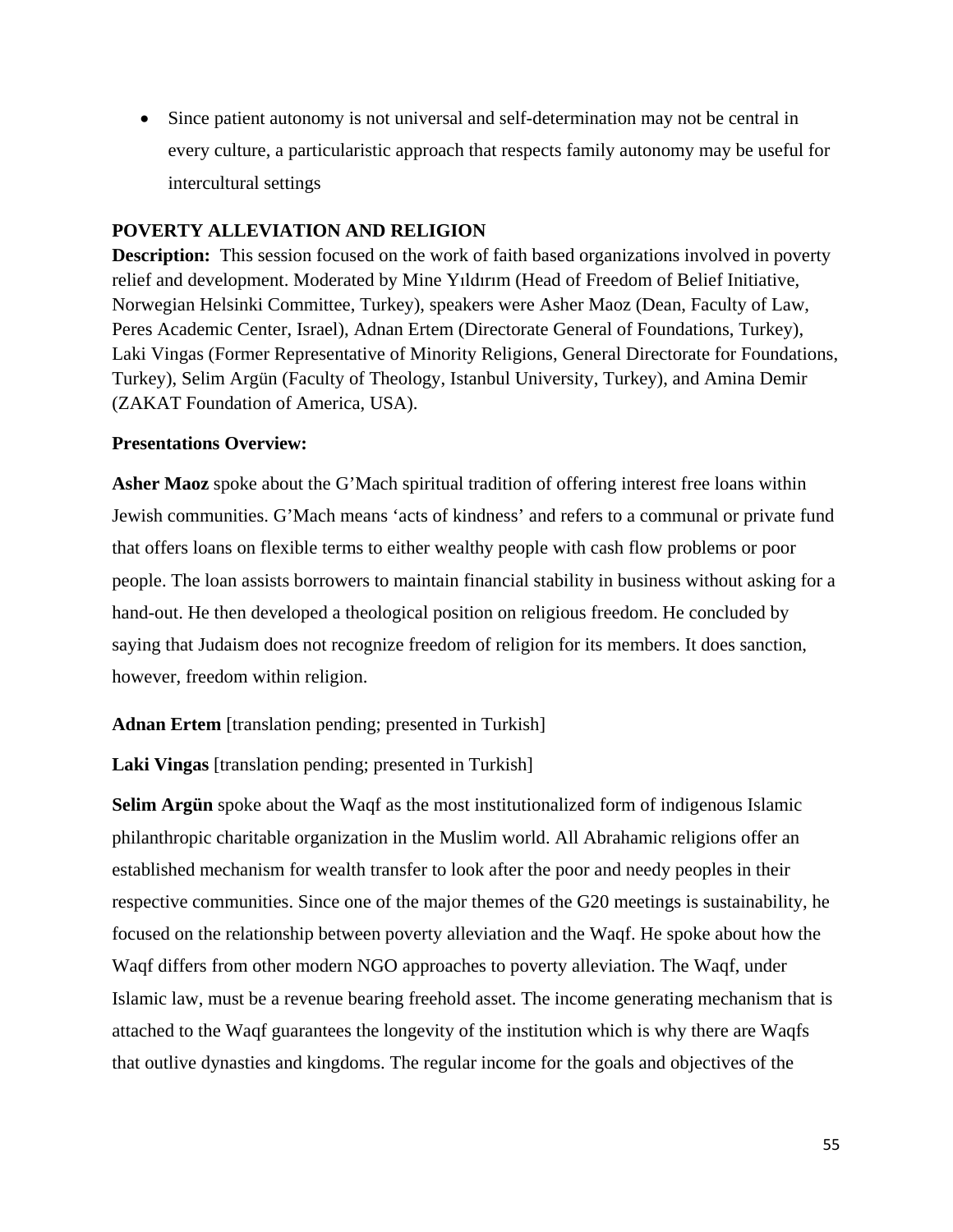endowment secures the independence of the institution. Waqfs are financially independent sustainable institutions by definition because of this mechanism.

**Amina Demir** spoke about the work of the ZAKAT Foundation of America, an international charity focused on meeting immediate needs and ensuring self-reliance of the poorest people around most of the world. In one month alone last summer, the organization provided 6 million meals in over 40 countries. They distribute emergency food aid in places such as Bangladesh, Cambodia and Jordan. Some of the places where they work include providing for Syrians living under conflict along the Macedonia-Serbia border, ministering to Rohingya groups from Burma seeking refuge in various locations in India and Bangladesh, assisting Gazans under siege, providing for groups affected by the Nepal Earthquake, reaching out to rural communities in Africa, assisting refugees crossing Europe, and helping survivors of the Pakistan-Afghanistan Earthquake. She identified how the Jewish tradition teaches devotees to be generous to the poor. In 2014, 32 member organizations pledged \$1.5 million to ZAKAT for use in their relief and development efforts. She described how they also collaborate with local groups to address poverty where they are located in Chicago. This presentation provided a glimpse into the types of contributions made by faith based organizations toward poverty eradication.

# **Key Points Made:**

- Although not all religions advocate freedom of religion, those that do not may advocate freedom within religion
- Faith based organizations, such as the ZAKAT Foundation, channel private capital towards poverty relief and development

### **RELIGIOUS HERITAGE PROTECTION**

**Description:** This session focused on the destruction of multilayered religious heritage sites and the complexities associated with their protection and management. The session was moderated by Peter Petkoff (Director, Religion, Law and International Relations Programme, Regents Park College, Oxford and Brunel University, United Kingdom). Speakers were Emre Ӧktem (Professor of Law, Galatasaray University, Turkey), Leonard Hammer (Adjunct Professor of Law, Rothberg International School, Hebrew University, Jerusalem; Andrea and David Sein Visiting Chair in Modern Israel Studies, University of Arizona, USA), Tahir Mahmood (Founder Chairman, Amity University Institute of Advanced Legal Studies, India), Nikos Maghioros (Assistant Professor of Canon and Ecclesiastical Law, Faculty of Theology, Aristotle University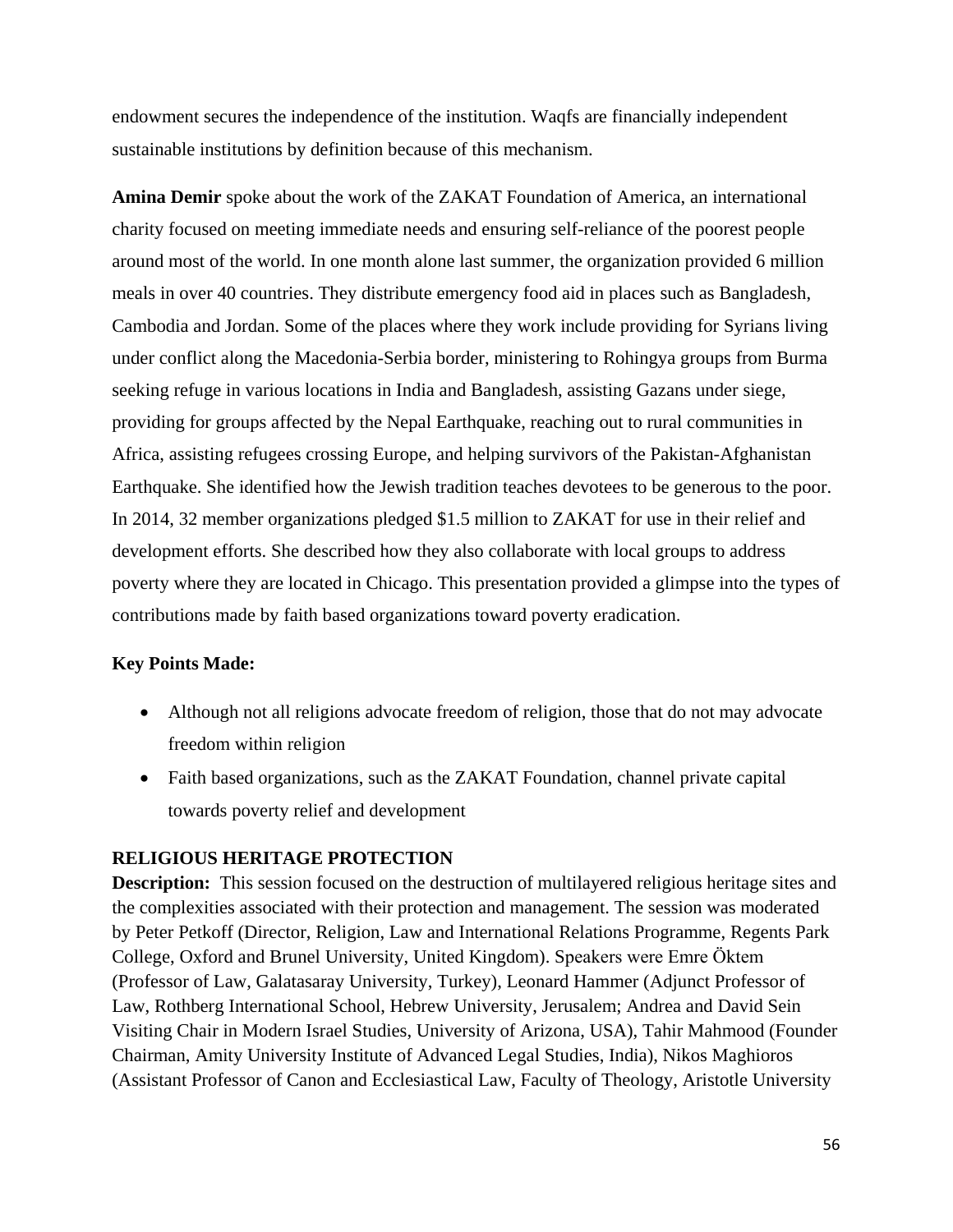of Thessaloniki, Greece), and Tuģba Tanyeri Erdemir (Middle East Technical University, Turkey).

### **Presentations Overview:**

**Emre Ӧktem** explained and critiqued the religious logic behind the Daish (ISIL) destruction of pre-monotheistic religious heritage in Iraq and Syria. He then offered a counter-religious logic rooted in Islamic tradition. In recent years, Daish has intentionally destroyed pre-monotheistic remnants of ancient civilizations under the pretext that this heritage was idolatrous, not Islamic, and against the spirit of prayer. Their sect teaches that if they encounter objects that have been used for idolatry, they must be destroyed. There is a double standard, however, in that many of these artifacts have been smuggled through Turkey and sold on the black market to fund their operations. Their behavior illustrates the inherent conflict between their rigid religious ideology and the intransigent realities of life. After critiquing the selling of archaeology under a façade of Islamic legality as hypocritical, he presented an alternative Islamic perspective regarding the destruction of archeological heritage. He identified seven chapters in the Qur'an where the text invites Muslims to contemplate and learn from the ruins of ancient civilizations. Destruction of this heritage prevents devotees from doing their Islamic duty to contemplate what these civilizations did to result in their destruction. He provided several examples to expound upon his argument.

**Leonard Hammer** critiqued the existing international infrastructure that is currently relied upon for protection of cultural heritage and suggested possible avenues to address these shortcomings. The international organizations (e.g., UNESCO, World Heritage Convention, etc.) tend to be state-centric, emphasizing individualism and universalism over communal particularism. And yet, religious and sustainability concerns often prioritize particular communal situations that are context specific. The biases of the international organizations result in patterned exclusions where the grassroots organizations most concerned about protection of specific sites are systematically excluded from the decision making processes that decide their fate. This way of handling the process represents an inherent problem to the international approach to holy sites that contributes to the increased politicization of these areas. Development of soft law may provide an avenue for allowing protection of holy places. The NGO Search for Common Ground has proposed different codes of conduct for how to deal with holy sites, an example of the particularities presented by grassroots organizations that often get lost when using international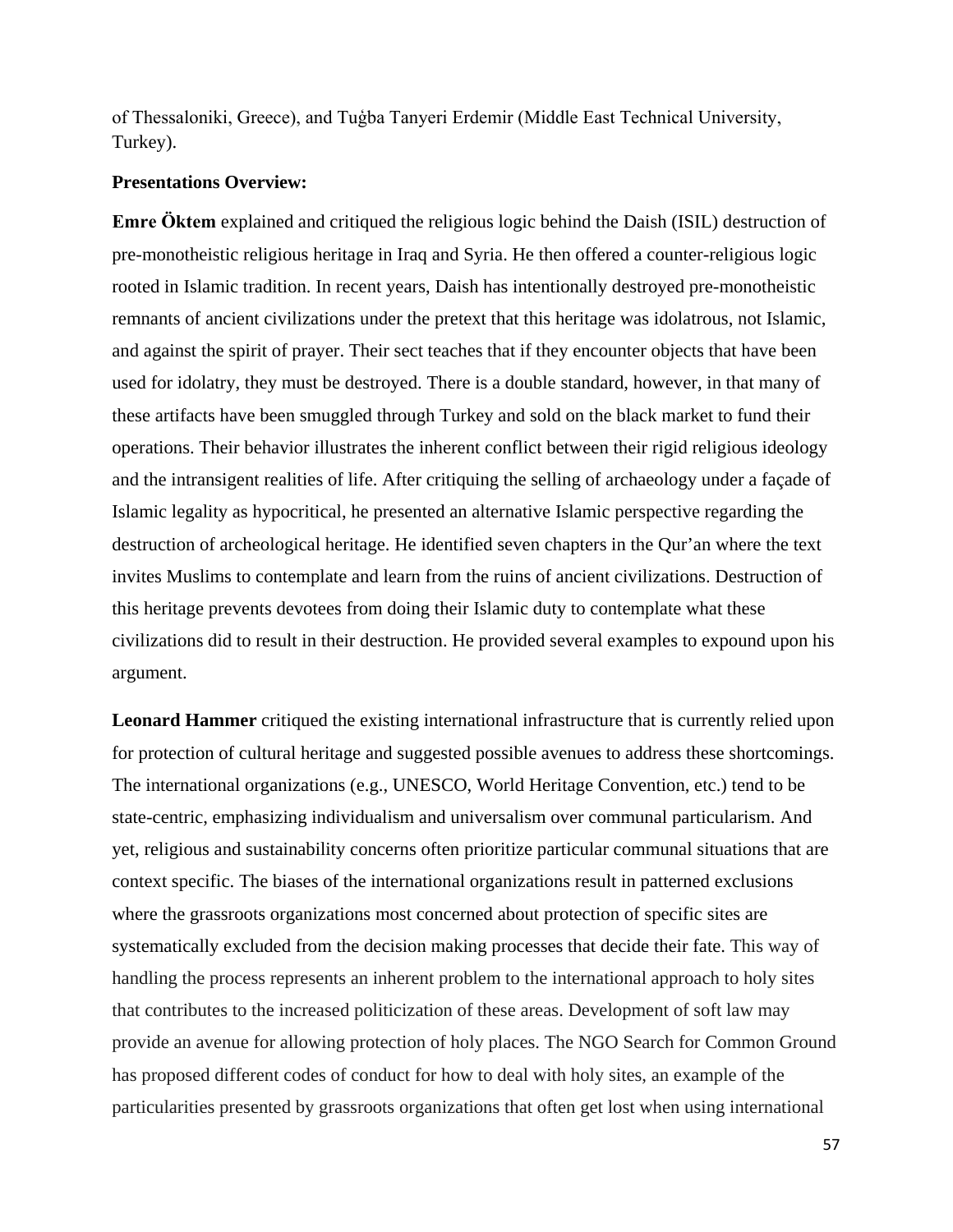instruments. The international courts have arguably begun to shift away from universalistic individualism to allow for broader action and a more group orientation of freedom of religion to recognize the nexus between the act that is being asserted and the belief itself.

**Tahir Mahmood** spoke about how religious heritage is being destroyed in the name of religion, in the Muslim world and in India. In the Hejaz region of western Saudi Arabia, for example, several sites associated with early Islam have been destroyed over the last two decades for being 'idolatrous.' He spoke about how Muslim holy sites belong to a diverse international Muslim community of believers; one particular sectarian group should not have the right to destroy this religious heritage. In India, there is much religious diversity with millions of religious sites belonging to many different traditions. The crux of tensions in India, as in many other countries, is related to the bimodal distinction between indigenous and foreign religious traditions. Despite 1500 years of religious heritage in India, Christianity and Islam are still considered foreign religions in India. Colonial history exacerbates interreligious differences in ways that make protection of religious heritage difficult. After 1947, India implemented a qualified secularization that amended the Constitution to state that every citizen has the duty to respect the common cultural heritage of the country. This has been interpreted to include religious heritage. Given the tension between indigenous and foreign religions, 15 August 1947 was chosen as the decisive date for determining which religious site belongs to which community. There remains, however, widespread belief that mosques and churches are built on sites of ancient Hindu temples. In 1991, a law was passed making it an offense to convert or destroy a religious site under the claim that the site belongs to them. The law was intended to prevent future continued reclaiming of sites, but it exempted the Babri Mosque in Ayodhya from coverage. The Babri Masjid demolition occurred in 1992. Although a legal framework for protection of religious heritage exists in India, implementation is limited due to enduring feelings of enmity between diverse groups. The period of 1998-2004 was particularly challenging in relation to the destruction of Christian sites. To resolve these difficulties, he concluded that religious groups should view religious sites as belonging to a common world cultural heritage.

**Nikos Maghioros** spoke about the distinctive strict and extensive legal framework for the protection of cultural heritage that is embedded in the Greek Constitution. In 2002, a detailed law was passed containing 75 Articles describing particularities for protection of specific sites. The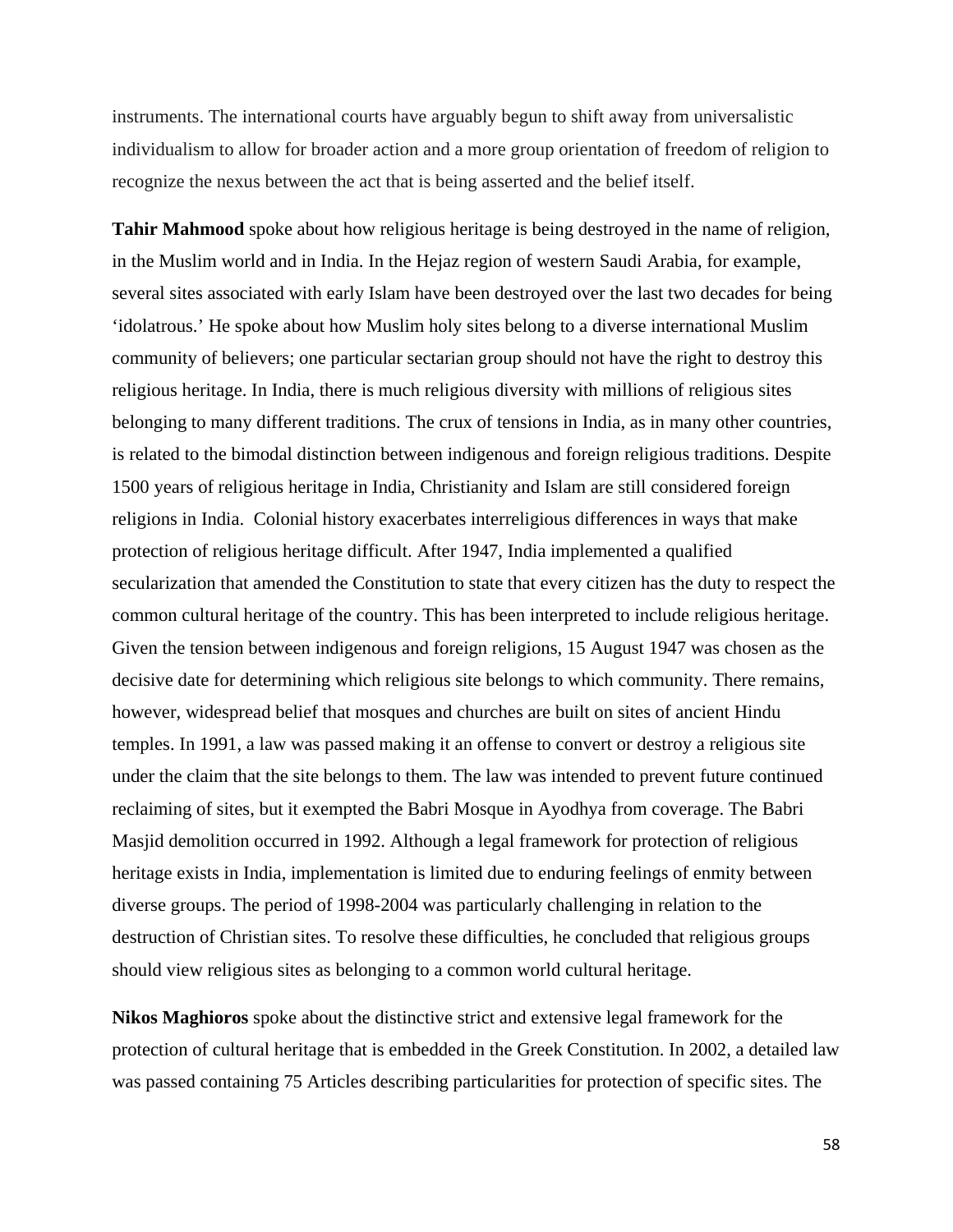cultural heritage in Greece is quite complex, so the law needed to include different typologies specific to the diverse traditions dating from the prehistoric period. Legal debates in Greece center on religious tensions over state control of Mount Athos, and bureaucratic barriers to investment involving cultural heritage that involve land development, environmental management and urban planning. Mount Athos has been an Orthodox spiritual centre with continuous international living traditions since the  $10<sup>th</sup>$  century. This remote peninsula in northern Greece is considered by millions to be one of the most sacred spots on Earth. The mountain contains approximately 20 monasteries that are inhabited by 1,400 monks and covers an area of 33,000 hectares covered by Mediterranean forests. Political authority was originally Byzantine, then Ottoman and now the Greek modern state. Religious authority has been shaped by tensions between the different Orthodox traditions. The project of "autonomy" of Holy Mountain promoted in 1913 by the Russian foreign policy was rejected by the monks and since it has been part of the Greek State, it has been self-administrated and is legally protected by international law, the Greek Constitution, the Charter of Mount Athos, Greek legislation, regulations from internal administrative organs, and the written and customary Athonite law that has existed for centuries. The Charter of Mount Athos is a law of superior formal force as none of its provisions may be modified or repealed by common laws.

**Tuğba Tanyeri Erdemir** spoke about the importance of understanding the emotional attachment of diverse constituencies of multilayered sacred sites. For example, multilayered cases like the Hagia Sophia which was built as a church, converted into a mosque and was turned into a museum, pose a significant challenge in terms of heritage management. When working with emotionally charged religious sites, it is imperative to think of multiple constituencies of each site, both in terms of heritage protection regimes and in terms of various national and international legal systems that the site is a part of. Not enough attention has been paid to understanding the sort of challenges that are associated with multilayered religious site management, especially in the very mobile and globally connected world of the 21<sup>st</sup> century. A specific challenge for Turkey, in this respect, is the heritage protection of non-Muslim sacred sites. After the tragic events of 1915 and 1924, many of the Christian sacred sites were separated from their religious communities. Although the primary constituencies of these Christian sites are currently globally dispersed, they still retain a strong emotional connection to the sacred sites that were built by their ancestors. The management and protection of religious heritage requires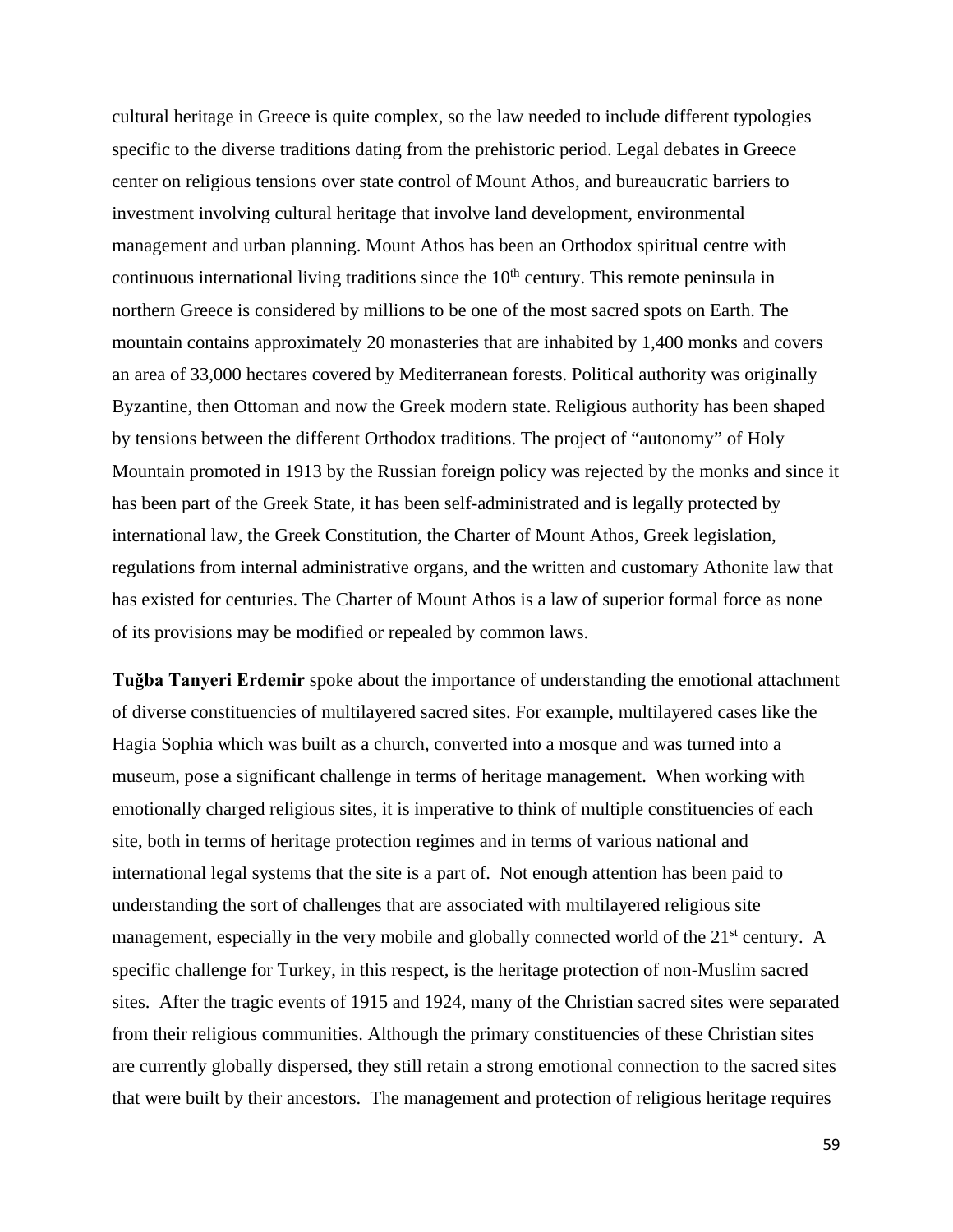more than the specialized attention to the physical building. Decision making processes of multilayered sites must integrate the emotional dimension to ensure that the site brings peace instead of further conflict. Emotionally charged sites are often places of great contestations, symbolizing the dominance of one religiously defined group over another. It is our challenge to overcome this, and try to understand ways of utilizing them as locales of peace-building. For that, positive examples need to be studied in great detail.

# **Key Points Made:**

- Religiously inspired destruction of cultural heritage can be delegitimized with alternative religious constructions that unmask and delegitimize hypocritical practices
- Existing international frameworks for protecting religious heritage marginalize particularistic community concerns in ways that contribute to the politicization of multilayered religious sites
- Shifting away from universalistic individualism toward a more inclusive approach that recognizes particularistic group orientations is a more promising way to govern multilayered sites
- Maintaining the distinction between indigenous and foreign religious traditions is legally problematic for the governing of multilayered sites
- In the Greek Constitution, particularistic law has been developed to meet the needs associated with complex multilayered religious sites and is given priority over generalized law
- The management of multilayered religious sites in the mobile  $21<sup>st</sup>$  century must integrate the emotional dimension of religious history if it is to responsibly ensure that the site brings peace instead of further conflict

# **RELIGION, ENVIRONMENT AND SUSTAINABLE DEVELOPMENT**

**Description:** This session focused on responses to the environmental crisis and the need for sustainable development within specific religious traditions. Moderated by David H. Moore (Wayne and Connie C. Hancock Professor of Law, Brigham Young University Law School, USA), speakers were Dominico Sessa (Representative of the Holy See, Turkey), Yoshinobu Miyake (Superior General, Konko Church of Izuo, Japan), Sayyid Ibrahimul Bukhari (Founder and Chairman, Ma'din Academy, India), and İbrahim Ӧzdemir (Director General, Department of Foreign Affairs, Ministry of National Education, Turkey).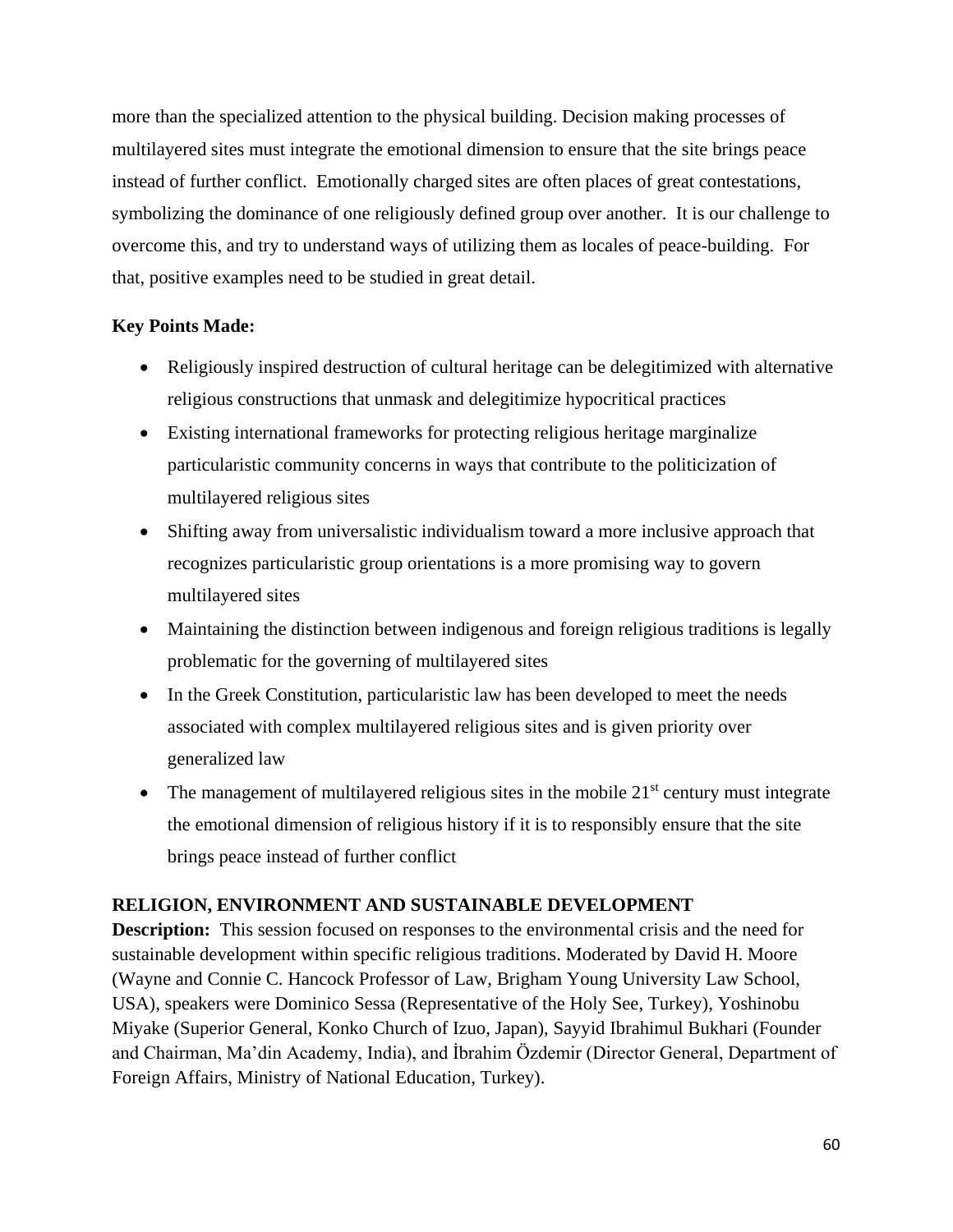#### **Presentations Overview:**

**Dominico Sessa** represented The Holy See to reiterate the fundamental importance of caring for the environment, particularly at this point in history. The concern of the Holy Father in this respect has been masterfully noted in his encyclical Laudato Si'. The encyclical takes its name from an invocation of St. Francis of Assisi. He noted that the earth is our common home and is like a sister that shares our existence, and like a beautiful mother who embraces us in her arms. This reference to St. Francis also indicates the sentiment on which the entire encyclical is founded—that of prayerful contemplation. As the encyclical affirms, St. Francis is the example par excellence for that which is weak to live with joy and authenticity. St. Francis modeled an inseparable concern for nature, for justice toward the poor, and for peace. The question which is at the heart of the encyclical is: What type of world do we want to pass on to the children who are now growing up? According to Pope Francis, the answer to this question cannot consider the environment in isolation from questions about the values that are at the foundation of civilization. For what purpose are we in this life? To what end do we labor and struggle? Why does this earth need us? If we don't consider these question deeply, the Pontiff says, our ecological concerns will not lead us to important results. The factual observation is that the earth, our sister, is being mistreated. She mourns and her groaning points to all the poor and dejected upon the earth. Pope Francis invites everyone into an ecological conversation to change our course and work toward care of our common home. Pope Francis recognizes that there is a spreading awareness of the earth's suffering. Based on this increased recognition, the Pope maintains a guarded hope for the possibility of changing the course we are now on. Humanity still has the capacity to work together to build our common home. Although human beings are capable of extreme degradation, they are also capable of choosing a different way for themselves. Pope Francis places at the center of the encyclical a conversation of hope rooted in the concept of holistic ecology as a paradigm to articulate the fundamental relationship between the person and God, between himself and other human beings, and between himself and all of Creation. Humans should not consider themselves as separate from nature, but as part of it, in it and through it. It is fundamentally important to look for holistic solutions that take the interaction of ecological and social systems into consideration. They are not two separate crises: one for society and one for the environment. Rather, it is one single complex societal-environmental crisis. The standards, norms and guidelines for solutions require a holistic approach to combat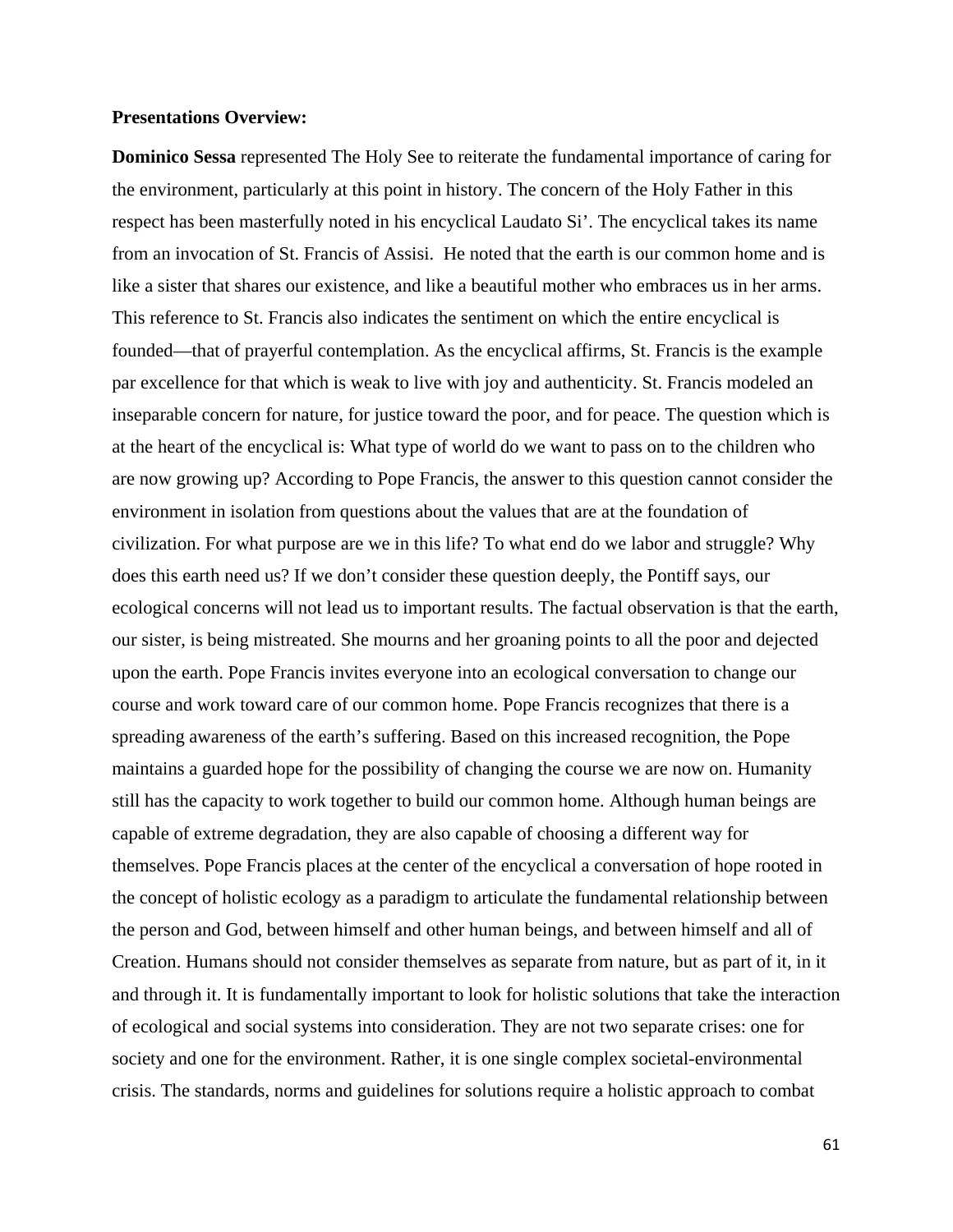poverty, restore dignity and care for nature. Using this framework, the encyclical speaks of the intimate relationship between the poor and the fragility of the planet. The encyclical critiques power and the forms of power that derive from technology. He said that the encyclical speaks of the need for sincere and honest debate that recognizes the intrinsic value of each creature, addresses the culture of waste, and develops policy that proposes a new lifestyle reflective of a new understanding of the economy and progress. The encyclical responds to impact science, without entering the scientific debate itself, to articulate the grave moral responsibility humans have to do all within our power to resolve the negative effects climate change has upon vulnerable people. The encyclical closes with prayers for sharing with other religions and for sharing with Christians. Humanity is face-to-face with the need to place environmental policies on the international agenda. Pope Francis responds to these needs with a pastoral heart.

**Yoshinobu Miyake** brought a Shinto perspective to dialogue with those from Abrahamic traditions about environmental problems. He described how the Christian tradition teaches that humans have dominion over the environment. Since the majority of religion in Europe was Christianity, the book of genesis has been used, until recently, to endorse human rule over the environment. A stewardship approach has recently emerged alongside the classical interpretation of human domination over Creation. Although the Apostle Paul (Romans 8:22-24) says that the whole of Creation waits in eager expectation for God, this passage may be interpreted in two ways: The one who holds nature in subjection is God, or those who hold nature in subjection are people. If Scripture is interpreted to say that humans have done this, then humans also bear a responsibility for mending the world. Either way, he described how a Christian conception of the relationship between God and nature contributes to an exemptionalist perspective of humans having a special existence apart from nature. This is where the crucial difference emerges between the Abrahamic religions and the Japanese approach. Whereas Abrahamic traditions teach that God is greater than humans and nature, the Japanese model teaches that nature is greater than humans and divine. The Japanese have lived continuously for 15,000 years on small islands, amidst a fragile environment affected by earthquakes and typhoons. Kyoto became the capital in the 8<sup>th</sup> century and the area is still surrounded by greenery. The different cultural teachings affect how people relate to the environment. For example, 15% of Turkey is covered in green, 33% of Canada, 48% of Russia, and 67% of Sweden. Japan is 68% covered in green forest despite being a small, well-developed country. Finland is the only country with a higher green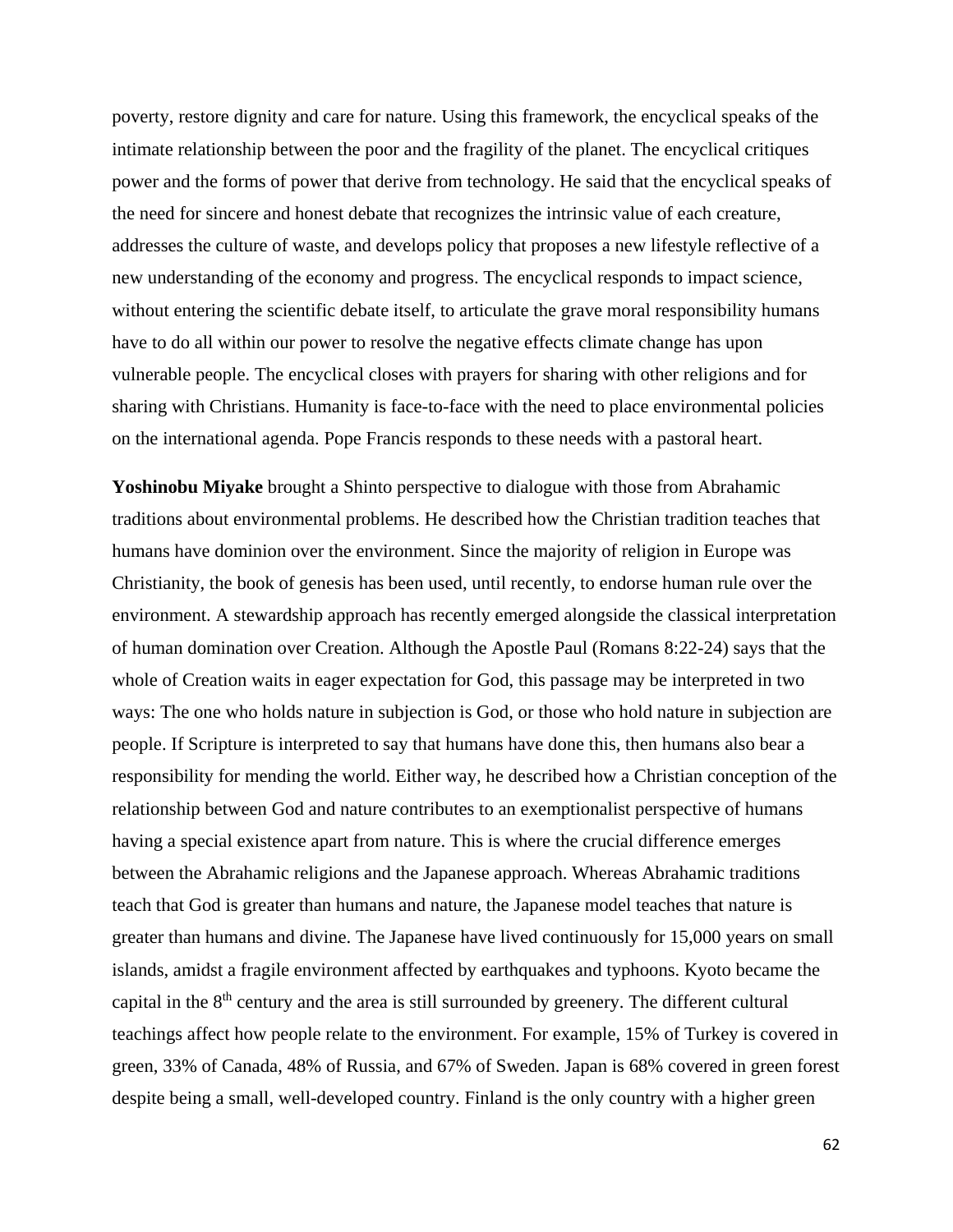coverage ratio than Japan. He then linked these ratios with cultural heroes from the different civilizations. For example, the first human written text from Mesopotamian Clay tablets tell of a Sumerian King Gilgamesh who affirmed deforestation of Lebanon's cypress trees because he opened the land. The story of Noah's ark also justifies deforestation. He identified a linkage between these first cultural heroes and practices that deforest the land over time. To this day, the Middle East has no forest. By way of contrast, the first cultural hero in Japanese myths from Japanese texts is of Susanoh in a divine kingdom with a bad attitude. Because he interfered with other deities' cultivation, he was kicked out from heaven and sent to earth where he found a mountain without trees. He pulled out his hairs to plant trees and that is how so many trees came to Japan. This hero taught a diverse approach where different trees are planted and used for different purposes. The people welcomed this cultural hero to be their holy king. Japanese culture emphasizes the continuous planting of trees with respect for the environment. There are other ways in which the Abrahamic tradition differs from the Japanese tradition. For example, Abrahamic religions express concern for justice, truth, and goodness but the Japanese don't think of such things. When the huge tsunami hit Japan and killed 20,000 people and other sentient beings, the English explanation was that the tsunami killed humans. The Japanese say that 20,000 people were lost, not killed, because nature is considered to be neutral. For example, a lion does not kill a gazelle; rather, the Japanese say that the gazelle was eaten by a lion. Tragic things just happen. He concluded with a final example from the Shinto tradition that illustrates a sustainable approach to the environment. The Ise Grand Shrine in Japan is a unique shrine to the highest Sun Goddess deity that is rebuilt every 20 years since ancient times. An exact replica is built next to the old shrine. Once the copy is completed, the old shrine is collapsed and a new exact replica is rebuilt on the old site. This has been done for thousands of years and is an idea similar to the idea of DNA's sustainability.

**Sheikh Sayyid Ibrahimul Bukhari** spoke about sustainability and harmony as prime concepts that have been considered in India for centuries in the Al-Hadid and the Holy Qur'an. The sustainable development concept affirms life and affirms the natural environment. He spoke about how human activities should support employment and human activities, and should not compromise economics and natural systems now, or in the future. The focus on sustainable development provides an opportunity to refresh the relationship between human beings and the environment. Men and women, rich and poor, neighbor and stranger—each and every human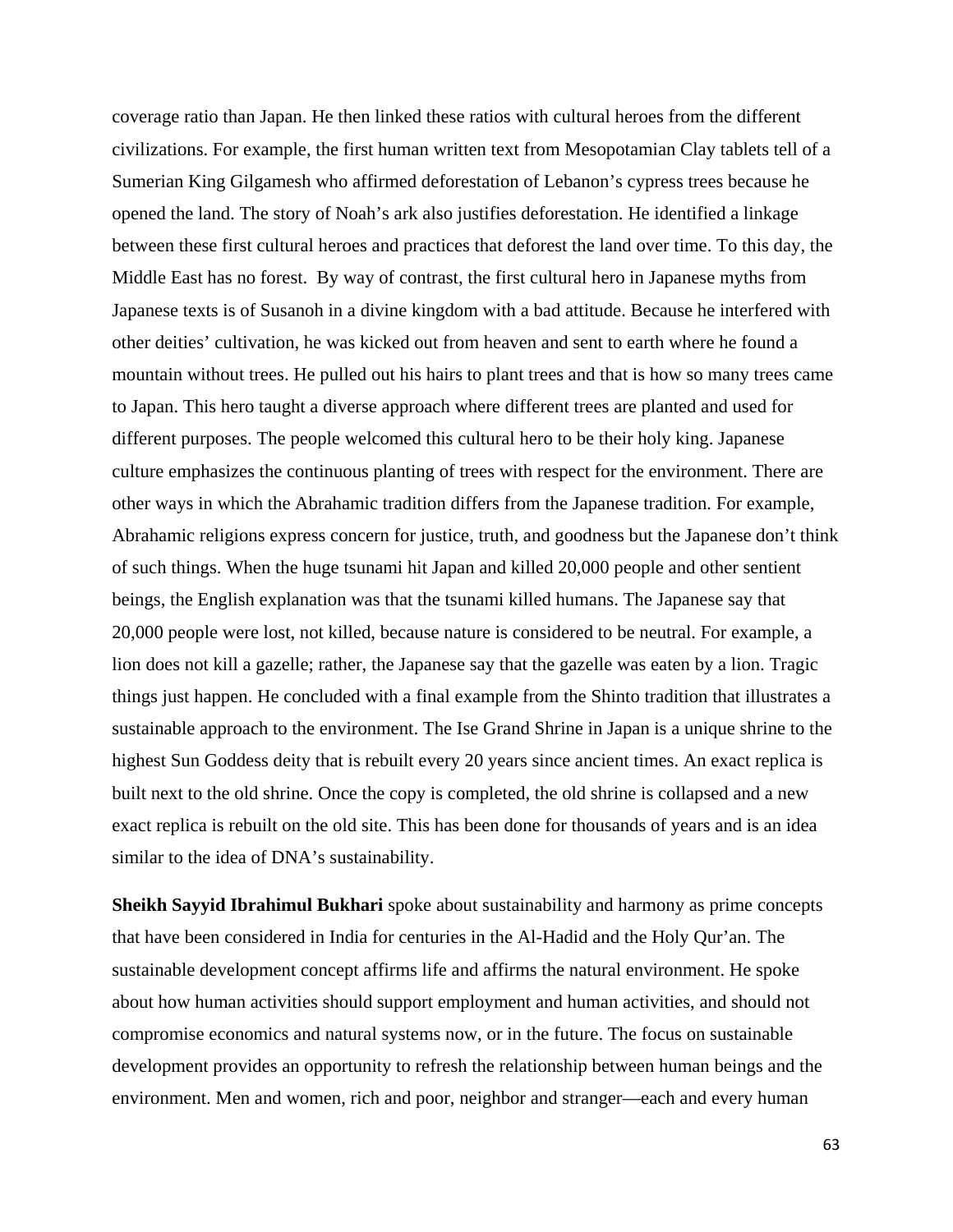being, regardless of color, creed and gender, have an obligation to create harmony and balance in their neighborhood, society, country and in the world. He then discussed the work of his academy that, since 1997, has been doing educational and social work to uplift their community in South India. The mission of the academy is to promote the message of tolerance and harmony He described the rich historic legacy of religious co-existence in Malabar. The academy has initiated a harmony initiative as a call to respect differences and special beliefs.

**İbrahim Ӧzdemir** spoke about the making of the Islamic Declaration on Global Climate Change, and how it was received in the world. He presented an Islamic perception of environmental sustainable development. He discussed environmental problems as a root cause of the world's greatest problems including climate change, deforestation, erosion, floods, drought, hunger, racism, migration international and domestic terror, human rights violations, human trafficking, economic inequality, and even nihilism. When understanding conflicts in the Middle East and domestic and international terrorism, he talked about the importance of taking climate change and attempts to control fossil fuel resources into consideration. Fossil fuel dependence fuels international conflicts. The impact of religion on the landscape has been documented since the beginning of civilizations from identification of sacred animals and places to food taboos and establishment of religious calendars. One of the most powerful, but least appreciated, aspects of religion is how it provides people with a sense of meaning and purpose. In addition, religion uses cultural capital to project moral authority. If religions become included as part of solution, large numbers of people will be able to contribute to sustainability. He discussed the potential role of religion in education underlining the importance of creating new educational curricula to respond to these problems (e.g., investment, creation, sacredness of nature, economic teachings that help in building sustainable practices, prohibitions against the overuse of farmland, critiques of consumption, etc.). Educational curricula should be designed to serve the common good. The Pope's encyclical and its worldwide positive reception on one hand, and the 2015 United Nations Climate Change Conference in Paris on the other, encouraged Muslim environmentalists from different continents, countries, and backgrounds, to draft "The Islamic Declaration on Global Climate Change" in early June, 2015. The Qur'an's insistence on the order, beauty and harmony of nature implies that there is no demarcation of what nature manifests to us and what the Qur'an teaches as a value system. He then described development of an Islamic declaration that was prepared and sent to leading Muslims for consultation. The drafting committee included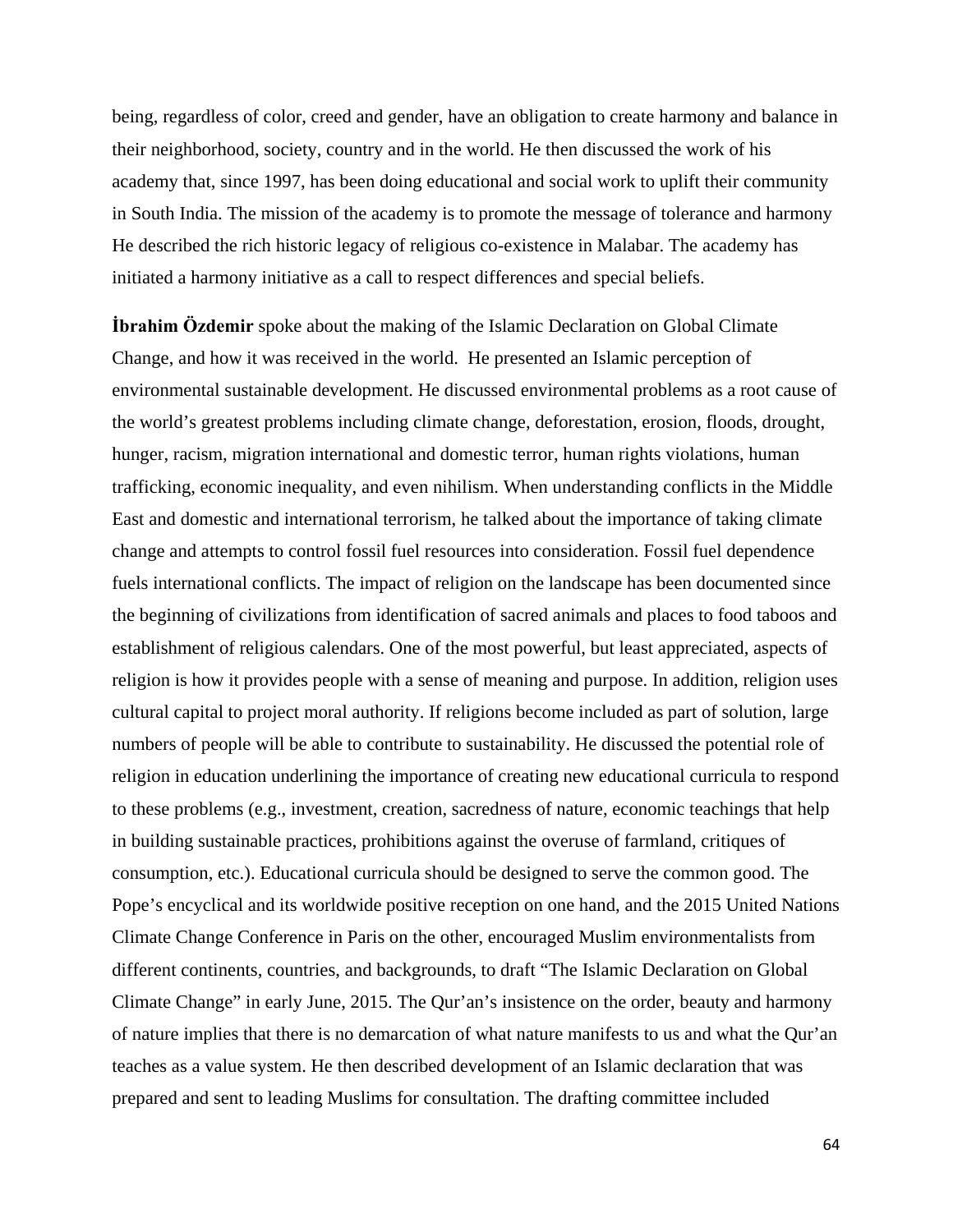professors from universities in Malaysia, the United Kingdom, Turkey, Saudi Arabia, Morocco and Indonesia. The initial draft was circulated widely for consultation to all major Muslim scholars and environmentalist for review and comments. They held a symposium on the subject in Istanbul and invited experts and members of NGOs to debate and discuss the declaration to broaden ownership from the Islamic community around the Declaration. Senior international development policy makers, leaders of faith groups, academics, and other experts attended the symposium. As Muslim scholars, they wanted to further exemplify the trend of faith-based climate activism ahead of the U.N. climate change summit in Paris. In this spirit, they called on 1.6 billion Muslims to engage on the issue of climate change and take bold actions to stem its worst impacts. The declaration states that there is deep irony that humanity's "unwise and shortsighted use of these resources is now resulting in the destruction of the very conditions that have made our life on earth possible." They asked of themselves, "what will future generations say of us, who leave them a degraded planet as our legacy? How will we face our Lord and Creator?" The statement clarifies ways in which the Qur'an promotes environmental sustainability. The statement then calls upon the Conference of the Parties (COP) to the United Nations Framework Convention on Climate Change (UNFCCC) and the Meeting of the Parties (MOP) to the Kyoto Protocol taking place in Paris in December, 2015 to bring discussions to an equitable and binding conclusion, bearing in mind the scientific consensus on climate change, the need to set clear targets and monitoring systems, the dire consequences of inaction, and the enormous responsibility the COP shoulders on behalf of the rest of humanity, including leading the rest of us to a new way of relating to God's Earth. The statement calls on the well-off nations and oilproducing states to lead the way in phasing out their greenhouse gas emissions as early as possible and no later than the middle of the century; to provide generous financial and technical support to the less well-off to achieve a phase-out of greenhouse gases as early as possible; to recognize the moral obligation to reduce consumption so that the poor may benefit from what is left of the earth's non-renewable resources; to stay within the '2 degree' limit, or, preferably, within the '1.5 degree' limit, bearing in mind that two-thirds of the earth's proven fossil fuel reserves remain in the ground; to re-focus concerns from unethical profit from the environment, to that of preserving it and elevating the condition of the world's poor; and to invest in the creation of a green economy. The statement asks nations and financial institutions to make specific commitments to affirm environmental sustainability. Finally, the statement calls on all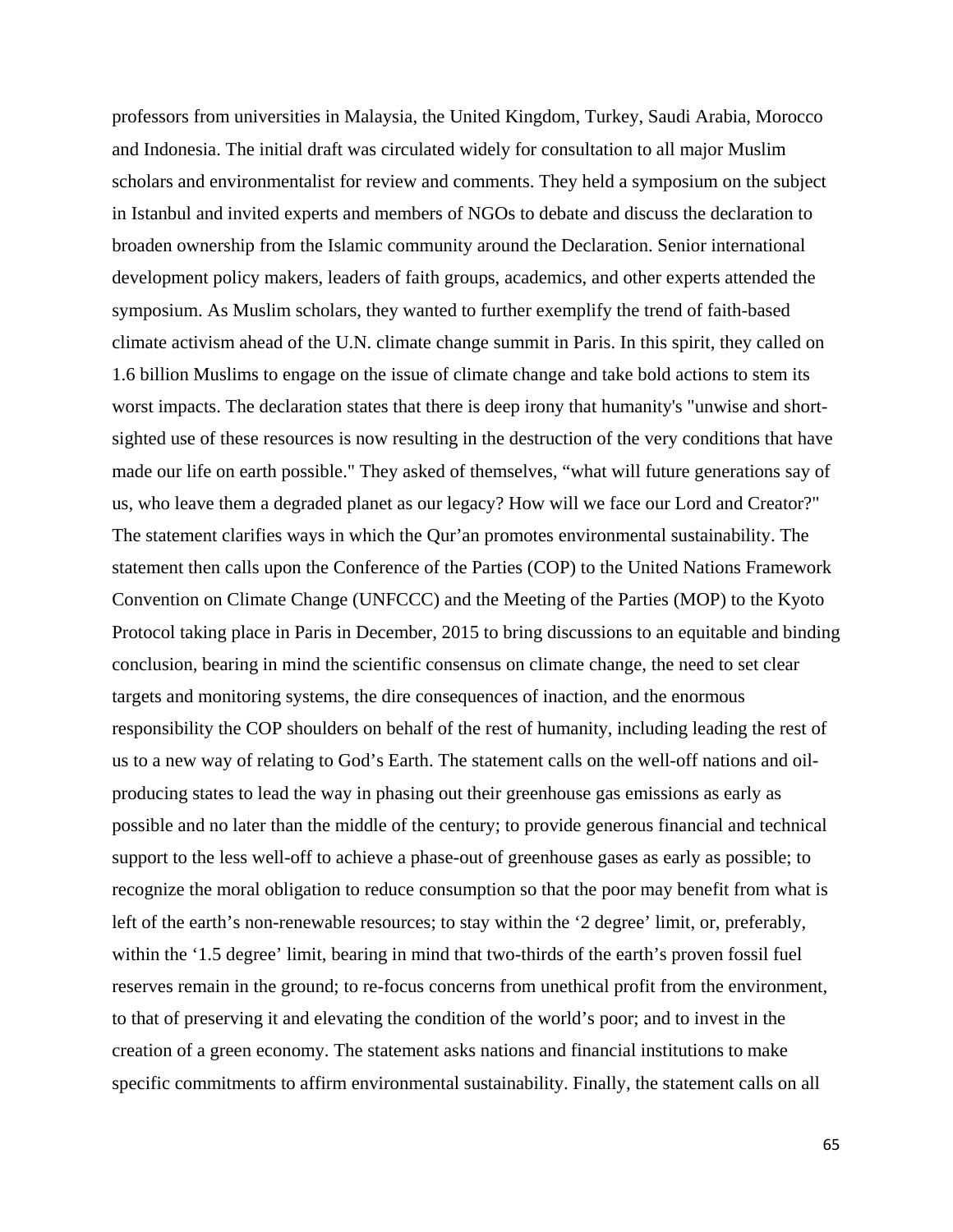Muslims to humbly take full responsibility for a sustainable future. He then described the overwhelmingly positive reception of the declaration. Major newspapers, magazines, social media and leading environmentalists expressed their appreciation of and support for the declaration. Bill McKibben, a leading environmentalist and activist said that although "by itself this declaration will not lead to much as Islam, for better and for worse, lacks a central governing body; there is no Pope, what they signal is an ongoing shift in the zeitgeist, to the point where most thinking people in our civilization realize that we have to take dramatic, even 'radical,' action to blunt an emerging crisis. This is new" (McKibben, 2015). As Syed Hossain Nasr noted, "the main value of the declaration will be to remind Muslims that nature is not just a machine; it has a spiritual meaning." Muslims, therefore, have the responsibility of developing an environmental ethic which motivates and leads them toward a more meaningful and responsible attitude towards planet earth and sustainable development.

# **Key Points Made:**

- The Holy Father, Pope Francis, has responded with a pastoral heart to the need to place environmental policies on the international agenda in his encyclical Laudato Si'
- One of Japan's first cultural heroes reforests the land and Japan has one of the highest percentages of green cover of all developed countries
- Civilizations whose cultural heroes are deforesters have lower percentage of green cover
- An Islamic Declaration on Climate Change has been issued, widely circulated, and well received by the general public

# **NGO PANEL – YOUTH AS ADVOCATES OF SOCIAL & INTERFAITH COHESION**

**Description:** This session focused on diverse interfaith dialogue programs involving youth in a variety of contexts. Moderated by Kishan Manocha (Senior Advisor on Freedom of Religion and Belief, Human Rights Department, Organization for Security and Cooperation in Europe Office for Democratic Institutions and Human Rights, Poland), speakers were Lejla Hasandedic (A Common Word Among the Youth, Akdeniz University, Antalya, Turkey) Jana Jakob (A Common Word Among the Youth, Uppsala University, Sweden), Rawaad Mahyub (Business Development Director, Right Start Foundation International, United Kingdom), Hany Abdulmonem (Youth Programme Director, World Organization of the Scout Movement, Malaysia), Katerina Khareyn (Youth Project Manager, KAICIID Dialogue Centre, Austria), and Anas Alabbadi (Programme Officer, KAICIID Dialogue Centre, Austria).

# **Presentations Overview:**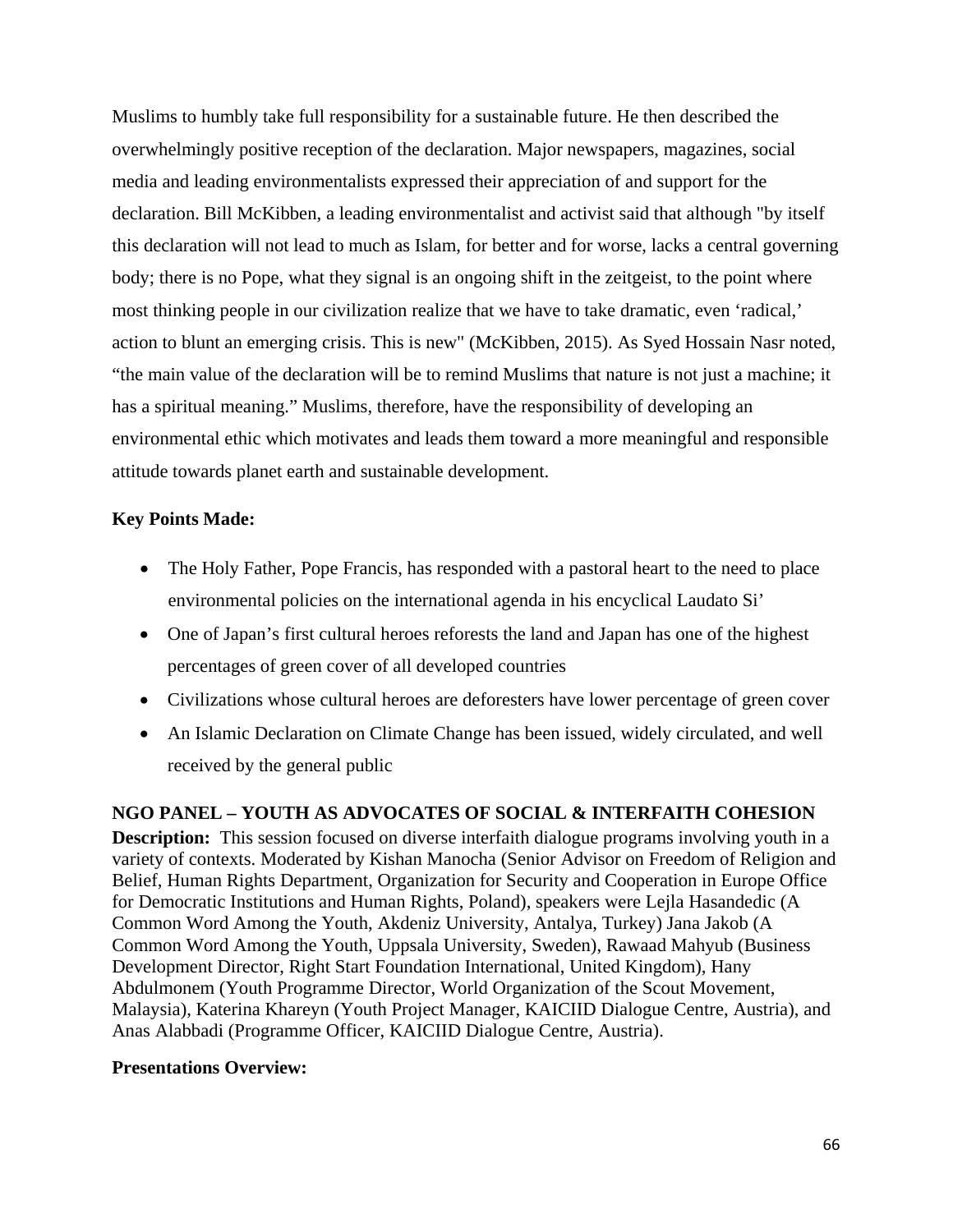**Lejla Hasandedic** shared about interfaith dialogue in the aftermath of the Bosnia-Herzegovina war. It was traumatic to grow up in this environment. She lost family members, hated others and developed intense stereotypes. Since the majority of Bosnians are Muslim, the majority of Croates are Catholic, and the majority of Serbs are Orthodox, the war developed along religious as well as political lines. When she was 12, Lejla became a youth leader and got involved in peacebuilding efforts. Although youth are often discouraged from leadership opportunities, she spoke about the advantages youth bring to leadership roles when prejudices run deep within a culture. Young people have new ideas, they are energetic, they are familiar with social media technologies, they travel, and they are more open-minded because they are still learning. Although they, too, have stereotypes, their views are not as deeply ingrained as older members of society. She described the United Religion Initiative's multi-faith program and recounted her experience as a Youth Ambassador. Rather than meeting to dialogue about stereotypes and fears, the program places people from different faiths in teams that jointly investigate what a local community needs, and then implement together a project that makes a positive contribution to a neighborhood. When people of different faiths collect garbage together or assist aging members of the community, the experience humanizes participants even if they don't become close friends. The program develops skills is nonviolent communication, empathy, and active listening.

**Jana Jakob** provided excerpts from multi-faith storytelling workshops held in Swedish schools. Sweden has become one of the most secularized countries in the world. Secularization trends have resulted in religious practice being viewed as 'outdated' and unsuitable to enlightened human beings. Between 2010 and 2014, there has been a 66% increase in anti-Semitic hate crimes, an 81% increase in Islamophia, and a 244% increase in Christian hate crimes. A Swedish school quality inspection of religious education concluded that the existing curricula does not sufficiently challenge prevalent prejudices nor does it sufficiently take into consideration the needs and interests of students; religion is simplified, objectified and alienated so that even religious students do not recognize themselves in the content. In their workshops, they use a storytelling approach to challenge stereotypes, introduce critical thinking, and build interfaith understanding. She spoke about the importance of speaking about the positive forces associated with religion which are aspects that are underreported in Swedish media. Building interpersonal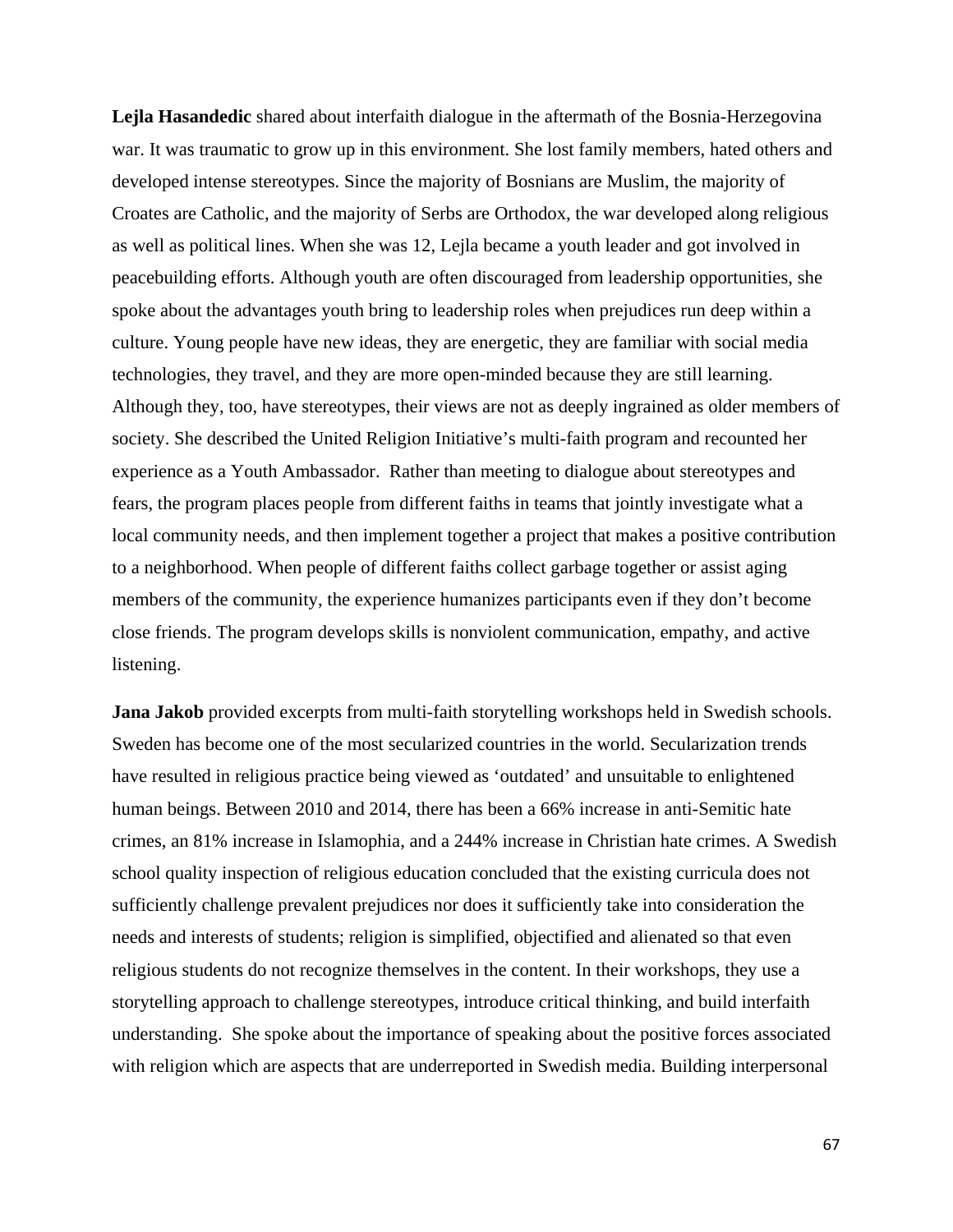interreligious relationships was presented as an effective strategy for reducing religiously based hate crimes.

**Rawaad Mahyub** presented a grassroots model of working with young people around interreligious dialogue and action, and identified key elements for people working in this field. Since 2003, they have focused on several social issues from drugs and unemployment to education and violent extremism. They also brought diverse people together to dialogue about the cartoon crisis. They developed a social enterprise television show, the "Revivers Apprentice," to develop positive and active young role models. He spoke about *A Common Word,* a bilateral Muslim-Christian interfaith initiative directed at academics and scholars that identifies common theological principles between the two religious traditions. Since 2009, they have extended this project to incorporate young people from 75 different countries, with A Common Word among Youth (ACWAY) to dialogue with multiple faiths and deliver action through grassroots projects to build interfaith understanding. The five key elements they emphasize for working with youth are: knowledge, understanding, action, hope and faith.

**Hany Abdulmonem** spoke about the Scout Movement, the largest youth movement in the world with 40 million registered participants from 160 countries. The scouting movement develops individual personal commitment, but it also facilitates a social dialogue of peace that impacts the broader culture. For example, every four years they host youth Jamborees that, in 2011, brought more than 40,000 youth together from around the world to develop active citizens to create a better world. The scout movement keeps track of service projects [\(https://scout.org/worldmap#\)](https://scout.org/worldmap). Scouts currently have contributed more than 630 million hours of grassroots constructive actions to build a civil society. Scouts can earn a KAICIID "Dialogue Badge" by incorporating interfaith dialogue into their lives. These are some of the ways in which the Scout Movement contributes toward peacebuilding.

**Katerina Khareyn** spoke about sports as a way to attract youth to engage in inter-faith activities. For example, Pope Francis used football to promote interfaith dialogue by organizing an Interfaith Peace Match in 2014. Sports promotes values such as loyalty, sharing, dialogue and trust in the other. These values bridge across differences posed by race, culture and religious belief. KAICIID developed a Trialogue Program that organized football matches in Austria for youth from three religious backgrounds: Christianity, Islam and Judaism. The program mixes

68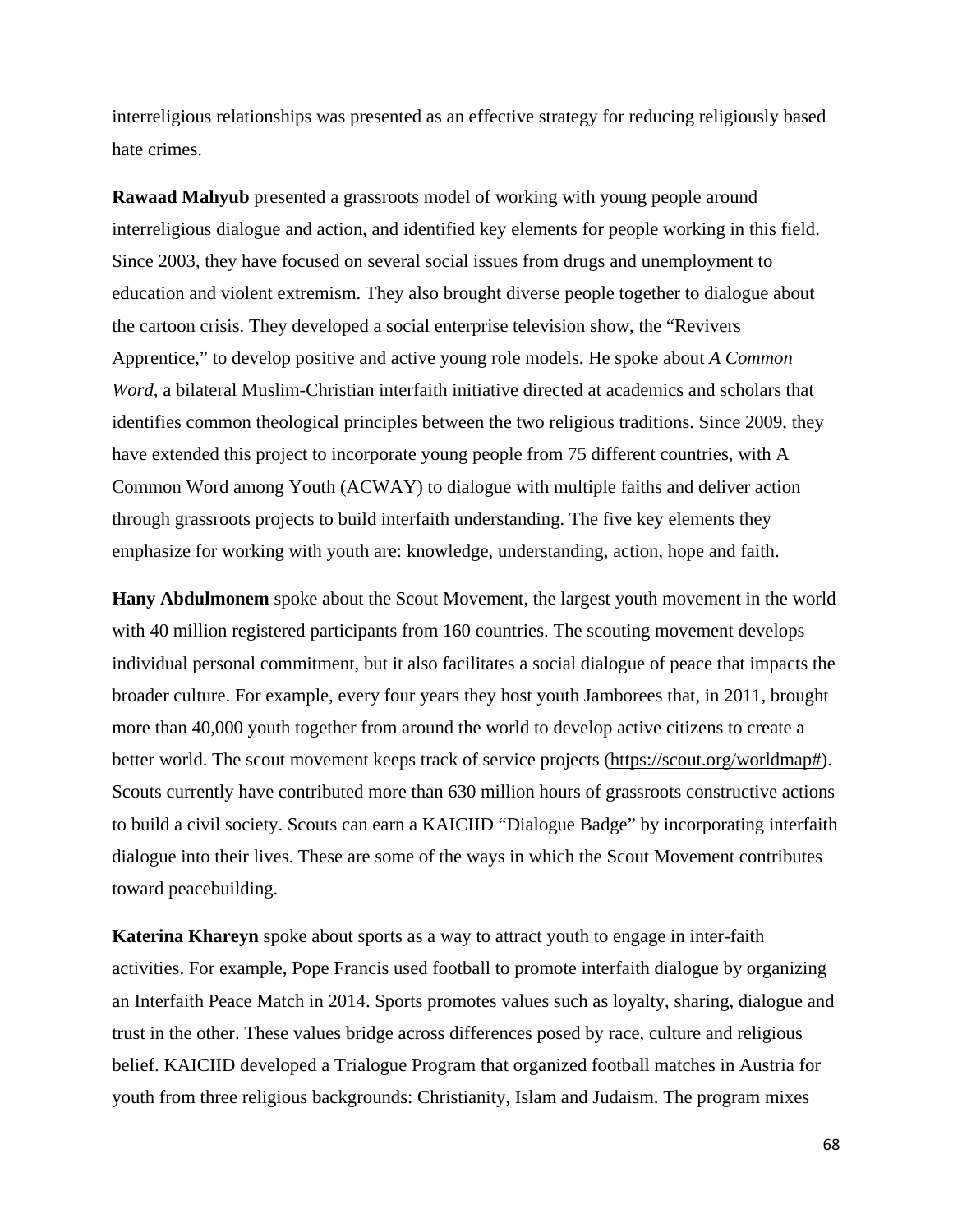religious backgrounds within each team, connects youth to professional players, and educates participants about interfaith dialogue. The events were widely publicized throughout the community in Austria. They plan to expand the program to include women and refugees in the near future, and implement the program in other countries.

**Anas Alabbadi** spoke about the KAICIID Dialogue Center [\(http://www.kaiciid.org/\)](http://www.kaiciid.org/) which is an intergovernmental organization (not an NGO) that was formed in 2012 by four governments – Austria, Spain, Saudi Arabia and the Holy See Vatican as a founding observer. It is unique in its governance nature in that it has a governmental council of parties with a board of directors that consists of religious leadership representative of five major religions: Buddhism, Christianity, Hinduism, Islam and Judaism. This makes the organization open to channels of dialogue between policy makers and religious leaders. Although the organization does not advocate for a certain religion, it does advocate for dialogue among religions and cultures. They focus on peacebuilding in four conflict zones that have a religious dimension to the conflict. They also function globally to support the field of religious and intercultural dialogue. They partner with several international organizations and United Nations' agencies (e.g., UNESCO, UNDEP, OIC, etc.). They also target, and partner with, youth for leadership development and empowerment. He presented information about some of the projects that they support. They take an inclusive approach, consulting youth, women, and religious leaders throughout project development and implementation.

### **Key Points Made:**

- In the aftermath of conflict, it is more effective to create interfaith teams that make contributions to neighborhoods together than to gather to talk about stereotypes and fears
- Youth bring many assets that make interfaith youth leadership development a wise investment
- Programs that strengthen interpersonal interreligious relationships is an important strategy in contexts of rising social hostilities
- Youth are innovating a variety of strategies to build interfaith relationships at the social level (e.g., scout interfaith peace patch, interfaith sports teams, television social enterprise competitions, etc.)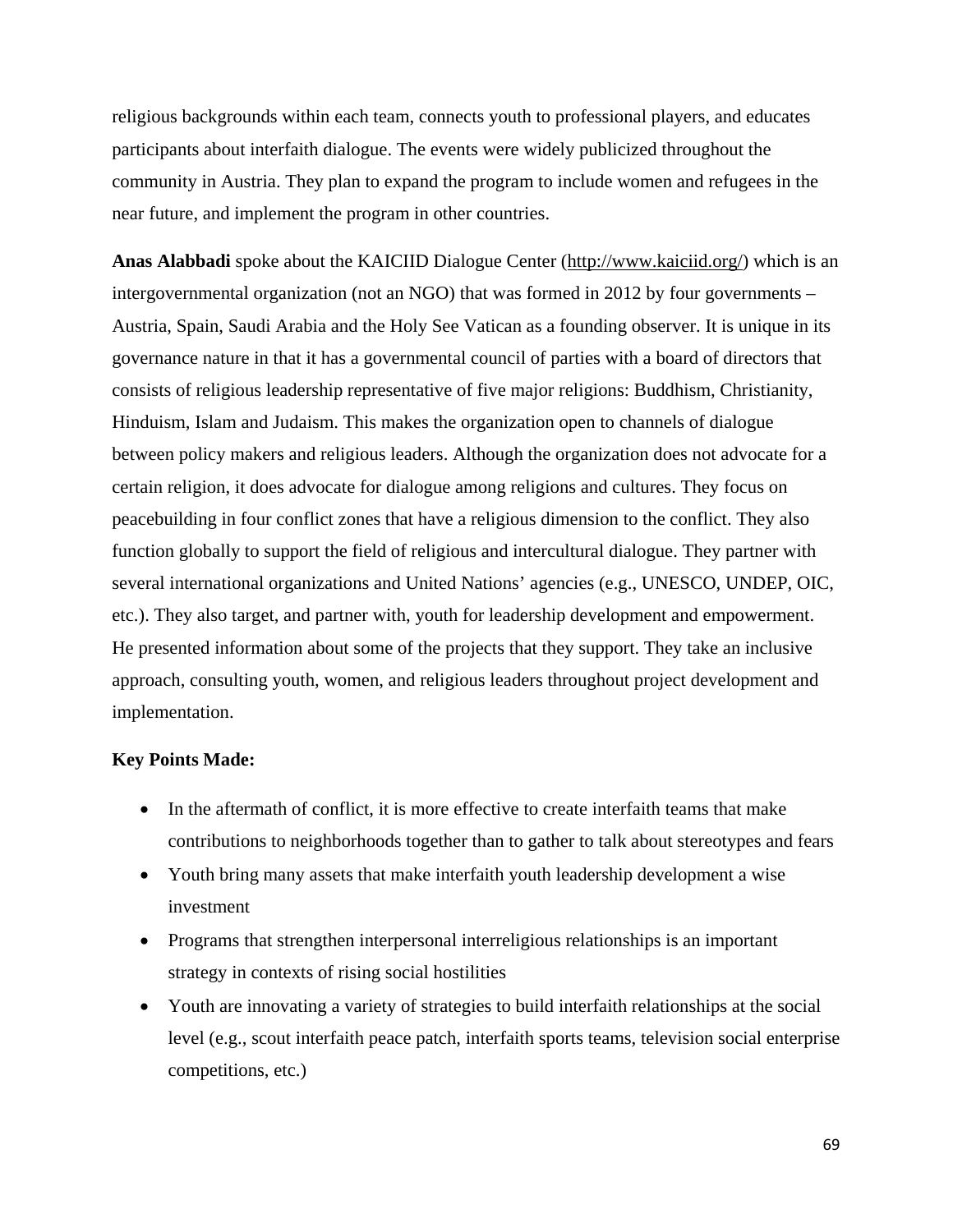# **REGIONAL PANEL ON RUSSIA AND CENTRAL ASIA I**

**Description:** This session was conducted entirely in Russian. Moderated by James A. Toronto (Associate Professor of Arabic and Islamic Studies, Brigham Young University, USA), speakers were Roman Podoprigora (Professor of Law, Caspian University, Kazakhstan), Yertas Muratbekov (Director, International Centre of Cultures and Religions, Kazakhstan), Galym Shoikim (Chairman, Committee for Religious Affairs, Ministry of Culture and Sport, Republic of Kazakhstan), Lev Simkin (Professor of Law, Russian State Academy of Intellectual Property, Russia), and Dmitry Kabak (President, Open Viewpoint Foundation; Member, Panel of the OSCE/ODIHR Advisory Council on Freedom of Religion or Belief, Kyrgyzstan).

# **Presentations Overview:**

**Roman Podoprigora** spoke about how the attention of government and civil society is focused on sustainable development in Kazakhstan. The President and the Cabinet of Ministries has established special advisory bodies to address issues of sustainable development in the system of public administration. The state plays a much stronger role than civil society in promoting sustainable development. The existing model of relations between state and religious associations has limited public and social activity for religious associations, so the voice of believers and religious associations is very weak in Kazakhstan. When these relations were more liberal, there were many examples of joint successful projects in the field of sustainable development. He recommended that the state transition to a partnership model of church-religion relations, including a liberalization of legislation, if it wants to involve believers and religious associations in promotion of sustainable development. He also recommended that the state reject religious terrorism and extremism. He recommended that the state allow believers and religious associations access to the public sector and encourage the realization of joint projects in the field of sustainable development.

**Yertas Muratbekov** [translation pending; delivered in Russian]

**Galym Shoikim** [translation pending; delivered in Russian]

Lev Simkin [translation pending; delivered in Russian]

**Dmitry Kabak** [translation pending; delivered in Russian]

# **Key Points Made:**

• Religion-state models must shift to a partnership model in Kazakhstan if religion is to make significant contributions to sustainable development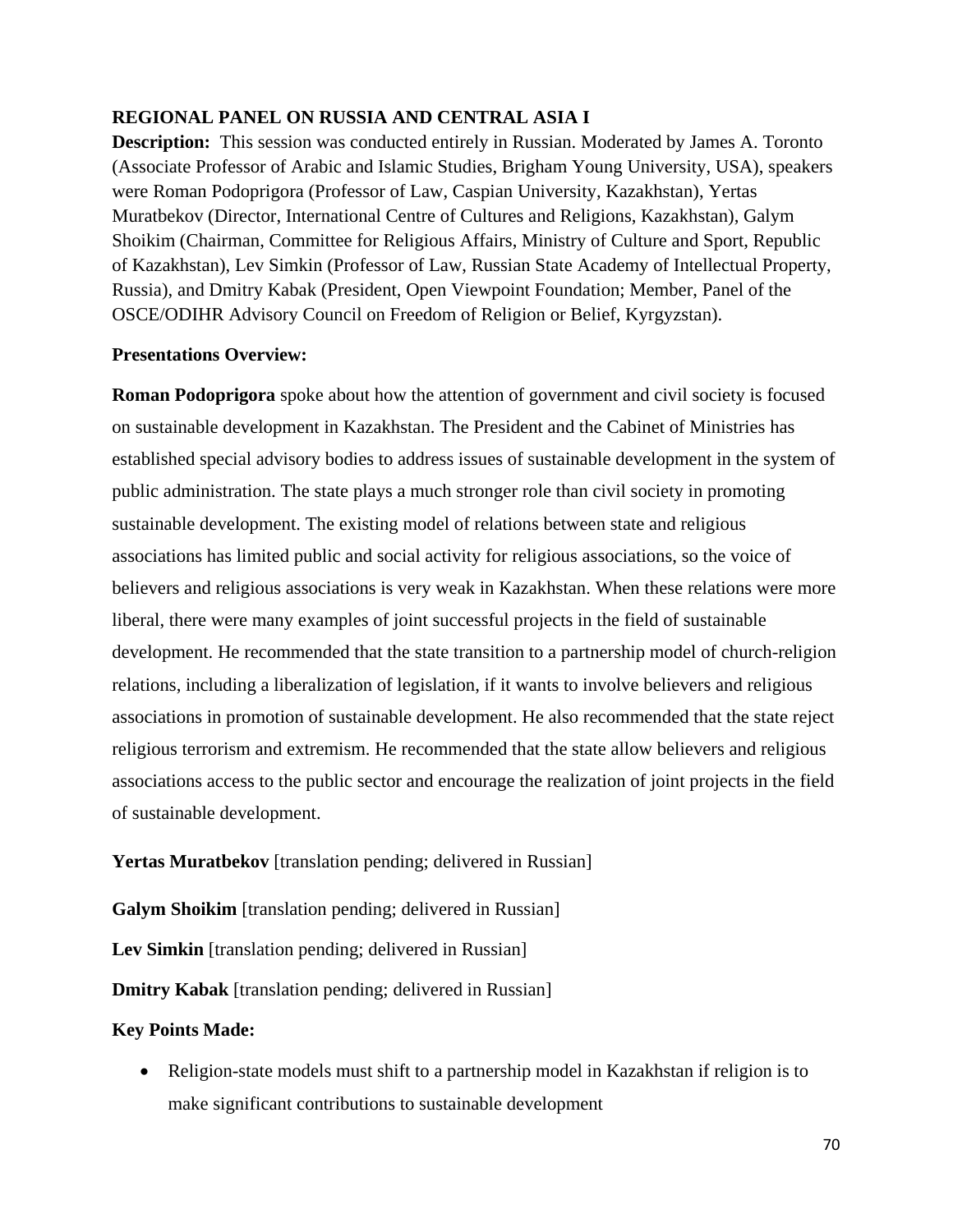# **SPIRITUAL CAPITAL AND ECONOMIC DEVELOPMENT IN CHINA**

**Description:** This session focused on the role of spiritual capital in modern economic development in mainland China. Moderated by Zheng Xiaoyun (Deputy Director, Institute of World Religions, Chinese Academy of the Social Sciences, China) and Brett G. Scharffs (Associate Dean, Francis R. Kirkham Professor of Law; Associate Director, Brigham Young University Law School, USA), speakers were Yuting Wang (Associate Professor of Sociology, American University of Sharjah, United Arab Emirates), Shaojin Chai (Senior Research Fellow, Ministry of Culture, Youth and Community Development, United Arab Emirates), Nanlai Cao (Associate Professor of Religious Studies, Department of Religious Studies, Renmin University, China), and Lin Li (Director, Department of Islamic Studies, Institute of World Religions, Chinese Academy of Social Sciences, China).

# **Presentations Overview:**

**Lin Li** addressed what Islam contributes to China's economy. He described the historical waves of Muslim immigration into China and how normative attitudes toward Chinese Muslims has evolved over time. Although the Chinese immigrant community was once considered to be a foreign presence, in the People's Republic of China they are accepted as an officially recognized subculture of religious minorities. There are currently an estimated 13 million Chinese Muslims comprising ten officially recognized ethnic groups in the country. Drawing on the cultural capital theory of Pierre Bourdieu, he made the case for recognizing an evolving economic relationship between the subculture of Chinese Muslims and economic connections to the international Muslim community outside of China. There is an Islamic Economic Community (IEC) in China that contributes to the development of regional transnational economic relationships that are mutually beneficial to participating countries. In 2015 alone, China has created 163 investment projects in collaboration with the Muslim international community. He described the integration of Islam into Chinese culture with architectural illustrations of mosques and other buildings from various provinces within China. Given the significant economic potential presented by the Islamic Economic Community's transnational connections, he suggested that they be recognized as a substantial participant in the international Muslim community.

**Nanlai Cao** presented about the Chinese Christian diaspora by describing the immigration of Chinese merchants to France from Wenzhou, a coastal city popularly referred to by residents as 'China's Jerusalem.' China is home to one of the largest Protestant populations in the world (estimated at 40 million). Although China has a history of being an anti-religion state, there has been a religious revival in recent years. China's Christian transnationalism has contributed to the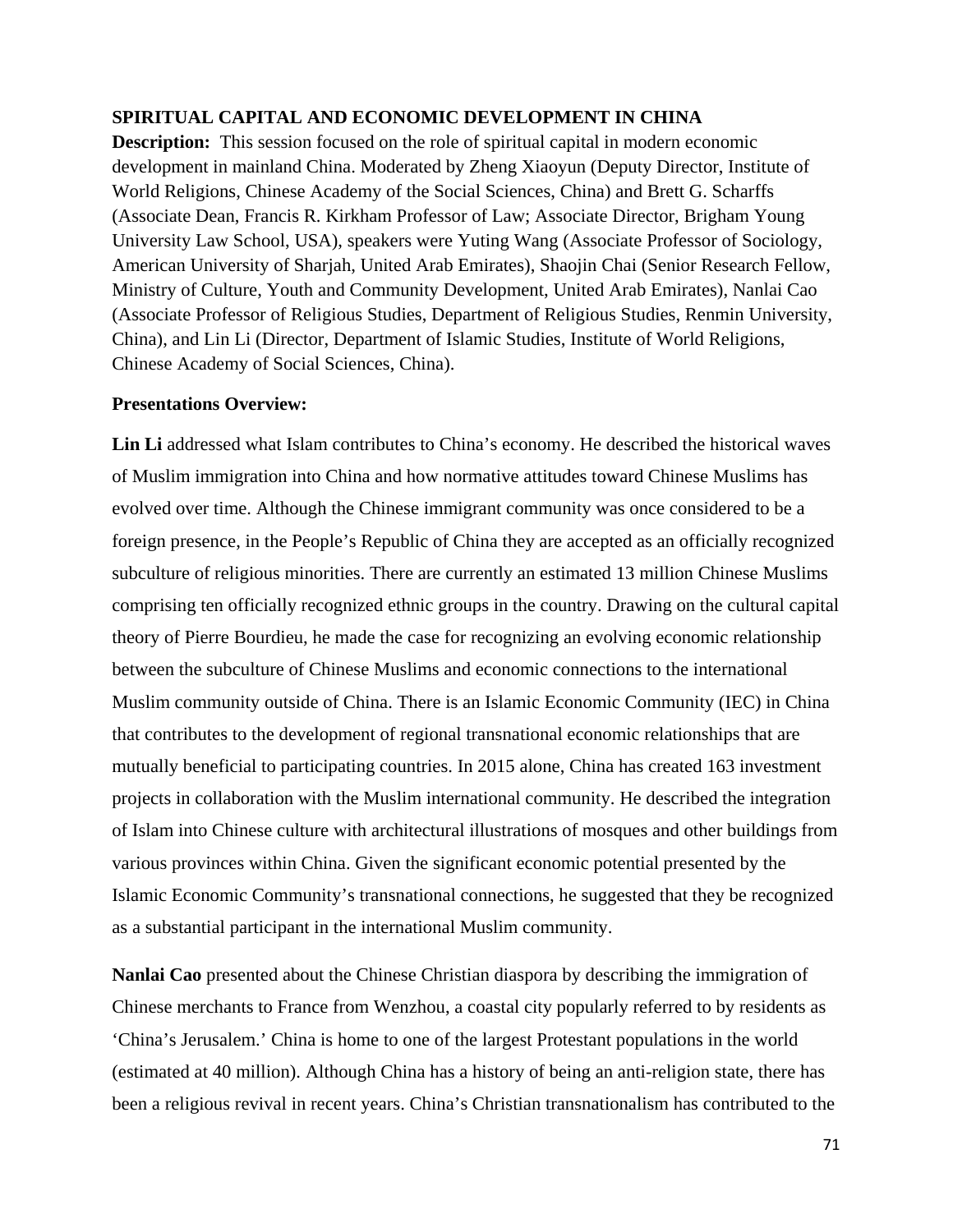international expansion of Chinese commerce. He described how a highly indigenized Chinese Christianity could migrate and become deeply embedded in a secularized European context. The ethnic trading community provided a transnational bridge and participation in Christian congregations embedded people in the community. In this way, he showed how Christianity played an important role in migrants' adaptation to dramatic socioeconomic changes brought about by transnational living circumstances. He drew on five years of interviews conducted during fieldwork in Paris and Wenzhou. He described the migrant church as a large civil society structure where the family, market and state intersect. He characterized the immigrant community as employing a bounded transnationality where the transplanted community retreated into a Chinese cultural enclave rather than assimilate into secular French culture. The migrant traders operate small businesses such as garment factories and restaurants. They trade in light industrial products across Europe. The diaspora actively expand their business networks thereby planting an indigenous model of Chinese life throughout Europe. Chinese merchants celebrate doing business as a celebration of authentic faith reconciling the conservative spiritual tradition of the Chinese house church movement with the utopian dreams of capitalist success. The Christian merchants emphasize an entrepreneurial logic of being resourceful and capable church members, particularly in the face of state pressures, whether in China or in France. They utilize an informal finance mechanism for both business and church development that operates significantly outside of the state sanctioned economic framework using house church and transnational immigrant networks. They practice a form of nonmarket morality that implies an elite responsibility to invest wisely in the community more than individualistic calculations reflective of capitalism. Their more collective approach to economic activity contributes to a more sustainable form of economic development.

**Shaojin Chai** discussed the religious revivalism of Confucian discourse in modern China, how it contributes to economic development and whether religious revivalism might continue to offer a platform for religious public engagement. Confucianism is a state ideology. For example, if you want to enter court politics, you have to pass a state exam on the Confucian canon. He discussed the core values of Confucianism and compared contemporary expressions to this ancient tradition. He reviewed the five cardinal virtues that impact social relationships (e.g., benevolence, justice, trust, wisdom, etc.). Without a transcendent notion of God, the Confucian approach differs from monotheistic faith-based organization in that it involves more of a

72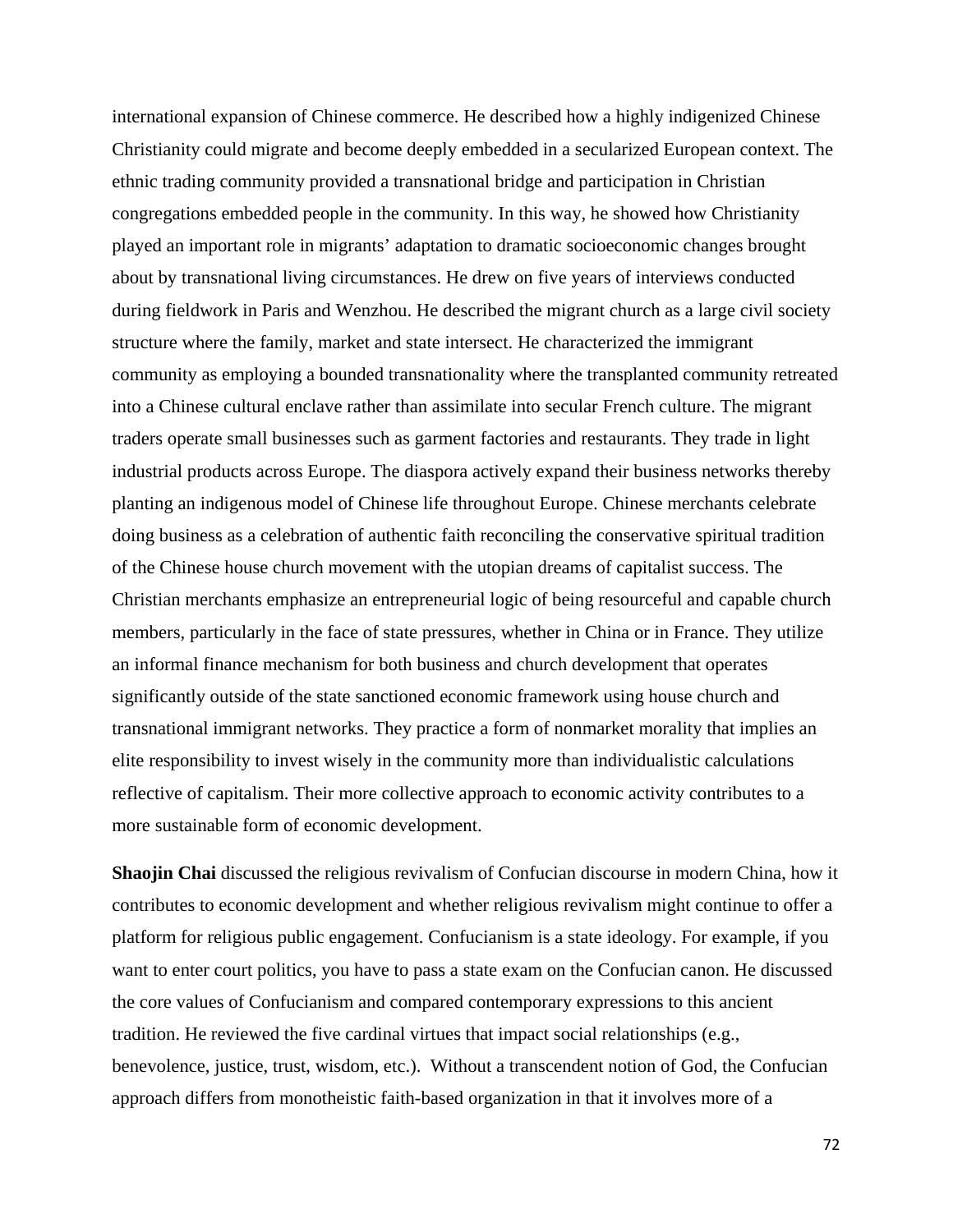humanistic emphasis upon the self-cultivation of morally responsible behavior. Confucianism emphasizes harmony without uniformity when relating to other ways of life, so people may practice Daoism at home or Buddhism as academics, for example, in an eclectic multi-faith integration in Chinese life. Another example of syncretistic combinations are the ways in which Muslim Confucians operate within, and beyond, China as bridges between Confucian China and other Muslim countries. Confucian revivalism began in the late 1970s outside of China in places like South Korea and Singapore. Economic development in those countries was attributed to Confucian values' emphasis upon contributing to people's welfare. He described how Confucianism contributes to a smaller income disparity in these contexts by influencing CEOs to value employee respect for stature more than material wealth. Asian values are now recognized as contributing to economic redistribution among the populace in contexts such as Japan and Singapore. This relationship between Asian values and economic redistribution is not as clearly observed in mainland China, however, due to the value disruption that occurred during the Cultural Revolution. Recent studies indicate that some of the rural areas have managed to preserve traditional Buddhist values in places where family temples have been preserved. In these rural contexts, traditional values have been shown to operate as a moral check on corruption in rural governance. Should mainland China restore a more public presence of Chinese religions to reconstruct Chinese morality and national identity? Could an increase in religious freedom serve to legitimize the state by strengthening the rule of virtue alongside the rule of law? Is the increased religiosity in mainland China a by-product of the capitalist economy or does it represent a genuine revival of traditional values? This is one of several aspects of the current debate around the evolving religion-state relationship in mainland China.

**Yuting Wang** spoke about how mainland China has remained an officially atheist country with tight controls on religious activities despite its rapid shift from a planned economy to state capitalism. It is therefore timely and important to give particular attention on this occasion to interfaith relations in China by addressing the contentious issue of religious freedom. China has undergone tremendous social, economic and cultural changes since the 1980s. These changes, combined with the ideological vacuum left by the collapse of faith in communism and a shattering of the traditional Confucian moral system, have led to what many have termed a spiritual crisis in China as the root cause of rampant social vice. In the midst of growing concerns about this crisis, all kinds of religions have resurfaced and revived. Recent studies show

73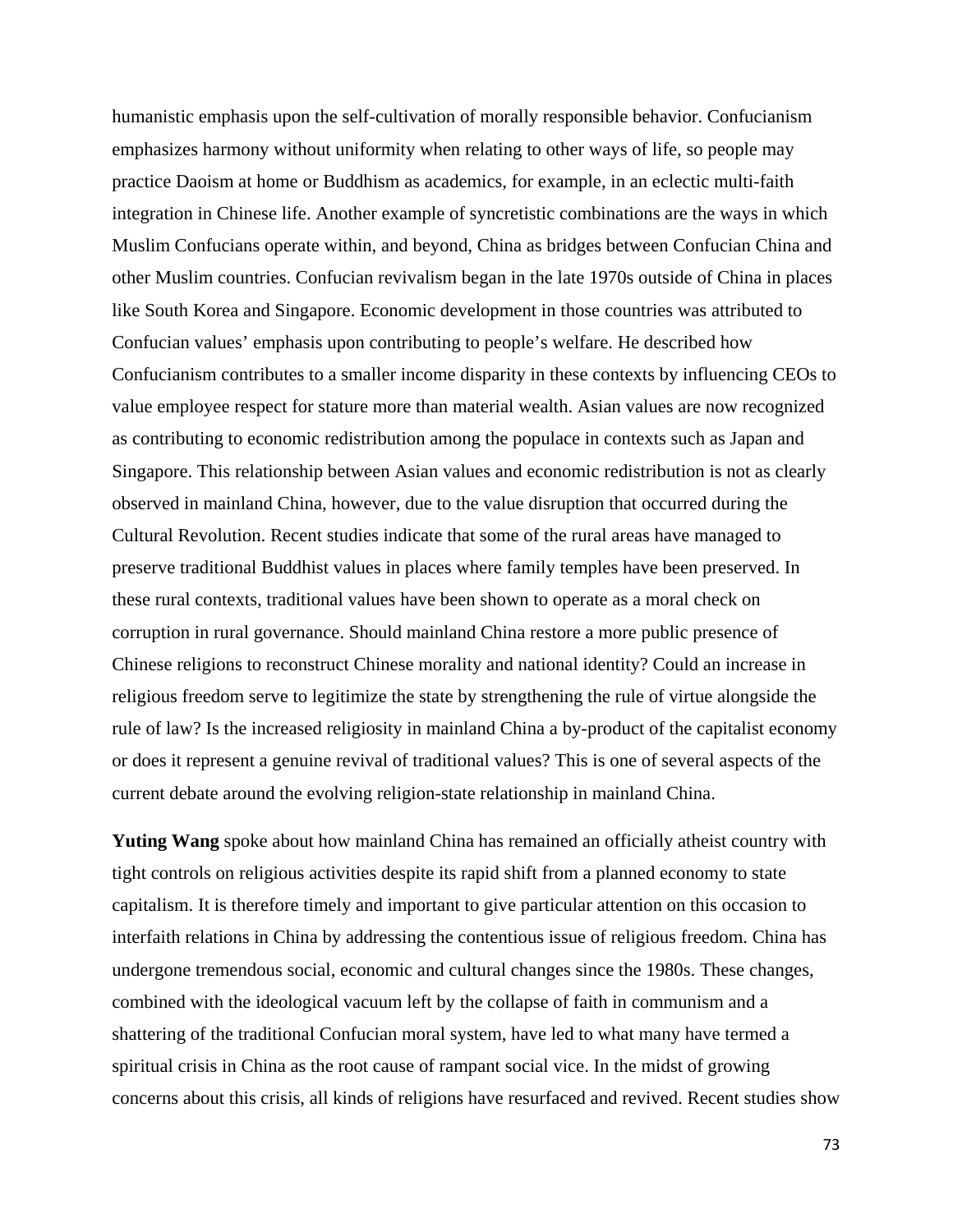that the number of Chinese who exhibit some sort of religiosity is multiplying at an unprecedented level. Despite the fact that some of the growth results from changes in survey methodology in survey studies, the fact that much of the growth is found among the younger population suggests that there has indeed been a religious revival in China since the reform began. Protestantism, in particular, has gained such strong momentum in China that China is projected to become the country with the largest number of Christians by 2050. Accurate or not, there is no doubt that religion can no longer be dismissed as irrelevant or secondary in scholarly research on Chinese society and policymaking in China. It is within this context, that she presented her study on the role of religion in establishing, maintaining and developing social trust in business activities, linking the two seemingly contradictive variables together to show that religion is beneficial, rather than destructive, to China's economic development. Traditional Chinese society is based primarily on an agrarian economy in which merchants and traders were despised because frequent travels would cause instability in family life and their activities were deemed as a threat to morality and social order. Business was understood as worldly and devoid of sacred activity. Business activity was perceived as manipulative, cunning, and deceiving, with thought processes committed to minimizing costs and maximizing profits. A religious person, by way of contrast, was presumed to pursue a holy and spiritual life that was not focused on immediate this-worldly reward. This distinction has become more pronounced in modern China. From this perspective, the self-centered, rational calculation typical of business behavior appears incompatible with altruistic decision making behavior typical of religion. As China continues to liberalize its market, in what ways does religion dialogue with, rather than separate from, the business world? Her argument that religion is beneficial, rather than destructive, for China's economic growth is largely based on interviews conducted across China and in Dubai. She focused on Islam, in particular, because Islam teaches that conducting business is a noble act in contrast to the traditional Chinese attitude of mistrust. Islam considers business practice as an integrated aspect of everyday life where one's faith is tested in various ways. She described how Muslim minorities within China have strengthened ties between mainland China and the surrounding Muslim countries, acting as a bridge between countries with otherwise tenuous relationships. The role of religion can be understood as a form of social capital by examining how religion affects trust (e.g., interpersonal trust, system trust, cognitive trust, emotional trust, and diverse bases of trust). Trust is not only important to civil society and democracy, it is also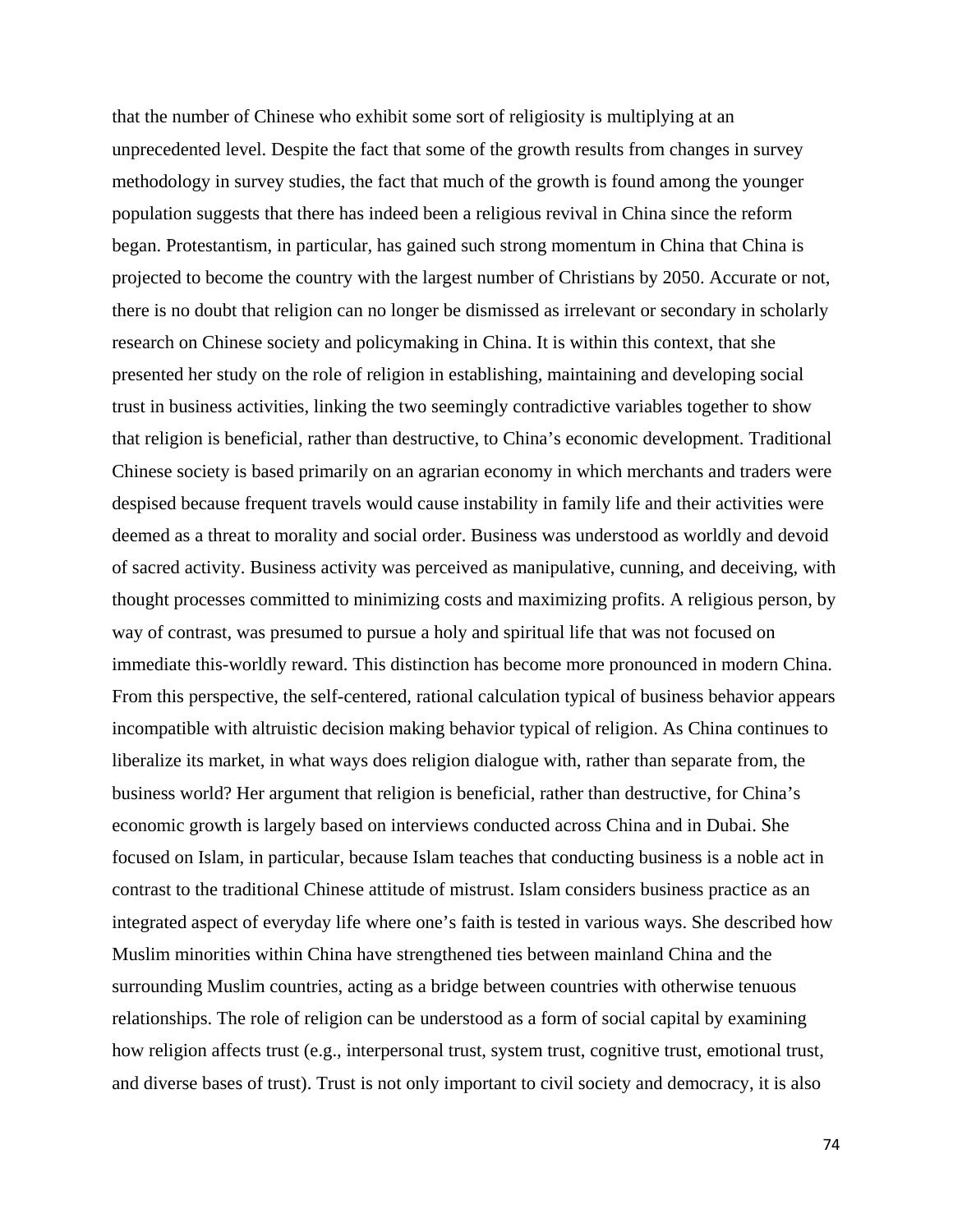an essential component to business relationships. Trust reduces transaction costs and increases business efficiency. She concluded by noting that religiosity as social capital bridges the gap between China and the Muslim world through building trust and encouraging cross cultural communication.

## **Key Points Made:**

- Religiosity as social capital builds trust in business relationships
- Religious minorities strengthen transnational relations between mainland China and other countries in the context of globalization
- The religion-state relationship in mainland China is rapidly evolving in response to religious revivalism

## **WOMEN, FAITH AND SUSTAINABLE DEVELOPMENT**

**Description:** This session focused on the relationship between gender roles, human rights laws, religious teachings and sustainable development. Moderated by Karen Hamilton (Secretary General, Canadian Council of Churches, Canada), speakers were Nazila Ghanea (Associate Professor International Human Rights Law, University of Oxford, OSCE Advisory Panel of Experts on Freedom of Religion or Belief, United Kingdom), Sherrie Steiner (Assistant Professor of Sociology, Indiana Purdue University Fort Wayne, USA), Anita Soboleva (Associate Professor, Faculty of Law, Department of Theory and History of Law, National Research University Higher School of Economics, Russia), and Lena Larsen (Executive Director, Oslo Coalition on Freedom of Religion or Belief, Norwegian Centre for Human Rights, University of Oslo, Norway)

## **Presentations Overview:**

**Nazila Ghanea** at the outset, sought to point out the distinction between discrimination based on religion or belief that draws from social hostilities and rights violations that stem from state restrictions. The two are linked. When the state is involved in discrimination, it signals to the general public that they can discriminate without penalty. That said, the distinctions should remain. When freedom of religion or belief is denied, the people within that jurisdiction are denied the freedom to explore the big questions of life. State involvement in discrimination prevents people from defining as members of that religion or belief, preventing them from having the necessary social space to organize, fundraise and contribute back to society. She then shifted her attention to how the discipline of human rights law considers the questions of 'women, faith and sustainable development', the theme of the panel. Human rights law considers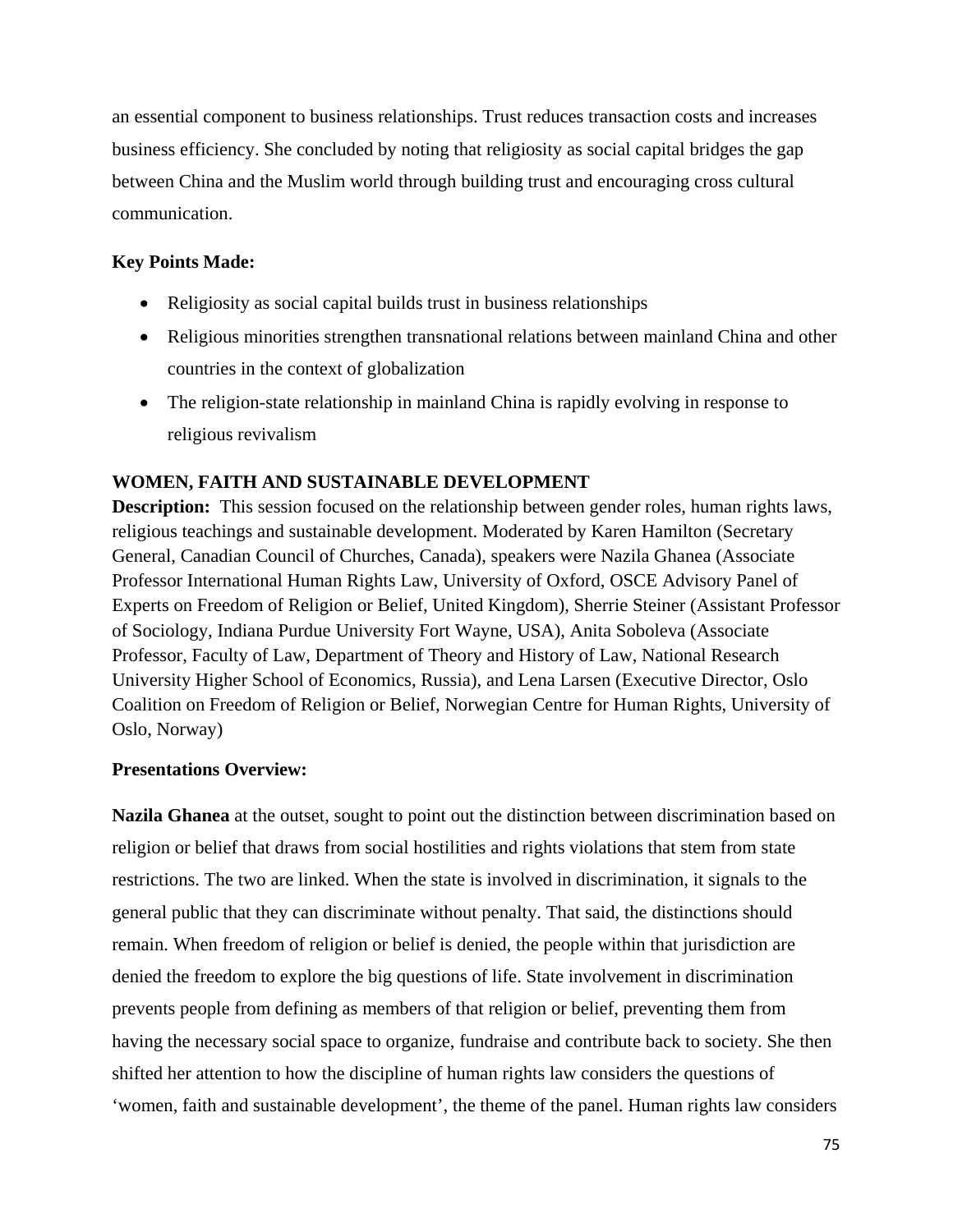these as separate legal categories, with no explicit legal protection for women acting on the basis of their belief to promote sustainable development. Protections are provided separately for women, religion and development, but human rights law does not provide specific recognition of the interconnection between them. The Human Rights Defenders Declaration offers the strongest basis for protection of women of faith who are involved in sustainable development. This also raises the question of what the unique added value, or distinction, of the involvement of women of faith in sustainable development might be and, in turn, which rights need to be protected to support this. Is it the inclusion of women at the international level for the right of women to participate in policy formation and policy implementation in sustainable development (women's involvement in political life)? Or is it for the social support of women's involvement at the grassroots local level where they advocate for everyday life issues (e.g., education, health, etc.)? Do women act in a way that is closer to the community, less discriminating and more inclusive? In terms of peacebuilding and security, for example, Security Council resolution (S/RES/1325) on women, peace and security recognizes a qualitative benefit that women bring to peace negotiations and peacebuilding. Is there a qualitative benefit that women bring to faith and sustainable development? If so, we should be studying it in more detail, isolating out the gender factor, and speaking more about it. If it is true that there is a qualitative difference in how women do sustainable development when they act on the basis of faith, then what are some of the qualities they bring forward? Is it the empowerment of others, of consulting in a deeper way with the communities that are being engaged with, engendering trust and inclusivity, and living the notion of service in a more selfless way? If these are qualities emphasized more by women, then perhaps this is the direction to take further discussion. In sum, a deeper analysis of the themes of this panel 'women, faith and sustainable development' was called for, before it could be given clearer appreciation and legal protection.

**Anita Soboleva** spoke about a law under development to protect women in Russia from domestic violence. SDG goals support these types of protections for women. Since 1999, UN committee recommendations have consistently indicated that Russia needs to enact domestic violence laws. The Ministry of Interior estimates that 40% of violent crimes in Russia are committed within families and incidents of domestic violence continue to increase. In the absence of special legislation, these are considered private indictment cases leaving women on their own to move the case forward in the system. They have modeled their proposed law on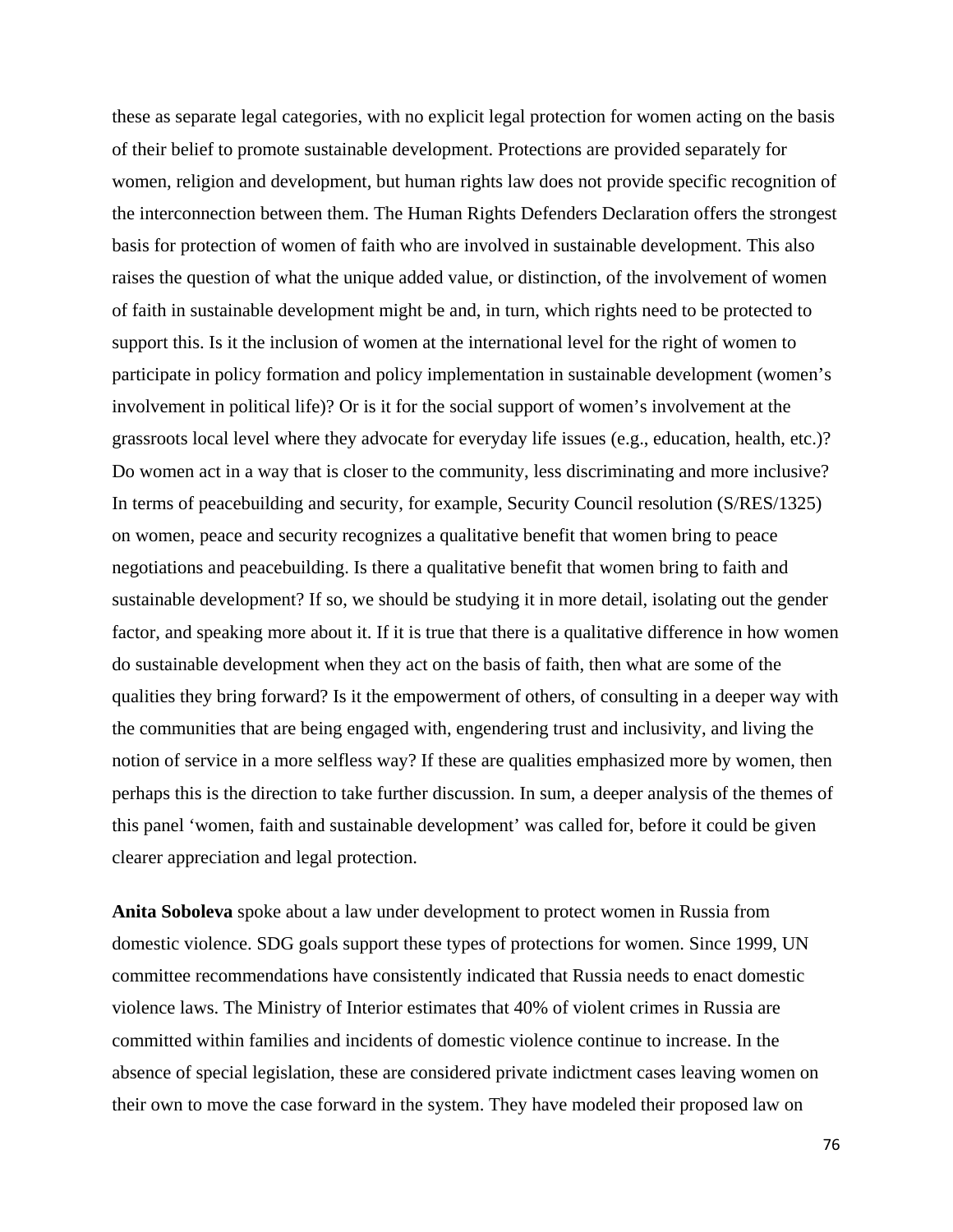special legislation that was implemented in Kazakhstan and Moldova that resulted in a 40% decrease in crime. The Russian State Duma is expected to create some mechanism of protection for women next month. However, the legislation itself has not yet been introduced to the State Duma, in part, because public opinion is divided due to unanticipated strong resistance from Orthodox communities. Religious communities have denied the extent of the social problem, challenged the State's statistical data, and opposed development of new legislation claiming that adequate legal protections are already in place. Opposition considers the proposed law as 'demonizing' the family and inappropriately authorizing the state to intervene in private family matters. Without the law, victims of domestic violence must often continue living with their abusers because the legal system is not able to provide women with adequate protection. Judicial interpretation should be impartial and independent, however custom, tradition and religion has been affecting the judicial decision making as long as these are treated as private indictment cases. These weaknesses propagate continued treatment of domestic violence as if it were not a serious social problem, continuing disregard of UN committee recommendations. The State Duma will consider the issue in December.

**Lena Larsen** discussed how disagreement over the definition of religion frequently impedes adequate development of legal protections for religious freedom (e.g., Indonesia). She highlighted the importance of developing an understanding of religious freedom that is broad enough to protect the rights of nonbelievers. Inadequate attention to the diversity of religious traditions hinders sustainable development. In particular, she spoke about her engagement in a process that identified a theological basis and methodology for promoting an argument in favor of gender equality before the law within the Islamic tradition. A full explication can be found in the recent publication, *Gender and Equality in Muslim Family Law,* edited by Ziba Mir-Hosseini, Kari Vogt, Lena Larson and Christian Moe I.B., Taurus Publishers *(*A less academic, more publicly accessible, version for practical application is also available). Treating sharia law as a social construction, the publications deconstruct the patriarchal interpretations that result in the mistreatment of women and children and impede sustainable development. They then construct Islamic arguments for gender equality. These arguments are useful for garnering religious support for promoting gender equality in fulfillment of the SDGs.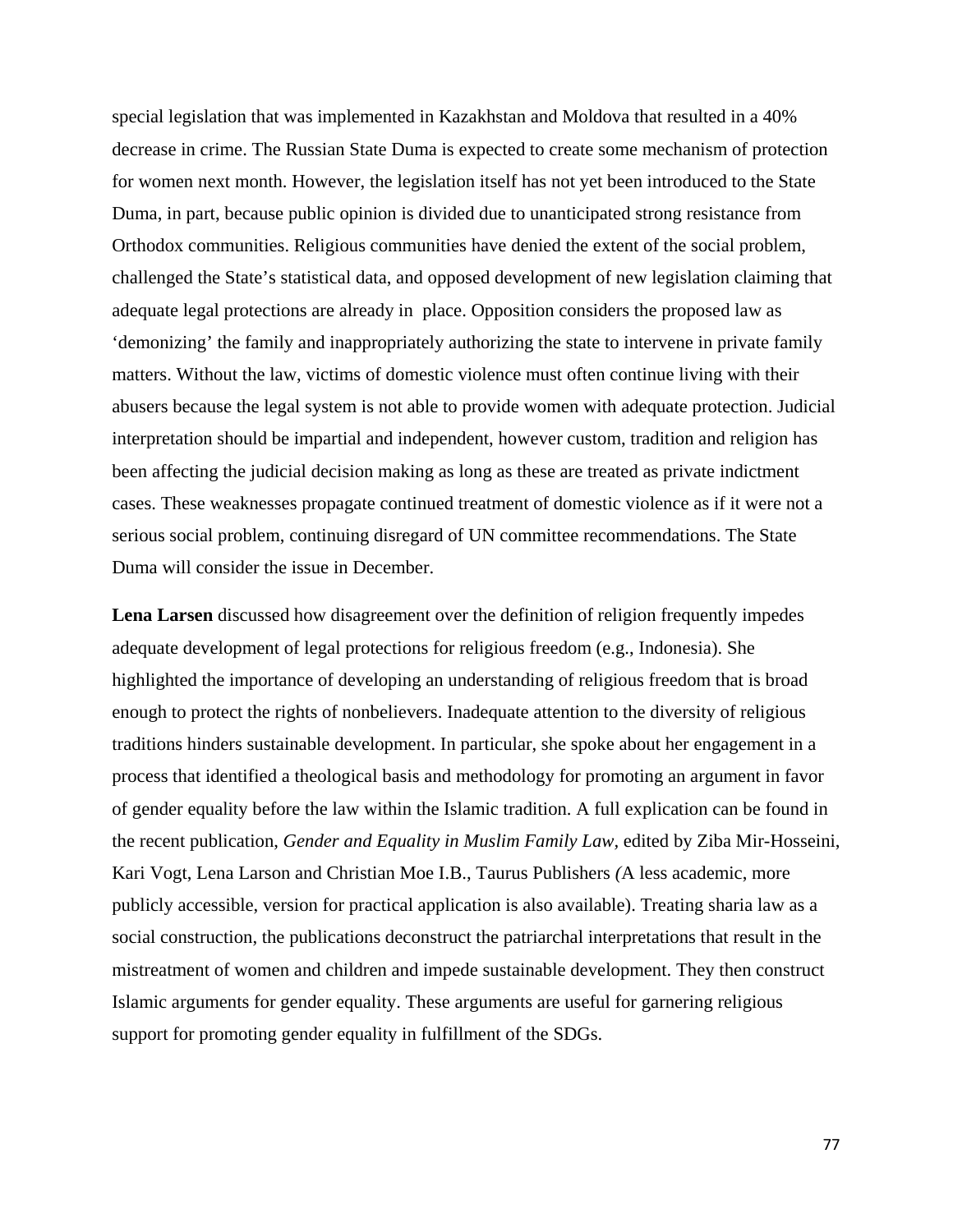**Sherrie Steiner** identified ways in which women of faith and faith communities are both making positive contributions to sustainable development, but the affirmation of a sustainability that affirms human flourishing requires adjustments to how gender roles are frequently lived out. The social construction of gender roles contributes to both the problem *and* the solution of the current crisis. Although women are more impacted by environmental degradation than men, when empowered, women tend to bring more stable and broad based changes to the community because of their caregiving roles in social relations and their responsibilities in everyday life. For this reason, investing in women has a multiplier effect for environmental sustainability. Historically, when women have exercised leadership roles in religious movement organizations, they have *partly embraced* and *partly subverted* dominant ideals about gender relations. Women often used their homes as basic organizing units within the movement, especially as a survival strategy during periods of repression and opposition from both organized religion and the state. Women negotiate their roles in a complex interplay between family, faith and the public domain. Although religious freedom may introduce an element of flourishing into the struggle for human survival, rigid gender role construction undermines the affirmation of life. Perhaps it is through women's ongoing subversive embrace of their place in the world that sustainable development becomes possible.

### **Key Points Made:**

- Human rights laws currently treat women, faith and sustainable development as separate legal categories, so there is no explicit legal protection for women acting on the basis of their belief to promote sustainable development
- There may be a qualitative difference in how women do sustainable development when they act on the basis of faith such as relevance, the empowerment of others, of consulting in a deeper way with the communities that are being engaged with, engendering trust and inclusivity, and living the notion of service in a more selfless way
- In places such as Russia, religion has contributed to treating domestic violence as if it were not a serious social problem, continuing a disregard of UN committee recommendations
- There exists a theological basis and methodology for promoting an argument in favor of gender equality before the law within the Islamic tradition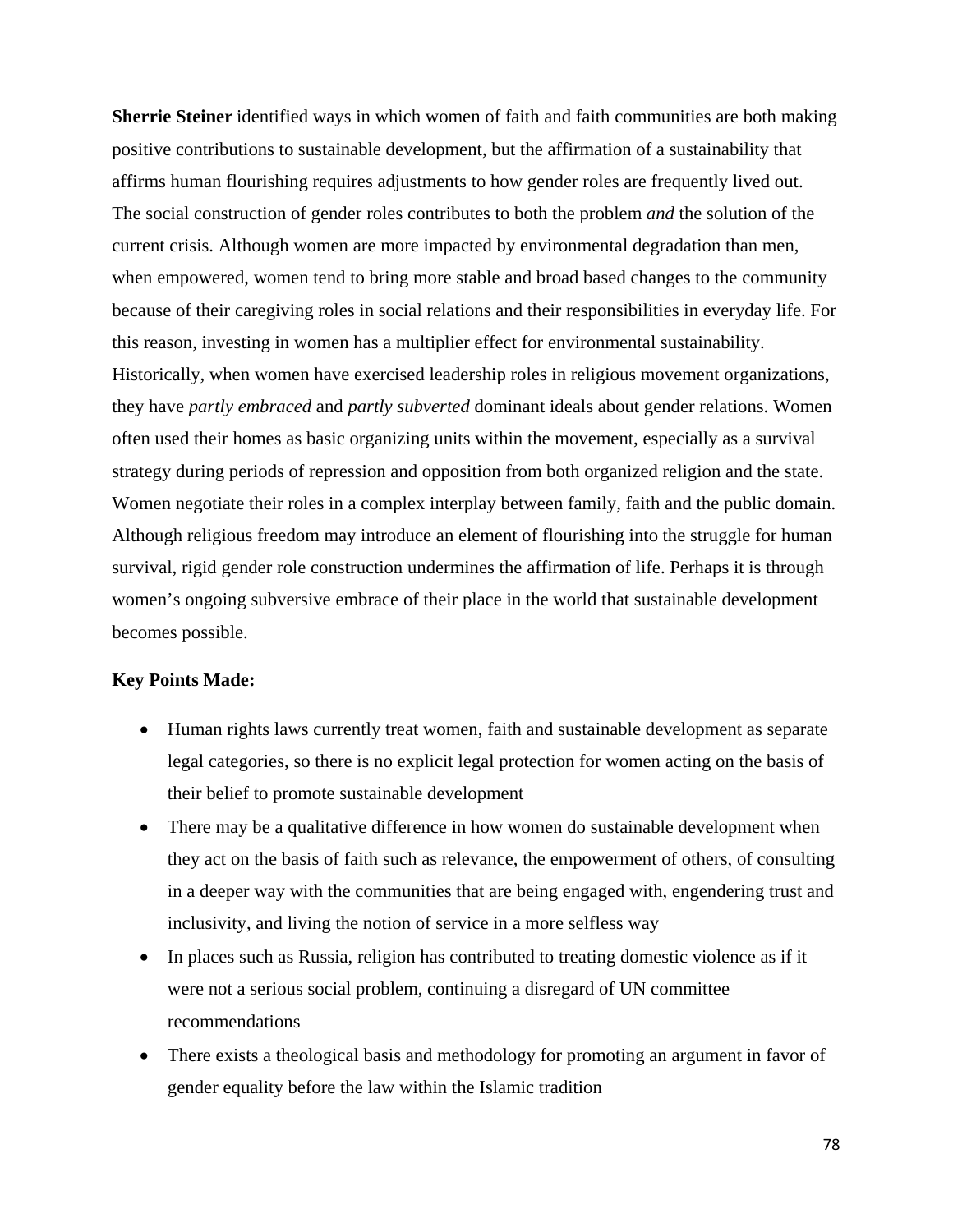- Although religious freedom may introduce an element of flourishing into the struggle for human survival, rigid gender role construction undermines sustainable development
- Perhaps it is through women's ongoing subversive embrace of their place in the world that sustainable development becomes possible

## **REGIONAL PANEL ON RUSSIA AND CENTRAL ASIA II**

**Description:** This session was delivered mostly in Russian. Moderated by James A. Toronto (Associate Professor of Arabic and Islamic Studies, Brigham Young University, USA), speakers were Gulchakhra Tulemetova (Associate Professor of the UNESCO Chair in the Comparative Study of World Religions, Tashkent Islamic University, Uzbekistan), Indira Aslanova (Head, Analytical Department, Center of Religious Studies, Russian Slavic University, Kyrgyz Republic), Zakir Chotaev (Deputy Director, State Commission on Religious Affairs, Kyrgyz Republic), and Yakov Asminkin (Director, TAHLIL Center for Social Research, Uzbekistan).

#### **Presentations Overview:**

**Gulchekhra Tulemetova** spoke about the roles played by secular humanitarian and religious education in cultivating interfaith tolerance. Mutual misunderstanding of various religious confessions contributes to social tensions. She spoke about the importance of developing respectful attitudes towards both 'secularity' and 'religiousness' and how quality education about different religions helps students develop immunity against religious extremism and terrorism. She emphasized forbearance as teaching harmony in difference through the promotion of respect, acceptance and appreciation of the rich diversity of the world's cultures, the forms of expression and ways of being human. She talked about how forbearance is fostered through knowledge, openness, communication and freedom of thought, conscience and belief as implemented within the framework of the state laws. She discussed Article #4 in the Declaration of Tolerance which states that "education for tolerance should aim at countering influences that lead to fear and exclusion of others, and should help young people to develop capacities for independent judgement, critical thinking and ethical reasoning." She concluded that education should strive to maximize objectivity without compromising the deepest understanding of religious phenomena as a principle of tolerance in scientific and theological approaches in Religious Studies.

#### **Indira Aslanova** [translation pending; delivered in Russian]

**Zakir Chotaev** addressed the implementation of state policy in religious affairs in Kyrgyzstan from a government perspective. After the dissolution of the Soviet Union, different approaches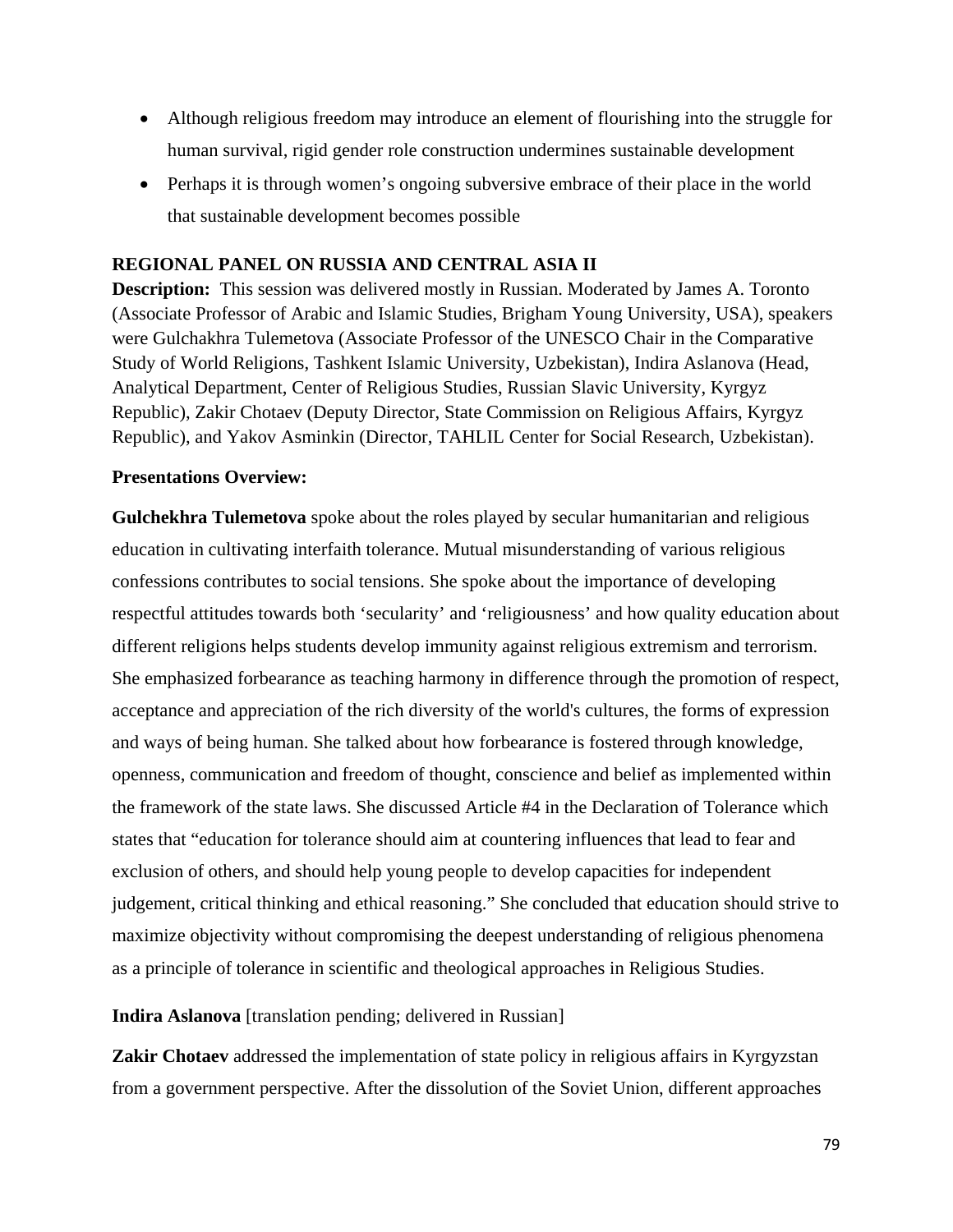to state authority and religious society began to appear once Soviet countries proclaimed their political independence. Since 1991, the Kyrgyz Republic has provided a relatively free environment for the operation of religious organizations. He presented the official government position on religious affairs, and the limits of its influence, on sociopolitical affairs in the country He then described current efforts toward reform of the state policy. According to the Constitution, the Kyrgyz Republic is a sovereign, democratic, constitutional, secular, unitary, and social state. The principle of secularism is described in the document (Article 7) as disestablishment and the separation of church and state relations. The Constitution also guarantees the freedom of conscience and religion and its expression (Articles 20, 32) making the Kyrgyz Republic one of the most liberal environments in the post-Soviet countries for the activities of religious organizations. There are additional detailed provisions such as forbidding religiously based political parties, prohibiting religious leaders from engaging in political activity during elections and prohibiting the religious promotion of hatred and social superiority. According to the government, several religious extremists have taken advantage of these liberal policies in ways that have contributed to social unrest. Several police arrests and raids were conducted to maintain social control. More than 85% of the population considers themselves Muslim. Since 2013, the government has launched a reform of religious affairs for purposes of sustainable development. He outlined several specific policies that were adopted last July that provide a methodological and conceptual base for a new approach for state policy toward religious affairs. The Constitution continues to affirm the principle of secularization, but it is context specific to the religious landscape of the Kyrgyz Republic. The reforms now recognize that the state government should provide circumstances to promote the moderate values of Islam to prevent the spread of extremist activity. Lack of sufficient information among citizens about religion and the historical low quality of religious education are considered contributing factors to extremist behavior, so reforms are committed to improving the quality of religious education as a strategic response to terrorist activities. Media coverage of destructive religious propaganda has also been identified as a contributing factor, so improved state cooperation with the media (e.g., provide correct, updated information and support for quality media coverage) is another strategic reform. The state values promotion of a balance between secularism and religious freedom. Religious organizations must be officially registered in the Kyrgyz Republic to be protected by law under the Constitution. As of October 2015, there are 2,814 officially registered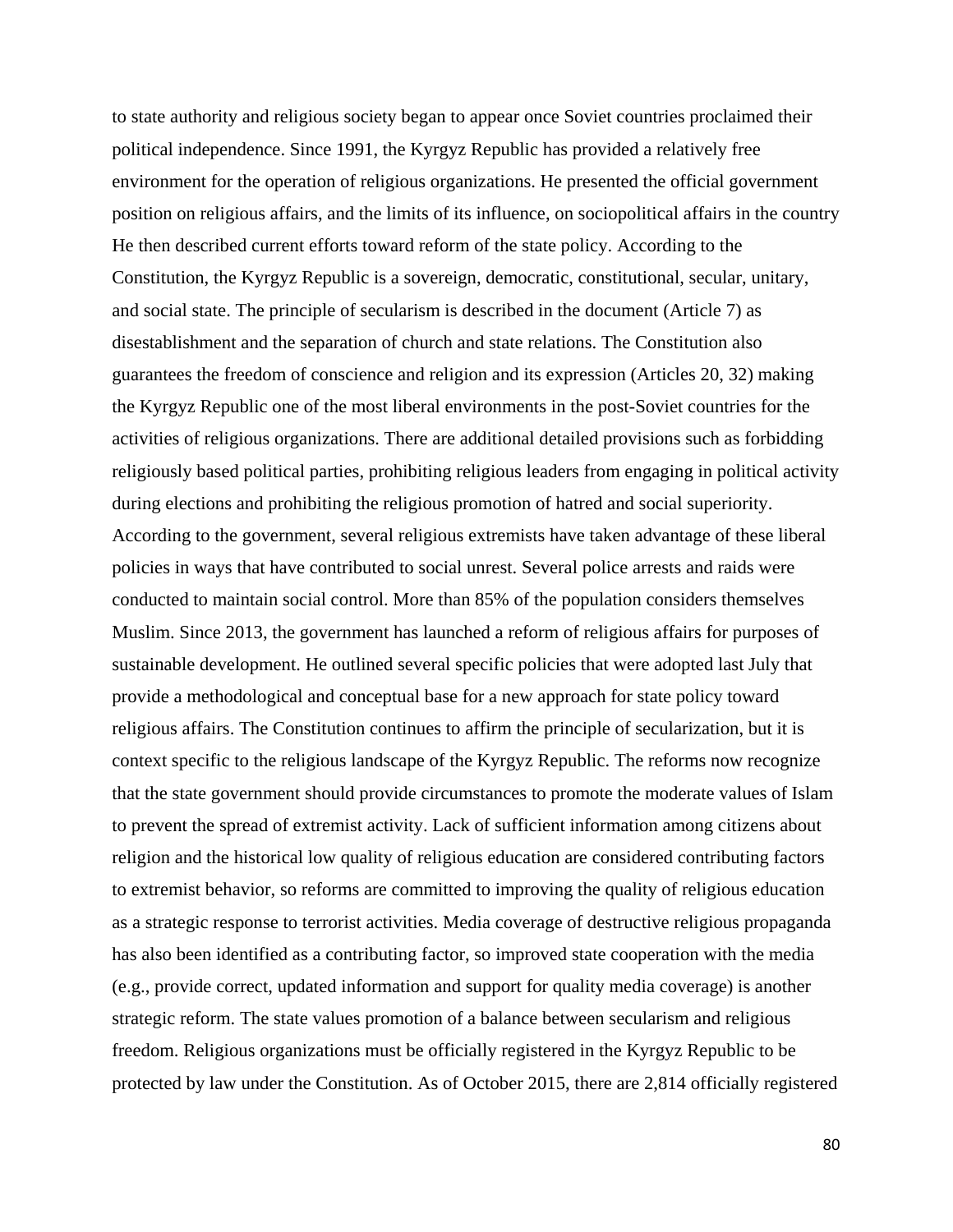religious organizations in the Kyrgyz Republic. Of these, 2,422 are Islamic and 380 are Christian. The remaining organizations include Buddhist, Jewish and other religious organizations. There are unregistered religious organizations practicing illegally, but the state does not consider them to pose a national security threat. The state is currently monitoring 19 religious extremist/terrorist groups that pose a national security risk to the Kyrgyz Republic.

**Yakov Asminkin** focused his presentation, from a sociological perspective, on SDG Goal #16: Peace, Justice and Strong Institutions, and talked about the role religion and interfaith dialogue can play in creating effective institutions that support sustainable development in Uzbekistan. When the Soviet Union collapsed, Uzbekistan was ranked lowest in terms of quality of life. The population was quite diverse at the time, with more than 200 ethnic groups, yet Uzbekistan was able to maintain inter-ethnic harmony and build inter-religious dialogue in order to avoid the type of conflicts that have affected many of the neighboring countries in the region. Nowadays, more than 94% of the Uzbekistan population are Muslim. Nevertheless, there are more than 2,200 religious organizations that are carrying out their activities, relating to 16 different confessions including Islam, Christianity, Judaism, Baha'i, Buddhism, Hinduism and others. He spoke about the role *makhallas* have played in enabling communities to wisely address material assistance to the poor. A makhalla is a keeper of Uzbek traditions. It is an entire system of relations between inhabitants of one quarter, which has existed in Uzbekistan for centuries. A mosque or chaykhana is considered the center of a makhalla. Makhallas involve vulnerable groups in the social and spiritual life of a community, and they maintain control and order throughout the country. He said that sociological studies conducted over the past 20 years indicate widespread popular support of interethnic and interfaith harmony and state activities aimed at increasing the involvement of children in religious activities and preventing the incitement of interreligious strife. Measures taken by the government to prevent the activities of radical religious organizations, including organizations working under the cover of confessing Islam who recruit militants for terrorist organizations, are given especially positive assessment by the population.

#### **Key Points Made:**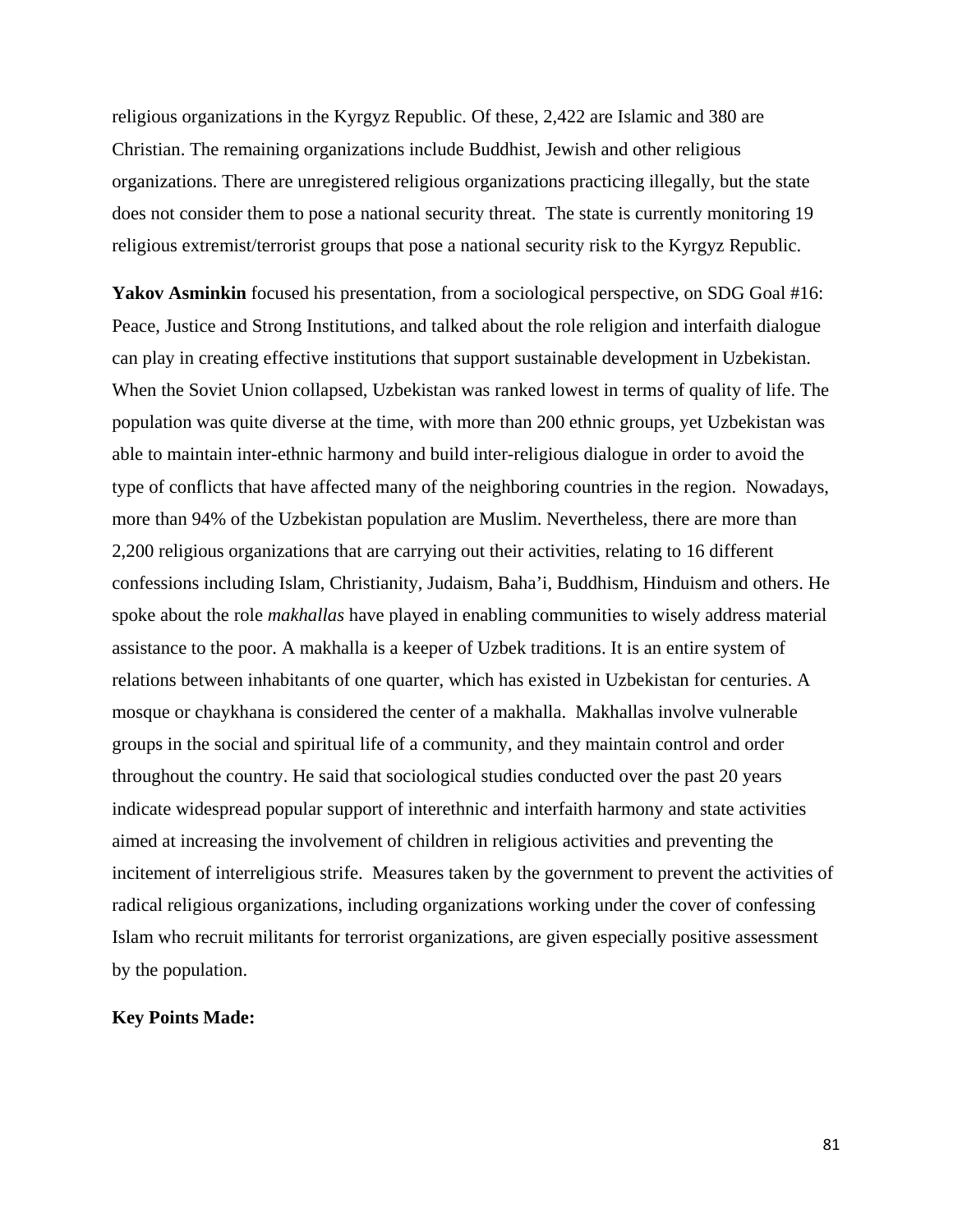- The state government of the Kyrgyz Republic is initiating legal reforms to promote the moderate values of Islam and provide quality religious education to the citizenry as a strategic response to the spread of extremist activity
- Educational approaches emphasizing tolerance should strive to maximize objectivity without compromising the deepest understandings of religious phenomena

## **HUMANITARIAN AID ORGANIZATIONS AND SUSTAINABLE DEVELOPMENT**

**Description:** This session identified similarities and differences between faith based and humanitarian organizations engaged in sustainable development. Moderated by Rachael Kohn (Producer and Presenter, ABC's the Spirit of Things, ABC Radio National, Australia), presenters were Peter Howard (Senior Director of Emergency Response, Food for the Hungry, USA), Talia Pura (Canadian Women for Women in Afghanistan, Canada), Vahet Görmez (Bezm-i Alem Waqf University, Turkey), and Sharon Eubank (Latter Day Saints Charities, USA).

## **Presentations Overview:**

**Peter Howard** identified, from a Christian perspective, six characteristics of a faith-based response to humanitarian crises: 1) Faith communities understand the sacredness of life and the dignity and transcendence of each person. Development tends to focus on the lowest common denominator, but a response that understands people as created in the image of God can engage with the other person with greater honor and think of rights in terms of abundance and community. 2) Faith has a powerful presence, bringing to bear one of the strongest sustainable global networks anywhere in the world. With this global presence comes global faith assets such as people, networks, buildings and other resources that become critical in emergencies. It usually takes development agencies 72 hours to get on the ground in the humanitarian world, but the local temple, mosque, or church can immediately respond to those in need. Faith leaders will say, "the church was here before the disaster, during the disaster, and they will be here when you all leave." 3) Faith communities represent a voice of conscience to the international response because they have their finger on the pulse of need in the communities where development agencies engage. They can ensure that the voice of the most vulnerable is heard if they speak into the United Nations and the international humanitarian response network. 4) Faith offers a redemptive narrative of hope in the midst of suffering. Because of the sacredness and transcendence of life, suffering can be redeemed. The Christian tradition teaches that God suffers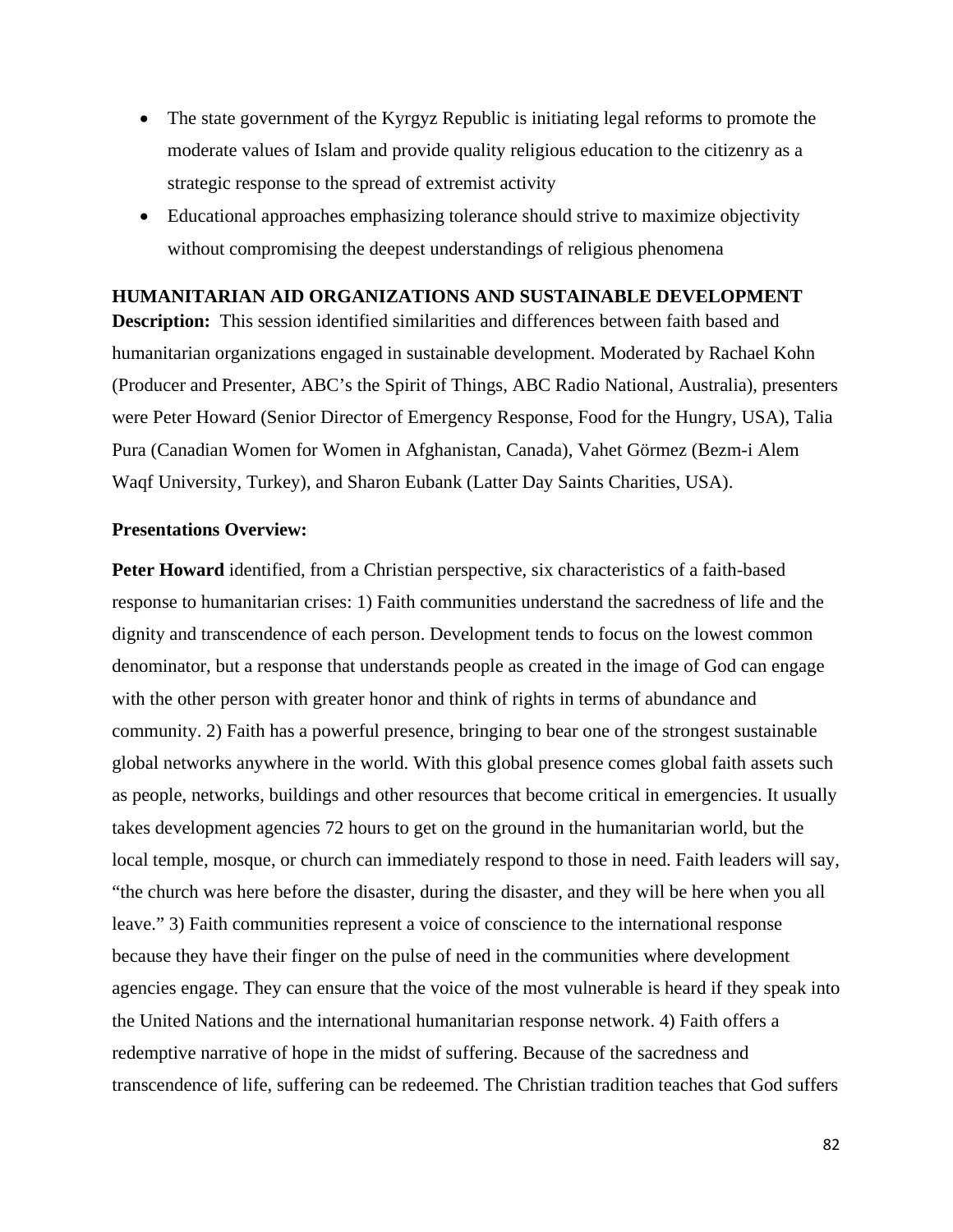with us and will one day redeem the earth's groaning and the groaning of those who suffer. Hope is critical in the midst of disasters and for social psychological care in the midst of trauma. 5) Faith brings a theology of forgiveness and mercy which can stop cycles of violence. 6) Faith brings values based on sustainable charitable giving that is not forced, tax-based giving. Faith also inspires people to give of their time. Volunteers often give with greater heart than if they are hired for a paycheck with a three month contract. He then identified several challenges for faithbased development agencies: 1) A perception of (and sometimes actual) engagement in proselytism during times of emergency when people are particularly vulnerable. He suggested that the faith community embrace standards such as those practiced by the Red Cross. 2) There is a lack of coordination and segmentation among faith-based organizations that results in a loss of collective impact. To counter these challenges, he recommended that agencies build on their strengths. FBOs can confront the challenges of proselytization and segmentation by engaging and speaking the language of the international community and adopting The Red Cross Code of Conduct. Second, FBOs can agree that aid will not be used to further any political or religious standpoint. If love is free, then it is not practiced as a way of achieving other ends. He quoted the Holy Father who said that those who practice charity in the Church's name will never seek to impose the Church's faith upon others because they realize that a pure and generous love is the best witness to the God in whom they believe and by whom they are driven to love. He closed with reference to Micah 6:8 "[God] has shown you what is good and what the Lord requires of you. To act justly, to love mercy and to walk humbly with your God." Justice, mercy and humility are three pillars of how a humanitarian response can be engaged in from a faith perspective; these pillars also distinguish FBOs from the more secular organizations. Walking humbly with God and subsequently with others, can transform our humanitarian response from a material rights based activity of physical aid to a sacred act of faith that is worthy of the dignity and the transcendence of those we are called to walk with in their suffering.

**Talia Pura** spoke about how volunteer participation in small grassroots NGOs can make a sustainable difference in people's lives by describing the work of Canadian Women for Women in Afghanistan [\(http://www.cw4wafghan.ca\)](http://www.cw4wafghan.ca/). Canadian women raise funds in support of teacher training, teacher salaries and student supplies (e.g., student-centered science kits) for use in schools and rural home-based literacy programs in five provinces of Afghanistan. Although they are a small NGO, they have trained an estimated 5000 teachers in Afghanistan since their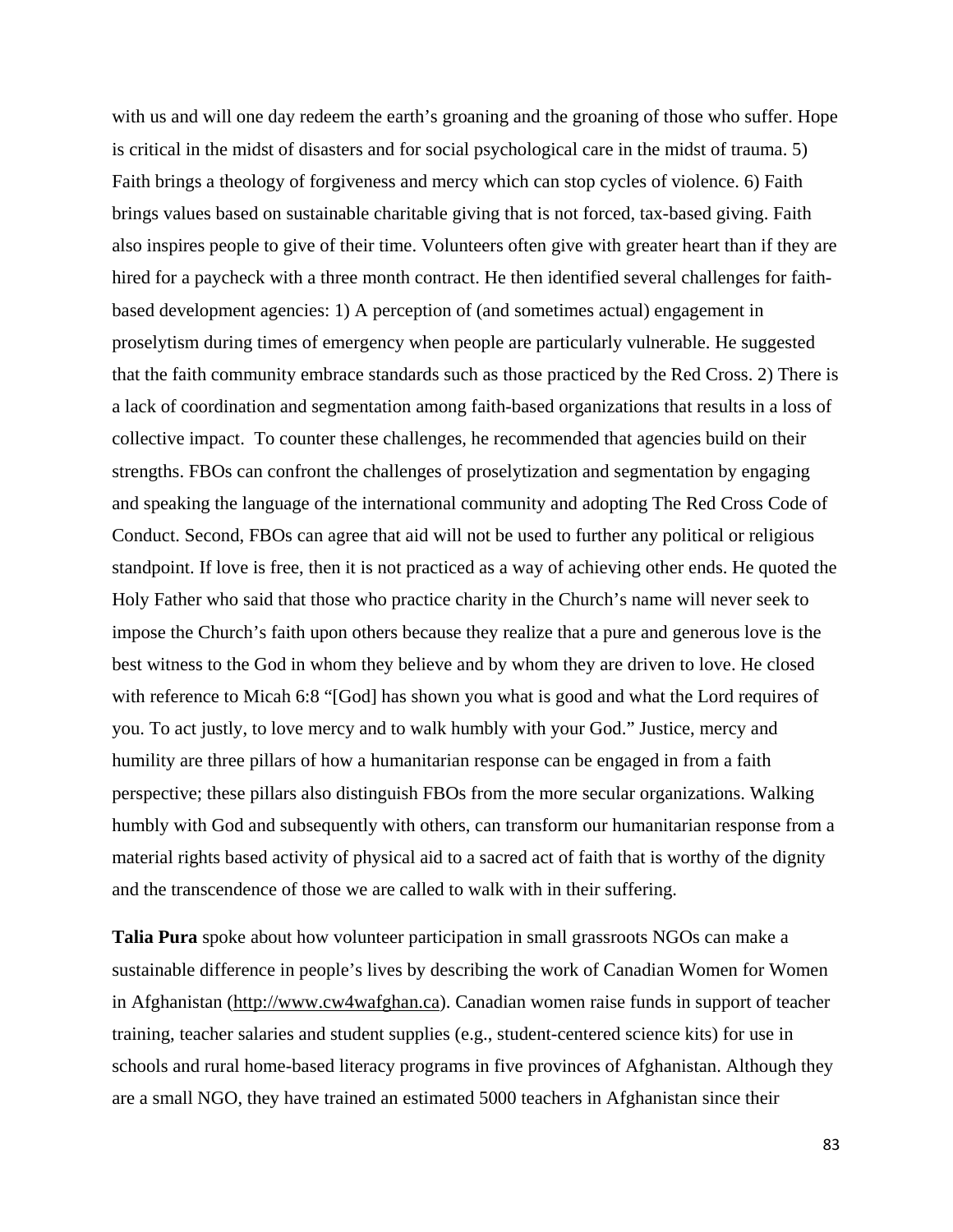founding in 1996. Since 2008, they have provided 202 library starter kits with 500 books each to schools in rural areas. In 2014, they funded two schools for orphaned children and children of widows with a total of 612 students. They consider the education of women as a way to change the educational landscape of the entire country.

**Vahet Görmez** spoke about the humanitarian charitable work of Doctors Worldwide [\(www.doctorsworldwide.org\)](http://www.doctorsworldwide.org/). They are an independent, privately funded organization that recognizes the importance of cultural, religious and universal humanitarian values. They link medical expertise with cultural knowledge and values to build capacity, empower local communities, and produce effective solutions that will leave a lasting legacy long after they are gone. Although they aim to respond to emergency situations around the world, their main focus is to design and implement evidence based long-term healthcare projects for the poor through low-cost high impact interventions. The organization was founded in 2000 in the United Kingdom by an international group of medics who had witnessed the Balkan conflicts. They first expanded to Turkey with a branch that has since become independent as Doctors Worldwide Turkey. They opened a branch in Pakistan in 2009, a branch in Somalia in 2011, branches in Kenya and the Congo in 2013, and a branch in Palestine last year. They help local communities develop, build and sustain health services such as maternity clinics and hospitals. They partner with a variety of organizations such as FEMA, UNICEF, several universities and the Turkish Red Crescent. Doctors travel at their own expense, bringing medications with them, to vulnerable parts of the world, spending their holidays to alleviate suffering among the poor. They also assist with local training of professionals, provide financial support for physicians' salaries and train traditional local birth attendants in these regions. In keeping with their attentiveness to culture, values and religion, they have developed a distinctive training program for trauma reduction in children. They recently piloted a program to train teachers to deliver eight sessions of psychological support to children shaped by deeply disturbing experiences. The psychosocial support significantly reduced the anxiety scores in traumatized children. Doctors Worldwide has been asked to deliver the program to 17,000 children in Gaza, but funding for offering psychosocial support remains a challenge.

**Sharon Eubank** spoke about the history of, and her work with, the humanitarian arm of the Latter Day Saints (LDS) church. The first major LDS project began 30 years ago when they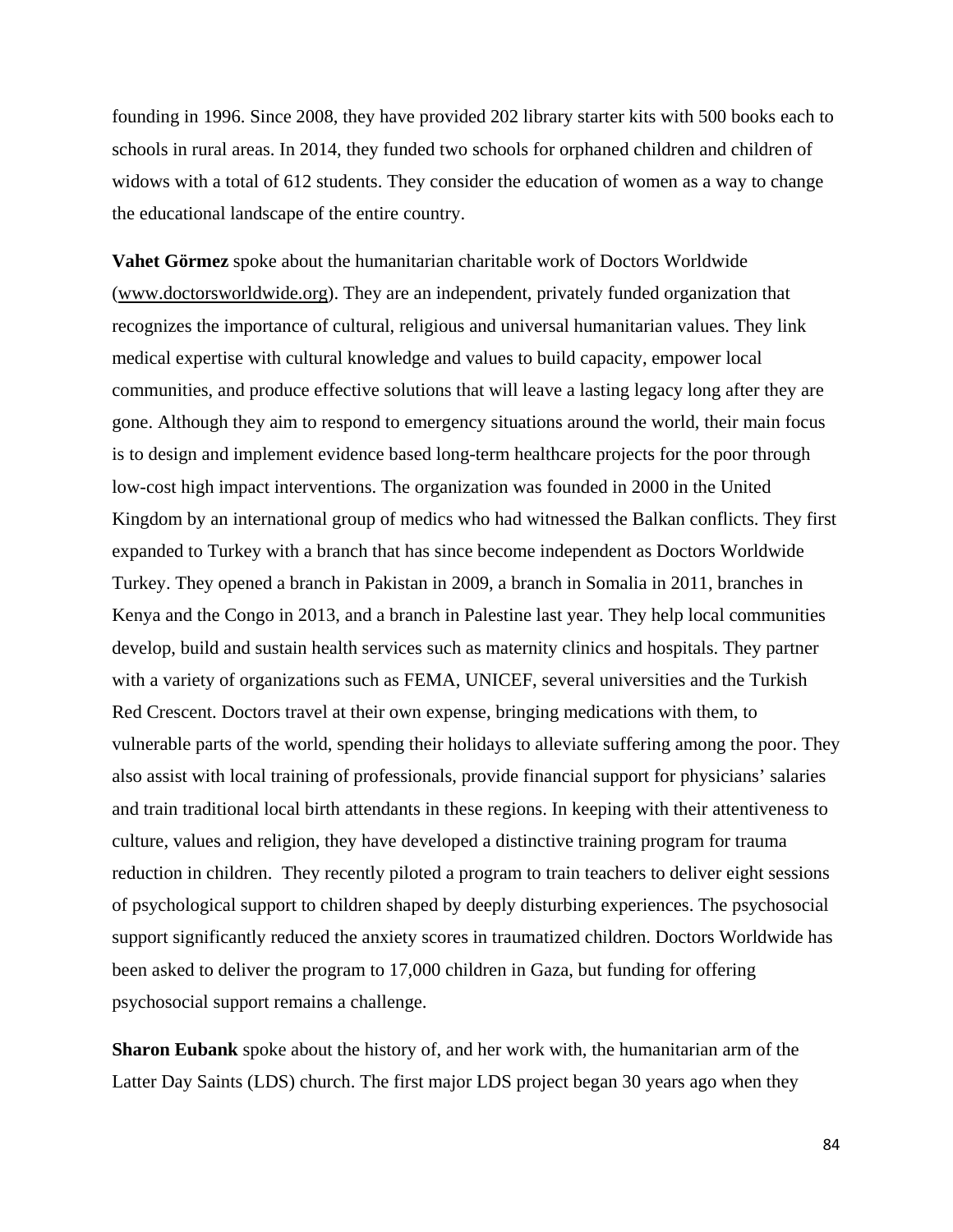raised ten million dollars for African famine relief. Since that time, they have become a faithbased organization that completes about 1000 projects in 100 countries per year. She spoke about the benefits and prejudices associated with doing humanitarian work as a faith based organization. A barrier to their work is the widespread perception that they use their humanitarian projects to proselytize. Although the LDS has organized their humanitarian work separately from their proselytism, they have a "brand of white shirts and ties" that creates a problematic public perception. A lot of her work is directed toward educating LDS church members about the importance of maintaining the separation between the humanitarian and proselytism aspects of LDS outreach. She identified a basis for humanitarian engagement from within the Mormon tradition. A second barrier to their humanitarian work is segmentation. She talked about the discernment challenge faith based groups face when protecting their particularistic identities even as they join together with other religious traditions in service to the common good. She talked about divisive commitments to doctrinal red herrings that dilute the collective power of people to join together for humanitarian relief. In 2011, Ban Ki Moon held a conference at the United Nations in recognition that perhaps the UN had excluded faith based organizations too much. Since the largest organizations engaged in practical work among the most vulnerable are the faith based groups, he decided to bring them into the humanitarian development community to develop greater mutual understanding. She then spoke about the potential for even greater work if faith based organizations were to take a curriculum tool, such as that described by Brian Grim [\(http://religiousfreedomandbusiness.org/empowerment-plus\)](http://religiousfreedomandbusiness.org/empowerment-plus), and work collaboratively for the common good. She then provided an example of multi-faith collaborative community engagement involving refugee resettlement in Salt Lake City. She talked about how people come to their most holy place when they have been traumatized. She provided another example from Post-World War II Europe to illustrate how multi-faith collaborative work can address the need for spiritual healing and reconciliation in traumatized communities. She concluded by emphasizing the importance of protecting the spiritual heart that motivates faith-based organization workers to engage in humanitarian aid. FBOs should not be required to follow the secular model.

## **Key Points Made:**

• A faith-based approach to development understands that life is sacred, accesses global networks with assets, represents a voice of conscience, advocates for the most vulnerable,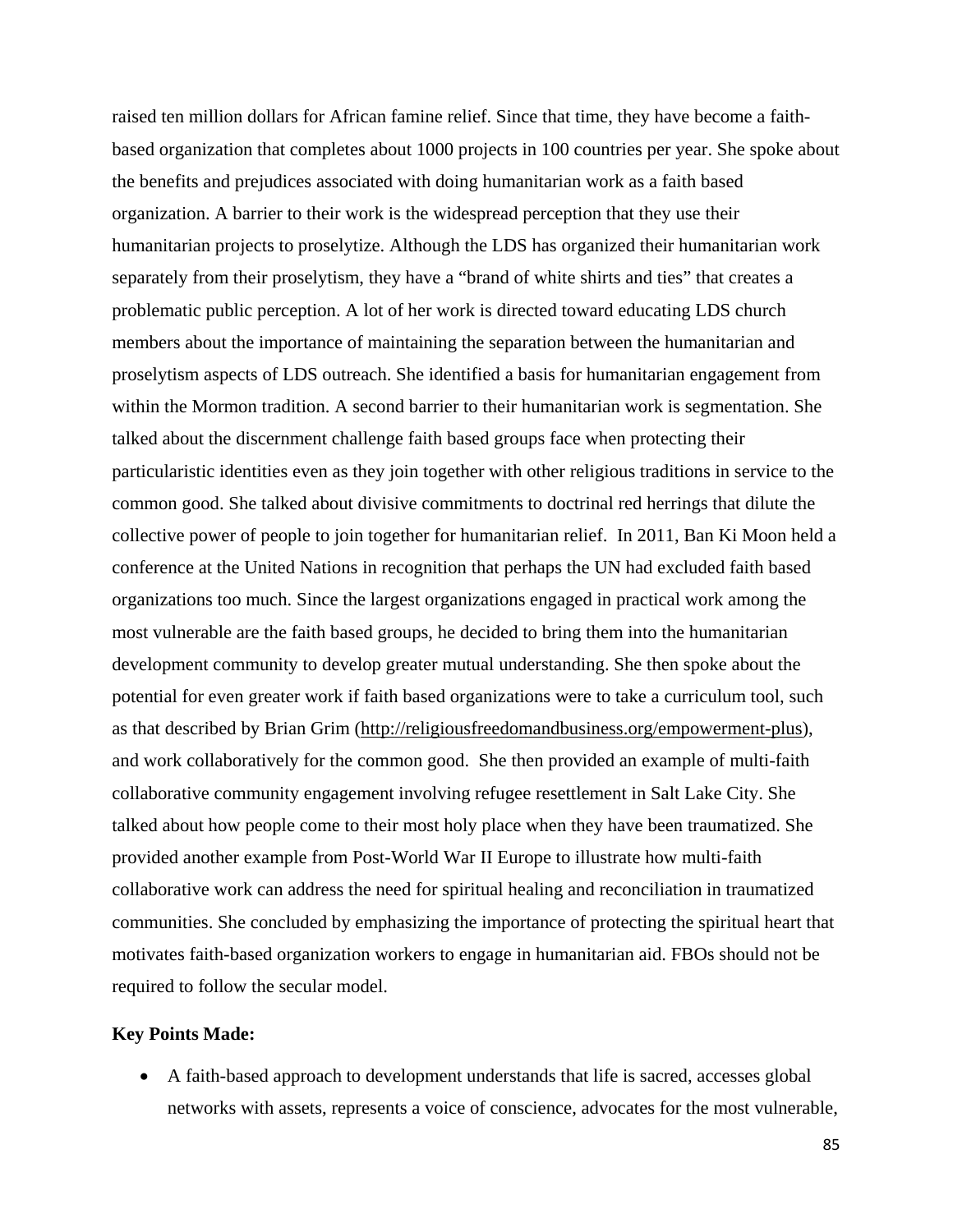offers a redemptive narrative of hope, bring resources that can break the cycle of violence, and inspires voluntary engagement

- Faith-based approaches to development encounter problematic associations of proselytism toward their work with vulnerable populations, and they are often segmented from others with a subsequent loss of collective impact
- Faith based organizations would benefit from adopting The Red Cross Code of Conduct and agreeing that aid will not be used to further any political or religious standpoint
- Small NGOs can make a difference at the micro level as is happening with the teacher training of women program of Canadian Women for Women in Afghanistan
- NGO approaches that respect the emotional commitments of people, such as Doctors Worldwide, can offer psychosocial support for traumatized children in conflict zones

# **DIALOGUE AMONG CIVILIZATIONS**

**Description:** This session focused on principles for inter-faith dialogue and action for the development of civilized communities. Moderated by Frederick Axelgard (Senior Fellow, Wheatley Institution, Brigham Young University, USA), speakers were İlhan Yildiz (President, International Association for Understanding Explaining Mohammad, University of Ankara, Turkey), Daniel C. Peterson (Professor of Islamic Studies and Arabic, Department of Asian and Near Eastern Languages, Brigham Young University, USA), James T. Christie (Professor Whole World Ecumenism and Dialogue Theology, University of Winnipeg, Canada), and Ajay Aggarwal (Leicester Council of Faiths, United Kingdom).

## **Presentations Overview:**

**Ilhan Yildiz** spoke about the evolution of the Turkish legal framework in relation to religious minorities. Freedom of religion did not initially make minority faiths any more protected. The situation of non-Muslim minorities are complex in light of the legal framework. Turkey's legal framework was based on the Treaty of Lausanne. The initial legal framework was interpreted to not equally protect all religious minorities. Religious minorities had no income from the state and this created unresolvable problems because of the disconnection between the legal framework and the religious leadership of the communities. The non-Muslim minorities that were present, but not recognized, in Turkey during the treaty were the 15,000 Syrian Orthodox Churches, the 25,000 Catholic United Churches, the 2,000 Syrian Catholic Churches, and the Roman Catholic Church. Later, in order to meet European membership requirements, the Turkish government declared that the Armenians, Greeks and Jews could buy and sell property.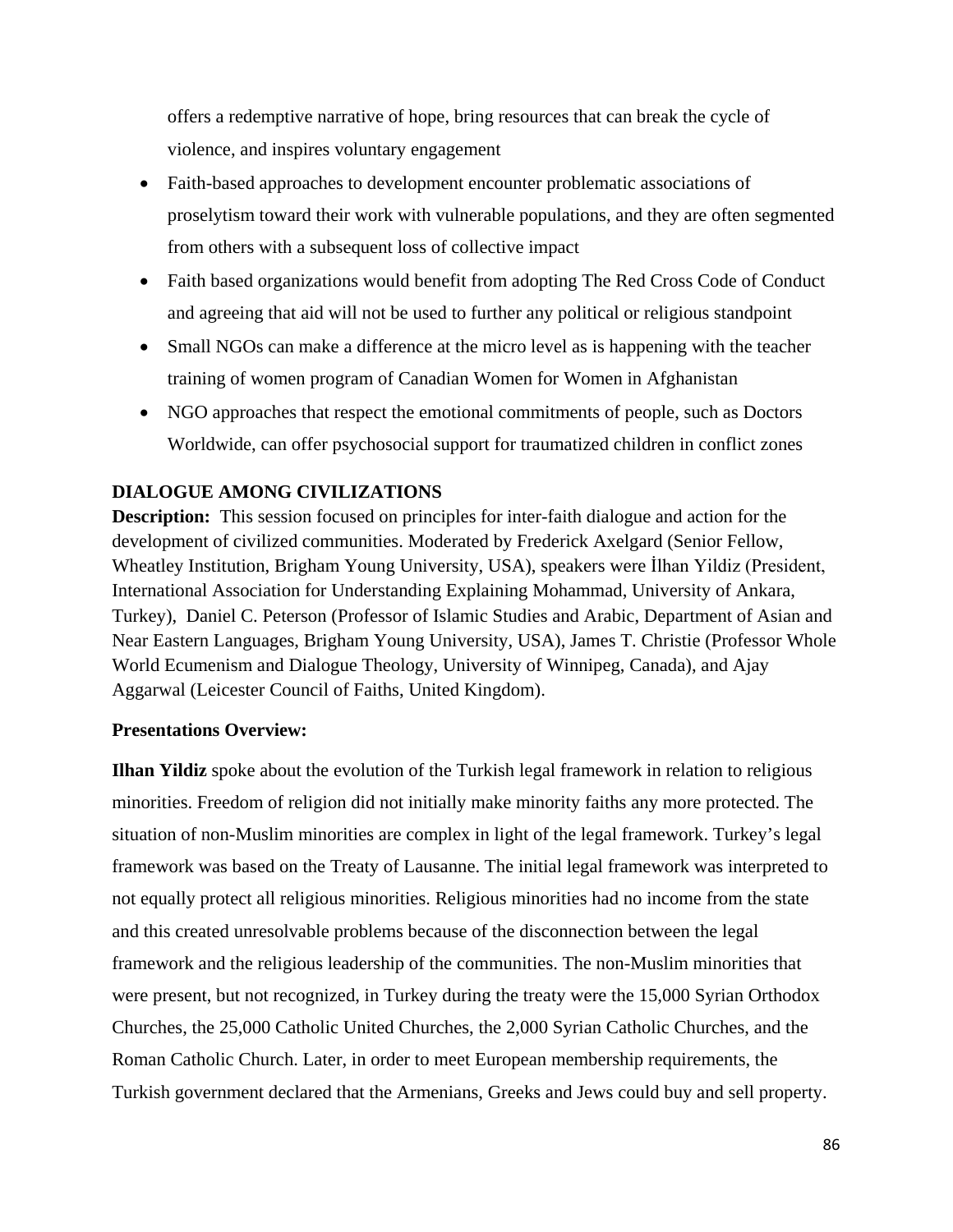The government allows religious minorities to use their buildings for worship services, but minorities are not allowed to use their buildings for fundraising or educational purposes. He discussed the barring of particular religious minorities from opening churches. Even though religious minorities were given some rights, they still have to live under prohibitions. Until recently, he talked about how it has been impossible to talk about religious freedom in terms of both minority and majority churches. The institution of religious freedom in Turkey is likely to change soon. Turkey has wanted to become part of the European Union for a long time, but only recently has membership actually become a possibility. In order to meet European laws, Turkey will need to give language and other rights to Kurdish people, lift media restrictions, adjust many of the local laws and consider a proposal that allows all minority religions to have freedom of religion. Unlike previous law, this law would not list the permitted foundations by name. Turkey has made substantial progress and the state has shown a commitment to increase freedom for all religions. He concluded by saying that Turkey is a model for all countries interested in adopting democratic legal frameworks that protect the rights of minorities to peacefully co-exist.

**Daniel Petersen** discussed why investing financial capital in inter-religious dialogue promotes sustainability. Civilizations are often religiously defined. Even secular Europe is increasingly defined by its lack of religion. The opposite of dialogue is tension or actual war; it is much easier to demonize people with whom we do not talk or understand. He talked about the wastefulness of war, and why capital investment in dialogue makes good business sense. It is difficult to make business plans if countries are on the brink of war. Even the threat of instability makes trade relations unpredictable and affects investment patterns. He provided examples from the Middle East to illustrate his point that political and ideological barriers interfere with human flourishing. He quoted Hans Küng who said, "No peace among the nations without peace among the religions. No peace among the religions without dialogue between the religions." Surely, he said, we are more aware of this now than at any other time in history. He offered three guiding principles for developing inter-religious understanding. First, he said, if you are going to learn about another religious tradition, go first to those who love it, not to its enemies. Learn what it is they find of value in it. The second principle is to always compare your best to their best; never compare your best to their worst. If you want to look at villains, look at villains on both sides and always leave room for holy envy. Identify something that tradition does extremely well that can be incorporated into one's own life in some way. A third principle is drawn from St. Francis of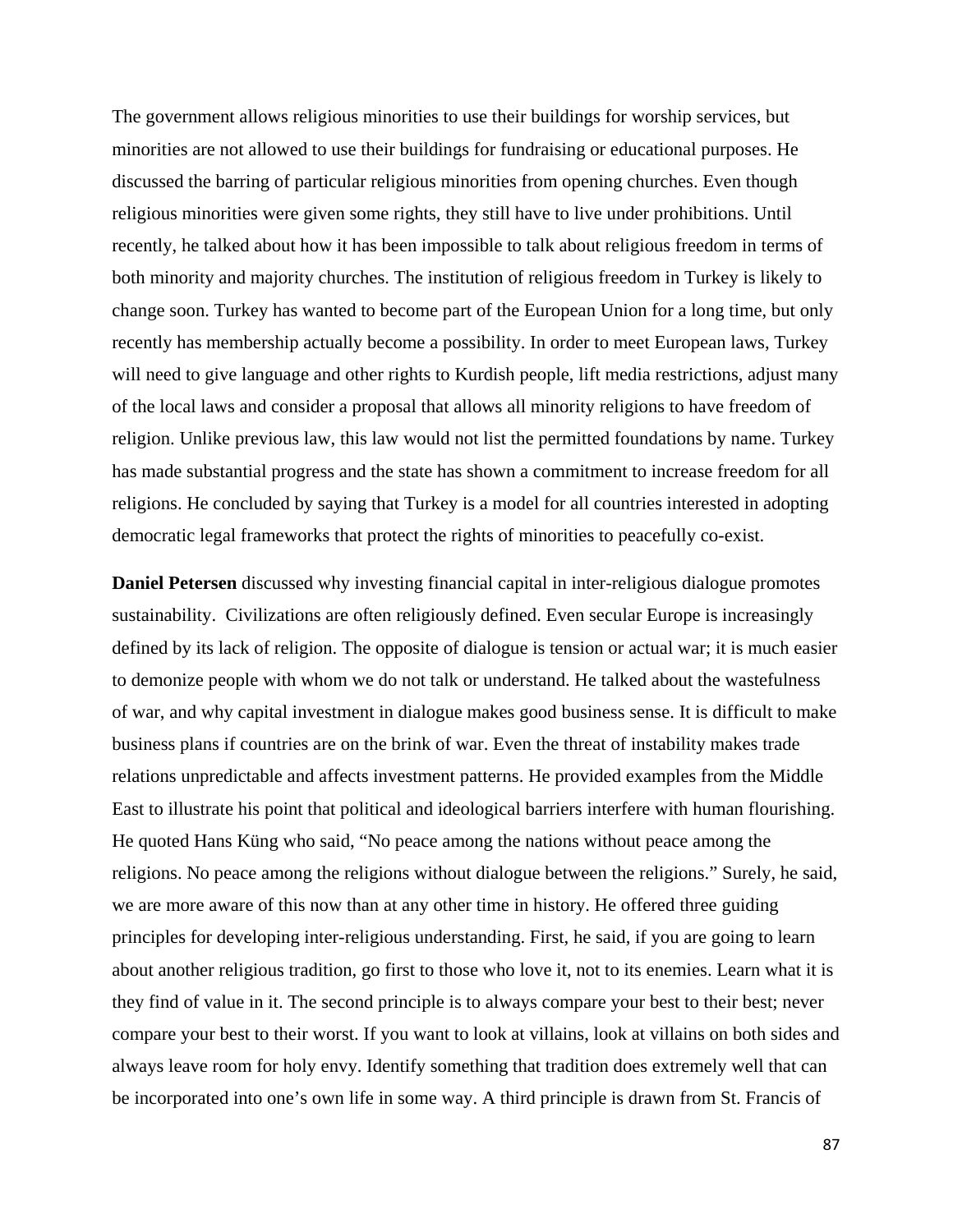Assisi, "Seek first to understand, then to be understood." He encouraged people to find out what it is about this tradition that speaks to people. He concluded with a comment about the shortcomings of emphasizing tolerance. Instead, he advocated an approach that values what other people have to teach. No movement lasts a long time unless it speaks to people in some way. If a movement has lasted a long time and attracted a substantial number of followers, there must be something within it. Recognize that you don't understand the tradition until you understand what it is that people within it value. If you come away saying, "Only an idiot could believe it," yet for 1500 years, numerous people who demonstrably are not all idiots have adhered to the tradition, perhaps you have missed something and the problem is yours rather than theirs. He offered the following quote from the Qur'an: "We have given a law and a way of life to each of you. Had God wanted, God could have made you into one nation. But God wanted you to compete with one another and God will tell you the truth through your differences." God could have made us all one, he said, but God didn't precisely so we could learn from one another. Interfaith dialogue is not just a way to peace. It is also a way to grow. Tolerance should be replaced with appreciation of differences so that people see what they can learn from others to deepen their own traditions.

**Ajay Aggarwal** spoke about the role interfaith dialogue plays in promoting community cohesion. It has been well established at the policy level that interfaith dialogue is good for getting people from diverse traditions to work together at the grassroots level. The concept of community cohesion has become very important for policy makers in the last ten years. Interfaith dialogue builds social capital which heals fractured communities. He discussed how intergroup contact between people of different faiths can break down prejudices and barriers. As relationships form between those of different faiths, people share their time, energy, resources and skills to improve the local community. Interfaith interaction has an important role to play in building community cohesion by strengthening bonding and bridging social capital. He then spoke about the work that Leicester Council of Faiths is doing in a diverse small impoverished city of 300,000 people in the United Kingdom where the majority of the population is composed of minorities. Migrants herald from places such as Somalia and Romania. In 2011, 44% of people there identify themselves as Christian, 11% as Muslim, 47% as Hindu and the rest are Sikh, Baha'i and Jainist. The heterogeneity has made it difficult to promote dialogue among the faith communities. He described tensions between the various ethnic communities. He then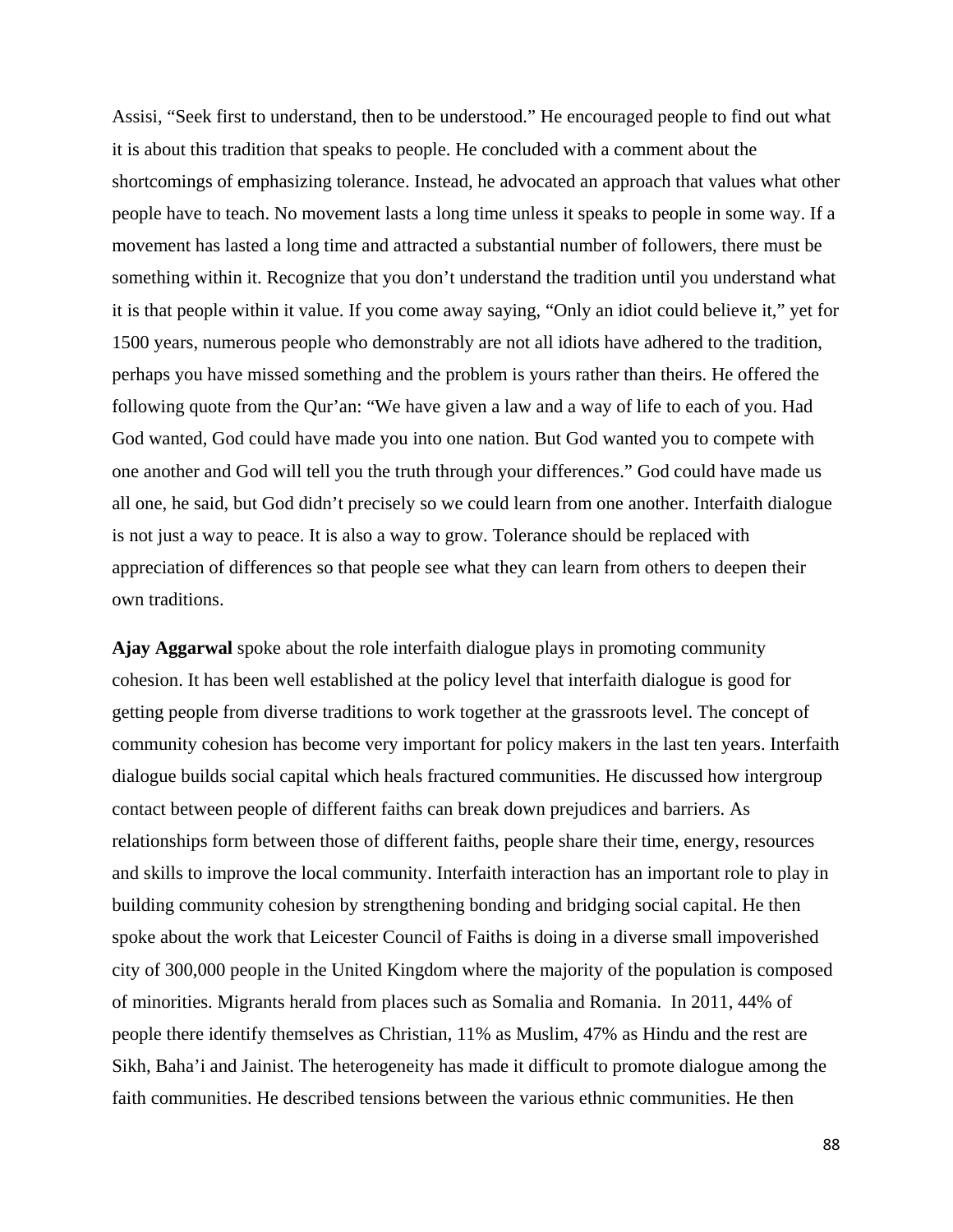discussed the intentional efforts that are currently underway by Leicester Council of Faiths to create dialogue groups as a way of establishing a bridge between the different faith communities.

**James T. Christie** began with a Cree greeting and a Jewish Midrash story where a student asks why humans share a common ancestry. We have common grandparents, so the story goes, in order that no one person may see themselves as superior to another. The remainder of his comments, he said, built on that premise. He spoke of how Istanbul has historically provided safe haven for people fleeing religious persecution. In 1492, for example, Ferdinand and Isabella began the expulsion of Jews and Muslims from Andalusia, Spain, which marked the end of this multi-faith 'ornament of the world.' Many of these people fled to Istanbul. He told the story of the Turkish government's purchase of Jews from the Nazi regime during WWII to smuggle them through Turkey to freedom in Palestine. He spoke of Turkey's current immense support of refugees. Istanbul is a city which has hosted many civilizations, yet has remained one city. Civitas serves as the root for the word 'civilization.' He spoke about how the Old Testament and Midrash begins in a garden but culminates in a city, and that city is meant to be the place where civilization comes together dominated by civility. If Istanbul is for the moment the world, what type of civilization is being modeled here? He suggested five things. First, an interreligious application of the Swedish Lund Principle which affirms that religious groups should act together in all matters except those in which deep differences of conviction compel them to act separately. Issues of violence, women, warfare, and the environment challenge the human community. An Interfaith Lund Principle would enable the global community to face these problems together and facilitate a dialogue that envisions an entirely new model of global civilization. He said he does not know what it would look like except to say that it wouldn't look monolithic as digits on a census form. Development of a world community does not mean the end of nations any more than orchestras mean the end of violins. Second, an Interfaith Lund Principle must be inclusively built on dialogue from Shinto to Christian to Buddhist in order to learn to live that which we already know. Third, he spoke about the implications of the teaching that the earth is the Lord's and the fullness thereof. Fourth, he talked about the importance of humility and eschewing tolerance except that it is better than intolerance. Fifth, he talked about appealing to the golden rule which is extant in every faith tradition. He then discussed developing changes in religion-state relations. The parallel G8 Interfaith Summits ran from 2005-2012 and were focused on the Millennium Development Goals as a way of speaking to the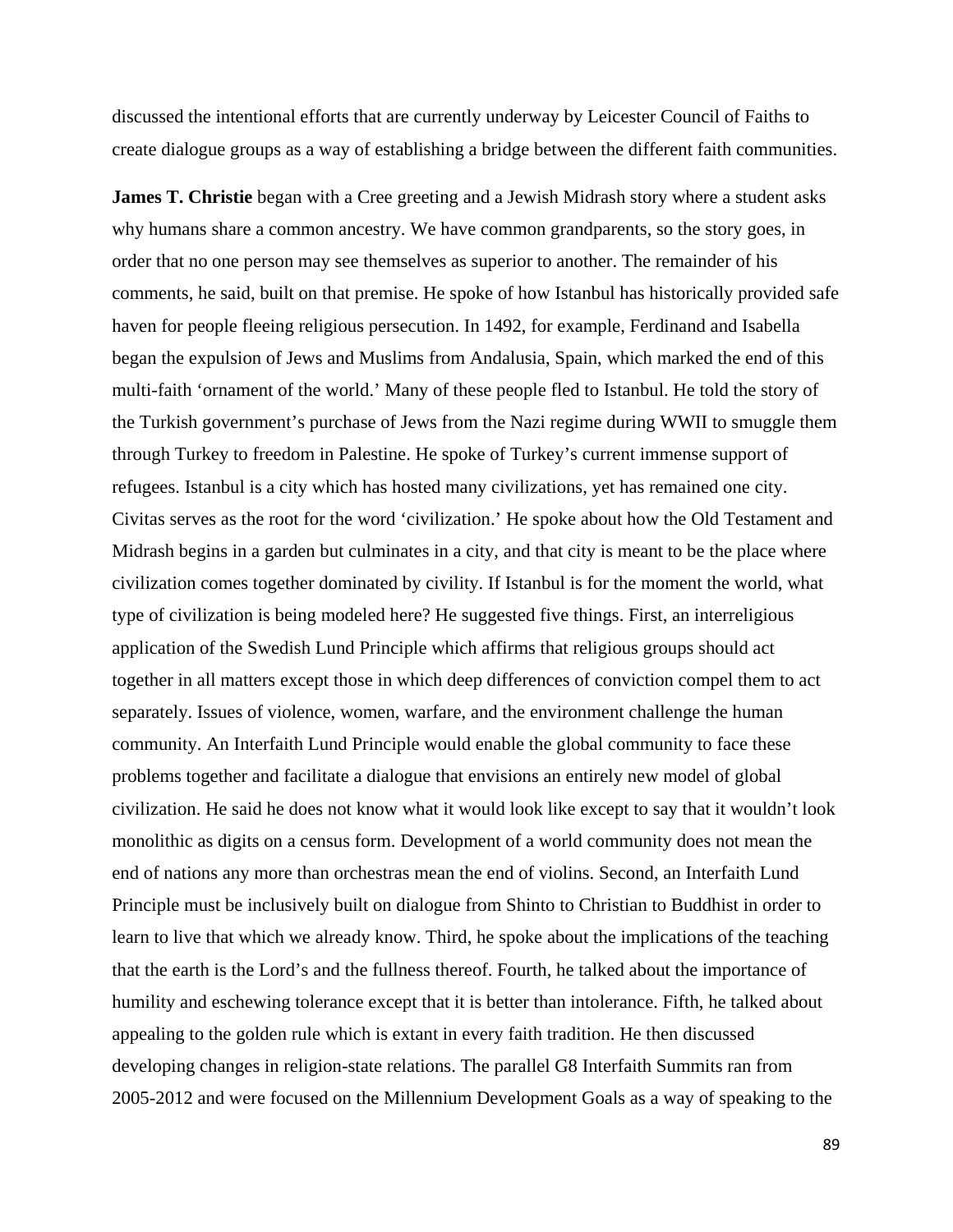whole human family, whether religious or not. Now the Sustainable Development Goals represent the hallmarks of a civilized society. He encouraged a collective seeking of applied hope. We must pray as though everything depends on God and live as if everything belongs on us. The harder I work, he said, the more often I find that my prayers are granted. He concluded with one last story. Twenty five years ago, on the west coast of British Columbia where the oceans meet rocky beaches, an individual took out a small boat and went fishing. The fog set in and didn't lift for 36 hours. The coast guard couldn't find him. Family couldn't find him. Friends who were still waiting on the beach, saw him drag his boat up a rocky shingle. The media made a big deal of his survival. "How did you survive out there in the fog on the open sea, alone, with such an uncertain future?" In response, he said, "Well, I just kept rowing until the tide turned."

## **Key Points Made:**

- Turkey offers a model for countries interested in adopting democratic legal frameworks that protect the rights of religious minorities to peacefully co-exist
- Investing financial capital in inter-religious dialogue promotes sustainability and makes good 'business sense'
- Some guiding principles for inter-religious dialogue principles are 1) learn first from those who love the tradition, 2) always compare your best to their best, 3) identify something that tradition does extremely well that can be incorporated into one's own tradition, and 4) seek first to understand, then to be understood
- An interreligious application of the Swedish Lund Principle, which affirms that religious groups should act together in all matters except those in which deep differences of conviction compel them to act separately, might be useful for a strategy of applied hope in fulfillment of the Sustainable Development Goals

# **REGIONAL PANEL ON INTERFAITH IN THE ASIA-PACIFIC**

**Description:** This session illustrated non-European models of interfaith cooperation. Moderated by Paul Morris (UNESCO Chair in Inter-Religious Understanding and Relations, Victoria University of Wellington, New Zealand), speakers were Keith Thompson (Associate Professor, School of Law, University of Notre Dame Sydney, Australia), Asmi Wood (Senior Lecturer, College of Law, Australian National University, Australia), and Upolu Luma Vaai (Senior Lecturer and Department Head, Department of Theology and Ethics, Pacific Theological College, Fiji).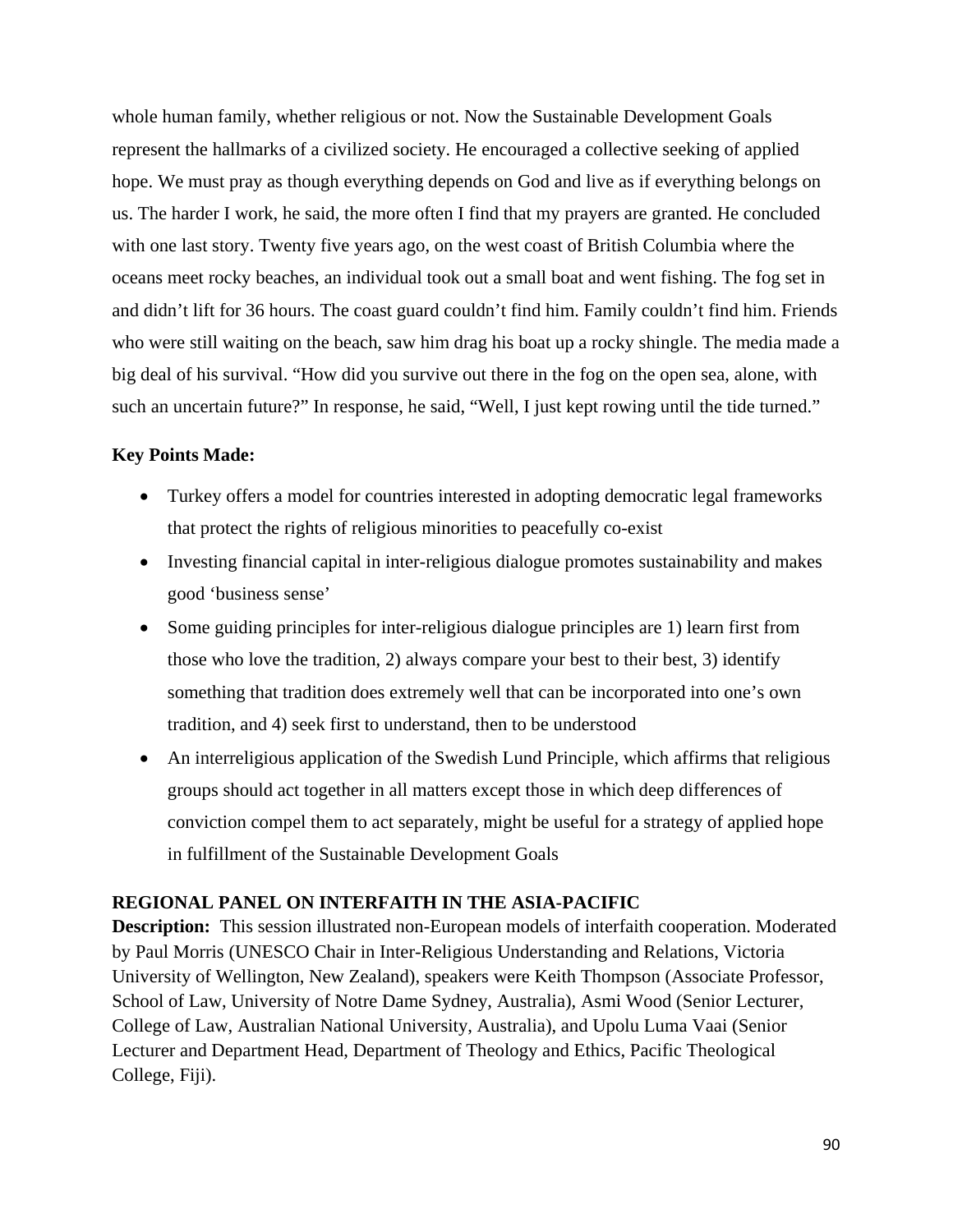#### **Presentations Overview:**

**Keith Thompson** spoke about a particular interfaith Australian project**,** the Study of the Economic Impact of Religion on Society (SEIROS). Although Australia's Constitution begins with references to God, Section 116 denies the Commonwealth the power to establish a national church. Many commentators thus consider Australia to be a secular state, although there are also constituents that remain unsatisfied about the degree of separation. Although there is literature on quantitative studies identifying causal links between religious activity and social outcomes, the existing research in this area is very specific to the countries studied and not necessarily generalizable to the Australian context. Contrary voices questioning the relationship between religious activities and social outcomes are increasing and such voices are felt by religious organizations to threaten the future of all organized religion in Australia, so the Latter Day Saints Church commissioned Deloitte Access Economics in 2013 to conduct a scoping study as to the economic impact of religious activities in Australia. The study looked to establish quantitative causal links between religious activities and social outcomes in Australia that, if found, could quantify the fiscal savings to government that flow from various kinds of religious activity. The SEIROS project of interfaith cooperation is drawing upon the pioneering work of Professor Ram Cnaan at the University of Pennsylvania as its intellectual watershed. Following the 2013 meeting, an ecumenical and inter-religious board was formed to determine which studies should be undertaken and to raise funds to cover the costs of the study. The data set, which is in progress, is expected to establish the extent and value of volunteerism in Australia with less than a 5% margin of error. The most significant part of what they are doing is embedded in the interfaith cooperation underpinning the project. Despite assaults they feel coming from militant secularism, they are building on commonalities using data and economic analysis to potentially ensure that organized religion continues to be a mediating institution in liberal western democracy. More than that, this research project is a template for interfaith cooperation.

**Asmi Wood** began with the indigenous tradition of recognizing the hosts of the land where the meetings were held, grateful for their hospitality, and then he spoke about people-to-people local engagement from the perspective of indigenous peoples from Australia. He spoke about the purpose of interfaith dialogue in the local setting. Interfaith dialogue develops a network of relationships in better times that can be drawn upon during times of strife so that the community will come together rather than split apart when they suffer. Dialogue creates links between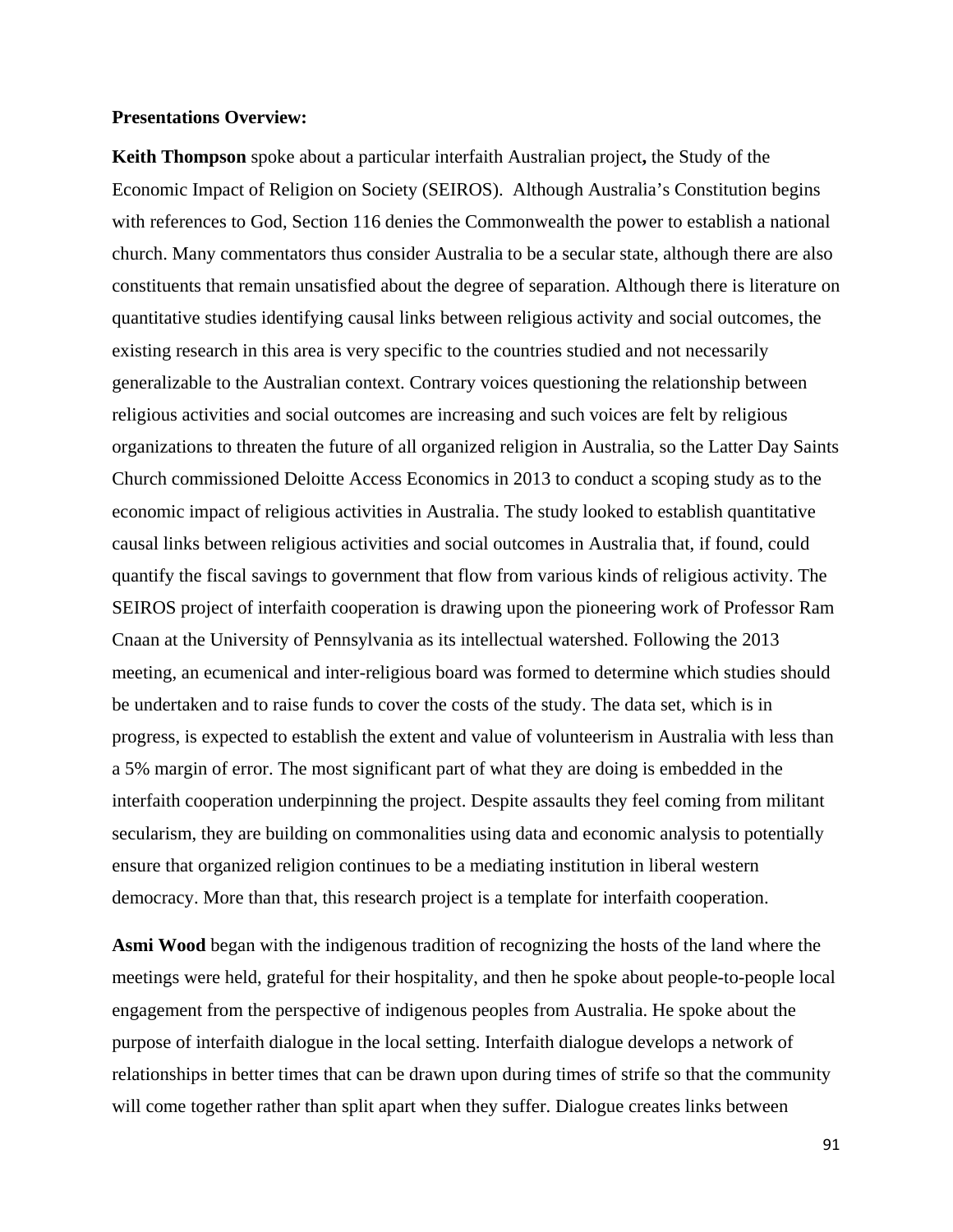people. He told several stories of different religious communities locally coming together during times of international conflicts to quiet extremist reactions and diffuse the strong and harsh dichotomies that appear in the press. He also addressed how media amplification of particular events can create partial and extremist responses in the community. Interfaith responses can nuance reactions so that the pain of one group will not be privileged, or diminished, in relation to another. The formal dialogue process can also provide a more nuanced point of contact for the media so that what needs to be said, gets said. Interfaith dialogue provides someone that the press can call, who can speak on behalf of the broader community so that there is some moderation in the news coverage that provokes less of a backlash. The dialogue process also facilitates interfaith scholarship for people to develop the hermeneutics of their own various religious texts to provide more moderate interpretations for the broader community to access when confronted by the simplistic black and white extremist interpretations. He concluded with reference to the wisdom of an elderly Aboriginal woman who links interfaith understanding and dialogue to how the darkest of the dark night in the Aboriginal bush cannot extinguish the ember that survives in the fire at the end of the night.

**Upolu Luma Vaai** critically analyzed how religion has historically played a huge role in nurturing an oppressive system in the Pacific, then reconstructed a more suitable, contextspecific approach. He described what he referred to as the One Truth Ideology that has Christian roots in Greek logic, is entrenched in Western culture and promoted by Western philosophies. When this approach was introduced to the Pacific, it suggested that there is only one solitary God who rules, and it promoted uncomfortable relationships with other religious traditions. This notion suggested that the cultural or religious system that best expresses this solitary ruling God should also be treated as universal. This contributes to the reduction of everything into one and is a problematic contributor to increased poverty, environmental degradation and violence in island communities. The Pacific is more than 70% Christian, so this universal monarchy of the one God ideology supports a foreign system of life to rule the communities. The neoliberal economic system is very complex, but it has nevertheless become a comfortable home for the One Truth Ideology to flourish even though most indigenous people in the Pacific are not aware of this connection. Local governments have convinced the majority of people that this global economic system is the only approach that can sustain the well-being of the nation, despite well-being being defined solely on economic and scientific grounds (to the exclusion of Pacific religious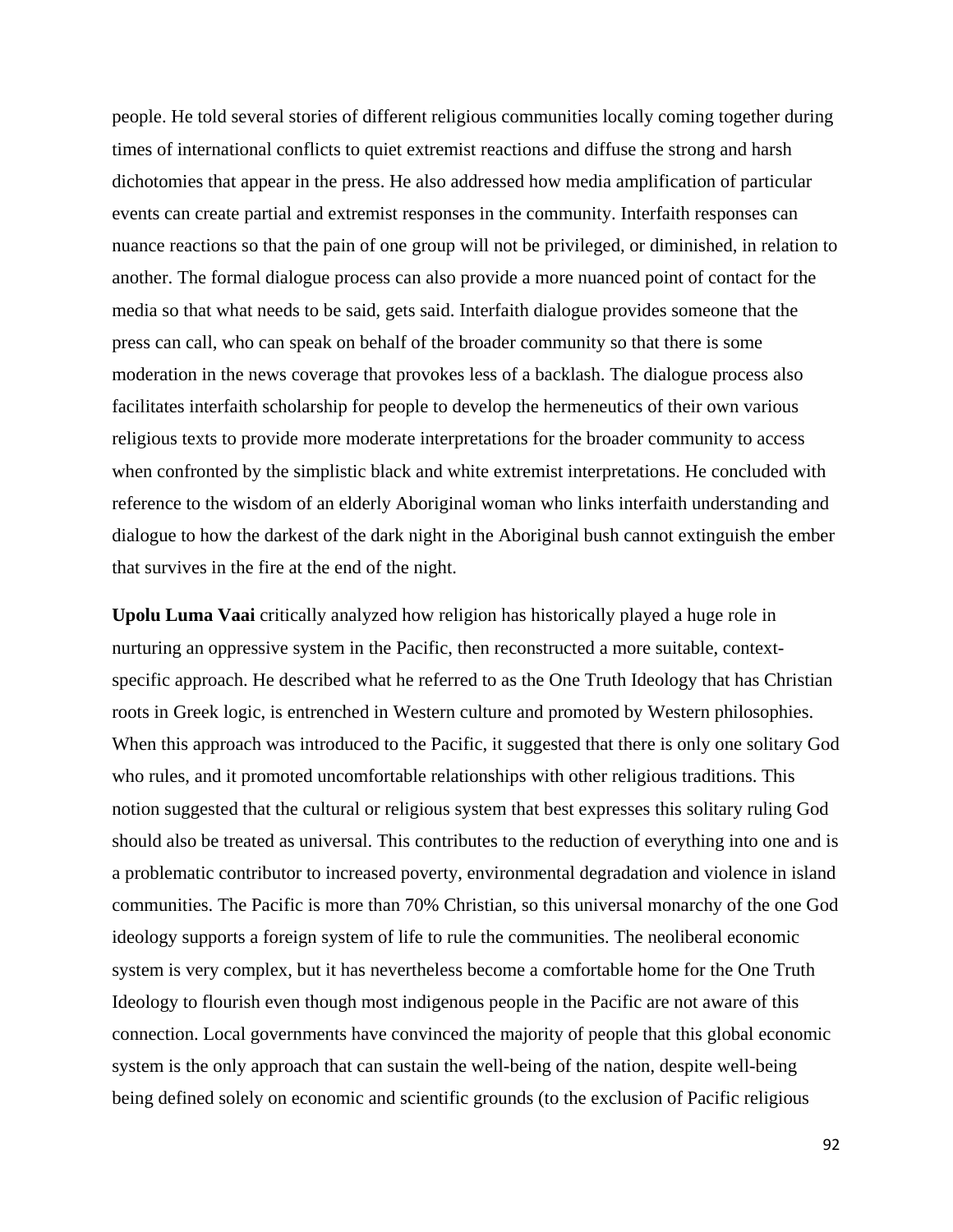and moral motivations). Such an approach is unsustainable because it introduces a system that disturbs four basic Pacific harmonies: harmony with the divine, harmony with self, harmony with others and harmony with the environment. The market seeks only to strengthen economic relations based on a master-servant relationship. He quoted Jonathan Osorio who contends that the Pacific Islands may be beneath the notice of industrial and commercial nations as producers, but they are not beneath the notice of their armed forces, and their need for harbors, airfields, missile ranges, lucrative mining rights, farms, and fisheries. Such attractions may draw billions of dollars in foreign aid, but they also diminish Pacific Islanders' independent economic development as well as their political sovereignty. The limited resources of the islands are continually being extracted by logging, fishing and mining companies of the rich countries. Approaches to climate justice have been very top down, often benefiting wealthier countries at the expense of the most vulnerable smaller islands in the Pacific. He then began to reconstruct a positive alternative as the Pacific Islander contribution to interfaith dialogue, harmony and sustainable development. He described how some Pacific Islands, such as Vanuatu, have implemented a more relational system of well-being entrenched in their indigenous religious culture as the most economically secure and sustainable way to address poverty and economic injustice. In the Pacific, religion cannot be separated from culture. Relationality is the overarching moral value that encompasses the majority, if not all, Pacific cultures. The Pacific has not lost the axiom, 'I belong, therefore I am.' Pacific islanders relate in order to be, they do not 'be' and then relate. He further explicated their worldview describing aspects involving empathic connection, mutual respect, and communal interconnectivity with so-called 'others.' He described how, in their worldview, the opposite is not a conflicting opposite. Rather, the opposite is a *relational* opposite. In this sense, with the growing attention of postmodernity and the uncertainty associated with the epistemological centers of the world, he suggested that minornarratives be regarded as truth-bearing. He asked attendees to avoid making the mistake of excluding one in favor of the other as is dominant in the One Truth Ideology. Truth, he said, is not fixed, but is featured by the different contextual conditions. Therefore, all narratives have significance. Religious freedom is only genuine, he said, when it acknowledges diverse narratives as truth bearing and respects community protocols and codes of behavior. To the extent that the One Truth Ideology is hegemonic, it hinders religious freedom, human development and creativity by excluding, rejecting, and killing the other in favor of a more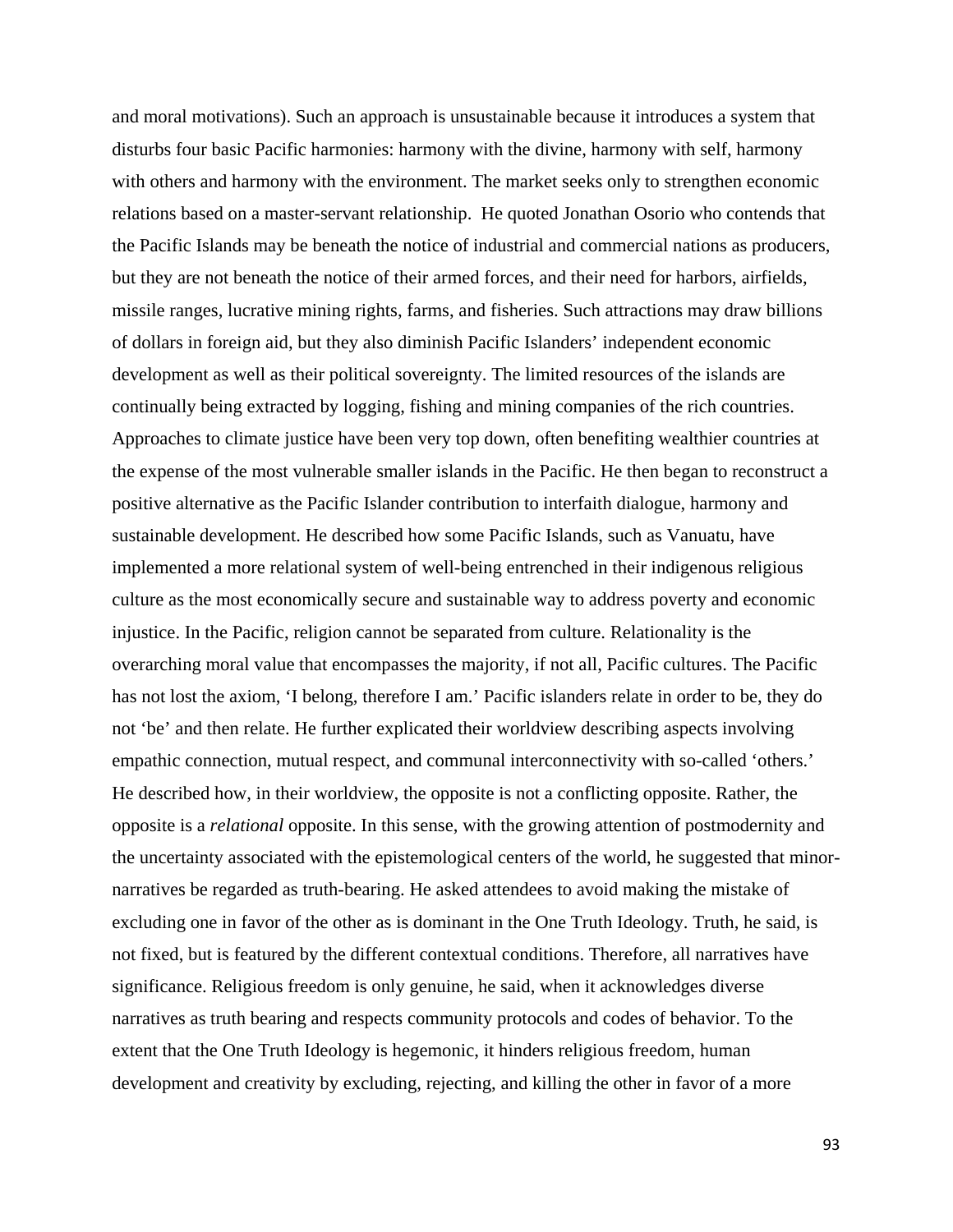universal idea of truth. The Pacific relational approach suggests that both individual and community, both male and female, both Western and Pacific, both Christian and non-Christian should be embraced as a collaborative way forward. Religion has a lot to offer development, but if it is to be sustainable, it must deconstruct a colonial religious system that promotes oneness at the expense of diversity. The Pacific Conference of Churches, in collaboration with civil society, governments and NGOs, recently advocated a rethinking program to decolonize all spheres of life, challenge the dominant One Truth Ideology, and propose a more relational grassroots framework to underpin policies, religion and economic development in the Pacific. He then posed a question and challenge to participants in the G20 Interfaith process: Can the One Truth Ideology that has become the basis of some oppressive economic development systems, be challenged and/or confronted by these G20 Interfaith Summits? How can the minor narratives be given significant attention in this process?

#### **Key Points Made:**

- The SEIROS project of interfaith cooperation being developed in Australia is forging new ground by engaging many faiths in their effort to use data and economic analysis to build on commonalities to potentially ensure that organized religion continues to be a mediating institution in liberal western democracy; all of the faith groups recognize that they will be affected if they cannot identify to government the socioeconomic difference they make to Australian society
- Interfaith dialogue develops a network of relationships in better times that can be drawn upon during times of strife so that the community will come together rather than split apart when they suffer
- Given the dominance of monotheistic traditions in interfaith dialogue, attention needs to be paid to provide greater attention to minor narratives in the dialogue process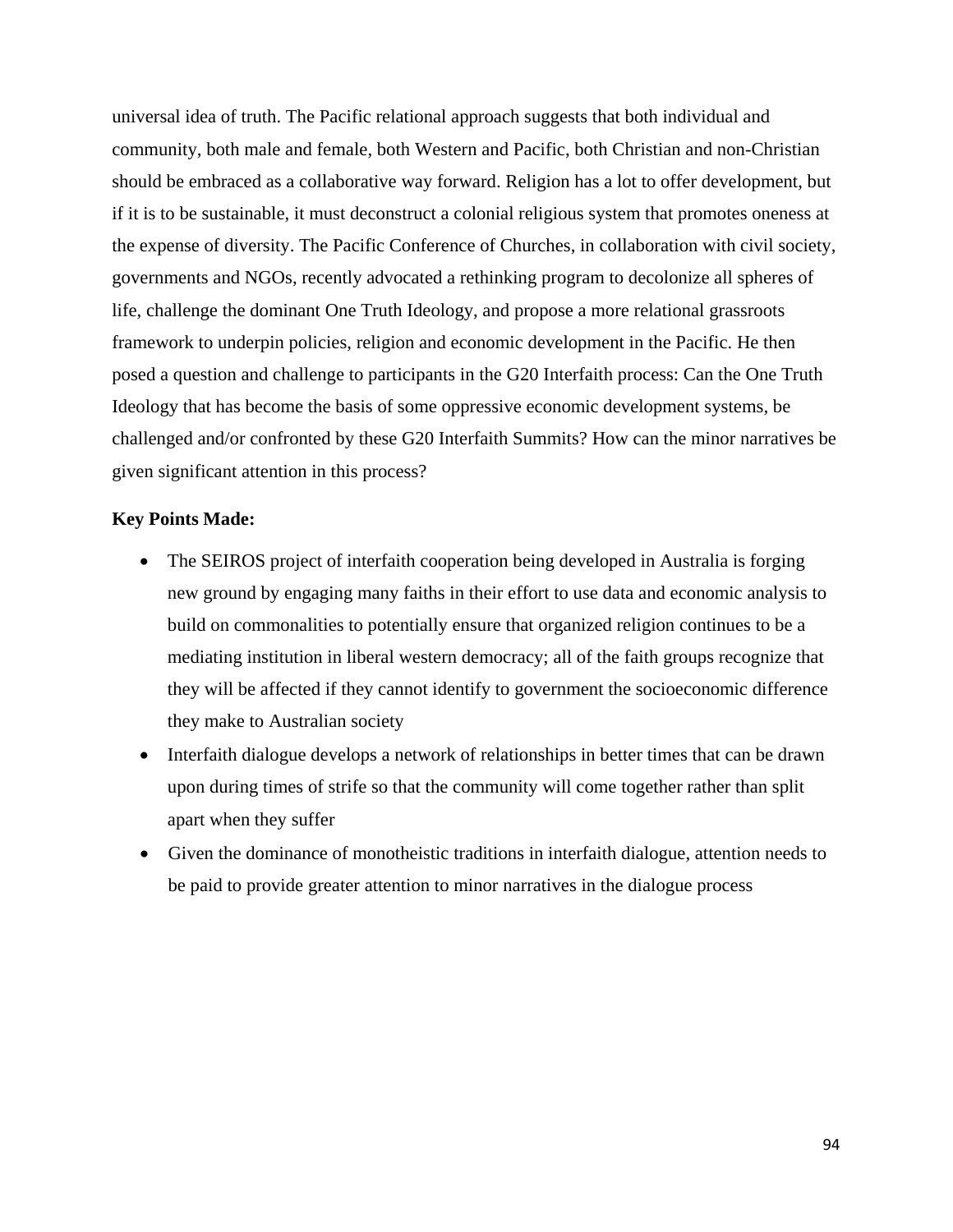## **ANNEX**

# **WELCOMING REMARKS**

**Recep Şentürk** (Director, Alliance of Civilizations Institute, Turkey) began the meetings with a moment of silence in recognition of people from all parts of the world who have suffered violence. Perhaps gatherings such as this, he said, can help to heal these wounds. He then thanked everyone for honoring people with their presence. This is a good cause whose purpose is to remind the world that the issues discussed at the G20 meetings from an economic perspective are not enough. Attention must also be paid to the religious and cultural dimensions of civilization. Istanbul is a significant location because it has always been a center of different religions who have lived in peace for several centuries. The meeting here is an extension of that legacy and heritage. The Alliance of Civilizations Institute has a rule that half of the students must be from outside of Turkey. By bringing students from all around the world, this establishes at the micro level the dialogue we are talking about.

**Musa Duman** (Rector, Fatih Sultan Mehmet Waqf University, Turkey) also gave condolences and condemned the Paris, Ankara and Beirut terrorist attacks. He said that these are the times when we need cohesiveness against these types of actions. The G20 countries are focusing mostly on economic interests. How can we couple economic interests with sincerity? The G20 are making decisions regarding other parts of the world. He encouraged them to think of the welfare of the global community and how their decisions impact other countries.

**Bekir Karliģa** (Chief Advisor to the Prime Minister and the Head of United Nations Alliance of Civilizations National Coordination Committee, Turkey) spoke about the educational program at the Alliance of Civilizations Institute. Today, the world has a civilizational problem both in the Islamic World and in the West. He spoke about how we all need a new civilization. The Alliance of Civilizations Institute now has more than 130 countries involved in the program. Turkey is the only country with a university that is dedicated to this type of graduate training. The university was established to support the Alliance of Civilizations initiative. Courses are taught in four languages—Turkish, English, Spanish and Arabic. Half of the students in the program must come from abroad.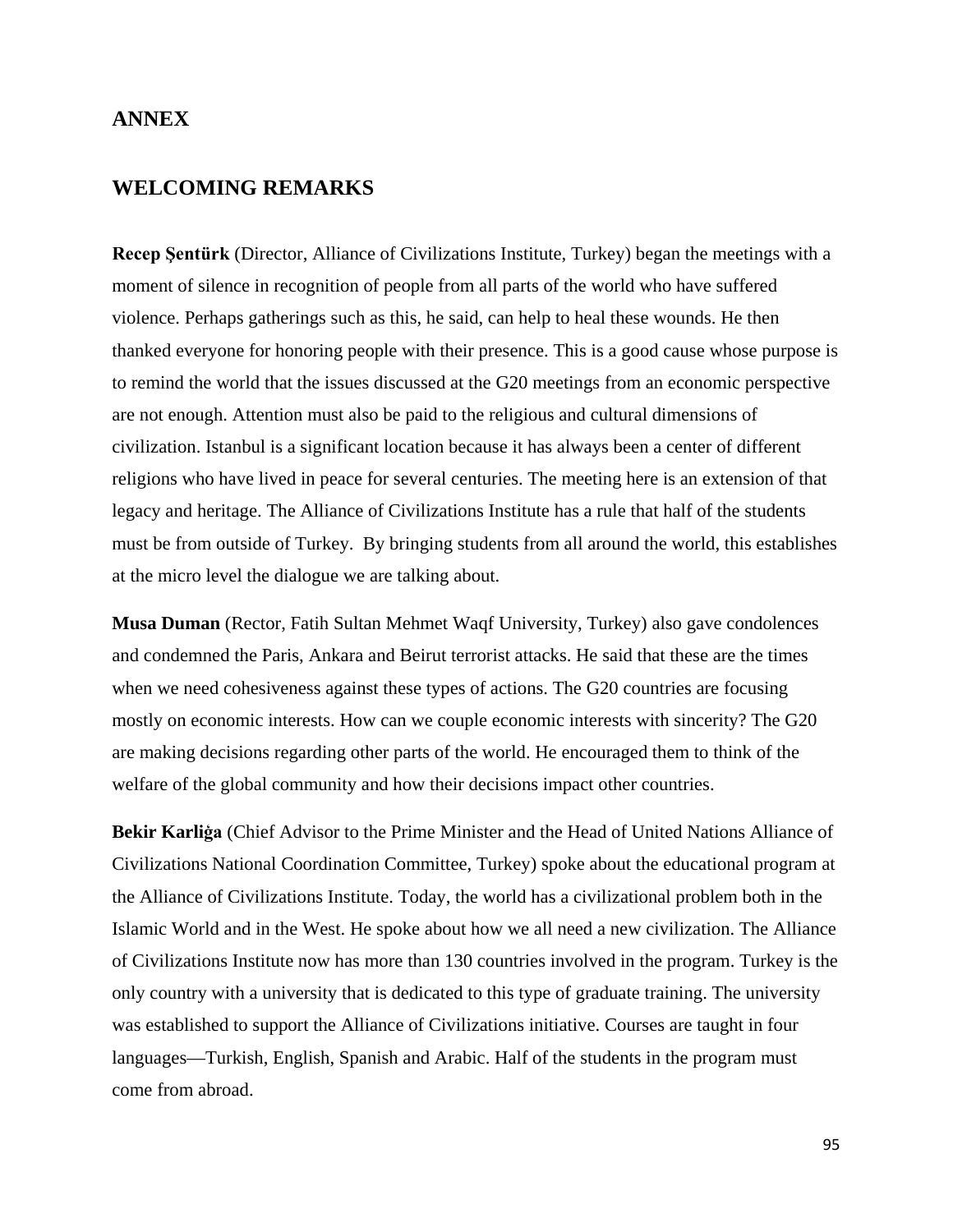#### **KEYNOTE DINNER SPEAKERS**

**Rahmi Yaran** (Mufti of Istanbul, Turkey) offered greetings and then prayers for the shared meal. He spoke about the importance of the social institution of the family. He also spoke about prioritizing spiritual dynamics and passing on values to the next generation in addition to paying attention to economic issues. One of the spiritual values we need in a happy and prosperous society is justice. A government without justice cannot survive. He spoke about how Allah has ordered us to be just and fair and to give to our families and friends. Justice means treating everyone, including enemies, honestly and fairly. He also spoke about the importance of offering mercy to humans and other life forms, sharing in a fair manner, maintaining honest markets, and practicing honest state administration (executive, legislative and judicial) that operates in the interests of people. He concluded with comments about maintaining peace and harmony. He spoke about the importance of respecting the beliefs, and traditions of others.

**Metropolitan Emmanuel** (His Eminence, Metropolitan Emmanuel, France) spoke about the recent terrorist attacks in France that claimed the lives of 129 people and hurt close to 400 others, and the events in Ankara and Lebanon. He spoke about the weakening of democratic foundations and the challenge terrorist attacks present to the dignity of civilized peoples. He said that we are all called to stand with the French people in their pain and prayers, and to engage in loving dialogue. He said that the people who did the terrorist attacks are neither civilized nor religious. It is not possible for us to speak about religion, he said, without sharing a common understanding of human dignity. We need to rediscover the meaning of faith. He spoke about accepting responsibility for the ethics of sustainable development. The environment is in crisis, and the word crisis calls upon us to correct systemic problems including changes to lifestyle. A challenge sets things in motion. How can we think of sustainable development in ways that bring out challenges that are not just economic? He said that there are spiritual challenges, as well. He spoke about the problems that emerge when humans understand nature as existing only to serve humans. He said that lifestyles cannot be justified unless humans first commit themselves to environmental stewardship. Evidence of the current emergency forces us to develop new imaginations, new commitments, new initiatives, accountability and local solutions. Putting politics back into the service of the community also means putting citizens into the center of decision making with the common good as the main focus. Faced with this globalized crisis, he said that we must remind the world of eternity as the central foundation for the unconditional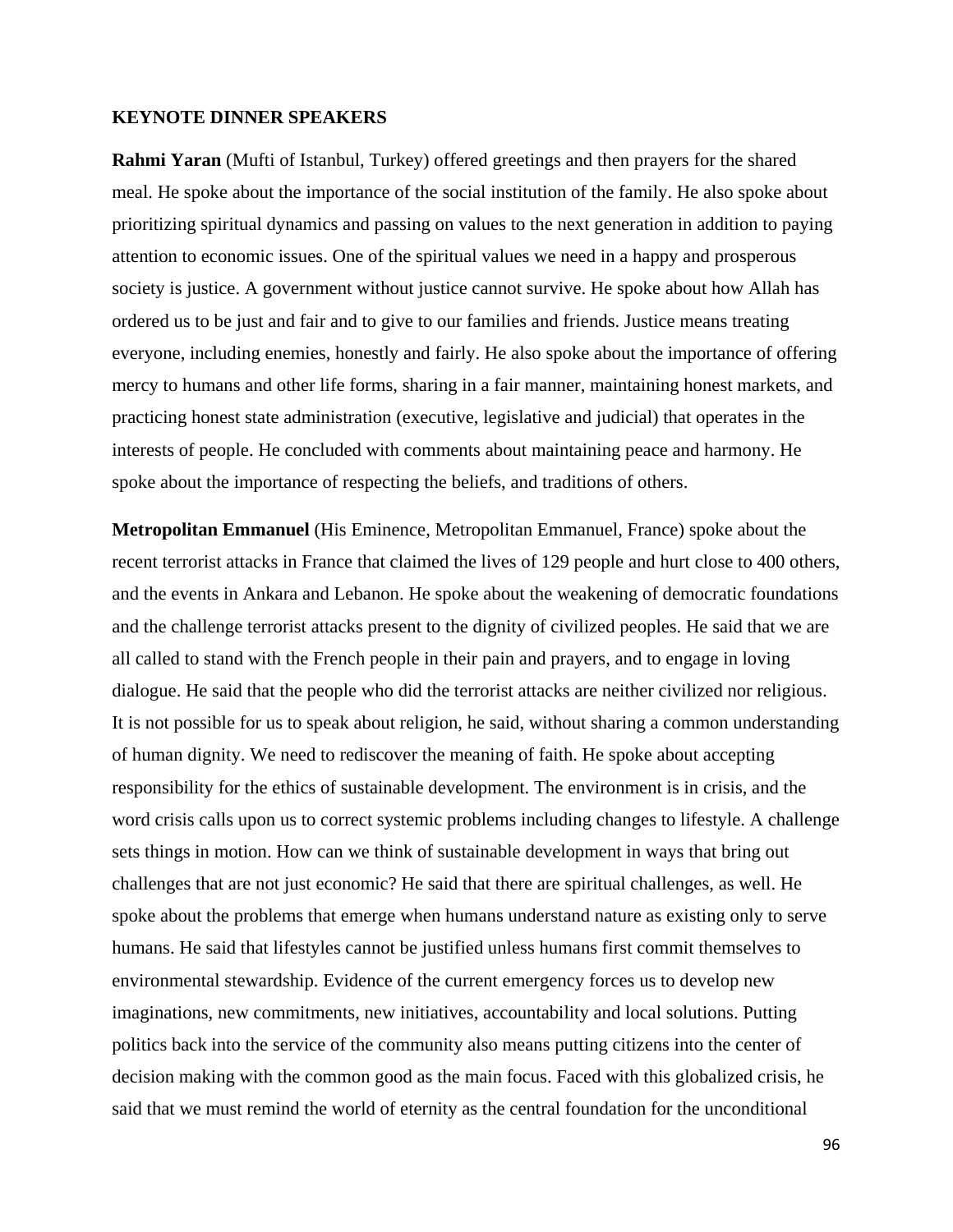acceptance of justice as a basis for peace and the condition for new life. Gratitude plants the seeds of new hope. Solidarity is identical to harmony. He spoke of a spiritual conversion for indepth transformation that reverses self-interest toward a new understanding that incorporates human and environmental values. The collective action of believers will apply pressure on world leaders. Through prayer and commitment, we can be led to new life that opens up possibilities for a just and sustainable society.

**Heiner Bielefeldt** (UN Special Rapporteur for Freedom of Religion or Belief, Switzerland), in absentia, sent a greeting by video where he affirmed the public engagement of religion. Religion remains a force for creating solidarity and positive commitment in many people across various faiths, denominations, and belief systems. He talked about the rediscovery of religion as a source of development, cross boundary communication, peacebuilding and other important elements of public and international diplomacy. At the same time, his mandate within the United Nations is freedom of religion of belief as a human right (initially, further to resolution 1986/20 a "Special Rapporteur on religious intolerance", then changed in 2000 to be "Special Rapporteur on freedom of religion or belief" which was subsequently endorsed by ECOSOC decision 2000/261 and welcomed by General Assembly resolution 55/97; on 12 April 2013, the Human Rights Council adopted resolution 22/20, which, inter alia, extended the mandate of the Special Rapporteur for a further period of three years). With all the acknowledgement of this discovery of the re-emergence of religion as an aspect of public life, he would also add an element of caution, starting from religion as a human right, to respect everyone's freedom of religion or belief, whether they belong to a small group, a big community, a new or traditional one, or someone who crosses boundaries between various religions. The logic of human rights differs from the logic of peace, although they are not necessarily exclusive. He asked attendees to remember the weak and vulnerable people in the world. Freedom of religion reminds us to not just focus on influential and powerful groups. Religious freedom, as part of human rights, is a peace project based on respect for everyone's community. Real diversity means there will always be tensions and complications—a noisy peace of real human beings. Sometimes, it will even be a messy peace. Respect for human beings means to expect that they will discover issues that they have to sort out and discuss. In the end, peace involves development of projects that can be sustainable because people feel respected for who they are and how they see themselves.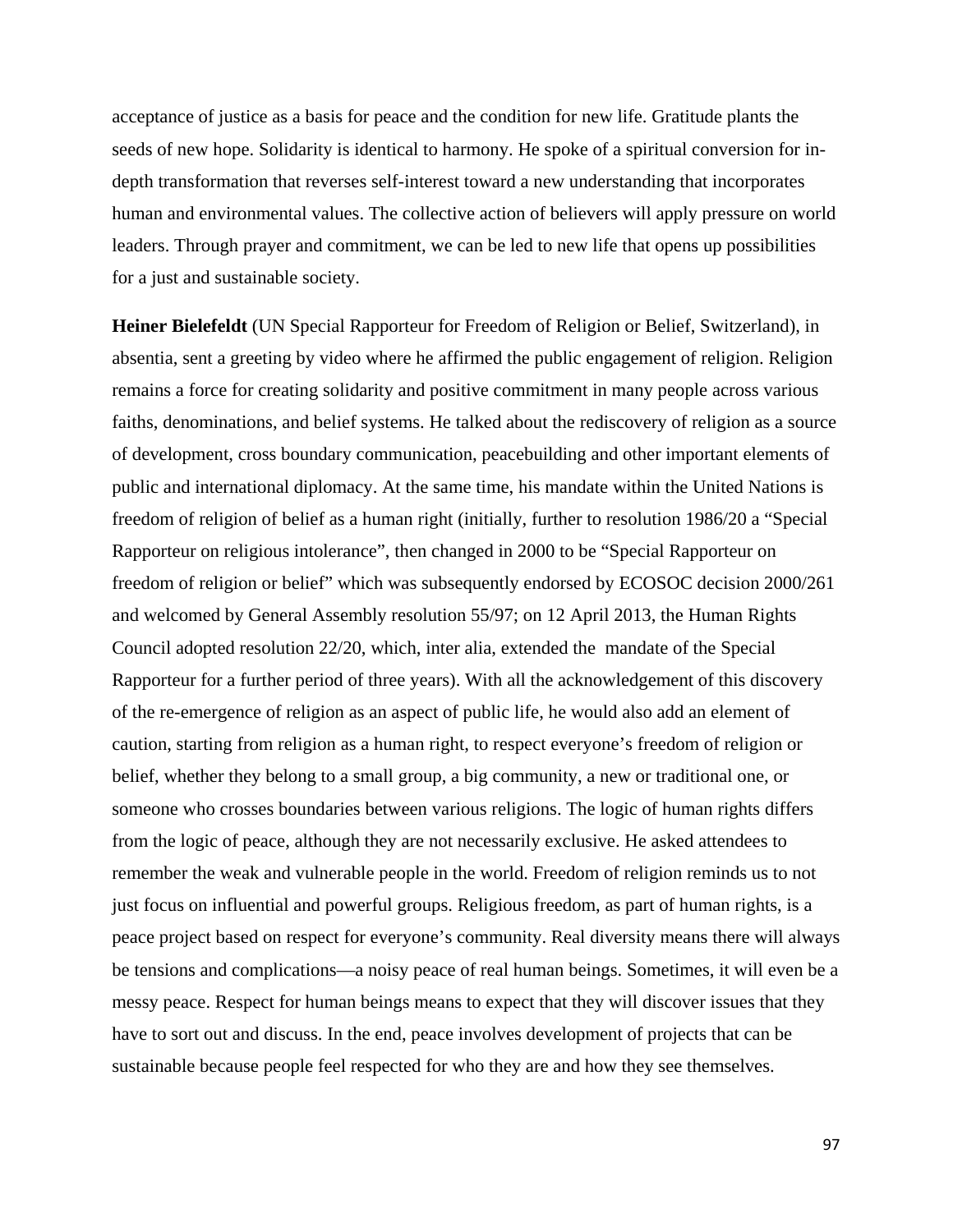**David N. Saperstein** (United States Ambassador-at-Large for International Religious Freedom, USA) spoke about how we live in a moment filled with hope and sadness across the globe as we see governments, societies, and non-state actors in the name of religion too often intensify their practices of hate on the streets of our cities in countries near and far, resorting to violence as a way of achieving domination over others. One of the most effective antidotes, he said, is the power and effectiveness of interfaith communities in the world working together. When we act together effectively it can geometrically increase what can be done alone. We learn not only from others with whom we are in cooperative dialogue with, but we also learn from others when we must explain clearly to other traditions our long held assumptions. The very act of meeting, sharing, dialoguing and working together models the kind of world of which we dream and strive to create. He spoke about protecting religious freedom because religious words can affect things and provided examples where religious words positively shaped social outcomes. He spoke about the Sustainable Development Goals and the important challenge of coming together to protect the environment. Barring dramatic action, we are approaching tipping points that will make sustainable development virtually impossible knowing full-well that the poorest countries who have contributed the least to the problems will bear the brunt of the worst effects. He asked us not to betray the trust future generations have placed in our hands. He spoke about the value of religious contributions to sustainable development through the provision of social services (health care, rehab programs, etc.) and cautioned against imposing crippling regulatory schemes or banning religious engagement in humanitarian work. Religious groups are not beyond corruption but ignoring them is to overlook an immense resource. Even when they are often ill equipped to function cooperatively with international agencies, they are often the ones still there when no one else is. The connection between sustainable development and economics is becoming increasingly visible as is the correlation between religious freedom and economic growth. There is less corruption and less religious violence where there is religious freedom. Every attack undermines religious communities' contributions to sustainable development. He spoke about how the future of sustainable development and religious freedom are intertwined. He spoke about being confronted with the fierce urgency of now, and how life leaves us naked with lost opportunities. We are not the prisoners of a bitter and unremitting past. Rather, he said that we must be, and will be, the shapers of a more hopeful future.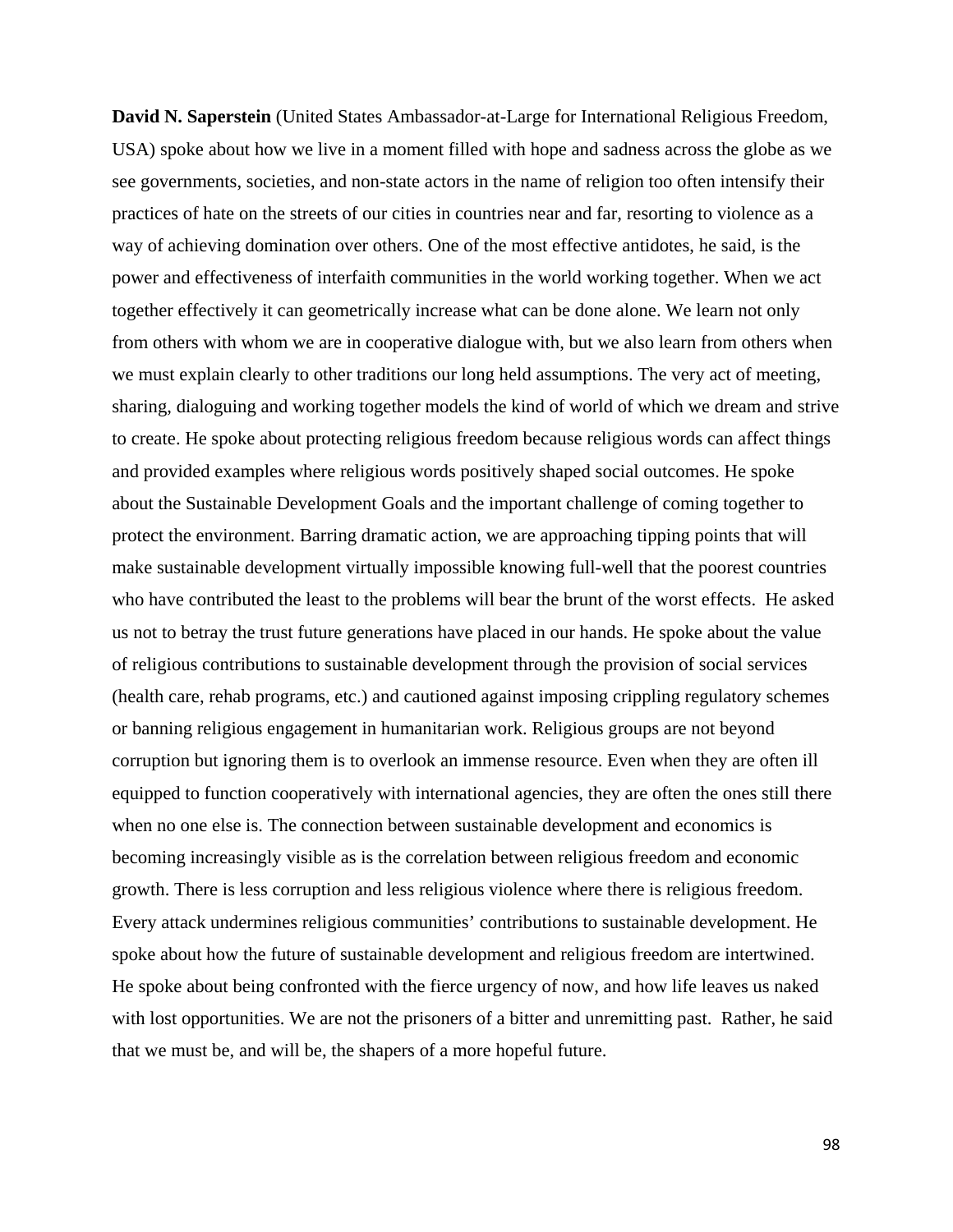**Tim Wilson** (Human Rights Commissioner of Australia, Australia) spoke about the complexities in Australia of supporting fundamental religious freedoms at a time of great stress where people use violence justified by religion to do heinous acts. It becomes important to also recognize the role of religion in charitable acts. He spoke about the importance of reasserting religious freedom as a human right. Second, he said that people need to recognize others' freedom if they want their own freedom to be respected. Third, he emphasized the importance of engaging in trustbased discussions focused on challenging issues. Where religion is challenged in one place, it is challenged everywhere. In an age of individuality and individual identity, people erroneously conclude that the solution to resolving threats to social cohesion is to suppress individuality. But social cohesion is preserved by liberty. Suppression only results in outbursts. The important tenet is to have conversation with respect for humanity and a tolerance for difference that is rooted in discussion and debate. He talked about the importance of respecting the law and not seeking to direct how people live their lives as the path for preserving social cohesion. Freedom allows for competing sources of authority to emerge, so developing authoritative influence becomes increasingly important. He said that the main challenge for authorities is to be relevant and not withhold cultural changes that have gained cultural acceptance. Religious freedom can promote economic development to make society just by protecting fairness and preserving the values that are central to a society. Some of the challenges in Australia arise from identity issues around gender and sexual orientation. They have created an international dialogue table as a way of bringing people together for dialogue in respectful discussion. He concluded saying that advance is only possible where everyone's rights are respected.

#### **LUNCHEON COMMENTS FROM PARLIAMENTARY PANEL**

**Aykan Erdemir** (Former Member of Parliament, Turkey) introduced the panel of parliamentarians and called for sincerity of engagement**.** He encouraged mutual and complete accountability as a way to affirm the dignity and fundamental rights and freedoms of people.

**Carmen Asiaín Pereira** (Senator, Member of Parliament; President, Latin American Consortium for Freedom of Religion or Belief, Uruguay) spoke about her experience of defending religious freedom and serving in parliament in Uruguay. She challenged the aura of mistrust that tends to surround politicians and spoke about political engagement as one of the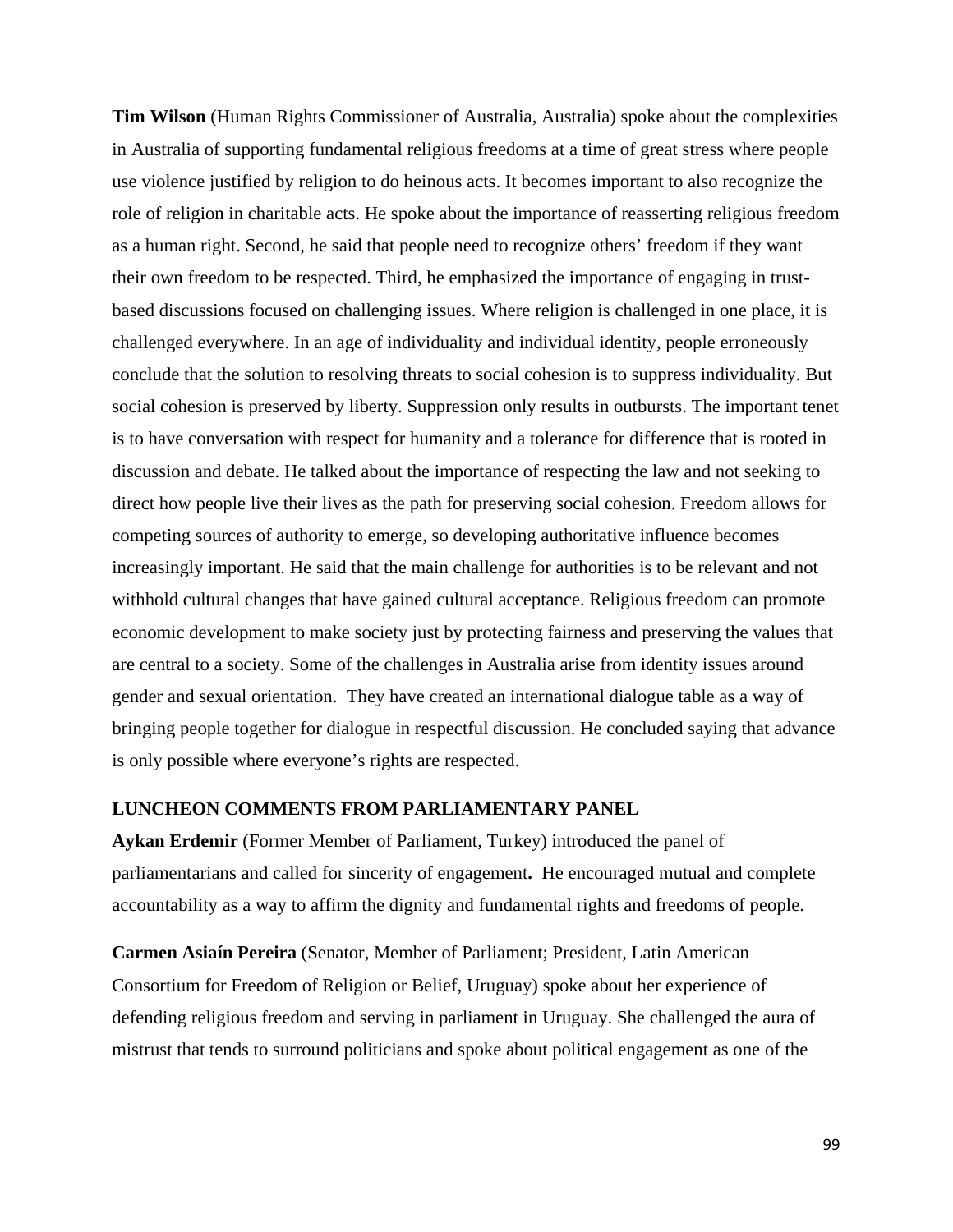highest forms of charity because it allows a person to contribute to the well-being of the common good.

**Katrina Lantos Swett** (Commissioner, United States Commission for International Freedom, USA) spoke about parliamentarians who are working to fight for fundamental human rights.

**Knox Thames** (Special Advisor for Religious Minorities in the Near East and South/Central Asia, U.S. Department of State, USA) talked about the challenging task associated with bringing parliamentarians together who are engaged in both religion and politics. At its core, democracy dignifies people by giving them the freedom to choose who will govern them. He talked about how religious freedom gives individuals the freedom to believe what they will. Religion influences lives and gives meaning to daily interactions. He talked about efforts to build a network of parliamentarians from around the world who understand the importance of protecting human rights and religious freedoms. He talked about two major meetings that were held, a 2014 meeting in Oslo and a 2015 meeting in New York. Several action letters to prime ministers came out of the meetings. They are continuing to find ways to create international connections for parliamentarians around religious freedom.

**Vecdet Ӧz** (Founding General Chairman of the Justice Party; Board Member, Istanbul University Institute of Forensic Medicine, Turkey) spoke about how groups are fighting for religious freedom in several countries. He said that meetings such as this are very important for defending freedom of religion. He said that the political exploitation of religion needs to end. He also said that politics should be removed from religion and that religion and state should be separate. If you live in a democratic society, practicing one's religion should be based on an individual's freedom of conscience as the backbone of a democracy. He then discussed some of the activities of his political party.

**Fatih Gürsul** (Faculty, Istanbul University; Advisor to the Republican People Party Leader, Turkey) spoke about the importance of preserving secularism. He talked about his political involvement in protecting the religious freedom of individuals. He said that secularism is the antidote to terrorism.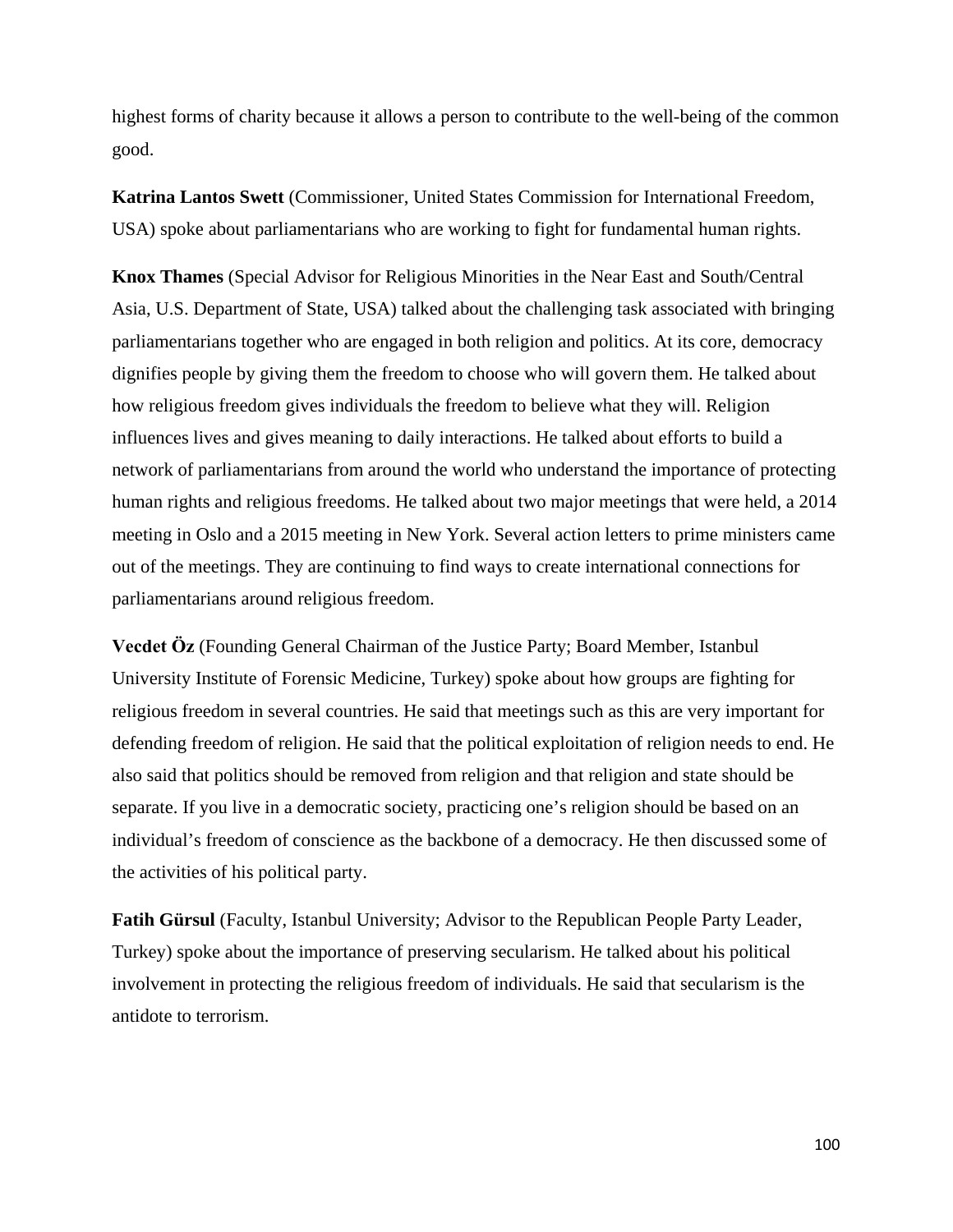#### **LUNCHEON COMMENTS**

**Alparslan Acikgenc** (Philosophy Professor at Yıldız Technical University, Turkey) spoke about the relationship between science and religion. Although they are frequently thought to be mutually exclusive, he presented an alternative way of bringing science and religion together from a Muslim philosophic point of view.

# **CONCLUDING DINNER SPEAKERS**

**W. Cole Durham** (President, International Consortium for Law and Religion Studies, Italy) thanked the many people who made the meetings possible, then he told a short story about a traveling Rabbi who was asked to explain how he discerns when the morning has come. One of the people responded by saying, "When there is enough light to tell the sheep from the goats, you will know the morning has come." When the Rabbi was asked, he responded by saying, "If you can look in the distance and see that someone is your brother or your sister, then you will know that the morning has come." One of the things about an opportunity like this is that it provides people from many cultures an opportunity to come together, to obtain new ideas to move forward with and internalize and find ways to implement. In small ways, it is a sign, brothers and sisters, that the morning has come.

**Recep Şentürk** (Director, Alliance of Civilizations Institute, Turkey) spoke about open civilizations as a manifestation of the divine in different forms. If the goal of these meetings was to convey the message that a mere economic perspective is not enough to solve the pressing problems of the day, then he said that this goal has been achieved. He said that we are in a new era where civilizations are interconnected more closely than ever before in human history. It has been said we are living in a single village, but the people in the village are fighting with one another. So, we need a global framework that is based on humanness. He spoke about the contribution these meetings made toward this end. He thanked everyone involved in organizing the meetings, including the Alliance of Civilizations Institute and the many volunteers who helped make the event run smoothly. Gifts were presented and the meetings were brought to a close.